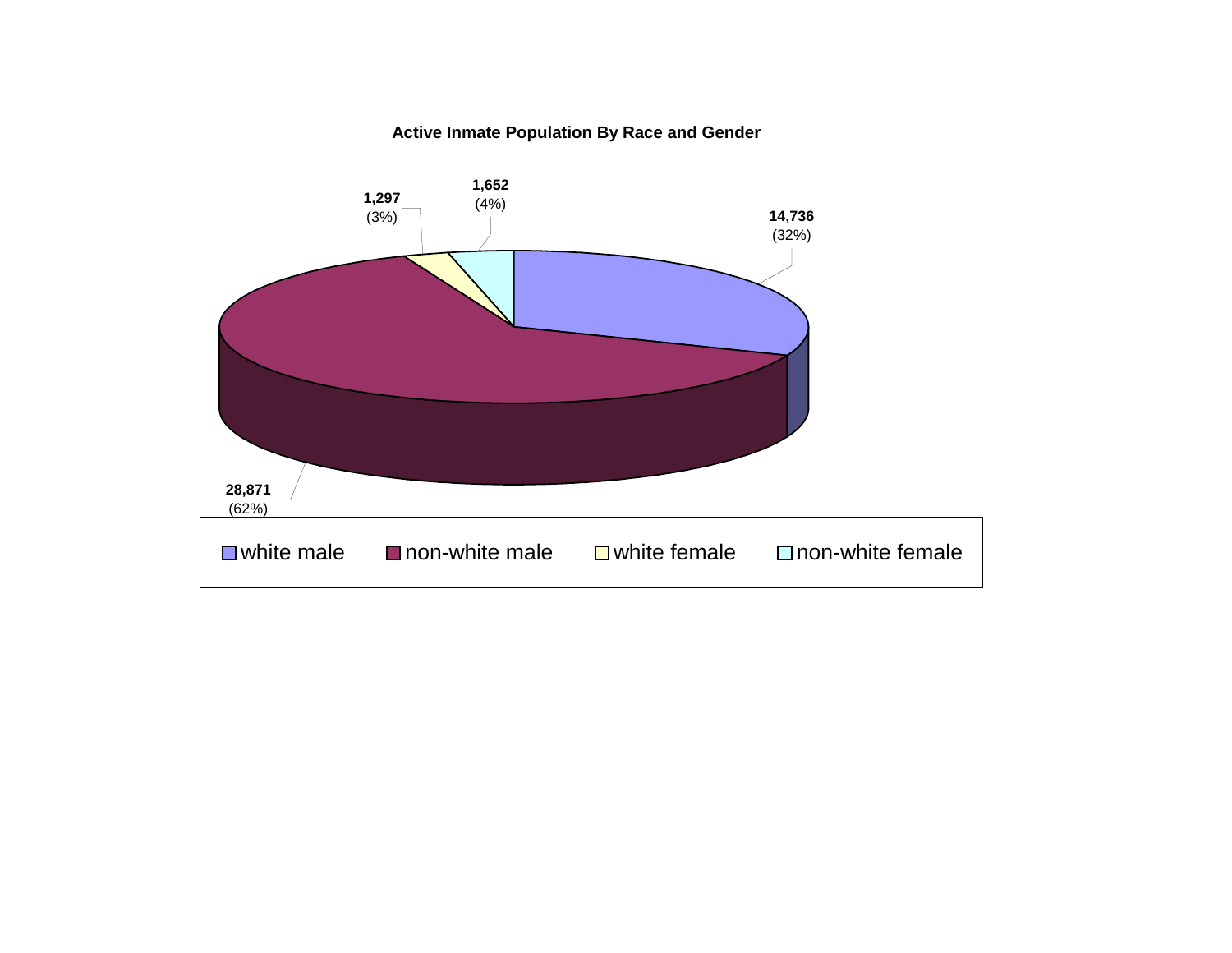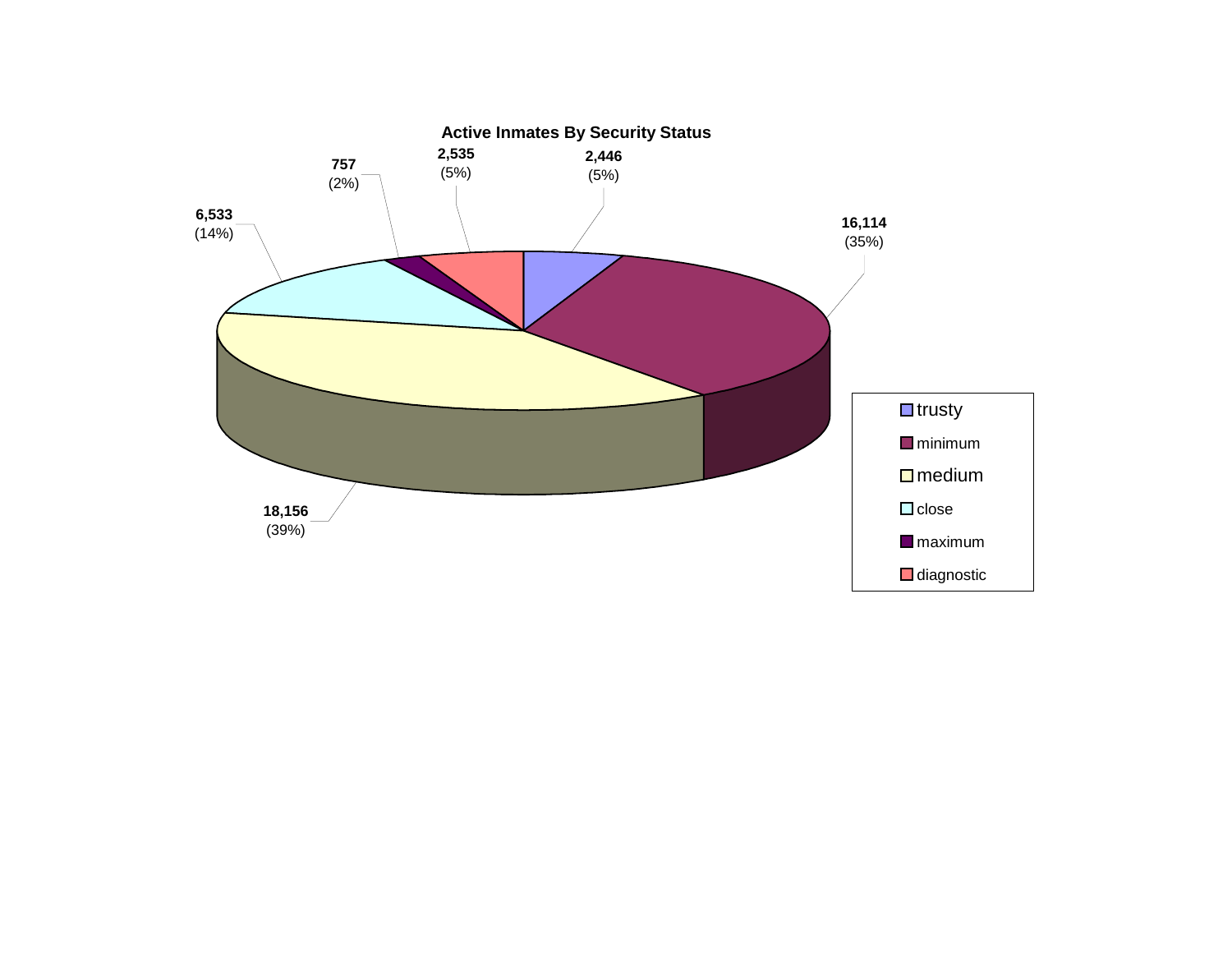#### **Active Inmates Prison Sentence In Years**

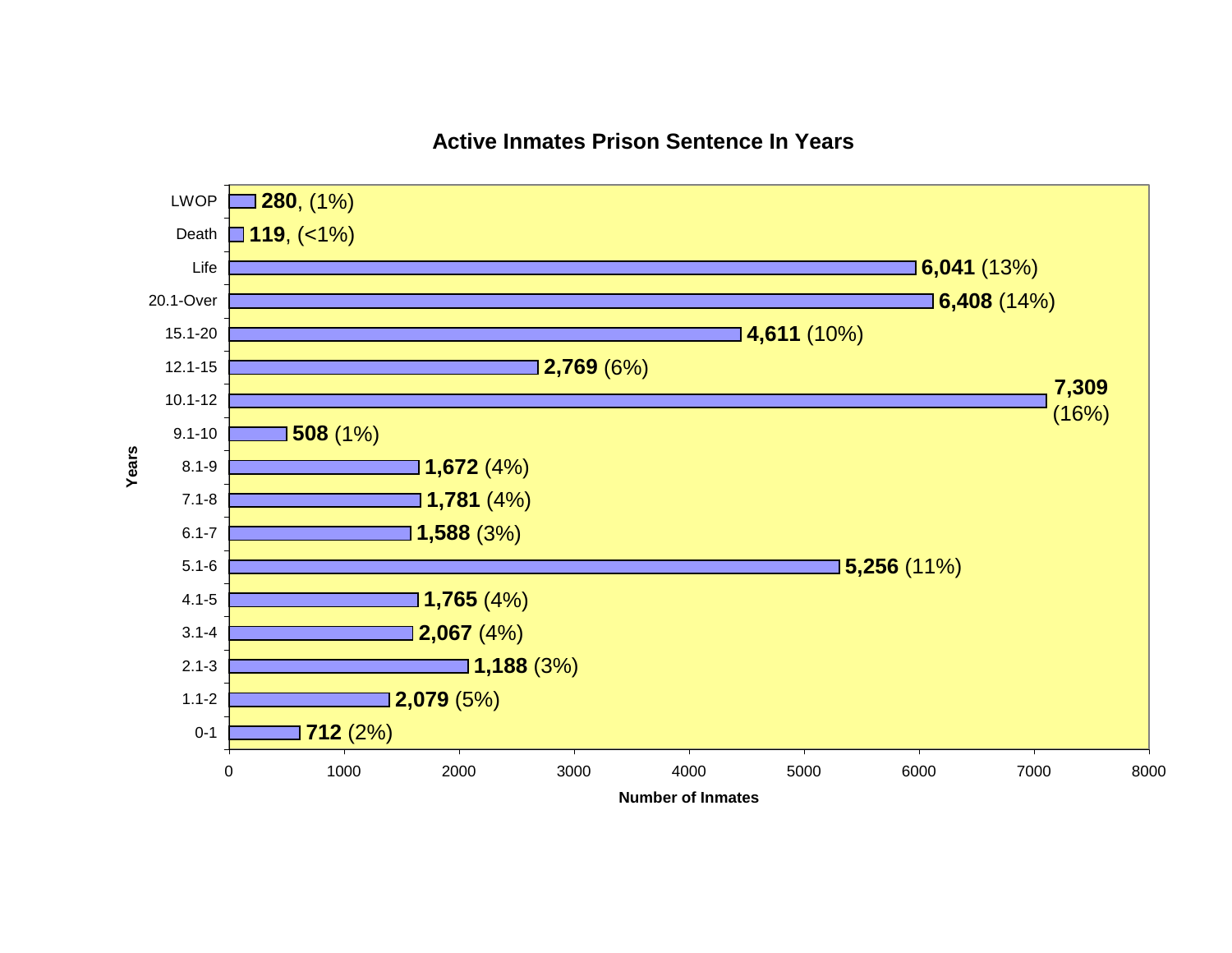**Active Inmates Who Have Probation To Follow Prison**

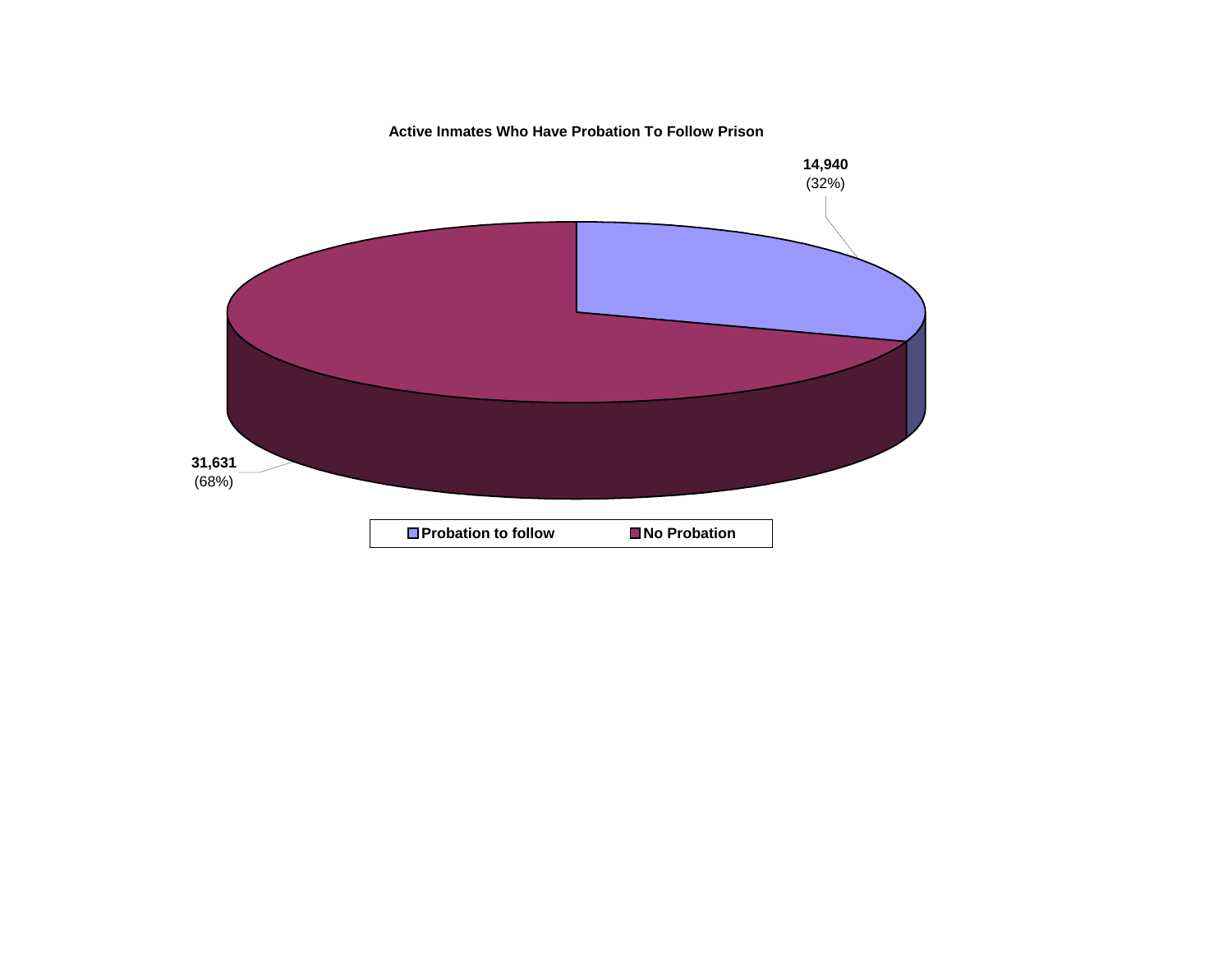**Active Inmates Grouped By Institution**

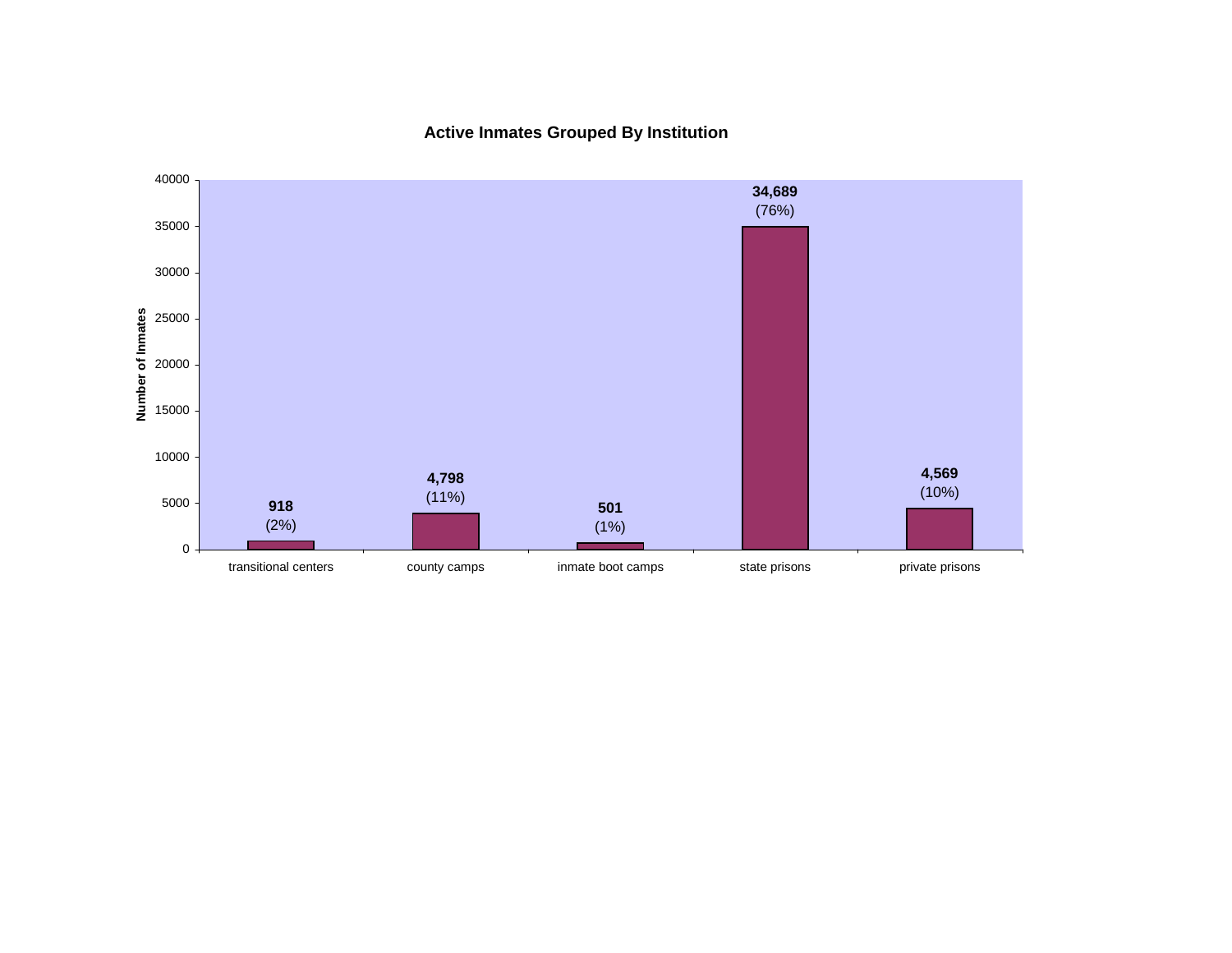#### **Active Inmates By Most Serious Crime Type**

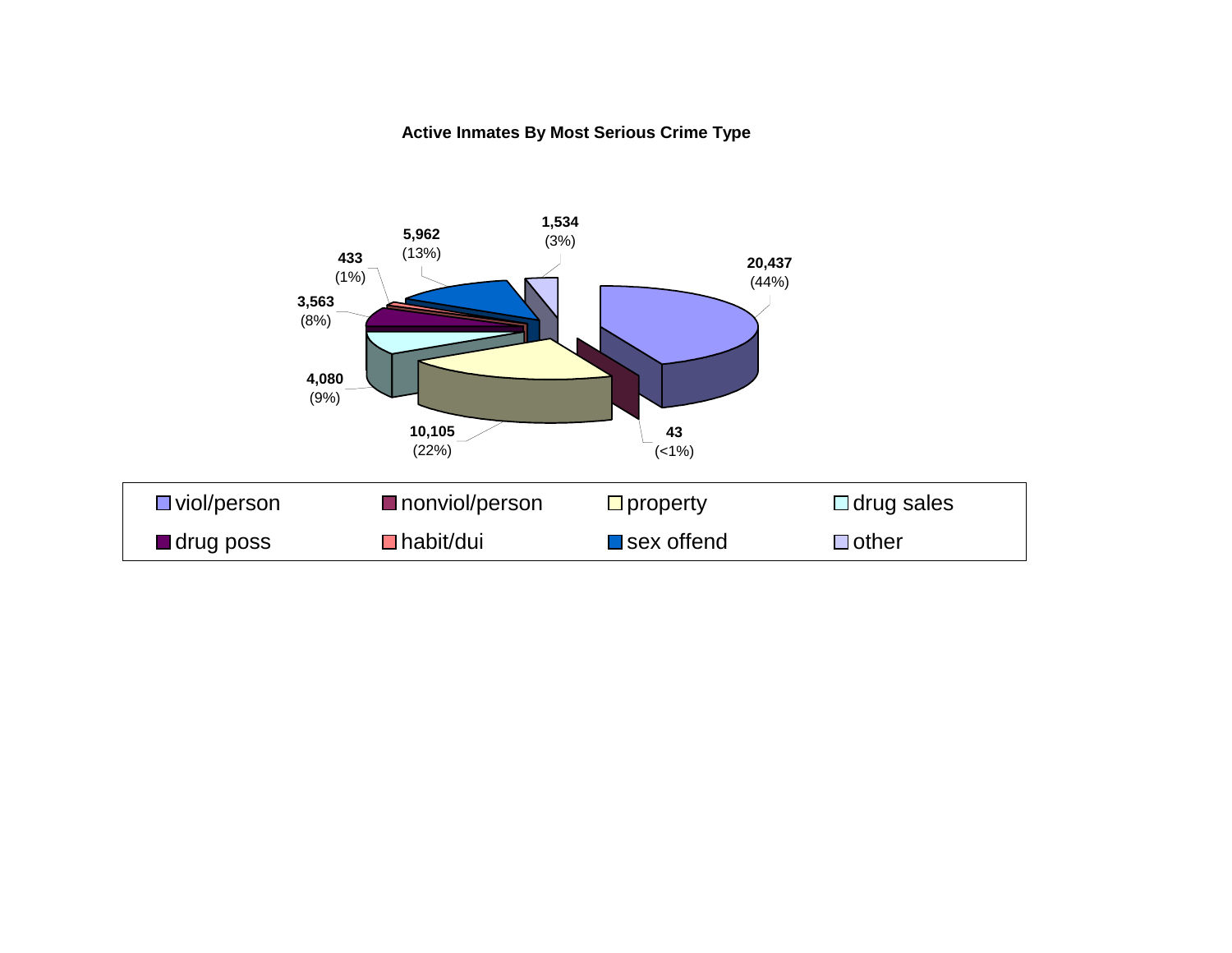Georgia Department of Corrections Page 1 Run 05/23/02 Decision Support

#### Inmate statistical profile

TABLE OF CONTENTS FOR ACTIVE PRISONERS EXCLUDING JAIL

Title PAGE ----- ---- RACE AND SEX............................ 2 Culture Fair IQ Scores.................. 3 Self-Rpt Socioeconomic Class............ 4 Self-Rpt Environment To Age 16.......... 5 Self-Rpt Education Level................ 6 Functional Reading Level (WRAT Scores).. 7 Functional Math Level (WRAT Scores)..... 8 Functional Spelling Level (WRAT Scores). 9 Self-Rpt Guardian Status To Age 16......10 Self-Rpt Employment Status Before Prison11 Self-Rpt Marital Status At Admission....12 Self-Rpt Number Of Children At Admission13 Self-Rpt Religious Affiliation..........14 Self-Rpt Family Behavior Patterns \*.....15 Inmate Diagnostic Behavior Problem \*....16 Physical Profile (General Condition)....17 Security Status...........................18 Number Of Sentences.....................19 Number Of Disciplinaries................20 Number Of Escapes........................21 Number Of Prior Georgia Incarcerations \*22 Number Of Transfers.....................23 County Of Conviction....................24 Circ Of Conviction......................29 Home County................................31 Prison Sentence In Years................36 Probation To Follow Prison..............37Admission Type.............................38 Release Type...............................39 Inst By Group..............................40 Institution...............................41 Misdemeanors And Felonies...............44 Crimes By Group...........................45 Most Serious Offense....................46 Most Serious Crime Type.................52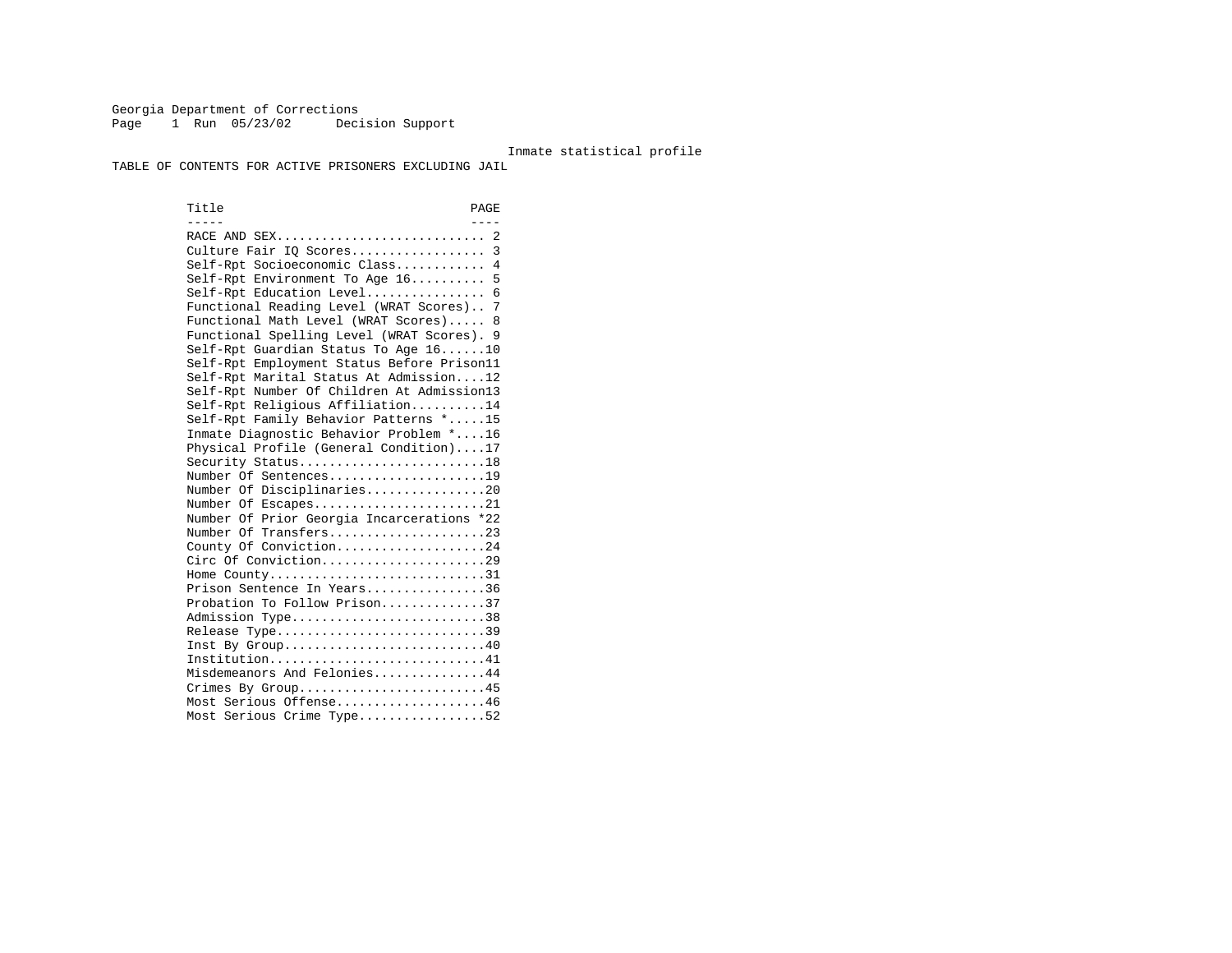Page 2 Run 05/23/02

#### Inmate statistical profile

Sample: ACTIVE PRISONERS EXCLUDING JAIL **Requestor:** DECISION SUPPORT Active inmates 05/23/2002

RACE AND SEX by current age & sex

|                  |                              |    |                  |                | M E N            |                |                  |                |                    |          |                  |       |                  |       | W O M E N        |             |                  |        |                  |               |                  |       |
|------------------|------------------------------|----|------------------|----------------|------------------|----------------|------------------|----------------|--------------------|----------|------------------|-------|------------------|-------|------------------|-------------|------------------|--------|------------------|---------------|------------------|-------|
| RACE AND SEX     | Age<br>$00 - 21$             |    | Age<br>$ 22-39 $ |                | Age<br>$8 40-54$ |                | Age<br>$ 55-99 $ |                | Men<br>% Total     | ွေ       | Age<br>$00 - 21$ |       | Age<br>$ 22-39 $ |       | Age<br>$ 40-54 $ |             | Age<br>$ 55-99 $ |        | Women<br>% Total | $\frac{8}{3}$ | Grand<br>Total % |       |
|                  |                              |    |                  |                |                  |                |                  |                |                    |          |                  |       |                  |       |                  |             |                  |        |                  |               |                  |       |
| WHITE MALE       | 970                          | 27 | 8198             | 31             | 4519             | 39             | 1049             |                | 57 14736           | 34       | $\Omega$         |       |                  |       | 0                |             |                  |        |                  |               | 14736            | 32    |
| NON WHITE MALE   | 2560                         |    | 73 18372         | 69             | 7144             | 61             | 795              |                | 43 28871           | 66       | $\mathbf 0$      | 0     | $\mathbf 0$      | 0     | 0                | $\mathbf 0$ | $\mathbf 0$      |        | 0                | 0             | 28871            | 62    |
| WHITE FEMALE     | $\Omega$                     |    | $\Omega$         | $\overline{0}$ | $\mathbf 0$      | 0              | $\Omega$         | $\Omega$       | $\Omega$           | $\Omega$ | 80               | 47    | 809              | 43    | 366              | 44          | 42               | 53     | 1297             | 44            | 1297             | 3     |
| NON WHITE FEMALE | $\mathbf{0}$                 | 0  | 0                | 0              | $\mathbf 0$      | $\overline{0}$ | 0                | 0 <sup>1</sup> | $\mathbf{0}$       | 0        | 90               | 53    | 1051             | 57    | 474              | 56          | 37               | 47     | 1652             | 56            | 1652 4           |       |
| Total reported   | 3530 100 26570 100 11663 100 |    |                  |                |                  |                |                  |                | 1844 100 43607 100 |          | 170 100          |       | 1860 100         |       |                  | 840 100     |                  | 79 100 | 2949 100         |               | 46556 100        |       |
| Percent reported | 100.0                        |    |                  | 100.0          |                  | 100.0          |                  | 100.0          |                    | 100.0    |                  | 100.0 |                  | 100.0 |                  | 100.0       |                  | 100.0  |                  | 100.0         |                  | 100.0 |
| NOT REPORTED     | 0                            |    | 0                |                | $\mathbf 0$      |                | $\mathbf 0$      |                | 0                  |          | $\mathbf{0}$     |       | $\Omega$         |       | $\mathbf 0$      |             | $\mathbf 0$      |        | $\mathbf 0$      |               | $\mathbf{0}$     |       |
| Total            | 3530                         |    | 26570            |                | 11663            |                | 1844             |                | 43607              |          | 170              |       | 1860             |       | 840              |             | 79               |        | 2949             |               | 46556            |       |
|                  |                              |    |                  |                |                  |                |                  |                |                    |          |                  |       |                  |       |                  |             |                  |        |                  |               |                  |       |
| AVERAGE AGE      | 19.94                        |    | 30.13            |                | 45.16            |                | 60.44            |                | 34.61              |          | 20.05            |       | 31.10            |       | 44.48            |             | 59.84            |        | 35.05            |               | 34.63            |       |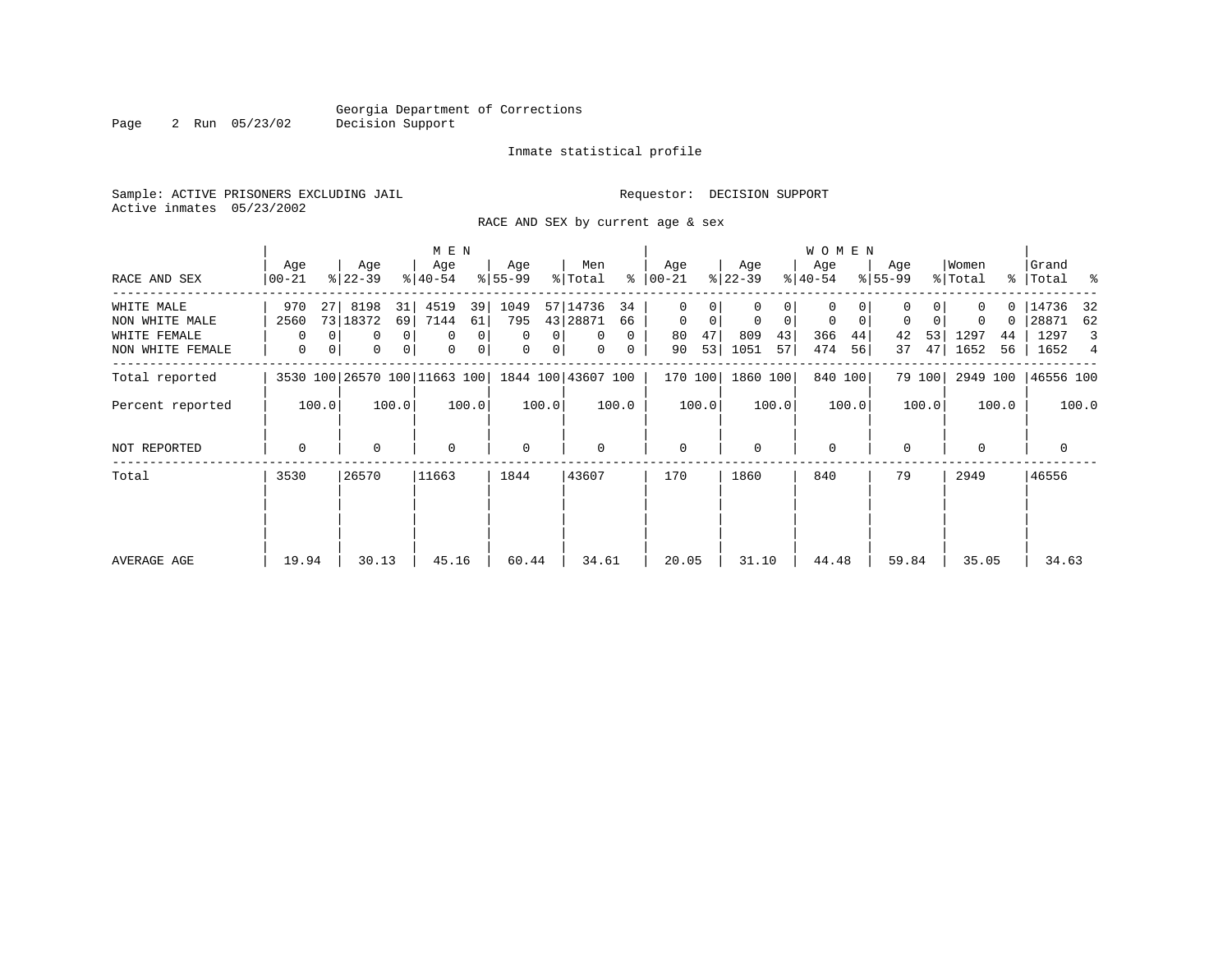#### Georgia Department of Corrections Page 3 Run 05/23/02

#### Inmate statistical profile

Sample: ACTIVE PRISONERS EXCLUDING JAIL **Requestor: DECISION SUPPORT** Active inmates 05/23/2002

Culture Fair IQ Scores by current age & sex

|                           |              |      |                  |      | M E N                        |                      |                  |      |                    |         |                |          |                  |          | W O M E N        |          |                    |          |                  |          |                      |      |
|---------------------------|--------------|------|------------------|------|------------------------------|----------------------|------------------|------|--------------------|---------|----------------|----------|------------------|----------|------------------|----------|--------------------|----------|------------------|----------|----------------------|------|
| IQ Score                  | Age<br>00-21 |      | Age<br>$ 22-39 $ |      | Age<br>$ 40-54 $             |                      | Age<br>$8 55-99$ |      | Men<br>% Total     | ႜ       | Age<br>  00-21 |          | Age<br>$ 22-39 $ |          | Age<br>$8 40-54$ |          | Age<br>$8155 - 99$ |          | Women<br>% Total |          | Grand<br>%   Total % |      |
| LESS THAN 70<br>70 AND UP | 82<br>3280   |      | 895<br>98 24445  | 4    | 852<br>96 10149              | 8 <sup>1</sup><br>92 | 113<br>1546      |      | 1942<br>93 39420   | 5<br>95 | 5<br>143       | 31<br>97 | 165<br>1560      | 10<br>90 | 178<br>606       | 23<br>77 | 28<br>43           | 39<br>61 | 376<br>2352      | 14<br>86 | 2318<br>41772 95     | 5    |
| Total reported            |              |      |                  |      | 3362 100 25340 100 11001 100 |                      |                  |      | 1659 100 41362 100 |         |                | 148 100  | 1725 100         |          |                  | 784 100  |                    | 71 100   | 2728 100         |          | 44090 100            |      |
| Percent reported          |              | 95.2 |                  | 95.4 |                              | 94.3                 |                  | 90.0 |                    | 94.9    |                | 87.1     |                  | 92.7     |                  | 93.3     |                    | 89.9     |                  | 92.5     |                      | 94.7 |
| NOT REPORTED              | 168          |      | 1230             |      | 662                          |                      | 185              |      | 2245               |         | 22             |          | 135              |          | 56               |          | 8                  |          | 221              |          | 2466                 |      |
| Total                     | 3530         |      | 26570            |      | 11663                        |                      | 1844             |      | 43607              |         | 170            |          | 1860             |          | 840              |          | 79                 |          | 2949             |          | 46556                |      |
|                           |              |      |                  |      |                              |                      |                  |      |                    |         |                |          |                  |          |                  |          |                    |          |                  |          |                      |      |
| AVERAGE IQ                | 99.83        |      | 100.05           |      | 96.18                        |                      | 94.25            |      | 98.77              |         | 100.17         |          | 94.91            |          | 86.02            |          | 77.44              |          | 92.19            |          | 98.36                |      |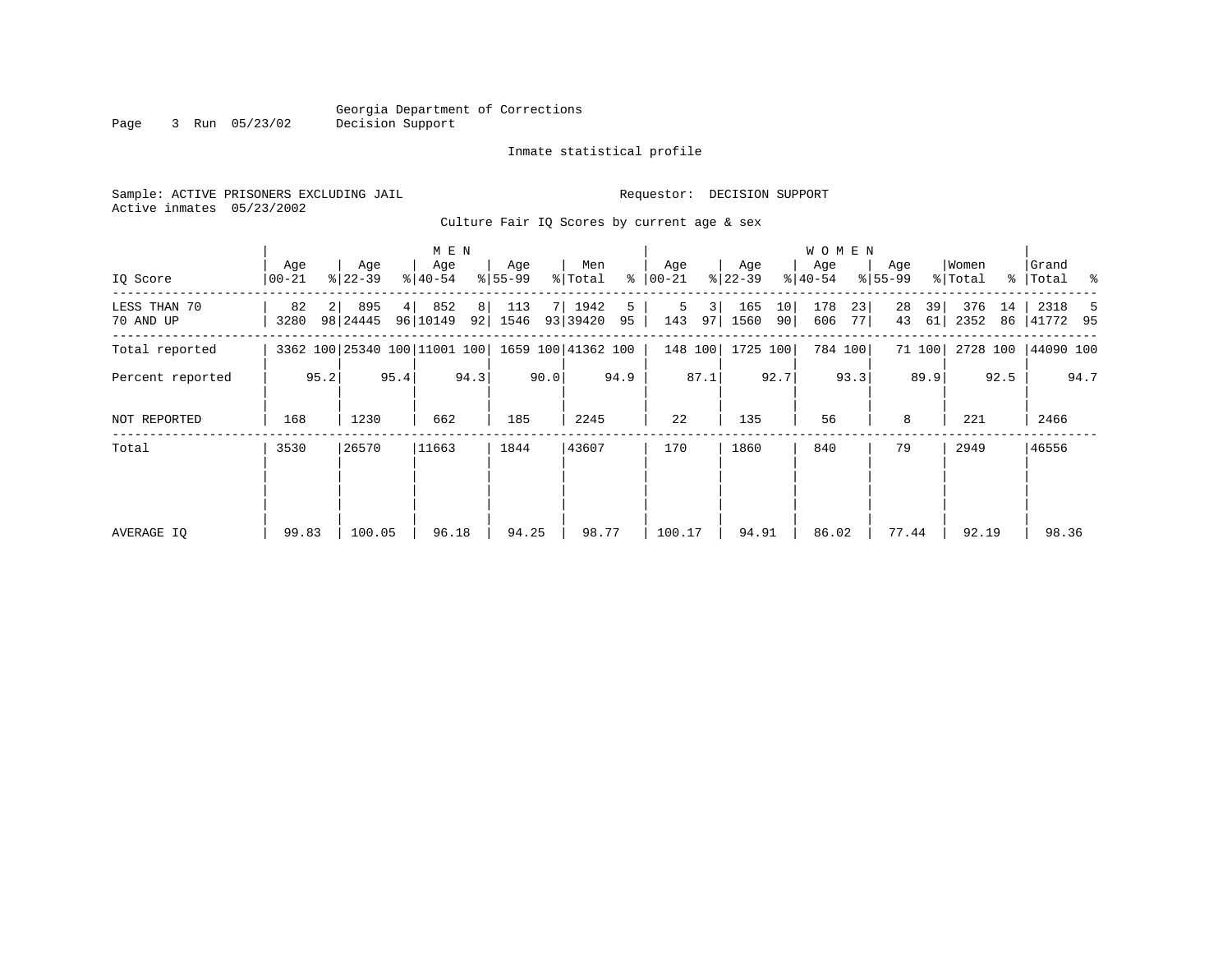#### Georgia Department of Corrections<br>4 Run 05/23/02 Decision Support Page 4 Run 05/23/02 Decision Support

Inmate statistical profile

Sample: ACTIVE PRISONERS EXCLUDING JAIL Requestor: DECISION SUPPORT Active inmates 05/23/2002

Self-Rpt Socioeconomic Class by current age & sex

|                     |       |      |           |      | M E N                        |      |             |          |                    |      |           |                |             |      | <b>WOMEN</b> |          |             |        |          |                |             |      |
|---------------------|-------|------|-----------|------|------------------------------|------|-------------|----------|--------------------|------|-----------|----------------|-------------|------|--------------|----------|-------------|--------|----------|----------------|-------------|------|
|                     | Aqe   |      | Age       |      | Age                          |      | Age         |          | Men                |      | Age       |                | Age         |      | Aqe          |          | Age         |        | Women    |                | Grand       |      |
| Socioeconomic Class | 00-21 |      | $8 22-39$ |      | $8 40-54$                    |      | $8155 - 99$ |          | % Total            | ៖    | $00 - 21$ |                | $8$   22-39 |      | $8 40-54$    |          | $8155 - 99$ |        | % Total  |                | %   Total % |      |
| WELFARE             | 328   | 10   | 2028      | 8    | 801                          |      | 98          | $6 \mid$ | 3255               | 8    | 25        | 15             | 278         | 15   | 83           | 10       |             |        | 387      | 13             | 3642        | -8   |
| OCC EMPLOY          | 266   | 8    | 1972      | 8    | 521                          | 5    | 47          | 3        | 2806               |      | $\Omega$  | 0              | 10          |      | 4            | $\Omega$ |             |        | 15       |                | 2821        | 6    |
| MINIMUM STD         | 1479  | 45   | 10825     | 42   | 4896                         | 44   | 837         |          | 48 18037           | 43   | 44        | 26             | 547         | 30   | 305          | 37       | 44          | 59     | 940      | 33             | 18977       | 42   |
| MIDDLE              | 1146  | 35   | 10607     | 41   | 4940                         | 44   | 760         |          | 43 17453           | 42   | 93        | 56             | 936         | 52   | 417          | 51       | 25          | 34     | 1471     | 51             | 18924       | 42   |
| <b>OTHER</b>        | 48    |      | 218       |      | 85                           |      | 15          |          | 366                |      | 5         | 3 <sub>1</sub> | 42          | 2    | 12           |          | 3           | 4      | 62       | $\overline{2}$ | 428         |      |
| Total reported      |       |      |           |      | 3267 100 25650 100 11243 100 |      |             |          | 1757 100 41917 100 |      | 167 100   |                | 1813 100    |      |              | 821 100  |             | 74 100 | 2875 100 |                | 44792 100   |      |
| Percent reported    |       | 92.5 |           | 96.5 |                              | 96.4 |             | 95.3     |                    | 96.1 |           | 98.2           |             | 97.5 |              | 97.7     |             | 93.7   |          | 97.5           |             | 96.2 |
| NOT RPTD            | 263   |      | 920       |      | 420                          |      | 87          |          | 1690               |      | 3         |                | 47          |      | 19           |          | 5           |        | 74       |                | 1764        |      |
| Total               | 3530  |      | 26570     |      | 11663                        |      | 1844        |          | 43607              |      | 170       |                | 1860        |      | 840          |          | 79          |        | 2949     |                | 46556       |      |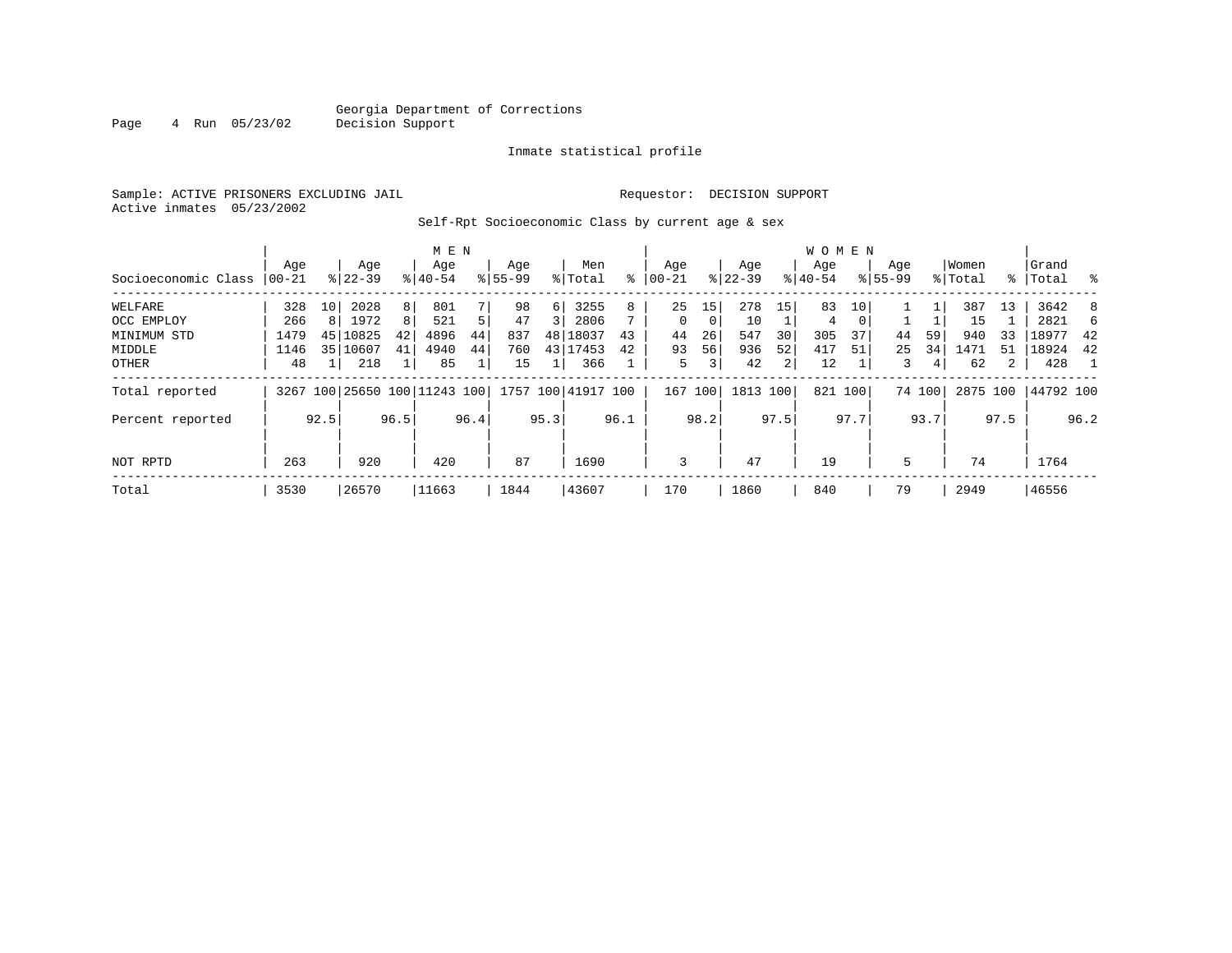Page 5 Run 05/23/02

#### Inmate statistical profile

Sample: ACTIVE PRISONERS EXCLUDING JAIL **Requestor: DECISION SUPPORT** Active inmates 05/23/2002

Self-Rpt Environment To Age 16 by current age & sex

|                  |                  |      |                  |      | M E N                        |      |                    |                |                    |      |                 |      |                  |      | <b>WOMEN</b>    |      |                    |        |                  |      |                 |      |
|------------------|------------------|------|------------------|------|------------------------------|------|--------------------|----------------|--------------------|------|-----------------|------|------------------|------|-----------------|------|--------------------|--------|------------------|------|-----------------|------|
| Environment      | Age<br>$00 - 21$ |      | Age<br>$8 22-39$ |      | Age<br>$8140 - 54$           |      | Age<br>$8155 - 99$ |                | Men<br>% Total     | ႜ    | Aqe<br>$ 00-21$ |      | Age<br>$ 22-39 $ |      | Age<br>$ 40-54$ |      | Age<br>$8155 - 99$ |        | Women<br>% Total | ႜ    | Grand<br> Total | ွေ   |
|                  |                  |      |                  |      |                              |      |                    |                |                    |      |                 |      |                  |      |                 |      |                    |        |                  |      |                 |      |
| RURAL/FARM       | 34               |      | 567              | 2    | 673                          | 6    | 306                | 17             | 1580               | 4    | 0               | 0    | 52               | 3    | 45              | 5    | 12                 | 16     | 109              | 4    | 1689            | 4    |
| RURAL/NFARM      | 96               |      | 1380             |      | 761                          |      | 134                | 8              | 2371               | 6    | 35              | 21   | 248              | 14   | 83              | 10   |                    | 10     | 373              | 13   | 2744            |      |
| S.M.S.A          | 1133             | 33   | 9173             | 35   | 3816                         | 34   | 498                | 28             | 14620              | 34   | 21              | 13   | 260              | 14   | 146             | 18   | 14                 | 19     | 441              | 15   | 15061           | - 33 |
| URBAN            | 805              | 24   | 5063             | 20   | 2004                         | 18   | 222                | 12             | 8094               | 19   | 67              | 40   | 689              | 38   | 307             | 37   | 17                 | 23     | 1080             | 38   | 9174            | 20   |
| SMALL TOWN       | 1297             | 38   | 9626             | 37   | 4049                         | 36   | 615                |                | 35 15587           | 37   | 42              | 25   | 550              | 30   | 238             | 29   | 22                 | 30     | 852              | 30   | 16439           | 36   |
| OTHER            | 20               |      | 150              |      | 56                           | 0    |                    | 0 <sup>1</sup> | 233                |      | $\mathbf{1}$    |      | 14               |      | 5               |      |                    |        | 21               |      | 254             |      |
| Total reported   |                  |      |                  |      | 3385 100 25959 100 11359 100 |      |                    |                | 1782 100 42485 100 |      | 166 100         |      | 1813 100         |      | 824 100         |      |                    | 73 100 | 2876 100         |      | 45361 100       |      |
| Percent reported |                  | 95.9 |                  | 97.7 |                              | 97.4 |                    | 96.6           |                    | 97.4 |                 | 97.6 |                  | 97.5 |                 | 98.1 |                    | 92.4   |                  | 97.5 |                 | 97.4 |
|                  |                  |      |                  |      |                              |      |                    |                |                    |      |                 |      |                  |      |                 |      |                    |        |                  |      |                 |      |
| NOT RPTD         | 145              |      | 611              |      | 304                          |      | 62                 |                | 1122               |      | $\overline{4}$  |      | 47               |      | 16              |      | 6                  |        | 73               |      | 1195            |      |
| Total            | 3530             |      | 26570            |      | 11663                        |      | 1844               |                | 43607              |      | 170             |      | 1860             |      | 840             |      | 79                 |        | 2949             |      | 46556           |      |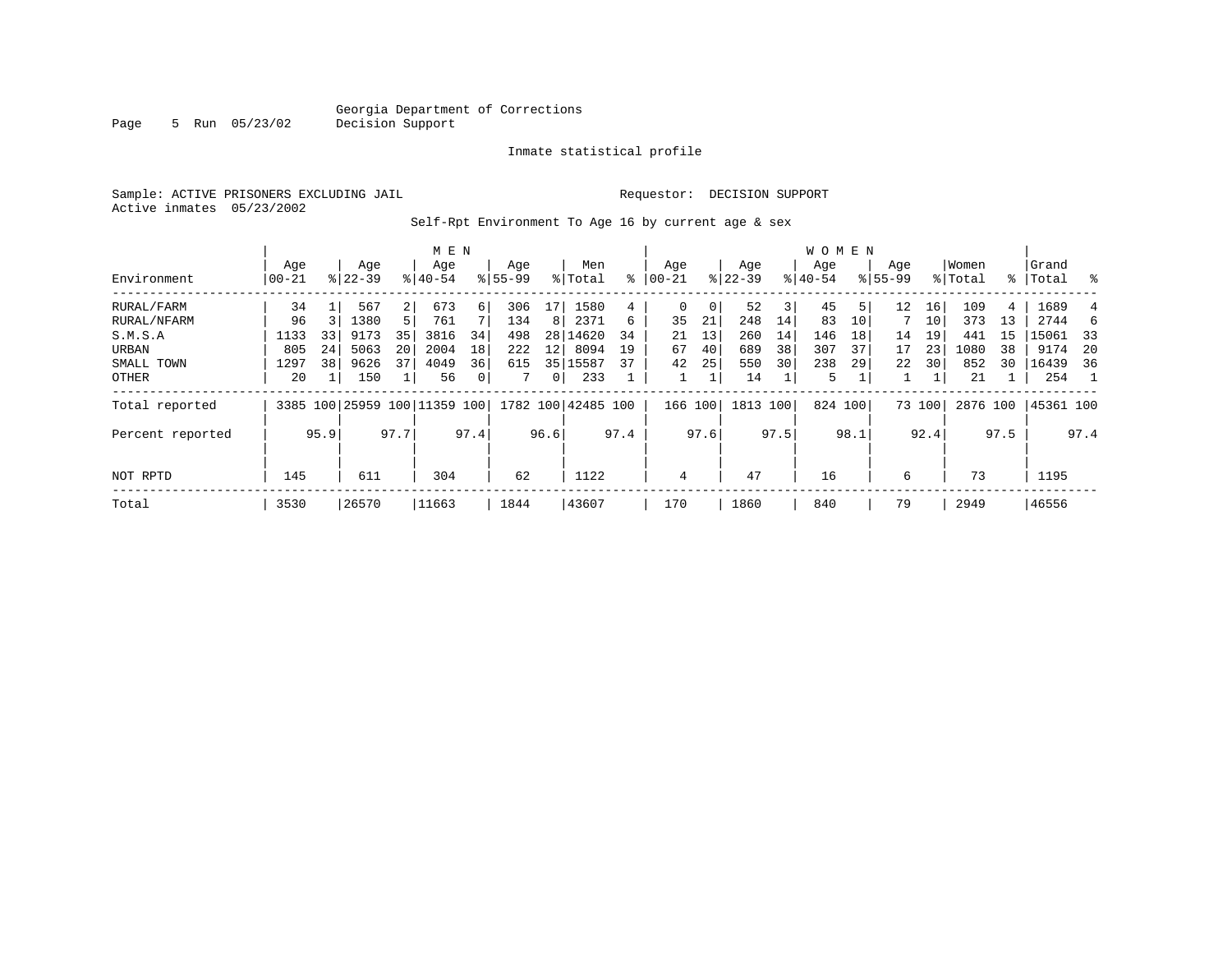### Georgia Department of Corrections<br>Decision Support

Page 6 Run 05/23/02

#### Inmate statistical profile

Sample: ACTIVE PRISONERS EXCLUDING JAIL Requestor: DECISION SUPPORT Active inmates 05/23/2002

Self-Rpt Education Level by current age & sex

|                     |                 |                |                  |      | M E N                                           |      |                 |      |                |      |                    |      |                  |      | <b>WOMEN</b>     |      |                  |        |                  |      |                    |      |
|---------------------|-----------------|----------------|------------------|------|-------------------------------------------------|------|-----------------|------|----------------|------|--------------------|------|------------------|------|------------------|------|------------------|--------|------------------|------|--------------------|------|
| Education Level     | Age<br>$ 00-21$ |                | Age<br>$ 22-39 $ |      | Aqe<br>$8140 - 54$                              |      | Aqe<br>$ 55-99$ |      | Men<br>% Total | ွေ   | Aqe<br>$ 00 - 21 $ |      | Age<br>$ 22-39 $ |      | Age<br>$ 40-54 $ |      | Aqe<br>$8 55-99$ |        | Women<br>% Total |      | Grand<br>%   Total | ႜ    |
| LESS THAN GRADE 7   | 52              |                | 518              | 2    | 467                                             | 4    | 335             | 19   | 1372           | 3    |                    |      | 22               |      | 21               |      | 11               | 14     | 55               |      | 1427               |      |
| GRADE 7             | 99              | $\overline{3}$ | 581              | 2    | 363                                             | 3    | 142             | 8    | 1185           | 3    | 7                  | 4    | 47               | 3    | 18               |      | 3                |        | 75               |      | 1260               | 3    |
| GRADE 8             | 488             | 14             | 2240             | 9    | 994                                             |      | 204             | 11   | 3926           | 9    | 22                 | 13   | 158              | 9    | 63               |      |                  |        | 250              |      | 4176               | 9    |
| GRADE 9             | 907             | 27             | 4129             | 16   | 1433                                            | 13   | 163             | 9    | 6632           | 16   | 39                 | 23   | 241              | 13   | 76               |      | 5                |        | 361              | 13   | 6993               | - 15 |
| GRADE 10            | 930             | 27             | 5738             | 22   | 1860                                            | 16   | 172             | 10   | 8700           | 20   | 35                 | 21   | 303              | 17   | 110              | 14   | 13               | 17     | 461              | 16   | 9161               | 20   |
| GRADE 11            | 690             | 20             | 5322             | 20   | 1557                                            | 14   | 138             | 8    | 7707           | 18   | 34                 | 20   | 277              | 16   | 105              | 13   | 6                | 8      | 422              | 15   | 8129               | 18   |
| GRADE 12            | 188             |                | 5042             | 19   | 2836                                            | 25   | 347             | 19   | 8413           | 20   | 18                 | 11   | 310              | 17   | 174              | 22   | 17               | 22     | 519              | 18   | 8932               | - 20 |
| MORE THAN GRADE 12  | 34              |                | 2429             | 9    | 1863                                            | 16   | 286             | 16   | 4612           | 11   | 10                 | 6    | 429              | 24   | 241              | 30   | 14               | 18     | 694              | 24   | 5306 12            |      |
| Total reported      |                 |                |                  |      | 3388 100 25999 100 11373 100 1787 100 42547 100 |      |                 |      |                |      | 166 100            |      | 1787 100         |      | 808 100          |      |                  | 76 100 | 2837 100         |      | 45384 100          |      |
| Percent reported    |                 | 96.0           |                  | 97.9 |                                                 | 97.5 |                 | 96.9 |                | 97.6 |                    | 97.6 |                  | 96.1 |                  | 96.2 |                  | 96.2   |                  | 96.2 |                    | 97.5 |
| NOT REPORTED        | 142             |                | 571              |      | 290                                             |      | 57              |      | 1060           |      | 4                  |      | 73               |      | 32               |      | 3                |        | 112              |      | 1172               |      |
| Total               | 3530            |                | 26570            |      | 11663                                           |      | 1844            |      | 43607          |      | 170                |      | 1860             |      | 840              |      | 79               |        | 2949             |      | 46556              |      |
|                     |                 |                |                  |      |                                                 |      |                 |      |                |      |                    |      |                  |      |                  |      |                  |        |                  |      |                    |      |
| AVG EDUCATION LEVEL | 9.70            |                | 10.93            |      | 11.48                                           |      | 10.14           |      | 10.95          |      | 10.67              |      | 13.36            |      | 13.83            |      | 11.17            |        | 13.28            |      | 11.09              |      |

\* NOTE: THE FIELD LABLED "LESS THAN GRADE 7" WAS CORRECTED IN MARCH 1989: MISSING DATA FOR INMATES STILL IN DIAGNOSTICS NOW HAS BEEN REMOVED FROM THIS FIELD AND IDENTIFIED AS "NOT REPORTED" INFORMATION.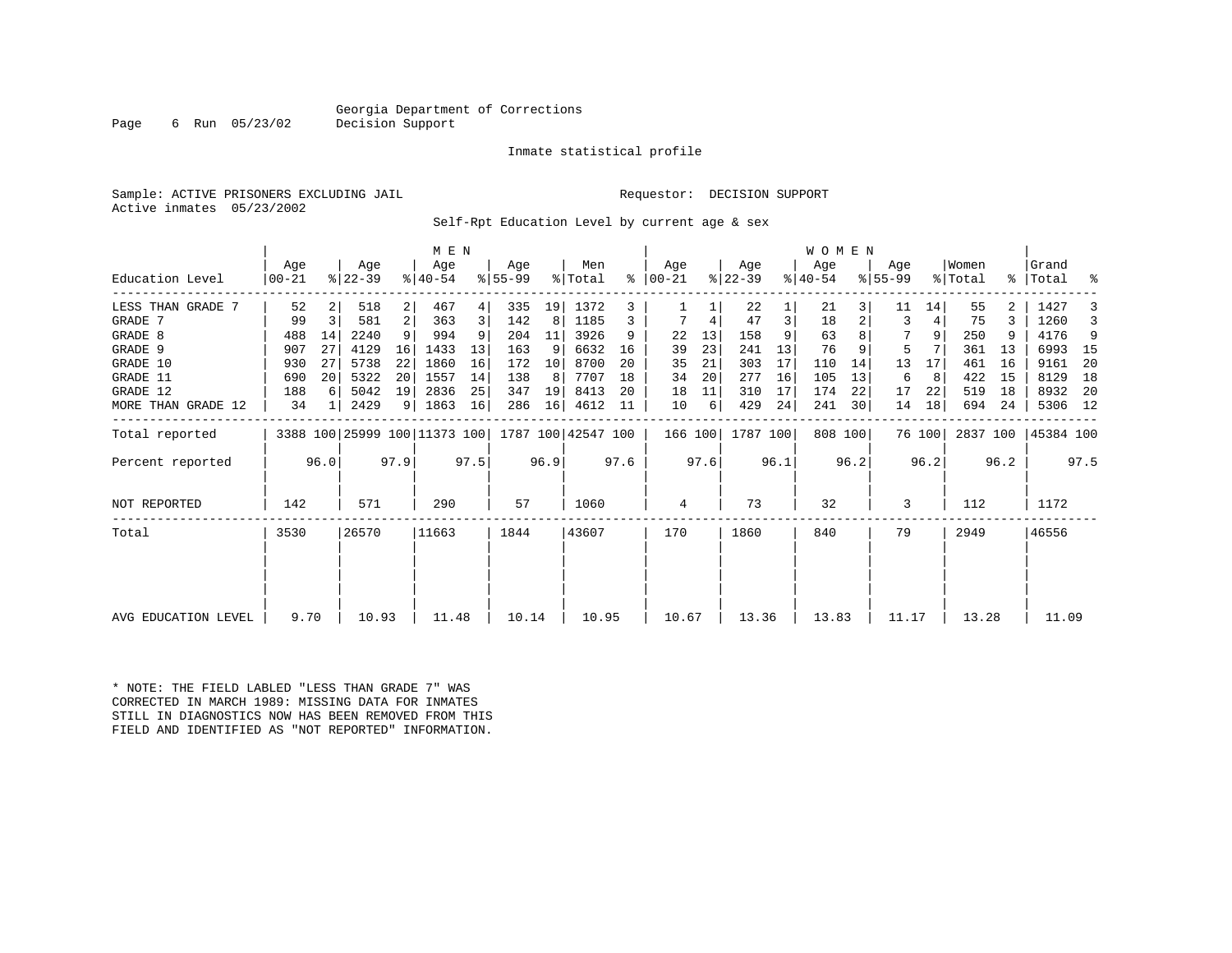Inmate statistical profile

Sample: ACTIVE PRISONERS EXCLUDING JAIL Requestor: DECISION SUPPORT Active inmates 05/23/2002

Functional Reading Level (WRAT Scores) by current age & sex

|                     |                 |                 |                  |      | M E N                        |      |                  |      |                    |      |                 |      |                  |      | W O M E N        |         |                    |        |                  |      |                 |      |
|---------------------|-----------------|-----------------|------------------|------|------------------------------|------|------------------|------|--------------------|------|-----------------|------|------------------|------|------------------|---------|--------------------|--------|------------------|------|-----------------|------|
| WRAT Reading Score  | Age<br>$ 00-21$ |                 | Age<br>$ 22-39 $ |      | Age<br>$8140 - 54$           |      | Aqe<br>$ 55-99 $ |      | Men<br>% Total     | ႜ    | Aqe<br>$ 00-21$ |      | Age<br>$ 22-39 $ |      | Age<br>$8 40-54$ |         | Age<br>$8155 - 99$ |        | Women<br>% Total | ွေ   | Grand<br> Total | ႜ    |
| LESS THAN GRADE 6   | 1346            | 40              | 9445             | 37   | 4813                         | 44   | 803              |      | 48 16407           | 40   | 30              | 20   | 441              | 26   | 241              | 31      | 29                 | 40     | 741              | 27   | 17148           | 39   |
| 6TH THRU 8TH GRADE  | 761             | 23              | 5745             | 23   | 2345                         | 21   | 306              | 18   | 9157               | 22   | 31              | 21   | 307              | 18   | 143              | 18      | 17                 | 24     | 498              | 18   | 9655            | 22   |
| GRADE 9             | 294             |                 | 2221             | 9    | 794                          |      | 117              |      | 3426               |      | 23              | 16   | 151              | 9    | 54               |         | 4                  | 6      | 232              |      | 3658            | 8    |
| GRADE 10            | 156             |                 | 1146             |      | 404                          |      | 53               | 3    | 1759               |      |                 | 5    | 74               |      | 23               |         | 2                  | 3      | 106              |      | 1865            | 4    |
| GRADE 11            | 154             | .5              | 1058             |      | 419                          |      | 50               | 3    | 1681               |      | 3               |      | 75               |      | 26               |         | $\overline{2}$     | 3      | 106              |      | 1787            | 4    |
| GRADE 12            | 430             | 13 <sup>1</sup> | 3812             | 15   | 1665                         | 15   | 284              | 17   | 6191               | 15   | 15              | 10   | 141              | 8    | 60               |         | 4                  | 6      | 220              | 8    | 6411 15         |      |
| MORE THAN GRADE 12  | 229             |                 | 1994             | 8    | 529                          | 5    | 59               | 4    | 2811               |      | 39              | 26   | 536              | 31   | 236              | 30      | 14                 | 19     | 825              | 30   | 3636            | 8    |
| Total reported      |                 |                 |                  |      | 3370 100 25421 100 10969 100 |      |                  |      | 1672 100 41432 100 |      | 148 100         |      | 1725 100         |      |                  | 783 100 |                    | 72 100 | 2728 100         |      | 44160 100       |      |
| Percent reported    |                 | 95.5            |                  | 95.7 |                              | 94.0 |                  | 90.7 |                    | 95.0 |                 | 87.1 |                  | 92.7 |                  | 93.2    |                    | 91.1   |                  | 92.5 |                 | 94.9 |
| <b>NOT REPORTED</b> | 160             |                 | 1149             |      | 694                          |      | 172              |      | 2175               |      | 22              |      | 135              |      | 57               |         | 7                  |        | 221              |      | 2396            |      |
| Total               | 3530            |                 | 26570            |      | 11663                        |      | 1844             |      | 43607              |      | 170             |      | 1860             |      | 840              |         | 79                 |        | 2949             |      | 46556           |      |
|                     |                 |                 |                  |      |                              |      |                  |      |                    |      |                 |      |                  |      |                  |         |                    |        |                  |      |                 |      |
|                     |                 |                 |                  |      |                              |      |                  |      |                    |      |                 |      |                  |      |                  |         |                    |        |                  |      |                 |      |
| AVG READING SCORE   | 7.60            |                 | 7.79             |      | 7.15                         |      | 6.82             |      | 7.57               |      | 9.31            |      | 9.19             |      | 8.74             |         | 7.47               |        | 9.02             |      | 7.66            |      |

Page 7 Run 05/23/02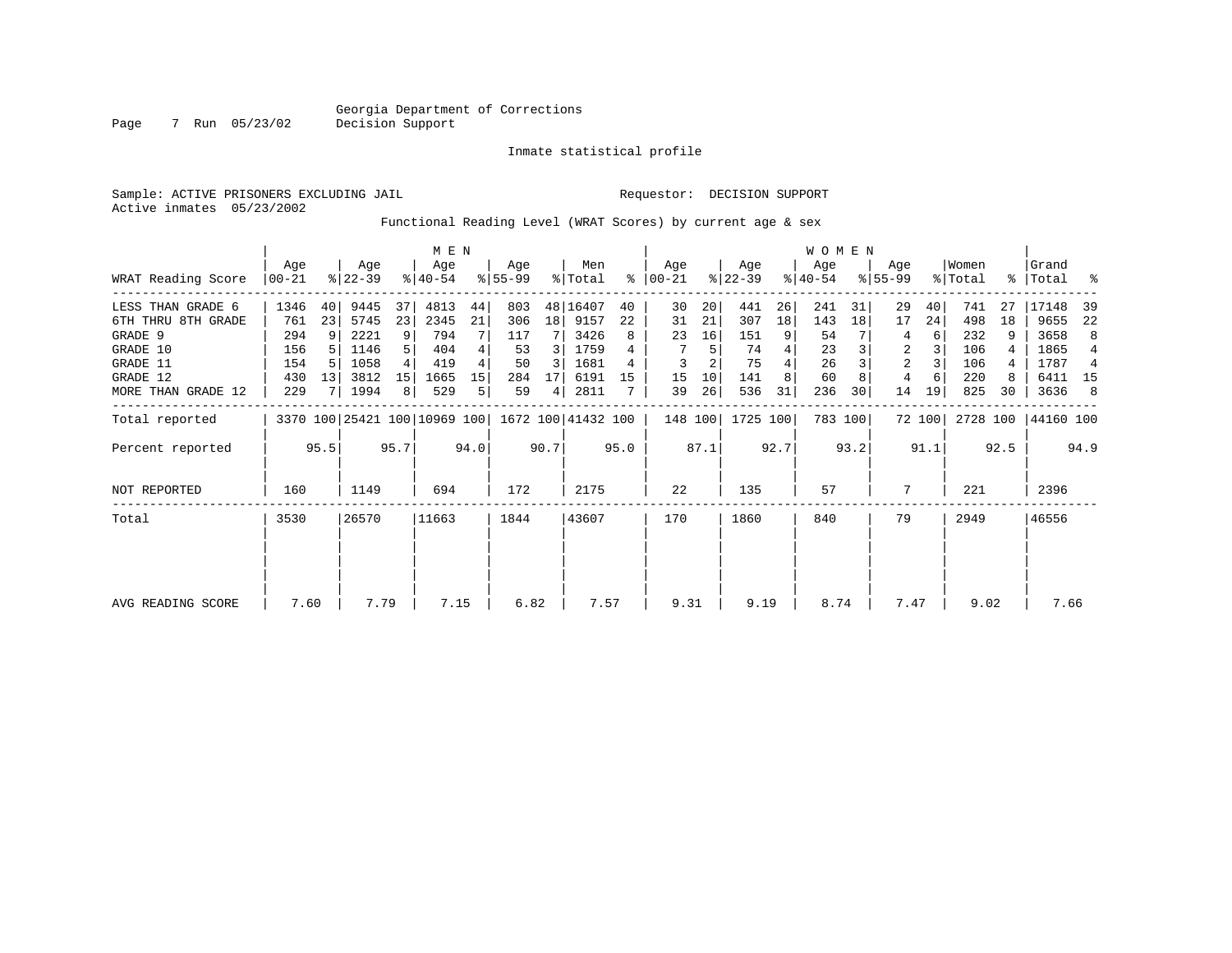Page 8 Run 05/23/02

#### Inmate statistical profile

Sample: ACTIVE PRISONERS EXCLUDING JAIL Requestor: DECISION SUPPORT Active inmates 05/23/2002

Functional Math Level (WRAT Scores) by current age & sex

|                    |                  |      |                  |                | M E N                        |      |                 |      |                    |      |                      |      |                  |      | <b>WOMEN</b>     |         |                    |        |                  |      |                    |      |
|--------------------|------------------|------|------------------|----------------|------------------------------|------|-----------------|------|--------------------|------|----------------------|------|------------------|------|------------------|---------|--------------------|--------|------------------|------|--------------------|------|
| WRAT Math Score    | Age<br>$00 - 21$ |      | Age<br>$ 22-39 $ |                | Age<br>$8 40-54$             |      | Aqe<br>$ 55-99$ |      | Men<br>% Total     |      | Aqe<br>$8   00 - 21$ |      | Age<br>$ 22-39 $ |      | Age<br>$ 40-54 $ |         | Aqe<br>$8155 - 99$ |        | Women<br>% Total |      | Grand<br>% Total % |      |
| LESS THAN GRADE 6  | 1144             | 34   | 7641             | 30             | 4408                         | 40   | 823             |      | 49 14016           | 34   | 32                   | 22   | 397              | 23   | 285              | 36      | 38                 | 53     | 752              | 28   | 14768              | 33   |
| 6TH THRU 8TH GRADE | 1679             |      | 50   12512       | 49             | 4444                         | 40   | 477             |      | 29   19112         | 46   | 74                   | 50   | 835              | 48   | 319              | 41      | 18                 | 25     | 1246             | 46   | 20358              | 46   |
| GRADE 9            | 260              | 8    | 2351             | 9              | 810                          |      | 113             |      | 3534               | 9    | 21                   | 14   | 208              | 12   | 57               |         | 5                  |        | 291              | 11   | 3825               | 9    |
| GRADE 10           | 151              |      | 1400             | 6              | 589                          | 5    | 97              | 6    | 2237               | 5    | 11                   |      | 144              | 8    | 58               |         | 6                  |        | 219              | 8    | 2456               | 6    |
| GRADE 11           | 73               |      | 843              |                | 359                          | 3    | 71              | 4    | 1346               |      | 3                    | 2    | 91               |      | 25               |         | 3                  |        | 122              | 4    | 1468               | 3    |
| GRADE 12           | 46               |      | 473              | 2 <sup>1</sup> | 296                          | 3    | 73              | 4    | 888                |      | 3                    | 2    | 19               |      | 17               |         | 0                  |        | 39               |      | 927                | 2    |
| MORE THAN GRADE 12 | 17               |      | 206              |                | 72                           |      | 18              |      | 313                |      | 4                    | 3    | 31               | 2    | 23               | 3       | 2                  |        | 60               | 2    | 373                | -1   |
| Total reported     |                  |      |                  |                | 3370 100 25426 100 10978 100 |      |                 |      | 1672 100 41446 100 |      | 148 100              |      | 1725 100         |      |                  | 784 100 |                    | 72 100 | 2729 100         |      | 44175 100          |      |
| Percent reported   |                  | 95.5 |                  | 95.7           |                              | 94.1 |                 | 90.7 |                    | 95.0 |                      | 87.1 |                  | 92.7 |                  | 93.3    |                    | 91.1   |                  | 92.5 |                    | 94.9 |
| NOT REPORTED       | 160              |      | 1144             |                | 685                          |      | 172             |      | 2161               |      | 22                   |      | 135              |      | 56               |         | 7                  |        | 220              |      | 2381               |      |
| Total              | 3530             |      | 26570            |                | 11663                        |      | 1844            |      | 43607              |      | 170                  |      | 1860             |      | 840              |         | 79                 |        | 2949             |      | 46556              |      |
|                    |                  |      |                  |                |                              |      |                 |      |                    |      |                      |      |                  |      |                  |         |                    |        |                  |      |                    |      |
|                    |                  |      |                  |                |                              |      |                 |      |                    |      |                      |      |                  |      |                  |         |                    |        |                  |      |                    |      |
| AVG MATH SCORE     | 6.81             |      | 7.09             |                | 6.68                         |      | 6.34            |      | 6.93               |      | 7.64                 |      | 7.56             |      | 7.01             |         | 5.94               |        | 7.36             |      | 6.95               |      |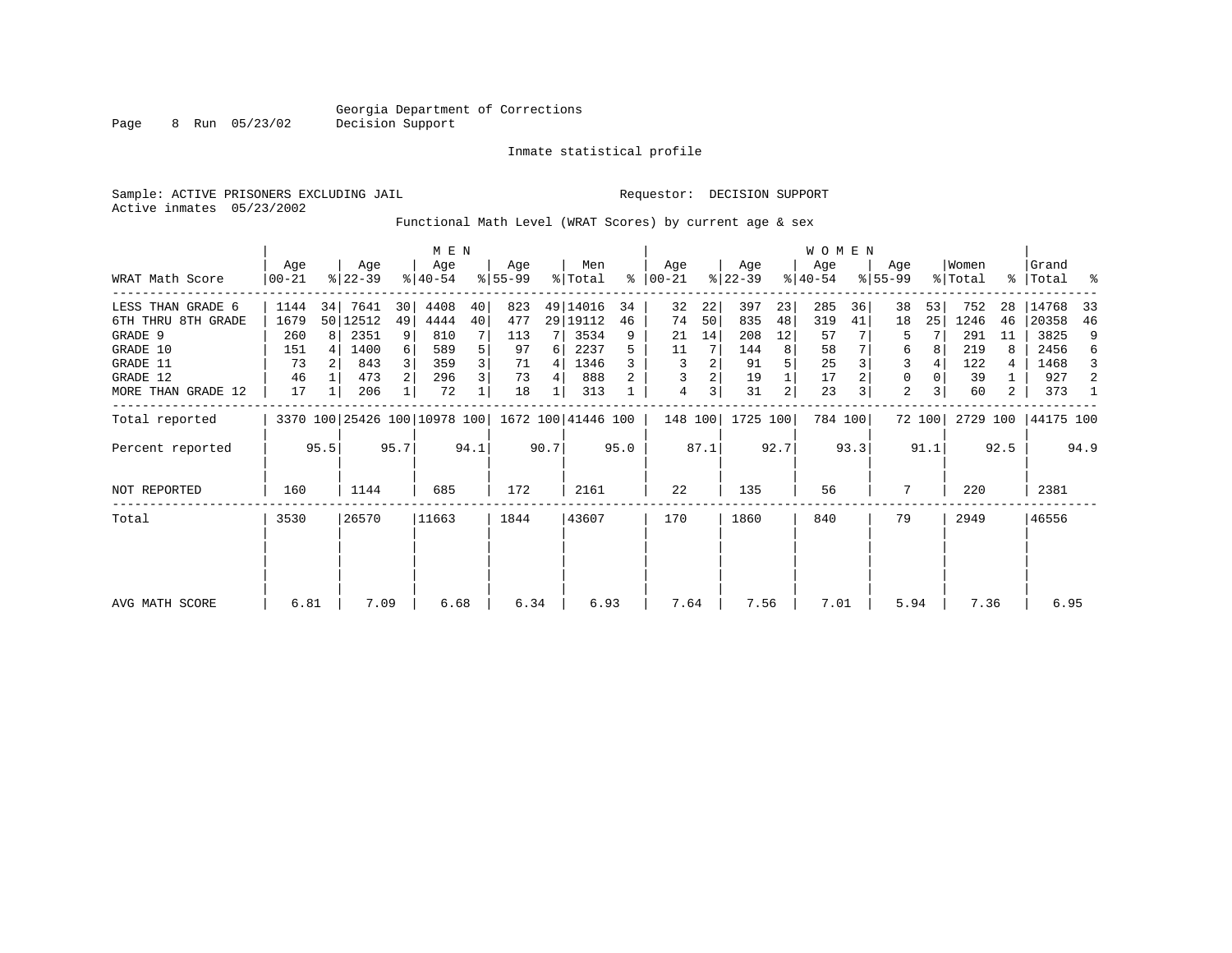# Georgia Department of Corrections<br>Decision Support

Page 9 Run 05/23/02

#### Inmate statistical profile

|  | Sample: ACTIVE PRISONERS EXCLUDING JAIL |                                                              |  |  | Requestor: DECISION SUPPORT |  |  |
|--|-----------------------------------------|--------------------------------------------------------------|--|--|-----------------------------|--|--|
|  | Active inmates 05/23/2002               |                                                              |  |  |                             |  |  |
|  |                                         | Functional Spelling Level (WRAT Scores) by current age & sex |  |  |                             |  |  |

|                      |       |      |           | M E N |           |      |                                                 |      |          |      |               |      |           | WOMEN |           |         |                |        |          |           |           |      |
|----------------------|-------|------|-----------|-------|-----------|------|-------------------------------------------------|------|----------|------|---------------|------|-----------|-------|-----------|---------|----------------|--------|----------|-----------|-----------|------|
|                      | Aqe   |      | Age       |       | Age       |      | Age                                             |      | Men      |      | Aqe           |      | Age       |       | Aqe       |         | Age            |        | Women    |           | Grand     |      |
| WRAT Spelling Score  | 00-21 |      | $ 22-39 $ |       | $8 40-54$ |      | $8 55-99$                                       |      | % Total  |      | $8   00 - 21$ |      | $ 22-39 $ |       | $8 40-54$ |         | $ 55-99 $      |        | % Total  | $\approx$ | Total     | ႜ    |
| THAN GRADE 6<br>LESS | 1436  |      | 43 10702  | 42    | 6008      | 55   | 1012                                            |      | 61 19158 | 46   | 25            | 17   | 394       | 23    | 247       | 32      | 33             | 46     | 699      | 26        | 19857     | -45  |
| 6TH THRU 8TH GRADE   | 1075  | 32   | 7500      | 30    | 2618      | 24   | 336                                             |      | 20 11529 | 28   | 59            | 40   | 537       | 31    | 228       | 29      | 20             | 28     | 844      | 31        | 12373     | 28   |
| GRADE 9              | 274   |      | 1947      | 8     | 555       | 5    | 72                                              | 4    | 2848     |      | 17            | 11   | 180       | 10    | 67        |         | 3              | 4      | 267      | 10        | 3115      |      |
| GRADE 10             | 232   |      | 1857      |       | 499       | 5    | 59                                              | 4    | 2647     | 6    | 19            | 13   | 179       | 10    | 58        |         |                |        | 257      | 9         | 2904      |      |
| GRADE 11             | 110   |      | 950       |       | 303       | 3    | 37                                              | 2    | 1400     |      | 6             | 4    | 103       | 6     | 32        |         | 3              | 4      | 144      |           | 1544      |      |
| GRADE 12             | 163   |      | 1727      |       | 768       | 7    | 134                                             | 8    | 2792     |      |               | 5    | 86        | 5     | 29        |         | $\overline{2}$ | 3      | 124      | 5         | 2916      |      |
| MORE THAN GRADE 12   | 80    |      | 738       | 3     | 220       | 2    | 21                                              |      | 1059     | 3    | 15            | 10   | 246       | 14    | 123       | 16      | 10             | 14     | 394      | 14        | 1453      |      |
| Total reported       |       |      |           |       |           |      | 3370 100 25421 100 10971 100 1671 100 41433 100 |      |          |      | 148 100       |      | 1725 100  |       |           | 784 100 |                | 72 100 | 2729 100 |           | 44162 100 |      |
| Percent reported     |       | 95.5 |           | 95.7  |           | 94.1 |                                                 | 90.6 |          | 95.0 |               | 87.1 |           | 92.7  |           | 93.3    |                | 91.1   |          | 92.5      |           | 94.9 |
| NOT REPORTED         | 160   |      | 1149      |       | 692       |      | 173                                             |      | 2174     |      | 22            |      | 135       |       | 56        |         | 7              |        | 220      |           | 2394      |      |
| Total                | 3530  |      | 26570     |       | 11663     |      | 1844                                            |      | 43607    |      | 170           |      | 1860      |       | 840       |         | 79             |        | 2949     |           | 46556     |      |
|                      |       |      |           |       |           |      |                                                 |      |          |      |               |      |           |       |           |         |                |        |          |           |           |      |
|                      |       |      |           |       |           |      |                                                 |      |          |      |               |      |           |       |           |         |                |        |          |           |           |      |
| AVG SPELLING SCORE   | 6.80  |      | 6.93      |       | 6.04      |      | 5.58                                            |      | 6.63     |      | 8.49          |      | 8.48      |       | 8.02      |         | 6.54           |        | 8.30     |           | 6.73      |      |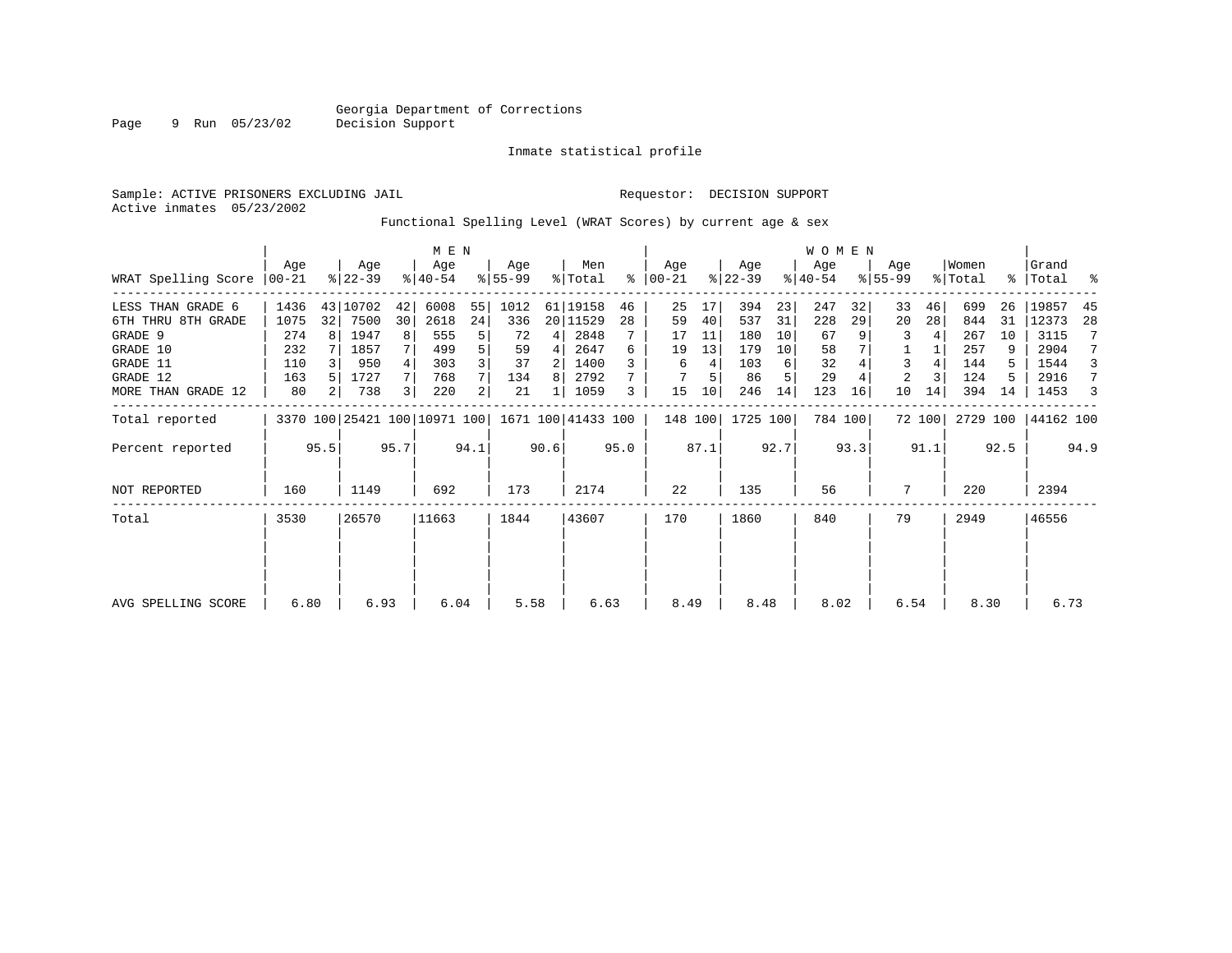Inmate statistical profile

Sample: ACTIVE PRISONERS EXCLUDING JAIL Requestor: DECISION SUPPORT Active inmates 05/23/2002

Self-Rpt Guardian Status To Age 16 by current age & sex

|                  |           |      |           |                | M E N                   |                |           |      |           |      |          |      |           |                | <b>WOMEN</b> |      |              |        |          |                |           |      |
|------------------|-----------|------|-----------|----------------|-------------------------|----------------|-----------|------|-----------|------|----------|------|-----------|----------------|--------------|------|--------------|--------|----------|----------------|-----------|------|
|                  | Age       |      | Age       |                | Age                     |                | Age       |      | Men       |      | Age      |      | Age       |                | Age          |      | Age          |        | Women    |                | Grand     |      |
| Guardian Status  | $00 - 21$ |      | $ 22-39 $ |                | $8140 - 54$             |                | $8 55-99$ |      | % Total   | ፠    | $ 00-21$ |      | $ 22-39 $ |                | $ 40-54$     |      | $8 55-99$    |        | % Total  |                | %   Total | ႜ    |
| ORPHANAGE        | 3         | 0    | 27        | $\Omega$       | 23                      | 0              | 10        |      | 63        | 0    | 0        | 0    |           | 0              |              |      | O            | 0      | 2        | 0              | 65        |      |
| FATHER ONLY      | 139       |      | 701       | 3              | 303                     | 3              | 32        |      | 1175      |      | 4        | 2    | 46        | 3              | 21           |      | 4            |        | 75       |                | 1250      |      |
| FTR MTR HD       | 238       |      | 1634      | 6              | 748                     |                | 98        | 5    | 2718      | 6    | 14       | 8    | 87        | 5              | 55           |      | $\Omega$     |        | 156      | 5              | 2874      | 6    |
| MOTHER ONLY      | 1759      | 52   | 11723     | 45             | 3716                    | 33             | 397       | 22   | 17595     | 41   | 71       | 43   | 708       | 39             | 256          | 31   | 25           | 33     | 1060     | 37             | 18655     | -41  |
| MTR FTR HD       | 707       | 21   | 7825      | 30             | 4994                    | 44             | 1002      | 56   | 14528     | 34   | 42       | 25   | 676       | 37             | 386          | 47   | 37           | 49     | 1141     | 40             | 15669     | 34   |
| OTH FEMALE       | 83        |      | 553       | $\overline{2}$ | 259                     | 2              | 52        | 3    | 947       | 2.   | 5        | 3    | 43        | 2              | 24           |      | 2            |        | 74       | 3              | 1021      | 2    |
| OTH MALE         | 25        |      | 93        |                | 51                      | 0              | 9         |      | 178       |      |          |      |           |                | 4            |      | <sup>0</sup> |        | 6        | 0              | 184       | n    |
| STEP-PARNTS      | 32        |      | 429       |                | 156                     |                | 25        |      | 642       |      | 0        |      |           | $\Omega$       |              |      | 0            |        | 6        | 0              | 648       |      |
| FOSTER HOME      | 37        |      | 269       |                | 120                     |                | 22        |      | 448       |      | 6        |      | 39        | $\overline{2}$ | 12           |      |              |        | 58       | $\overline{2}$ | 506       |      |
| GRAND PRNTS      | 292       | 9    | 2212      | 8              | 760                     | 7              | 116       | 6    | 3380      | 8    | 22       | 13   | 198       | 11             | 57           |      | 5            |        | 282      | 10             | 3662      | 8    |
| OTHER            | 85        |      | 563       | 2              | 266                     | $\overline{a}$ | 25        |      | 939       | 2    | 2        | 1    | 15        |                | 4            |      | 2            | 3      | 23       |                | 962       |      |
| Total reported   | 3400      |      |           |                | 100 26029 100 11396 100 |                | 1788 100  |      | 42613 100 |      | 167      | 100  | 1819      | 100            | 821 100      |      |              | 76 100 | 2883 100 |                | 45496 100 |      |
| Percent reported |           | 96.3 |           | 98.0           |                         | 97.7           |           | 97.0 |           | 97.7 |          | 98.2 |           | 97.8           |              | 97.7 |              | 96.2   |          | 97.8           |           | 97.7 |
| NOT RPTD         | 130       |      | 541       |                | 267                     |                | 56        |      | 994       |      | 3        |      | 41        |                | 19           |      | 3            |        | 66       |                | 1060      |      |
| Total            | 3530      |      | 26570     |                | 11663                   |                | 1844      |      | 43607     |      | 170      |      | 1860      |                | 840          |      | 79           |        | 2949     |                | 46556     |      |

Page 10 Run 05/23/02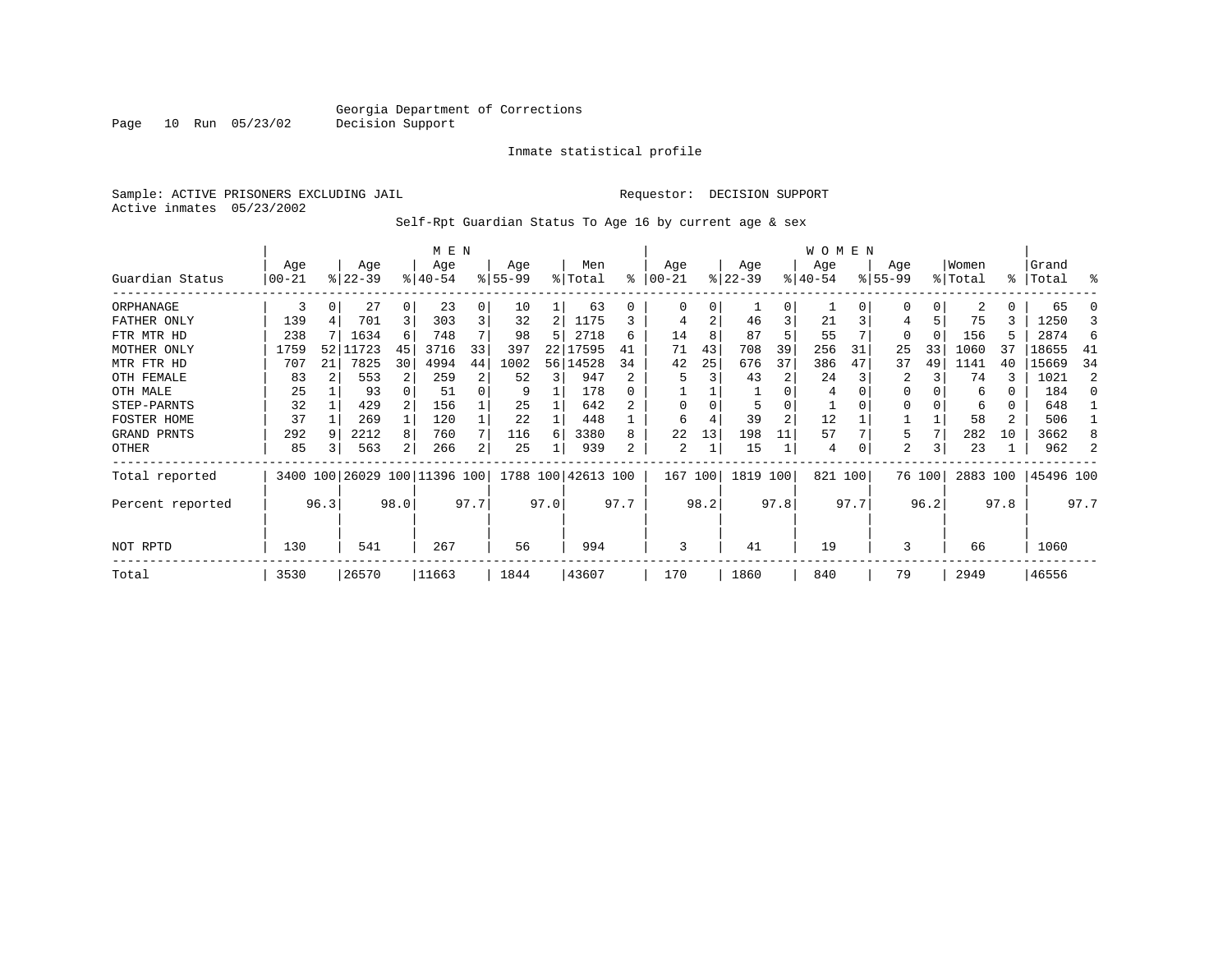### Georgia Department of Corrections<br>Decision Support

Inmate statistical profile

Sample: ACTIVE PRISONERS EXCLUDING JAIL Requestor: DECISION SUPPORT Active inmates 05/23/2002

Page 11 Run 05/23/02

#### Self-Rpt Employment Status Before Prison by current age & sex

|                  |                  |      |                  |                | M E N                        |      |                  |          |                    |      |                  |      |                  |      | W O M E N        |         |                    |        |                  |      |                    |          |
|------------------|------------------|------|------------------|----------------|------------------------------|------|------------------|----------|--------------------|------|------------------|------|------------------|------|------------------|---------|--------------------|--------|------------------|------|--------------------|----------|
| Employment       | Age<br>$00 - 21$ |      | Age<br>$ 22-39 $ |                | Age<br>$8 40-54$             |      | Age<br>$8 55-99$ |          | Men<br>% Total     | ៖    | Age<br>$00 - 21$ |      | Age<br>$ 22-39 $ |      | Age<br>$ 40-54 $ |         | Age<br>$8155 - 99$ |        | Women<br>% Total |      | Grand<br>%   Total | ႜ        |
|                  |                  |      |                  |                |                              |      |                  |          |                    |      |                  |      |                  |      |                  |         |                    |        |                  |      |                    |          |
| FULL TIME        | 914              |      | 29 13143         | 54             | 6051                         | 56   | 739              | 45       | 20847              | 52   | 47               | 31   | 684              | 44   | 277              | 38      | 17                 | 26     | 1025             | 41   | 21872              | 51       |
| PART TIME        | 449              | 14   | 2462             | 10             | 715                          |      | 102              | 6        | 3728               | 9    | 17               | 11   | 91               | 6    | 42               | 6       | 0                  | 0      | 150              | 6    | 3878               | 9        |
| UNEMPL < 6M      | 366              | 12   | 2968             | 12             | 1169                         | 11   | 167              | 10       | 4670               | 12   | 19               | 13   | 202              | 13   | 96               | 13      | 11                 | 17     | 328              | 13   | 4998               | 12       |
| UNEMPL > 6M      | 348              | 11   | 3660             | 15             | 1936                         | 18   | 345              | 21       | 6289               | 16   | 18               | 12   | 291              | 19   | 160              | 22      | 17                 | 26     | 486              | 19   | 6775               | 16       |
| NEVER WORKD      | 932              | 29   | 1667             |                | 152                          |      | 10               |          | 2761               |      | 35               | 23   | 176              | 11   | 37               |         | 5                  | 8      | 253              | 10   | 3014               | 7        |
| <b>STUDENT</b>   | 140              | 4    | 191              |                | 15                           |      | 2                | $\Omega$ | 348                |      | 11               |      | 11               |      | 3                |         | 0                  | 0      | 25               |      | 373                |          |
| INCAPABLE        | 16               |      | 474              | $\overline{2}$ | 742                          |      | 277              | 17       | 1509               |      | 3                | 2    | 111              |      | 106              | 15      | 15                 | 23     | 235              | 9    | 1744               | 4        |
| OTHER            | 0                | 0    | 0                | 0              | 0                            |      | 0                | 0        | 0                  |      | 0                | 0    | 0                | 0    | 0                | 0       | 0                  | 0      | 0                |      | $\mathbf{0}$       | $\Omega$ |
| Total reported   |                  |      |                  |                | 3165 100 24565 100 10780 100 |      |                  |          | 1642 100 40152 100 |      | 150              | 100  | 1566 100         |      |                  | 721 100 |                    | 65 100 | 2502 100         |      | 42654 100          |          |
| Percent reported |                  | 89.7 |                  | 92.5           |                              | 92.4 |                  | 89.0     |                    | 92.1 |                  | 88.2 |                  | 84.2 |                  | 85.8    |                    | 82.3   |                  | 84.8 |                    | 91.6     |
| NOT RPTD         | 365              |      | 2005             |                | 883                          |      | 202              |          | 3455               |      | 20               |      | 294              |      | 119              |         | 14                 |        | 447              |      | 3902               |          |
| Total            | 3530             |      | 26570            |                | 11663                        |      | 1844             |          | 43607              |      | 170              |      | 1860             |      | 840              |         | 79                 |        | 2949             |      | 46556              |          |

\* NOTE: THE FIELD LABELD "OTHER" WAS CORRECTED IN APRIL 1989; INMATES CODED "PRE-OTIS NOT REPORTED" NOW HAVE BEEN REMOVED FROM THIS FIELD AND IDENTIFIED AS "NOT REPORTED".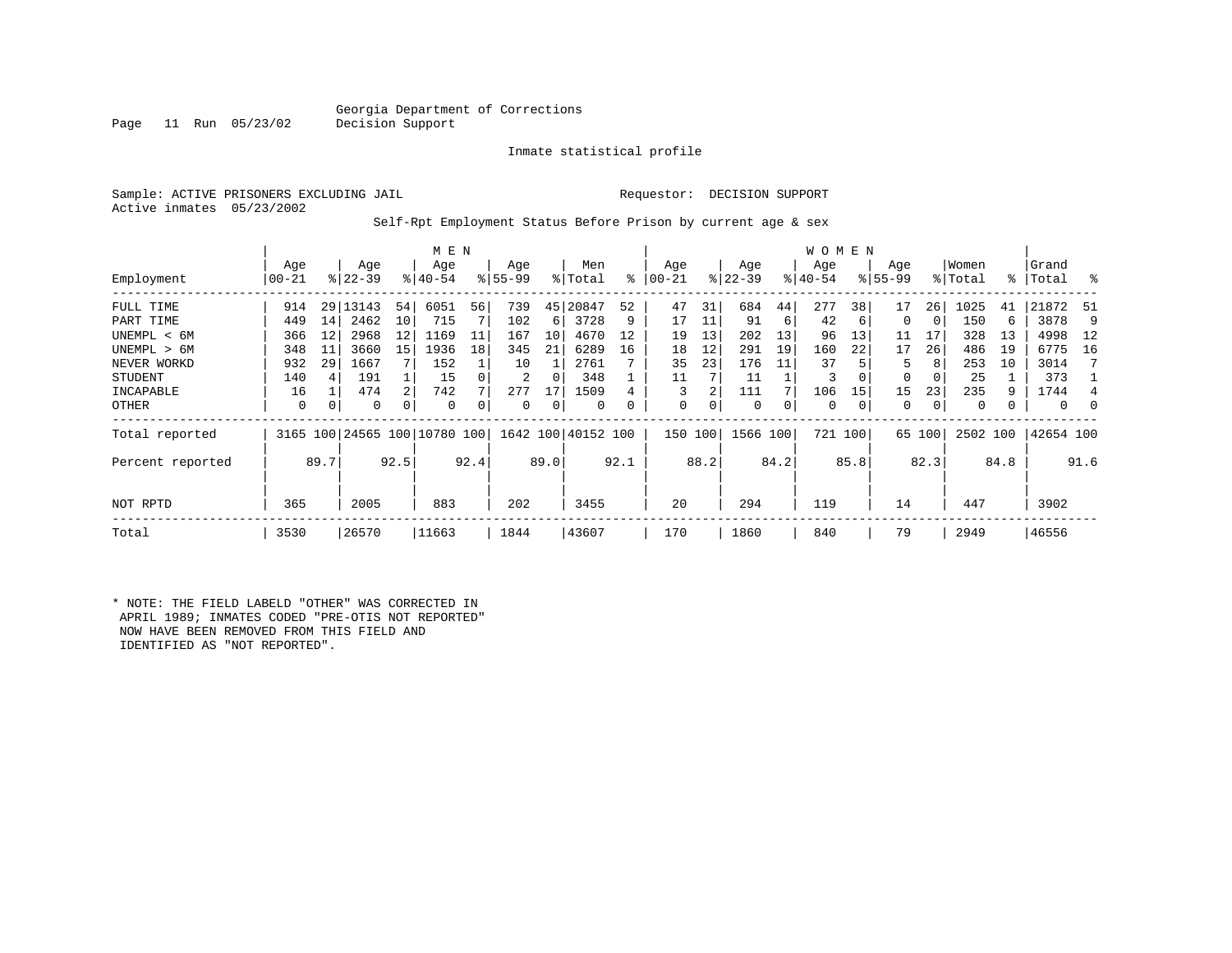Inmate statistical profile

Sample: ACTIVE PRISONERS EXCLUDING JAIL Requestor: DECISION SUPPORT Active inmates 05/23/2002

Self-Rpt Marital Status At Admission by current age & sex

|                  |          |      |                         |      | M E N       |      |          |      |                    |      |           |      |           |      | W O M E N |      |             |        |          |      |           |         |
|------------------|----------|------|-------------------------|------|-------------|------|----------|------|--------------------|------|-----------|------|-----------|------|-----------|------|-------------|--------|----------|------|-----------|---------|
|                  | Age      |      | Age                     |      | Age         |      | Age      |      | Men                |      | Age       |      | Age       |      | Age       |      | Age         |        | Women    |      | Grand     |         |
| Marital Status   | $ 00-21$ |      | $ 22-39 $               |      | $8140 - 54$ |      | $ 55-99$ |      | % Total            | ႜ    | $00 - 21$ |      | $ 22-39 $ |      | $ 40-54 $ |      | $8155 - 99$ |        | % Total  |      | %   Total | ိ       |
| SINGLE           | 3211     | 94   | 17605                   | 68   | 4294        | 38   | 298      | 17   | 25408              | 60   | 156       | 93   | 1069      | 59   | 291       | 35   | 12          | 16     | 1528     | 53   | 26936     | -59     |
| MARRIED          | 47       |      | 2769                    | 11   | 2064        | 18   | 499      | 28   | 5379               | 13   | 2         |      | 231       | 13   | 152       | 18   |             | 9      | 392      | 14   | 5771      | 13      |
| SEPARATED        | 8        |      | 1040                    | 4    | 1034        | 9    | 195      | 11   | 2277               | 5    | 4         | 2    | 205       | 11   | 108       | 13   | 5           |        | 322      | 11   | 2599      | -6      |
| DIVORCED         |          |      | 1744                    |      | 2497        | 22   | 513      | 29   | 4761               | 11   | 2         |      | 201       | 11   | 158       | 19   | 17          | 22     | 378      | 13   | 5139      | - 11    |
| WIDOWED          | 5        |      | 102                     |      | 221         |      | 135      | 8    | 463                |      | 0         |      | 34        | 2    | 57        |      | 32          | 42     | 123      | 4    | 586       |         |
| COMMON LAW       | 124      |      | 2798                    | 11   | 1302        |      | 156      | 9    | 4380               | 10   | 3         | 2    | 77        | 4    | 57        |      | 3           | 4      | 140      | 5    | 4520      | 10      |
| OTHER            | 0        |      | 12                      |      | 4           | 0    | 3        | 0    | 19                 | 0    | 0         | 0    |           | 0    | 0         | 0    | 0           | 0      |          |      | 20        | $\circ$ |
| Total reported   | 3402     |      | 100 26070 100 11416 100 |      |             |      |          |      | 1799 100 42687 100 |      | 167       | 100  | 1818      | 100  | 823       | 100  |             | 76 100 | 2884 100 |      | 45571 100 |         |
| Percent reported |          | 96.4 |                         | 98.1 |             | 97.9 |          | 97.6 |                    | 97.9 |           | 98.2 |           | 97.7 |           | 98.0 |             | 96.2   |          | 97.8 |           | 97.9    |
| NOT RPTD         | 128      |      | 500                     |      | 247         |      | 45       |      | 920                |      | 3         |      | 42        |      | 17        |      | 3           |        | 65       |      | 985       |         |
|                  |          |      |                         |      |             |      |          |      |                    |      |           |      |           |      |           |      |             |        |          |      |           |         |
| Total            | 3530     |      | 26570                   |      | 11663       |      | 1844     |      | 43607              |      | 170       |      | 1860      |      | 840       |      | 79          |        | 2949     |      | 46556     |         |

Page 12 Run 05/23/02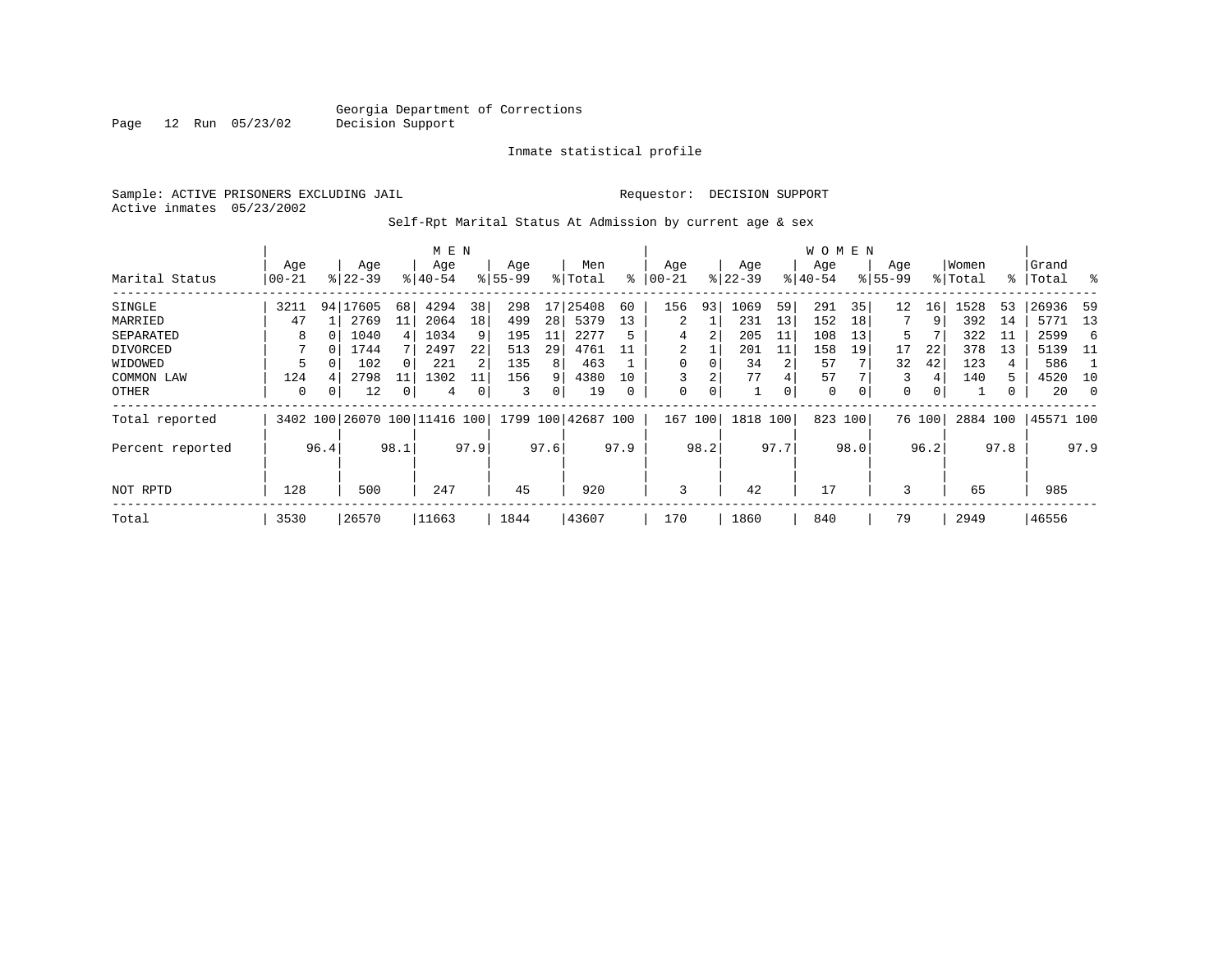### Georgia Department of Corrections<br>Decision Support

Inmate statistical profile

Sample: ACTIVE PRISONERS EXCLUDING JAIL Requestor: DECISION SUPPORT

Active inmates 05/23/2002

Page 13 Run 05/23/02

#### Self-Rpt Number Of Children At Admission by current age & sex

|                      |                   |          |                   |                | M E N            |          |                 |      |                             |      |                   |        |                  |          | W O M E N        |         |                    |        |                  |      |                |      |
|----------------------|-------------------|----------|-------------------|----------------|------------------|----------|-----------------|------|-----------------------------|------|-------------------|--------|------------------|----------|------------------|---------|--------------------|--------|------------------|------|----------------|------|
| Number Of Children   | Age<br>$ 00 - 21$ |          | Age<br>$ 22-39 $  |                | Age<br>$ 40-54 $ |          | Age<br>$ 55-99$ |      | Men<br>% Total              | ⊱    | Aqe<br>$ 00 - 21$ |        | Age<br>$ 22-39 $ |          | Age<br>$ 40-54 $ |         | Age<br>$8155 - 99$ |        | Women<br>% Total | ႜ    | Grand<br>Total | ႜ    |
| NO CHILDREN          | 0                 | $\Omega$ | 653               | 4              | 464              | $6 \mid$ | 76              | 5    | 1193                        | 5    | $\Omega$          | 0      | 6                | $\Omega$ | 6                |         |                    |        | 13               |      | 1206           |      |
| ONE CHILD            | 624               | 75       | 6486              | 42             | 2540             | 30       | 298             | 20   | 9948                        | 38   | 42                | 61     | 341              | 23       | 153              | 21      | 9                  | 13     | 545              | 23   | 10493          | 37   |
| TWO CHILDREN         | 160               | 19       | 4240              | 27             | 2316             | 27       | 364             | 24   | 7080                        | 27   | 18                | 26     | 451              | 31       | 211              | 29      | 20                 | 29     | 700              | 30   | 7780           | 27   |
| THREE CHILDREN       | 38                |          | 2368              | 15             | 1524             | 18       | 302             | 20   | 4232                        | 16   | 8                 | 12     | 374              | 25       | 177              | 25      | 19                 | 28     | 578              | 25   | 4810           | 17   |
| <b>FOUR CHILDREN</b> | 9                 |          | 1068              | 7 <sup>1</sup> | 782              | 9        | 179             | 12   | 2038                        | 8    | 0                 | 0      | 167              | 11       | 97               | 14      | 11                 | 16     | 275              | 12   | 2313           | 8    |
| <b>FIVE CHILDREN</b> | 2                 | $\Omega$ | 453               | 3              | 438              | 5        | 115             | 8    | 1008                        |      |                   |        | 72               | 5        | 33               |         |                    |        | 107              | 5    | 1115           | 4    |
| MORE THAN 5 CHILDREN | 0                 | 0        | 332               | 2              | 366              | 4        | 181             | 12   | 879                         |      | 0                 | 0      | 61               | 4        | 39               |         | 8                  | 12     | 108              | 5    | 987            | 3    |
| Total reported       |                   |          | 833 100 15600 100 |                |                  |          |                 |      | 8430 100 1515 100 26378 100 |      |                   | 69 100 | 1472 100         |          |                  | 716 100 |                    | 69 100 | 2326 100         |      | 28704 100      |      |
| Percent reported     |                   | 23.6     |                   | 58.7           |                  | 72.3     |                 | 82.2 |                             | 60.5 |                   | 40.6   |                  | 79.1     |                  | 85.2    |                    | 87.3   |                  | 78.9 |                | 61.7 |
| NOT REPORTED         | 2697              |          | 10970             |                | 3233             |          | 329             |      | 17229                       |      | 101               |        | 388              |          | 124              |         | 10                 |        | 623              |      | 17852          |      |
| Total                | 3530              |          | 26570             |                | 11663            |          | 1844            |      | 43607                       |      | 170               |        | 1860             |          | 840              |         | 79                 |        | 2949             |      | 46556          |      |
|                      |                   |          |                   |                |                  |          |                 |      |                             |      |                   |        |                  |          |                  |         |                    |        |                  |      |                |      |
|                      |                   |          |                   |                |                  |          |                 |      |                             |      |                   |        |                  |          |                  |         |                    |        |                  |      |                |      |
| AVG NUM CHILDREN     | 1.33              |          | 2.00              |                | 2.34             |          | 3.02            |      | 2.15                        |      | 1.55              |        | 2.58             |          | 2.70             |         | 3.10               |        | 2.60             |      | 2.18           |      |

\* NOTE: THE FIELD LABLED "NO CHILDREN" WAS CORRECTED IN MARCH 1989: MISSING DATA FOR INMATES STILL IN DIAGNOSTICS NOW HAS BEEN REMOVED FROM THIS FIELD AND IDENTIFIED AS "NOT REPORTED" INFORMATION.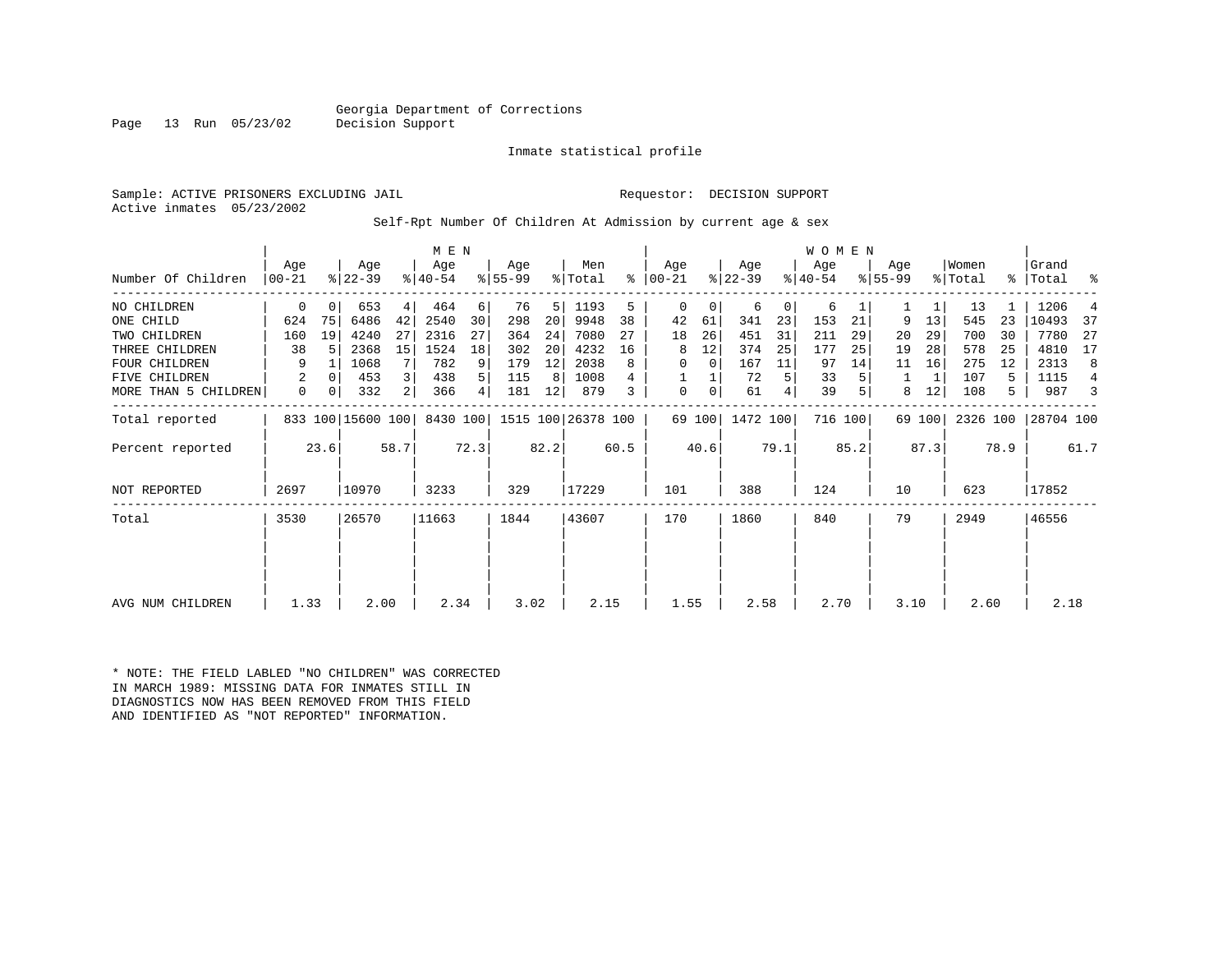Inmate statistical profile

Sample: ACTIVE PRISONERS EXCLUDING JAIL **Requestor: DECISION SUPPORT** Active inmates 05/23/2002

Page 14 Run 05/23/02

#### Self-Rpt Religious Affiliation by current age & sex

|                  |           |          |           |                | M E N                        |          |             |              |                    |          |          |          |           |      | <b>WOMEN</b>   |                |                |                |          |          |           |                |
|------------------|-----------|----------|-----------|----------------|------------------------------|----------|-------------|--------------|--------------------|----------|----------|----------|-----------|------|----------------|----------------|----------------|----------------|----------|----------|-----------|----------------|
|                  | Age       |          | Age       |                | Age                          |          | Age         |              | Men                |          | Age      |          | Age       |      | Aqe            |                | Age            |                | Women    |          | Grand     |                |
| Religion         | $00 - 21$ |          | $8 22-39$ |                | $8 40-54$                    |          | $8155 - 99$ |              | % Total            | ွေ       | $ 00-21$ |          | $8 22-39$ |      | $8 40-54$      |                | $8155 - 99$    |                | % Total  | ႜ        | Total     | ႜ              |
| <b>ISLAM</b>     | 69        | 2        | 950       | $\overline{4}$ | 354                          | 3        | 31          | 2            | 1404               | 3        | 6        | 4        | 15        |      | 5              |                | 0              | 0              | 26       |          | 1430      | 3              |
| CATHOLIC         | 149       | 4        | 1035      | 4              | 397                          | 4        | 79          | 5            | 1660               | 4        | 5        | 3        | 84        | 5    | 36             | 4              | 3              | $\overline{4}$ | 128      | 4        | 1788      | $\overline{4}$ |
| <b>BAPTIST</b>   | 1331      |          | 40 12208  | 48             | 6434                         | 58       | 994         | 57           | 20967              | 50       | 92       | 55       | 1108      | 61   | 528            | 65             | 48             | 66             | 1776     | 62       | 22743     | 51             |
| METHODIST        | 47        | 1        | 472       | 2              | 400                          | 4        | 113         | 6            | 1032               | 2        | 6        | 4        | 52        | 3    | 48             | 6              | 5              | 7              | 111      | 4        | 1143      | 3              |
| EPISCOPLN        | 5         | $\Omega$ | 38        | $\Omega$       | 25                           | 0        | 10          | 1            | 78                 | $\Omega$ | $\Omega$ | $\Omega$ | 3         | 0    | 5              |                |                |                | 9        | $\Omega$ | 87        | $\Omega$       |
| PRESBYTRN        | 3         | $\Omega$ | 50        | $\Omega$       | 36                           | $\Omega$ | 14          | $\mathbf{1}$ | 103                | 0        | $\Omega$ | $\Omega$ | $\Omega$  | 0    | $\overline{2}$ | $\Omega$       | 2              | 3              | 4        | $\Omega$ | 107       | $\Omega$       |
| CHC OF GOD       | 38        | 1        | 274       | $\mathbf{1}$   | 149                          | 1        | 35          | 2            | 496                |          |          |          | 32        | 2    | 13             | $\overline{c}$ | 4              | 5              | 50       | 2        | 546       | 1              |
| HOLINESS         | 57        | 2        | 891       | 3              | 553                          | 5        | 95          | 5            | 1596               | 4        |          | 4        | 175       | 10   | 81             | 10             | 5              | 7              | 268      | 9        | 1864      | 4              |
| JEWISH           |           | O        | 21        | 0              | 11                           | O        | 3           | O            | 36                 | O        | $\Omega$ | $\Omega$ | $\Omega$  | 0    |                | 0              | $\Omega$       | $\mathbf 0$    |          | $\Omega$ | 37        | $\Omega$       |
| ANGLICAN         | 0         | $\Omega$ | 3         | $\Omega$       | 3                            | 0        | U           | 0            | 6                  | U        | $\Omega$ | $\Omega$ | 1         | 0    | $\Omega$       | $\Omega$       | 0              | $\Omega$       |          | $\Omega$ |           | $\Omega$       |
| GRK ORTHDX       | U         | $\Omega$ | 1         | 0              | 1                            | 0        | 1           | U            | 3                  | U        | ∩        | ∩        | $\Omega$  | 0    | $\Omega$       | $\Omega$       | 0              | $\Omega$       | $\Omega$ | $\Omega$ | κ         | $\Omega$       |
| HINDU            |           | 0        | 3         | $\Omega$       | $\Omega$                     | 0        | U           | 0            | 3                  | O        | $\Omega$ | $\Omega$ | $\Omega$  | U    | $\Omega$       | $\Omega$       | U              | $\Omega$       | $\Omega$ | $\Omega$ |           | $\Omega$       |
| <b>BUDDHIST</b>  | 8         | $\Omega$ | 25        | $\Omega$       | 3                            | O        | O           | 0            | 36                 | O        |          | $\Omega$ | $\Omega$  | O    | $\Omega$       | $\Omega$       | Ω              | $\Omega$       | $\Omega$ | $\Omega$ | 36        | $\Omega$       |
| TAOIST           |           | $\Omega$ | 2         | 0              |                              | 0        | 0           | 0            | 3                  | U        | $\Omega$ | $\Omega$ | $\Omega$  | 0    | $\Omega$       | $\Omega$       | 0              | $\Omega$       | $\Omega$ | $\Omega$ | 3         | U              |
| SHINTOIST        |           | $\Omega$ | 5         | $\Omega$       | 5                            | $\Omega$ | $\Omega$    | 0            | 11                 | U        | ∩        | $\Omega$ | $\Omega$  | O    | $\Omega$       | $\Omega$       | 0              | $\Omega$       | $\Omega$ | $\Omega$ | 11        | U              |
| SEVEN D AD       | 12        | $\Omega$ | 52        | $\Omega$       | 34                           | $\Omega$ | 9           | 1            | 107                | U        |          |          | 8         | 0    | 4              | $\Omega$       | 0              | $\Omega$       | 13       | $\Omega$ | 120       | $\Omega$       |
| JEHOVAH WT       | 31        | 1        | 216       | $\mathbf{1}$   | 98                           | 1        | 10          | 1            | 355                |          | २        | 2        | 11        |      | 11             |                | 0              | $\mathbf 0$    | 25       |          | 380       | 1              |
| LATR DAY S       | 5         | $\Omega$ | 17        | $\Omega$       | 13                           | 0        | 5           | $\Omega$     | 40                 | O        | $\Omega$ |          | 5         | 0    | $\Omega$       | $\Omega$       | 0              | $\Omega$       | 5        | $\Omega$ | 45        | 0              |
| <b>OUAKER</b>    | O         | $\Omega$ | O         | $\Omega$       | $\Omega$                     | $\Omega$ | $\Omega$    | $\Omega$     | $\Omega$           | U        | $\Omega$ | $\Omega$ | $\Omega$  | 0    | $\Omega$       | $\Omega$       | 0              | $\Omega$       | $\Omega$ | $\Omega$ | $\Omega$  | $\Omega$       |
| OTHER PROD       | 449       | 13       | 2463      | 10             | 638                          | 6        | 105         | 6            | 3655               | 9        | 30       | 18       | 200       | 11   | 57             | 7              | $\overline{2}$ | 3              | 289      | 10       | 3944      | 9              |
| <b>NONE</b>      | 741       | 22       | 4520      | 18             | 1252                         | 11       | 134         | 8            | 6647               | 16       | 5        | 3        | 53        | 3    | 4              | $\Omega$       | 0              | 0              | 62       | 2        | 6709      | 15             |
| OTHER            | 394       | 12       | 2315      | 9              | 732                          | 7        | 113         | 6            | 3554               | q        | 11       | 7        | 61        | 3    | 23             | 3              | 3              | 4              | 98       | 3        | 3652      | 8              |
| Total reported   |           |          |           |                | 3341 100 25561 100 11139 100 |          |             |              | 1751 100 41792 100 |          | 167 100  |          | 1808 100  |      | 818 100        |                |                | 73 100         | 2866 100 |          | 44658 100 |                |
| Percent reported |           | 94.6     |           | 96.2           |                              | 95.5     |             | 95.0         |                    | 95.8     |          | 98.2     |           | 97.2 |                | 97.4           |                | 92.4           |          | 97.2     |           | 95.9           |
| NOT RPTD         | 189       |          | 1009      |                | 524                          |          | 93          |              | 1815               |          | 3        |          | 52        |      | 22             |                | 6              |                | 83       |          | 1898      |                |
| Total            | 3530      |          | 26570     |                | 11663                        |          | 1844        |              | 43607              |          | 170      |          | 1860      |      | 840            |                | 79             |                | 2949     |          | 46556     |                |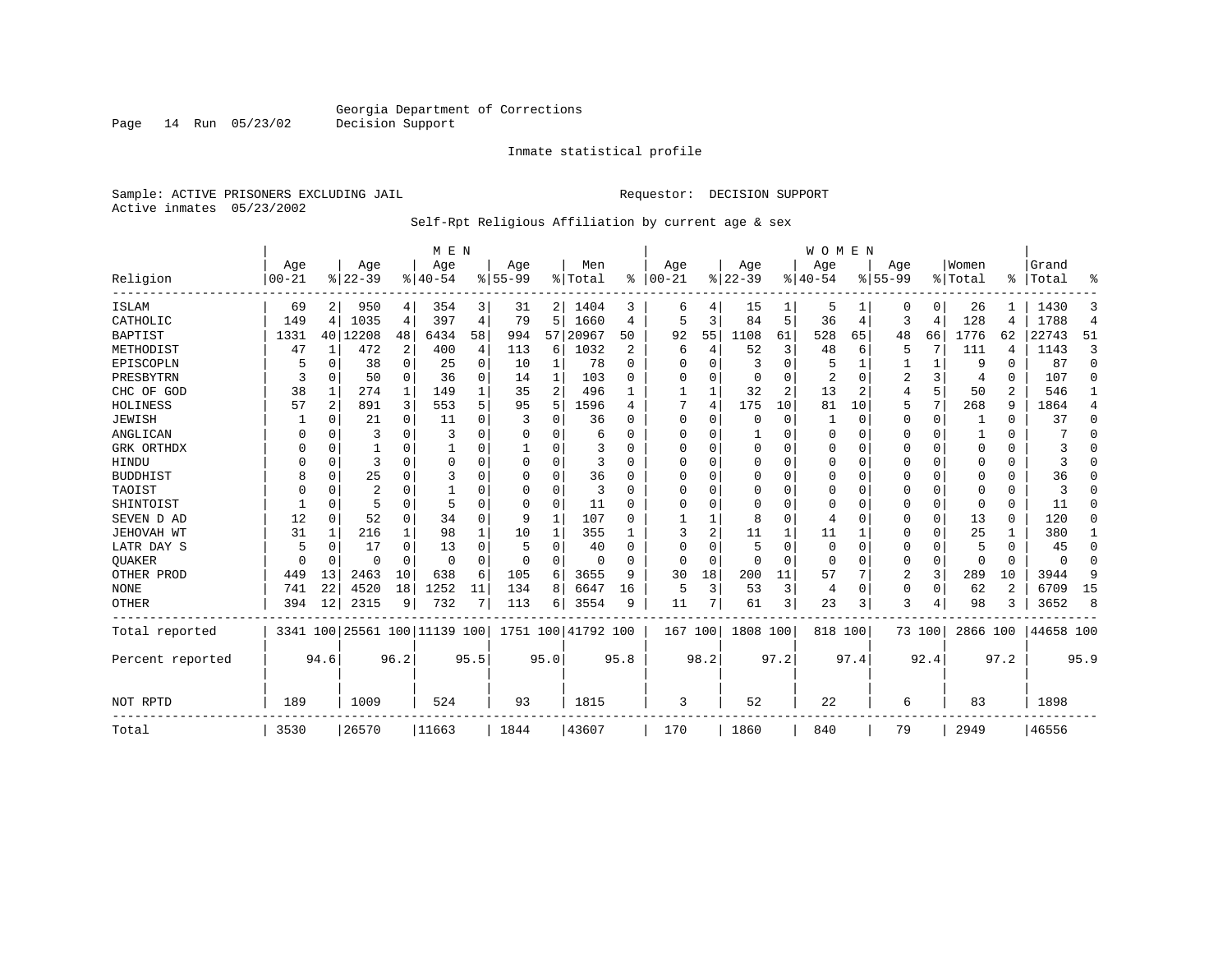### Georgia Department of Corrections<br>Decision Support

Inmate statistical profile

Page 15 Run 05/23/02

Sample: ACTIVE PRISONERS EXCLUDING JAIL Requestor: DECISION SUPPORT Active inmates 05/23/2002

#### Self-Rpt Family Behavior Patterns \* by current age & sex

|                  |           |                 |           |      | M E N                        |      |             |      |                    |      |           |      |           |      | W O M E N |      |             |      |          |      |           |      |
|------------------|-----------|-----------------|-----------|------|------------------------------|------|-------------|------|--------------------|------|-----------|------|-----------|------|-----------|------|-------------|------|----------|------|-----------|------|
|                  | Age       |                 | Age       |      | Age                          |      | Age         |      | Men                |      | Age       |      | Age       |      | Age       |      | Age         |      | Women    |      | Grand     |      |
| Family Behavior  | $00 - 21$ |                 | $ 22-39 $ |      | $8140 - 54$                  |      | $8155 - 99$ |      | % Total            | ႜ    | $00 - 21$ |      | $ 22-39 $ |      | $ 40-54 $ |      | $8155 - 99$ |      | % Total  |      | %   Total | ႜ    |
| CRIMINLTY        | 1093      | 22              | 7761      | 23   | 3305                         | 25   | 394         | 24   | 12553              | 24   | 73        | 19   | 647       | 18   | 298       | 20   | 21          |      | 1039     | 18   | 13592     | 23   |
| ALCOHOLISM       | 469       | 10 <sup>1</sup> | 4107      | 12   | 2224                         | 17   | 298         | 18   | 7098               | 13   | 38        | 10   | 466       | 13   | 212       | 14   | 22          | 17   | 738      | 13   | 7836      | 13   |
| DRUG ABUSE       | 420       | q               | 2494      |      | 867                          |      | 68          | 4    | 3849               |      | 44        | 12   | 337       | 9    | 132       |      |             | 6    | 520      | 9    | 4369      |      |
| DOMINERING       | -9        |                 | 84        |      | 51                           |      | 6           | 0    | 150                | U    | 26        |      | 355       | 10   | 188       | 13   | 18          | 14   | 587      | 10   | 737       |      |
| MIGRANT          | 21        |                 | 211       |      | 136                          |      | 9           |      | 377                |      | 2         |      | 11        | 0    | 5         |      | $\Omega$    |      | 18       | 0    | 395       |      |
| INFL BTGS        | 90        | $\overline{2}$  | 897       |      | 526                          |      | 111         |      | 1624               |      | 24        | 6    | 273       | 7    | 127       | 9    | 10          |      | 434      | 8    | 2058      |      |
| PERMISSIVE       | 7         |                 | 48        |      | 37                           |      | 9           |      | 101                |      | 29        | 8    | 207       | 6    | 63        |      | 3           |      | 302      | 5    | 403       |      |
| FATH ABSNT       | 2170      | 44              | 14185     | 42   | 4537                         | 34   | 526         | 32   | 21418              | 40   | 86        | 23   | 820       | 22   | 277       | 19   | 25          | 20   | 1208     |      | 22626     | 38   |
| MOTH ABSNT       | 576       | 12              | 3514      | 10   | 1306                         | 10   | 185         | 11   | 5581               | 10   | 30        | 8    | 234       | 6    | 78        |      | 12          | 9    | 354      | 6    | 5935      | 10   |
| NONE             | 33        |                 | 384       |      | 175                          |      | 27          | 2    | 619                |      | 24        | 6    | 316       | 9    | 113       | 8    | 9           |      | 462      | 8    | 1081      | -2   |
| Total reported   |           |                 |           |      | 4888 100 33685 100 13164 100 |      |             |      | 1633 100 53370 100 |      | 376 100   |      | 3666 100  |      | 1493 100  |      | 127         | 100  | 5662 100 |      | 59032 100 |      |
| Percent reported |           | 77.8            |           | 73.0 |                              | 66.0 |             | 55.0 |                    | 70.7 |           | 84.1 |           | 80.2 |           | 77.0 |             | 65.8 |          | 79.1 |           | 71.3 |
| OTHER            | 783       |                 | 7184      |      | 3962                         |      | 830         |      | 12759              |      | 27        |      | 368       |      | 193       |      | 27          |      | 615      |      | 13374     |      |
| Total            | 3530      |                 | 26570     |      | 11663                        |      | 1844        |      | 43607              |      | 170       |      | 1860      |      | 840       |      | 79          |      | 2949     |      | 46556     |      |

\* NOTE: SINCE THERE CAN BE UP TO FIVE BEHAVIOR CODES PER INMATE, THE NUMBER OF CASES REPORTED IN THE DETAIL LINES AND THE TOTAL REPORTED LINE MAY EXCEED THE TOTAL NUMBER OF CASES. IN SHORT, THIS TABLE COUNTS THE NUMBER OF BEHAVIOR PROBLEMS, NOT INMATES.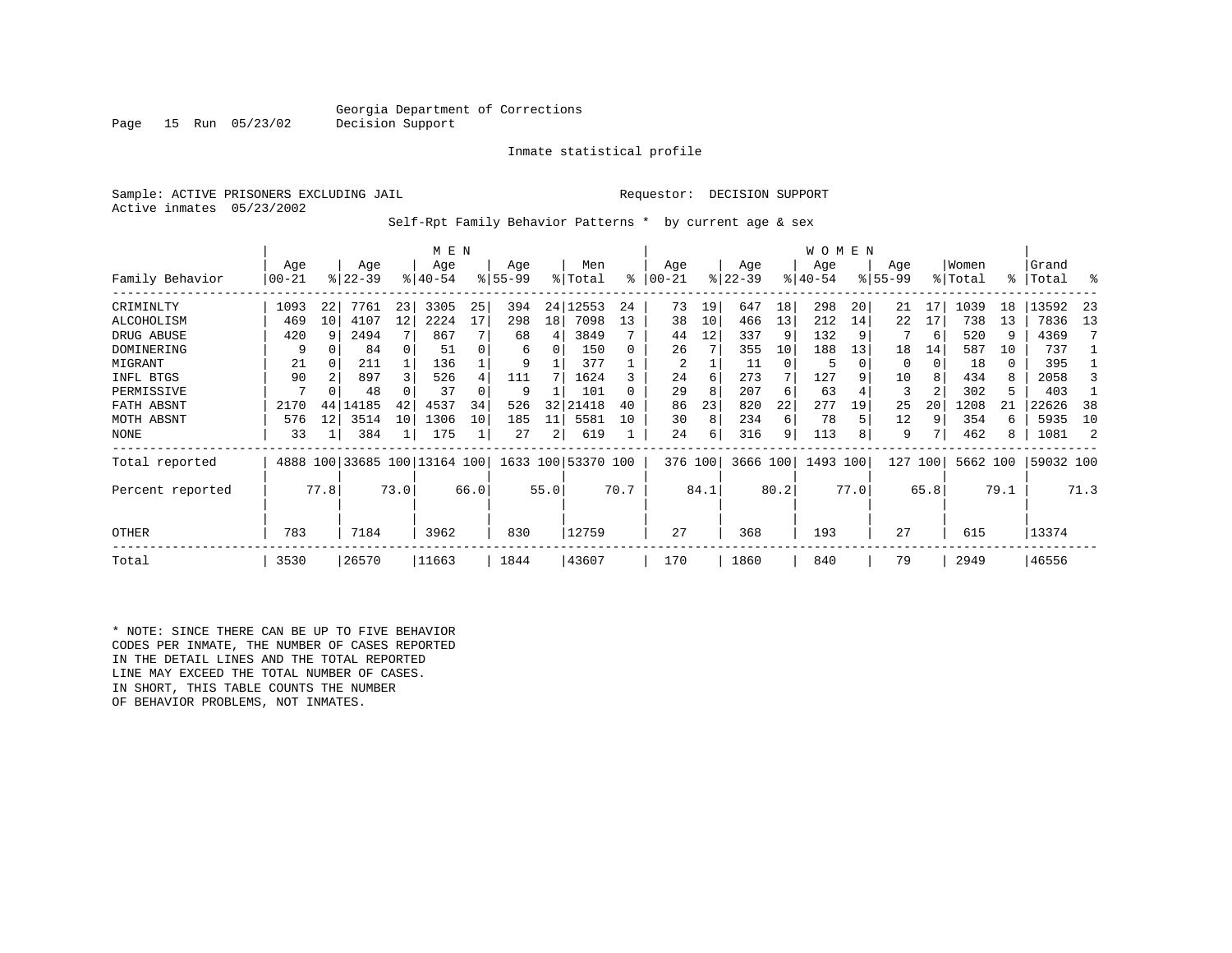### Georgia Department of Corrections<br>Decision Support

Inmate statistical profile

Sample: ACTIVE PRISONERS EXCLUDING JAIL Requestor: DECISION SUPPORT Active inmates 05/23/2002

Page 16 Run 05/23/02

#### Inmate Diagnostic Behavior Problem \* by current age & sex

|                    |            |                 |           |              | M E N                        |                |             |      |                    |                |                |          |           |       | <b>WOMEN</b> |      |                |                |                |      |           |                |
|--------------------|------------|-----------------|-----------|--------------|------------------------------|----------------|-------------|------|--------------------|----------------|----------------|----------|-----------|-------|--------------|------|----------------|----------------|----------------|------|-----------|----------------|
|                    | Age        |                 | Age       |              | Age                          |                | Age         |      | Men                |                | Age            |          | Age       |       | Aqe          |      | Aqe            |                | Women          |      | Grand     |                |
| Diagnostic Problem | $ 00 - 21$ |                 | $8 22-39$ |              | $8 40-54$                    |                | $8155 - 99$ |      | % Total            | $\approx$      | $00 - 21$      |          | $ 22-39 $ |       | $ 40-54$     |      | $8155 - 99$    |                | % Total        | °≈   | Total     | ዱ              |
| ALCOHOLIC          | 77         |                 | 1135      | 2            | 973                          | 4              | 177         | 6    | 2362               | 3              | 6              | 2        | 145       | 5     | 115          | 8    | 9              | 8              | 275            |      | 2637      | 3              |
| ALCOH ABSE         | 668        | 11              | 6396      | 13           | 3385                         | 15             | 451         |      | 15   10900         | 13             | 12             | 4        | 220       | 7     | 111          |      | 13             | 11             | 356            |      | 11256     | 13             |
| DRUG EXP           | 1174       | 19              | 8729      | 18           | 3293                         | 15             | 277         |      | 9 13473            | 17             | 28             | 10       | 229       | 7     | 105          | 7    | 4              | 3              | 366            |      | 13839     | 16             |
| DRUG ABSE          | 1201       | 19              | 9200      | 19           | 4232                         | 19             | 253         |      | 9 14886            | 18             | 59             | 22       | 866       | 28    | 394          | 26   | 13             | 11             | 1332           | 27   | 16218     | 19             |
| NARC ADDCT         | 42         | $\mathbf{1}$    | 634       | $\mathbf{1}$ | 449                          | 2              | 27          | 1    | 1152               |                | $\Omega$       | $\Omega$ | 40        |       | 47           | 3    | 2              | 2              | 89             |      | 1241      | $\overline{1}$ |
| EPILEPTIC          | 20         | $\Omega$        | 292       | 1            | 203                          |                | 35          | 1    | 550                |                | 6              |          | 81        | 3     | 43           | 3    | $\overline{2}$ |                | 132            |      | 682       | -1             |
| MANIPULTVE         | 1014       | 16              | 5950      | 12           | 1968                         | 9              | 211         | 7    | 9143               | 11             | $\overline{2}$ |          | 49        | 2     | 26           |      | $\overline{a}$ | $\overline{2}$ | 79             |      | 9222      | 11             |
| ASSAULTIVE         | 1438       | 23 <sup>1</sup> | 10706     | 22           | 4468                         | 20             | 727         | 25   | 17339              | 21             | 68             | 25       | 593       | 19    | 257          | 17   | 21             | 18             | 939            | 19   | 18278     | 21             |
| ESCPE TEND         | 76         |                 | 1113      | 2            | 713                          | 3              | 129         | 4    | 2031               | ζ              | 4              |          | 82        | 3     | 49           | 3    | 2              | 2              | 137            |      | 2168      | 3              |
| SUICIDAL           | 106        |                 | 1074      | 2            | 491                          | 2              | 70          | 2    | 1741               | $\overline{c}$ | 13             |          | 163       | 5     | 75           |      |                | 6              | 258            |      | 1999      | 2              |
| WITHDRAWN          | 19         |                 | 175       | $\cap$       | 99                           | 0              | 22          |      | 315                | U              | 13             |          | 93        | 3     | 42           |      | 4              |                | 152            | 3    | 467       | $\mathbf{1}$   |
| PR RLTY CT         | 35         |                 | 374       |              | 257                          |                | 35          |      | 701                |                | 14             |          | 88        | 3     | 39           | 3    | 4              | ς              | 145            | ς    | 846       | 1              |
| HOMOSEXUAL         | 11         | $\cap$          | 150       | $\Omega$     | 78                           | $\Omega$       | 22          |      | 261                | <sup>0</sup>   | 15             |          | 114       | 4     | 36           | 2    |                |                | 166            | 3    | 427       | $\Omega$       |
| <b>NONE</b>        | 81         |                 | 1087      | 2            | 647                          | 3              | 202         | 7    | 2017               |                | $\Omega$       |          | 22        |       | 26           |      | 11             | 9              | 59             |      | 2076      | 2              |
| OTHER              | 38         |                 | 486       | 1            | 344                          | $\overline{a}$ | 89          | 3    | 957                |                | O              |          | 14        | O     | 10           |      | 6              | 5              | 30             |      | 987       |                |
| NOT RPTD           | 325        |                 | 1952      | 4            | 660                          | $\overline{3}$ | 186         | 6    | 3123               |                | 29             | 11       | 314       | 10    | 116          | 8    | 15             | 13             | 474            |      | 3597      | 4              |
| Total reported     |            |                 |           |              | 6344 100 49593 100 22282 100 |                |             |      | 2922 100 81141 100 |                | 270 100        |          | 3113 100  |       | 1492 100     |      | 116 100        |                | 4991 100       |      | 86132 100 |                |
| Percent reported   |            | 99.5            |           | 99.5         |                              | 99.8           |             | 99.5 |                    | 99.6           |                | 99.4     |           | 100.0 |              | 99.9 |                | 100.0          |                | 99.9 |           | 99.6           |
| UNKNOWN            | 19         |                 | 140       |              | 22                           |                | 9           |      | 190                |                |                |          | $\Omega$  |       |              |      | 0              |                | $\overline{2}$ |      | 192       |                |
|                    |            |                 |           |              |                              |                |             |      |                    |                |                |          |           |       |              |      |                |                |                |      |           |                |
| Total              | 3530       |                 | 26570     |              | 11663                        |                | 1844        |      | 43607              |                | 170            |          | 1860      |       | 840          |      | 79             |                | 2949           |      | 46556     |                |

\* NOTE: SINCE THERE CAN BE UP TO FIVE BEHAVIOR CODES PER INMATE, THE NUMBER OF CASES REPORTED IN THE DETAIL LINES AND THE TOTAL REPORTED LINE MAY EXCEED THE TOTAL NUMBER OF CASES.IN SHORT, THIS TABLE COUNTS THE NUMBER OF BEHAVIOR PROBLEMS, NOT INMATES.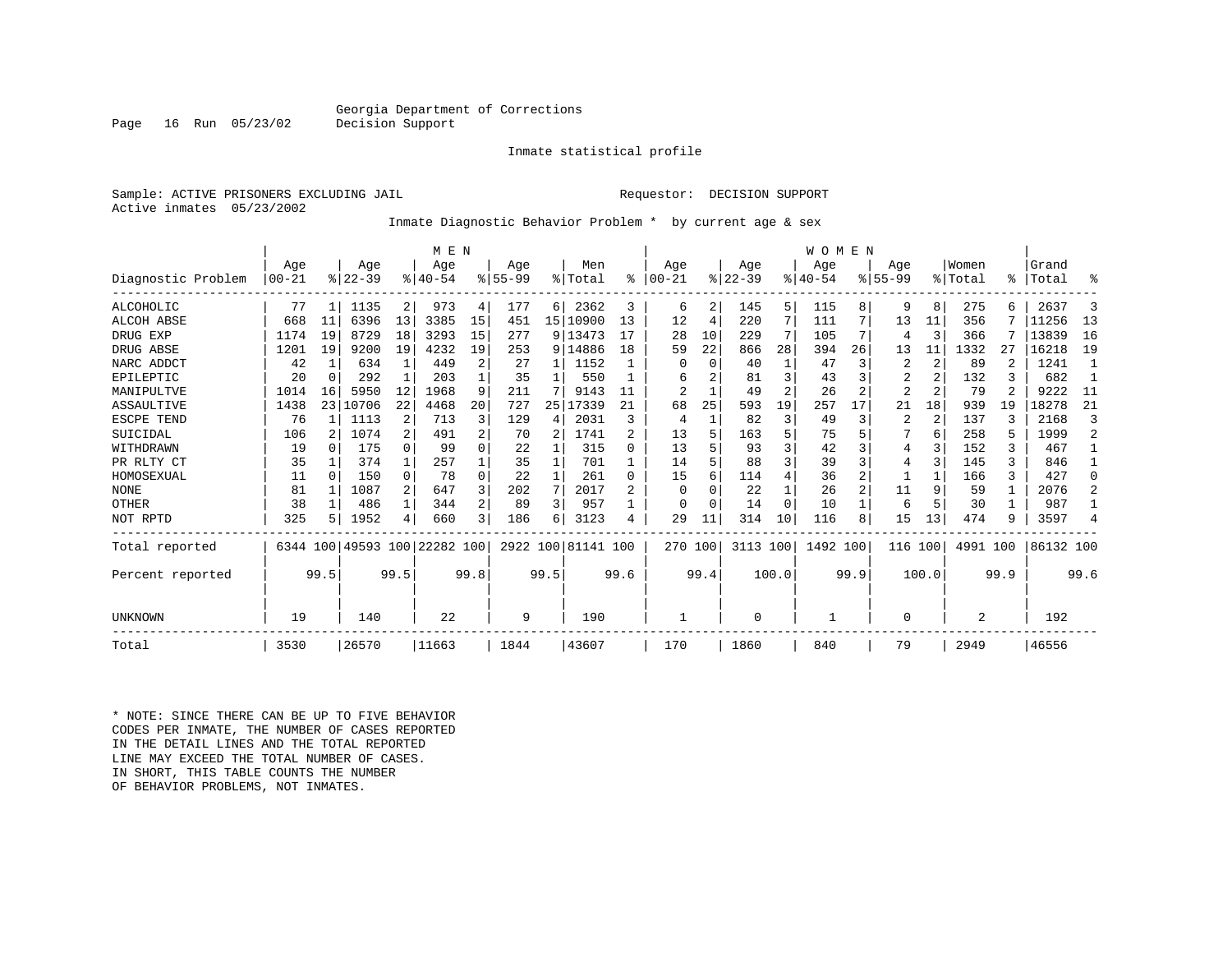Inmate statistical profile

Active inmates 05/23/2002

Page 17 Run 05/23/02

#### Sample: ACTIVE PRISONERS EXCLUDING JAIL Requestor: DECISION SUPPORT

Physical Profile (General Condition) by current age & sex

|                      |       |          |           |                | M E N                        |      |             |                |                    |      |           |      |           |      | W O M E N |         |             |        |          |      |           |      |
|----------------------|-------|----------|-----------|----------------|------------------------------|------|-------------|----------------|--------------------|------|-----------|------|-----------|------|-----------|---------|-------------|--------|----------|------|-----------|------|
|                      | Age   |          | Age       |                | Age                          |      | Age         |                | Men                |      | Aqe       |      | Age       |      | Aqe       |         | Aqe         |        | Women    |      | Grand     |      |
| Physical Profile     | 00-21 |          | $8 22-39$ |                | $8 40-54$                    |      | $8155 - 99$ |                | % Total            | ႜ    | $00 - 21$ |      | $ 22-39 $ |      | $8 40-54$ |         | $8155 - 99$ |        | % Total  | န္   | Total     | ိ    |
| NO LIMITATION        | 3075  |          | 91 19734  | 76             | 5708                         | 50   | 318         |                | 18 28835           | 68   | 139       | 91   | 1391      | 80   | 482       | 60      | 16          | 21     | 2028     | 74   | 30863     | 68   |
| DEFECT NO MAJOR LIMT | 171   | 51       | 2754      | 11             | 2093                         | 18   | 337         | 19             | 5355               | 13   | 8         | 5    | 169       | 10   | 148       | 19      | 20          | 27     | 345      | 13   | 5700      | 13   |
| DEFECT MAJOR LIMIT   | 146   |          | 3408      | 13             | 3480                         | 31   | 993         | 55             | 8027               | 19   | 6         | 4    | 170       | 10   | 159       | 20      | 36          | 48     | 371      | 13   | 8398      | 19   |
| VERY MAJOR DEFECT    |       | $\Omega$ | 49        | $\overline{0}$ | 114                          |      | 144         | 8 <sup>1</sup> | 308                |      | 0         | 0    | 4         | 0    | 8         |         | 3           | 4      | 15       |      | 323       |      |
| Total reported       |       |          |           |                | 3393 100 25945 100 11395 100 |      |             |                | 1792 100 42525 100 |      | 153 100   |      | 1734 100  |      |           | 797 100 |             | 75 100 | 2759 100 |      | 45284 100 |      |
| Percent reported     |       | 96.1     |           | 97.6           |                              | 97.7 |             | 97.2           |                    | 97.5 |           | 90.0 |           | 93.2 |           | 94.9    |             | 94.9   |          | 93.6 |           | 97.3 |
| NOT REPORTED         | 137   |          | 625       |                | 268                          |      | 52          |                | 1082               |      | 17        |      | 126       |      | 43        |         | 4           |        | 190      |      | 1272      |      |
| Total                | 3530  |          | 26570     |                | 11663                        |      | 1844        |                | 43607              |      | 170       |      | 1860      |      | 840       |         | 79          |        | 2949     |      | 46556     |      |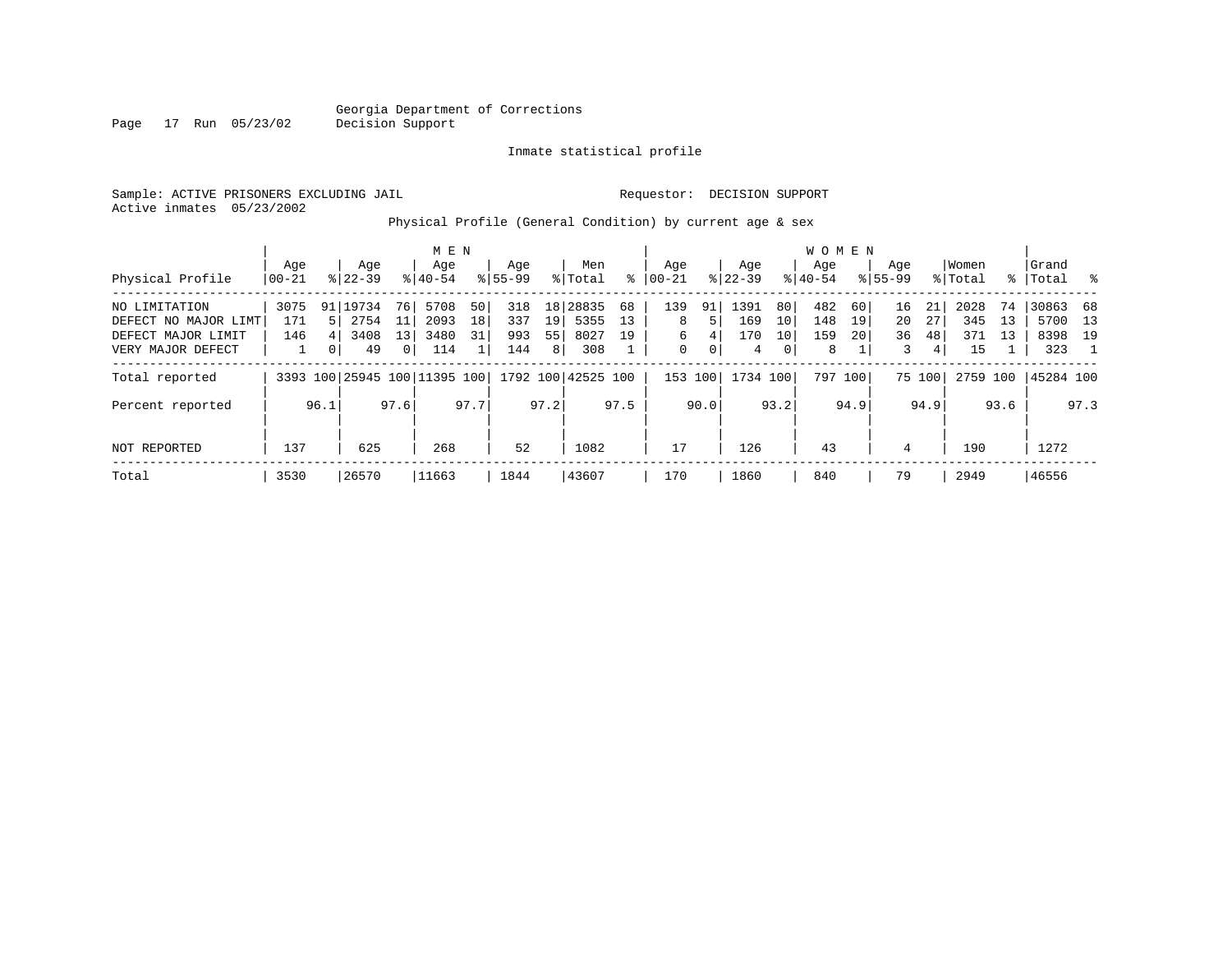Inmate statistical profile

Sample: ACTIVE PRISONERS EXCLUDING JAIL Requestor: DECISION SUPPORT Active inmates 05/23/2002

Security Status by current age & sex

|                  |       |       |           |       | M E N    |       |             |       |                                                 |       |           |       |           |       | W O M E N   |       |             |        |             |       |           |       |
|------------------|-------|-------|-----------|-------|----------|-------|-------------|-------|-------------------------------------------------|-------|-----------|-------|-----------|-------|-------------|-------|-------------|--------|-------------|-------|-----------|-------|
|                  | Age   |       | Age       |       | Age      |       | Age         |       | Men                                             |       | Age       |       | Age       |       | Age         |       | Age         |        | Women       |       | Grand     |       |
| Security         | 00-21 |       | $ 22-39 $ |       | $ 40-54$ |       | $8155 - 99$ |       | % Total                                         | ႜ     | $00 - 21$ |       | $ 22-39 $ |       | $ 40-54$    |       | $8155 - 99$ |        | % Total     |       | %   Total | း     |
| DIAG INCOM       | 0     |       |           | 0     | 4        |       | 2           | 0     | 13                                              |       | 0         |       | 0         | 0     |             |       |             | 0      |             | 0     | 14        |       |
| WRK RELEAS       |       | 0     | 0         | 0     |          |       | 0           |       |                                                 |       | 0         |       | 0         | 0     |             | 0     | 0           | 0      | 0           | 0     |           |       |
| TRUSTY           | 43    |       | 1329      | 5     | 813      |       | 73          | 4     | 2258                                            |       | 3         | 2     | 109       | 6     | 73          | 9     |             | 4      | 188         | б.    | 2446      |       |
| MINIMUM          | 953   | 27    | 8674      | 33    | 4232     | 36    | 639         | 35    | 14498                                           | 33    | 60        | 35    | 1020      | 55    | 485         | 58    | 51          | 65     | 1616        | 55    | 16114     | 35    |
| MEDIUM           | 1499  | 42    | 10394     | 39    | 4656     | 40    | 869         | 47    | 17418                                           | 40    | 62        | 36    | 466       | 25    | 190         | 23    | 20          | 25     | 738         | 25    | 18156     | 39    |
| CLOSE            | 656   | 19    | 4240      | 16    | 1264     | 11    | 175         | 9     | 6335                                            | 15    | 27        | 16    | 136       |       | 33          |       | 2           |        | 198         |       | 6533      | 14    |
| MAXIMUM          | 25    |       | 523       | 2     | 183      | 2     | 21          |       | 752                                             | 2     | $\Omega$  |       | 4         | 0     |             |       | 0           |        | 5           |       | 757       | 2     |
| DIAGNOSTIC       | 354   | 10    | 1403      | 5     | 510      |       | 65          | 4     | 2332                                            | 5     | 18        | 11    | 125       |       | 57          | 7     | 3           | 4      | 203         |       | 2535      | 5     |
| Total reported   |       |       |           |       |          |       |             |       | 3530 100 26570 100 11663 100 1844 100 43607 100 |       | 170       | 100   | 1860 100  |       | 840 100     |       |             | 79 100 | 2949 100    |       | 46556 100 |       |
| Percent reported |       | 100.0 |           | 100.0 |          | 100.0 |             | 100.0 |                                                 | 100.0 |           | 100.0 |           | 100.0 |             | 100.0 |             | 100.0  |             | 100.0 |           | 100.0 |
| NOT RPTD         | 0     |       | 0         |       | $\Omega$ |       | 0           |       |                                                 |       | $\Omega$  |       | $\Omega$  |       | $\mathbf 0$ |       |             |        | $\mathbf 0$ |       |           |       |
| Total            | 3530  |       | 26570     |       | 11663    |       | 1844        |       | 43607                                           |       | 170       |       | 1860      |       | 840         |       | 79          |        | 2949        |       | 46556     |       |

\* NOTE: BEGINNING IN JULY 1987, THE FACILITIES DIVISION NO LONGER CODED INMATES AS BEING WORK RELEASE

Page 18 Run 05/23/02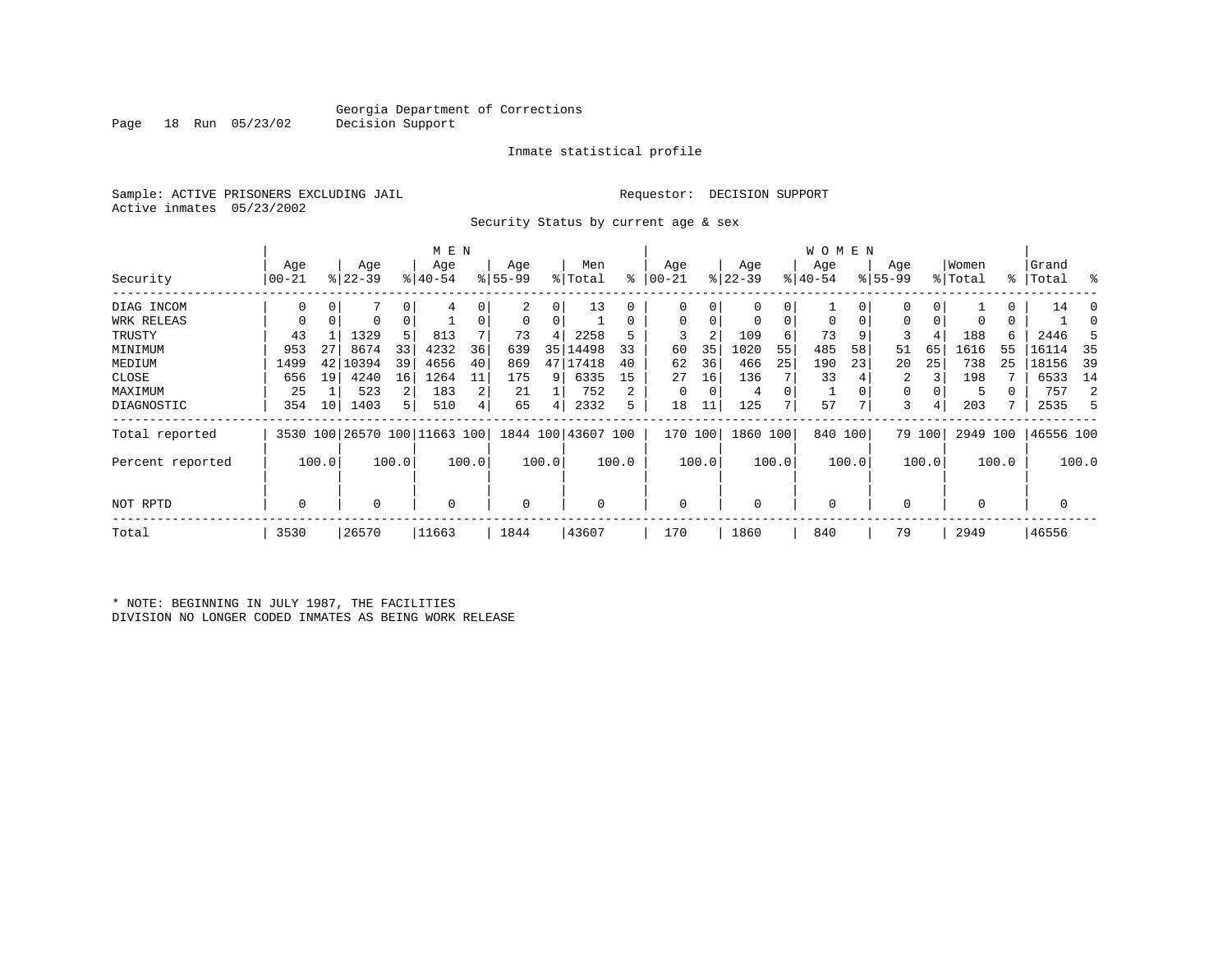Inmate statistical profile

Sample: ACTIVE PRISONERS EXCLUDING JAIL Requestor: DECISION SUPPORT Active inmates 05/23/2002

Number Of Sentences by current age & sex

|                     |       |                |           |      | M E N                        |      |           |      |                    |      |               |         |           |      | W O M E N |         |             |        |          |      |           |      |
|---------------------|-------|----------------|-----------|------|------------------------------|------|-----------|------|--------------------|------|---------------|---------|-----------|------|-----------|---------|-------------|--------|----------|------|-----------|------|
|                     | Age   |                | Age       |      | Age                          |      | Age       |      | Men                |      | Age           |         | Age       |      | Age       |         | Age         |        | Women    |      | Grand     |      |
| Number Of Sentences | 00-21 |                | $ 22-39 $ |      | $8140 - 54$                  |      | $8 55-99$ |      | % Total            |      | $8   00 - 21$ |         | $ 22-39 $ |      | $8 40-54$ |         | $8155 - 99$ |        | % Total  |      | %   Total | ႜ    |
| $_{\rm ONE}$        | 1486  | 43             | 8194      | 31   | 3803                         | 33   | 742       |      | 41 14225           | 33   | 79            | 48      | 753       | 41   | 319       | 39      | 42          | 54     | 1193     | 41   | 15418     | 33   |
| TWO                 | 876   | 25             | 6314      | 24   | 2745                         | 24   | 450       |      | 25 10385           | 24   | 52            | 31      | 462       | 25   | 219       | 27      | 20          | 26     | 753      | 26   | 11138     | -24  |
| THREE               | 518   | 15             | 4212      | 16   | 1796                         | 16   | 252       | 14   | 6778               | 16   | 21            | 13      | 251       | 14   | 110       | 13      | 9           | 12     | 391      | 13   | 7169      | 16   |
| FOUR                | 267   | -8             | 2655      | 10   | 1068                         | 9    | 143       | 8    | 4133               | 10   |               | 4       | 147       | 8    | 62        |         | 4           | 5      | 220      | 8    | 4353      | 9    |
| FIVE                | 155   |                | 1729      |      | 719                          | 6    | 76        |      | 2679               | 6    | 2             |         | 95        | 5    | 32        |         |             |        | 130      |      | 2809      | 6    |
| MORE THAN FIVE      | 178   | 5 <sup>1</sup> | 3266      | 12   | 1440                         | 12   | 168       | 9    | 5052               | 12   | 5             | 3       | 127       |      | 84        | 10      | 2           | 3      | 218      | 8    | 5270 11   |      |
| Total reported      |       |                |           |      | 3480 100 26370 100 11571 100 |      |           |      | 1831 100 43252 100 |      |               | 166 100 | 1835 100  |      |           | 826 100 |             | 78 100 | 2905 100 |      | 46157 100 |      |
| Percent reported    |       | 98.6           |           | 99.2 |                              | 99.2 |           | 99.3 |                    | 99.2 |               | 97.6    |           | 98.7 |           | 98.3    |             | 98.7   |          | 98.5 |           | 99.1 |
| <b>NOT REPORTED</b> | 50    |                | 200       |      | 92                           |      | 13        |      | 355                |      | 4             |         | 25        |      | 14        |         |             |        | 44       |      | 399       |      |
| Total               | 3530  |                | 26570     |      | 11663                        |      | 1844      |      | 43607              |      | 170           |         | 1860      |      | 840       |         | 79          |        | 2949     |      | 46556     |      |
|                     |       |                |           |      |                              |      |           |      |                    |      |               |         |           |      |           |         |             |        |          |      |           |      |
|                     |       |                |           |      |                              |      |           |      |                    |      |               |         |           |      |           |         |             |        |          |      |           |      |
|                     |       |                |           |      |                              |      |           |      |                    |      |               |         |           |      |           |         |             |        |          |      |           |      |
| AVG NUM SENTENCES   | 2.30  |                | 3.01      |      | 2.99                         |      | 2.61      |      | 2.93               |      | 1.93          |         | 2.45      |      | 2.65      |         | 2.00        |        | 2.47     |      | 2.90      |      |

Page 19 Run 05/23/02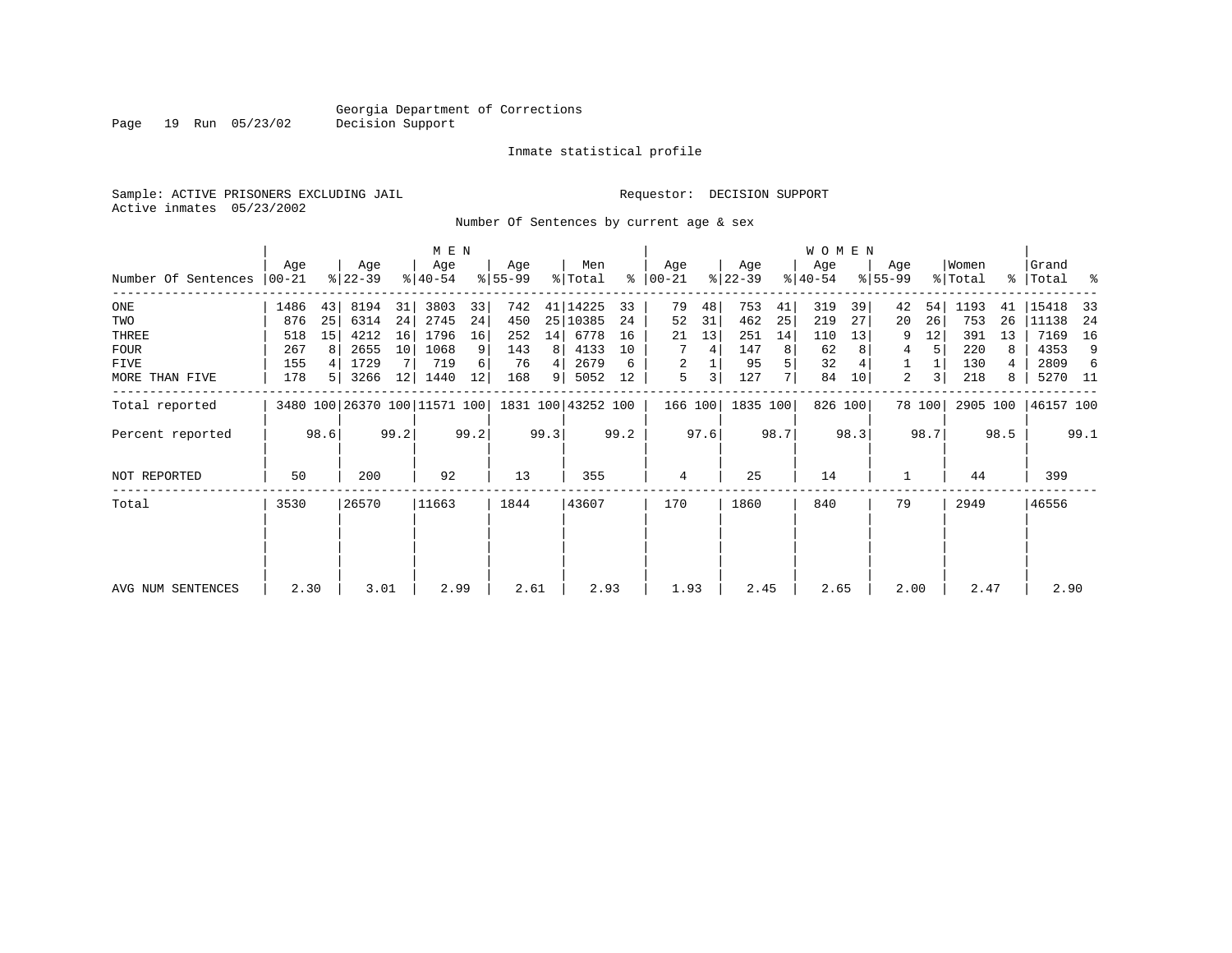Inmate statistical profile

Sample: ACTIVE PRISONERS EXCLUDING JAIL Requestor: DECISION SUPPORT Active inmates 05/23/2002

Page 20 Run 05/23/02

Number Of Disciplinaries by current age & sex

|                     |                   |                 |                  |       | M E N            |       |                 |                 |                                                 |       |                  |       |                  |       | W O M E N        |         |                  |        |                  |       |                    |                |
|---------------------|-------------------|-----------------|------------------|-------|------------------|-------|-----------------|-----------------|-------------------------------------------------|-------|------------------|-------|------------------|-------|------------------|---------|------------------|--------|------------------|-------|--------------------|----------------|
| Disciplinaries      | Age<br>$ 00 - 21$ |                 | Age<br>$ 22-39 $ |       | Age<br>$8 40-54$ |       | Age<br>$ 55-99$ |                 | Men<br>% Total                                  | ႜ     | Age<br>$00 - 21$ |       | Age<br>$ 22-39 $ |       | Age<br>$ 40-54 $ |         | Age<br>$8 55-99$ |        | Women<br>% Total |       | Grand<br>%   Total | ႜ              |
| ZERO                | 1236              | 35              | 8560             | 32    | 4938             | 42    | 896             |                 | 49 15630                                        | 36    | 79               | 46    | 935              | 50    | 486              | 58      | 51               | 65     | 1551             | 53    | 17181              | 37             |
| ONE                 | 450               | 13              | 3681             | 14    | 1716             | 15    | 327             | 18 <sup>1</sup> | 6174                                            | 14    | 20               | 12    | 276              | 15    | 126              | 15      | 13               | 16     | 435              | 15    | 6609               | 14             |
| TWO                 | 295               | 8               | 2306             | 9     | 1045             | 9     | 168             | 9               | 3814                                            | 9     | 16               | 9     | 143              | 8     | 54               | 6       | 5                | 6      | 218              |       | 4032               | 9              |
| THREE               | 213               |                 | 1596             | 6     | 683              | 6     | 100             | 5               | 2592                                            | 6     | 9                | 5     | 103              | 6     | 38               |         | 5                | 6      | 155              | 5     | 2747               | 6              |
| <b>FOUR</b>         | 186               |                 | 1261             |       | 466              |       | 49              | $\overline{3}$  | 1962                                            |       |                  |       | 77               |       | 25               |         |                  |        | 105              |       | 2067               | $\overline{4}$ |
| FIVE                | 168               | .5              | 1000             |       | 371              |       | 47              | 3               | 1586                                            |       | 8                |       | 39               |       | 10               |         | 0                |        | 57               | 2     | 1643               | $\overline{4}$ |
| MORE THAN FIVE      | 982               | 28 <sup>1</sup> | 8164             | 31    | 2441             | 21    | 257             |                 | 14 11844                                        | 27    | 36               | 21    | 287              | 15    | 101              | 12      | 4                | 5      | 428              | 15    | 12272              | - 26           |
| Total reported      |                   |                 |                  |       |                  |       |                 |                 | 3530 100 26568 100 11660 100 1844 100 43602 100 |       | 170 100          |       | 1860 100         |       |                  | 840 100 |                  | 79 100 | 2949 100         |       | 46551 100          |                |
| Percent reported    |                   | 100.0           |                  | 100.0 |                  | 100.0 |                 | 100.0           |                                                 | 100.0 |                  | 100.0 |                  | 100.0 |                  | 100.0   |                  | 100.0  |                  | 100.0 |                    | 100.0          |
| <b>NOT REPORTED</b> | 0                 |                 | 2                |       | 3                |       | 0               |                 | 5                                               |       | 0                |       | $\mathbf 0$      |       | $\mathbf 0$      |         | 0                |        | 0                |       | 5                  |                |
| Total               | 3530              |                 | 26570            |       | 11663            |       | 1844            |                 | 43607                                           |       | 170              |       | 1860             |       | 840              |         | 79               |        | 2949             |       | 46556              |                |
|                     |                   |                 |                  |       |                  |       |                 |                 |                                                 |       |                  |       |                  |       |                  |         |                  |        |                  |       |                    |                |
|                     |                   |                 |                  |       |                  |       |                 |                 |                                                 |       |                  |       |                  |       |                  |         |                  |        |                  |       |                    |                |
| AVG NUM DISCIP      | 5.29              |                 | 6.59             |       | 4.63             |       | 3.00            |                 | 5.81                                            |       | 4.01             |       | 3.31             |       | 2.40             |         | 1.13             |        | 3.03             |       | 5.63               |                |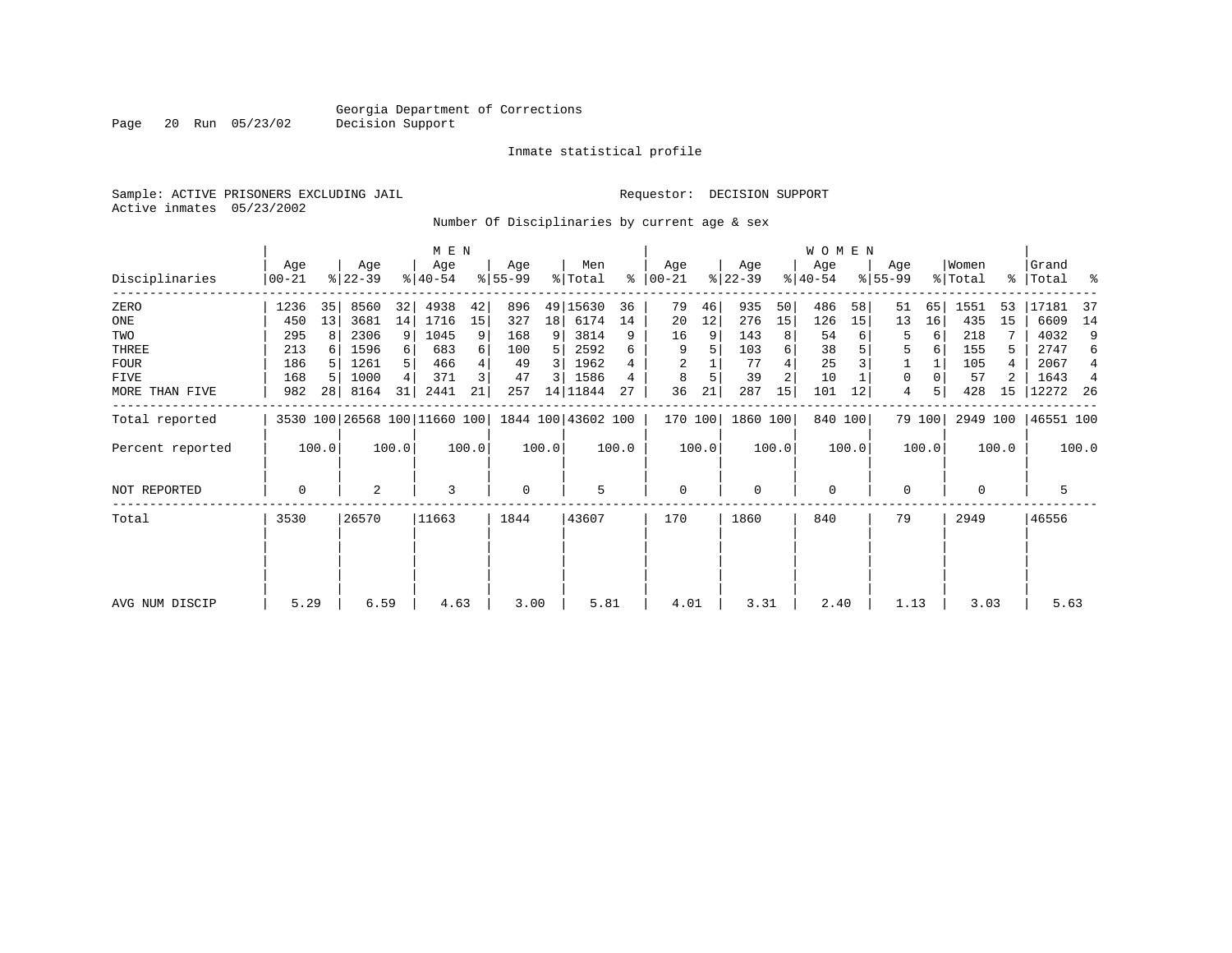Page 21 Run 05/23/02

#### Inmate statistical profile

Sample: ACTIVE PRISONERS EXCLUDING JAIL Requestor: DECISION SUPPORT Active inmates 05/23/2002

Number Of Escapes by current age & sex

|                  |                |                              | M E N            |                 |                      |                  |                      | WOMEN           |                  |                       |                      |
|------------------|----------------|------------------------------|------------------|-----------------|----------------------|------------------|----------------------|-----------------|------------------|-----------------------|----------------------|
| Escapes          | Age<br>  00-21 | Age<br>$ 22-39 $             | Age<br>$ 40-54 $ | Age<br>$ 55-99$ | Men<br>% Total<br>ွေ | Age<br>$00 - 21$ | Age<br>$ 22-39 $     | Age<br>$ 40-54$ | Age<br>$ 55-99 $ | Women<br>% Total<br>ႜ | Grand<br> Total<br>ႜ |
| ZERO             | 3524 100 26392 |                              | 99 11521<br>99   | 1815            | 98 43252<br>99       | 170<br>100       | 1853 100             | 839<br>100      | 79 100           | 2941<br>100           | 46193<br>99          |
| ONE              | 0<br>6         | 176<br>1                     | 123              | 22<br>1         | 327                  | $\mathbf 0$<br>0 | $\mathbf 0$          | $\Omega$        | $\mathbf 0$<br>0 | 8<br>0                | 335<br>-1            |
| TWO              | 0              | 2<br>0                       | 15<br>0          | 0<br>4          | 21<br>$\Omega$       | 0                | $\Omega$             | 0               | 0                | 0                     | 21<br>$\Omega$       |
| THREE            | 0              | 0                            |                  | 2               | 6<br>0               | 0                | 0                    | 0               | $\mathbf 0$      | 0                     | 6<br>$\Omega$        |
| FOUR             | 0              | 0<br>$\Omega$                |                  | 0               | $\Omega$             | 0<br>$\mathbf 0$ | $\Omega$<br>$\Omega$ | $\Omega$        | $\mathbf 0$      | 0                     | $\Omega$             |
| FIVE             | 0<br>0         | 0<br>$\Omega$                | $\Omega$<br>0    | 0<br>$\Omega$   | $\Omega$<br>$\Omega$ | 0<br>$\Omega$    | 0<br>$\Omega$        | 0               | 0                | 0                     | 0                    |
| MORE THAN FIVE   | 0<br>0         | $\Omega$<br>0                | $\Omega$<br>0    | 0<br>0          | 0<br>0               | 0<br>0           | 0<br>$\Omega$        | 0               | $\mathbf 0$<br>0 | 0<br>$\Omega$         | O                    |
| Total reported   |                | 3530 100 26570 100 11663 100 |                  |                 | 1844 100 43607 100   | 170 100          | 1860 100             | 840 100         | 79 100           | 2949 100              | 46556 100            |
| Percent reported | 100.0          | 100.0                        | 100.0            | 100.0           | 100.0                | 100.0            | 100.0                | 100.0           | 100.0            | 100.0                 | 100.0                |
| NOT REPORTED     | $\mathbf 0$    | $\Omega$                     | $\mathbf 0$      | $\mathbf 0$     | 0                    | $\mathbf 0$      | $\Omega$             | 0               | 0                | $\Omega$              | 0                    |
| Total            | 3530           | 26570                        | 11663            | 1844            | 43607                | 170              | 1860                 | 840             | 79               | 2949                  | 46556                |
|                  |                |                              |                  |                 |                      |                  |                      |                 |                  |                       |                      |
| AVG NUM ESCAPES  | .00            | .01                          | .01              | .02             | .01                  | .00              | .00                  | .00             | .00              | .00                   | .01                  |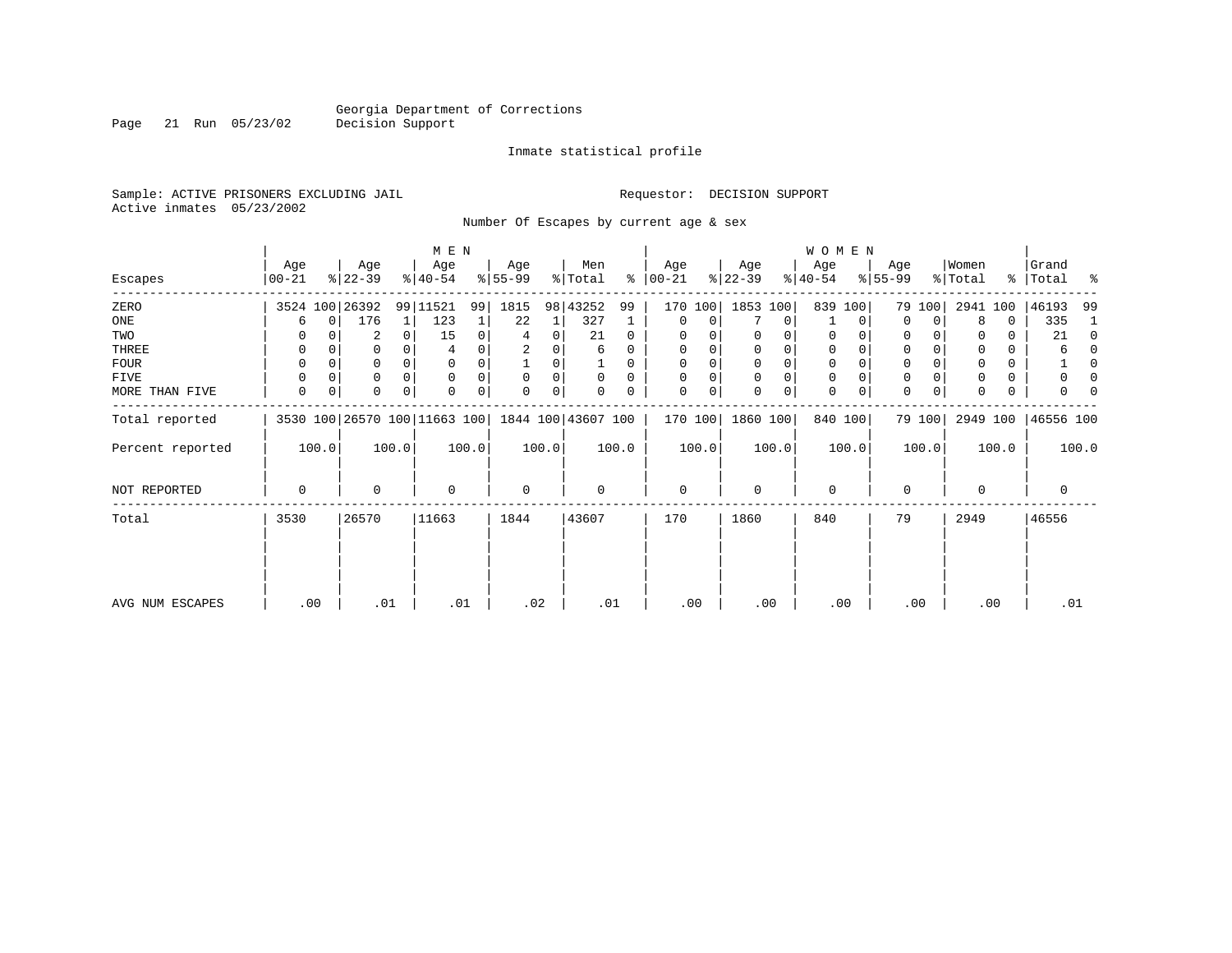Inmate statistical profile

Active inmates 05/23/2002

#### Sample: ACTIVE PRISONERS EXCLUDING JAIL **Requestor: DECISION SUPPORT**

Number Of Prior Georgia Incarcerations \* by current age & sex

|                            |      |       |   |           |       | M E N                                           |       |             |       |          |       |               |       |           |       | WOMEN       |       |                |        |          |       |           |                |
|----------------------------|------|-------|---|-----------|-------|-------------------------------------------------|-------|-------------|-------|----------|-------|---------------|-------|-----------|-------|-------------|-------|----------------|--------|----------|-------|-----------|----------------|
|                            | Age  |       |   | Age       |       | Age                                             |       | Age         |       | Men      |       | Age           |       | Age       |       | Age         |       | Age            |        | Women    |       | Grand     |                |
| Prior Incarcerations 00-21 |      |       |   | $ 22-39 $ |       | $ 40-54 $                                       |       | $8 55-99$   |       | % Total  |       | $8   00 - 21$ |       | $ 22-39 $ |       | $ 40-54$    |       | $ 55-99 $      |        | % Total  | ႜ     | Total     | ႜ              |
| ZERO                       | 3193 |       |   | 90 14679  | 55    | 4496                                            | 39    | 1024        |       | 56 23392 | 54    | 153           | 90    | 1205      | 65    | 452         | 54    | 55             | 70     | 1865     | 63    | 25257     | 54             |
| ONE                        | 308  |       | 9 | 5378      | 20    | 2134                                            | 18    | 340         | 18    | 8160     | 19    | 17            | 10    | 327       | 18    | 134         | 16    | 11             | 14     | 489      | 17    | 8649      | 19             |
| TWO                        |      | 28    |   | 3042      | 11    | 1555                                            | 13    | 184         | 10    | 4809     | 11    | 0             | 0     | 157       | 8     | 87          | 10    | 3              | 4      | 247      |       | 5056      | 11             |
| THREE                      |      |       |   | 1761      |       | 1172                                            | 10    | 134         |       | 3068     |       | 0             | 0     | 94        | 5     | 70          |       | 3              |        | 167      |       | 3235      | 7              |
| <b>FOUR</b>                |      | 0     |   | 894       |       | 893                                             | 8     | 78          | 4     | 1865     | 4     | 0             | 0     | 40        | 2     | 31          |       | $\overline{c}$ | 3      | 73       |       | 1938      | $\overline{4}$ |
| <b>FIVE</b>                |      | 0     |   | 501       |       | 593                                             | 5     | 28          |       | 1122     |       | 0             | 0     | 22        |       | 22          |       | 3              |        | 47       |       | 1169      | 3              |
| MORE THAN FIVE             |      | 0     |   | 315       |       | 820                                             | 7     | 56          | 3     | 1191     | 3     | 0             | 0     | 15        |       | 44          |       | $\overline{2}$ | 3      | 61       | 2     | 1252      |                |
| Total reported             |      |       |   |           |       | 3530 100 26570 100 11663 100 1844 100 43607 100 |       |             |       |          |       | 170 100       |       | 1860 100  |       | 840 100     |       |                | 79 100 | 2949 100 |       | 46556 100 |                |
| Percent reported           |      | 100.0 |   |           | 100.0 |                                                 | 100.0 |             | 100.0 |          | 100.0 |               | 100.0 |           | 100.0 |             | 100.0 |                | 100.0  |          | 100.0 |           | 100.0          |
| NOT REPORTED               |      | 0     |   | 0         |       | $\Omega$                                        |       | $\mathbf 0$ |       | 0        |       | $\mathbf 0$   |       | 0         |       | $\mathbf 0$ |       | $\mathbf 0$    |        | $\Omega$ |       | 0         |                |
| Total                      | 3530 |       |   | 26570     |       | 11663                                           |       | 1844        |       | 43607    |       | 170           |       | 1860      |       | 840         |       | 79             |        | 2949     |       | 46556     |                |
|                            |      |       |   |           |       |                                                 |       |             |       |          |       |               |       |           |       |             |       |                |        |          |       |           |                |
|                            |      |       |   |           |       |                                                 |       |             |       |          |       |               |       |           |       |             |       |                |        |          |       |           |                |
| AVG # INCARCERATIONS       |      | .10   |   | .94       |       | 1.80                                            |       | 1.06        |       | 1.11     |       | .10           |       | .69       |       | 1.28        |       | .80            |        | .83      |       | 1.09      |                |

\* This data counts a parole revocation on an existing sentenCE AS A prior incarceration. Also, this data counts, for any cohort of inmates, the total number of Georgia incarcerations the inmate has had during his entire criminal career. For example, if an inmate was admitted to prison first in FY72, and then re-admitted in FY79 and FY85, he had two prior incarcerations before the FY85 admission. This inmate's records show two prior incarcerations in all three of his records since he has had two prior incarcerations in his criminal career. If the cohort of FY72 admissions is selected for analysis, two prior incarcerations will be listed for this inmate even though in FY72, he had no prior incarcerations.

Page 22 Run 05/23/02 Decision Support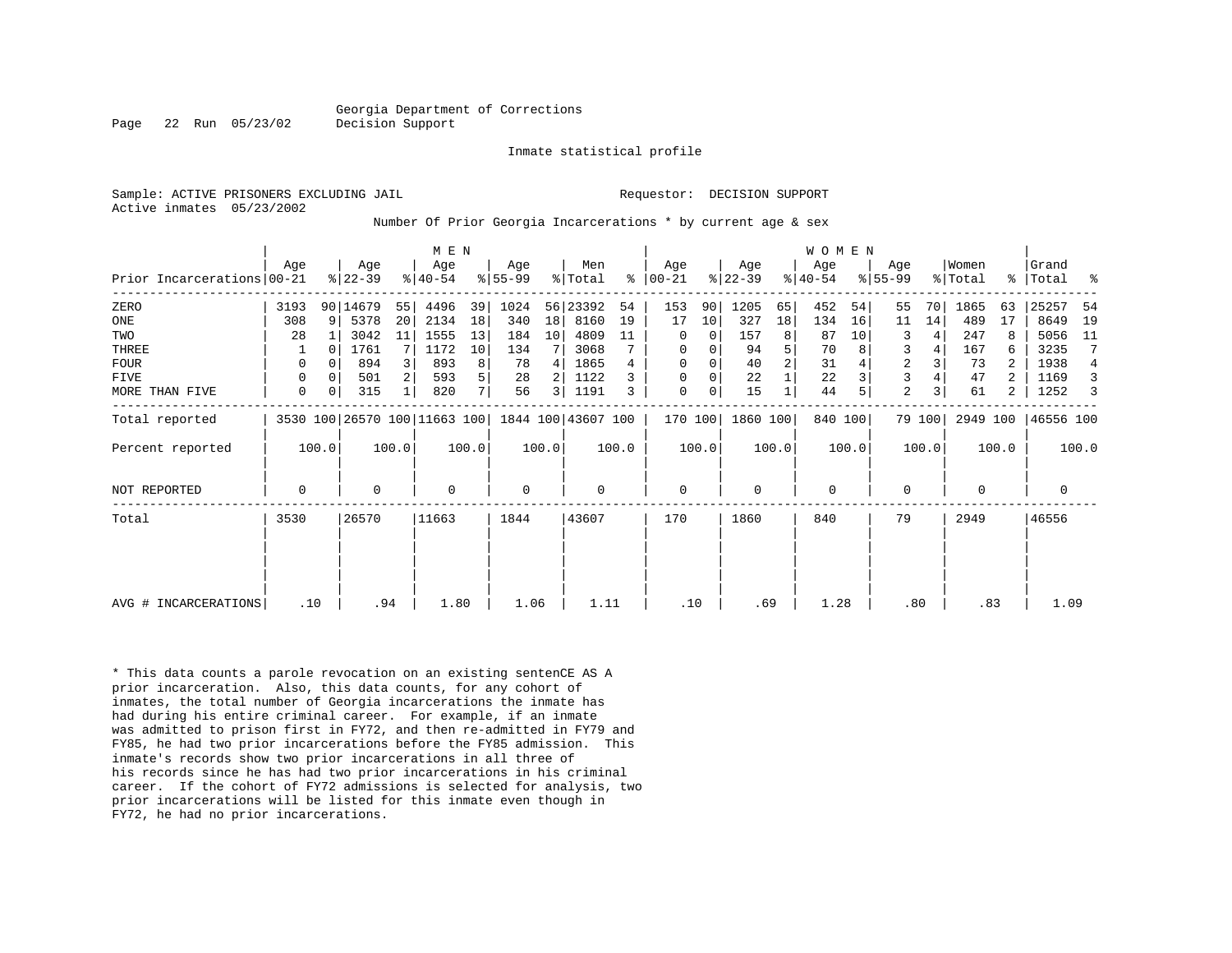Page 23 Run 05/23/02

#### Inmate statistical profile

Sample: ACTIVE PRISONERS EXCLUDING JAIL Requestor: DECISION SUPPORT Active inmates 05/23/2002

Number Of Transfers by current age & sex

|                   |                |       |                  |       | M E N                        |       |                 |          |                            |       |                    |       |                  |       | <b>WOMEN</b>     |         |                 |        |                  |       |                 |       |
|-------------------|----------------|-------|------------------|-------|------------------------------|-------|-----------------|----------|----------------------------|-------|--------------------|-------|------------------|-------|------------------|---------|-----------------|--------|------------------|-------|-----------------|-------|
| Transfers         | Age<br>  00-21 |       | Age<br>$ 22-39 $ |       | Age<br>$ 40-54 $             |       | Age<br>$ 55-99$ |          | Men<br>$\frac{1}{2}$ Total | ႜ     | Age<br>$ 00 - 21 $ |       | Age<br>$ 22-39 $ |       | Age<br>$ 40-54 $ |         | Age<br>$ 55-99$ |        | Women<br>% Total | ႜ     | Grand<br> Total | ႜ     |
| ZERO              | 877            | 25    | 2460             | 9     | 962                          | 8     | 119             | $6 \mid$ | 4418                       | 10    | 45                 | 26    | 390              | 21    | 169              | 20      | 15              | 19     | 619              | 21    | 5037            | -11   |
| ONE               | 1631           | 46    | 10183            | 38    | 4288                         | 37    | 710             |          | 39 16812                   | 39    | 103                | 61    | 946              | 51    | 390              | 46      | 28              | 35     | 1467             | 50    | 18279           | 39    |
| TWO               | 661            | 19    | 6047             | 23    | 2241                         | 19    | 349             | 19       | 9298                       | 21    | 13                 | 8     | 278              | 15    | 147              | 18      | 16              | 20     | 454              | 15    | 9752            | - 21  |
| THREE             | 228            |       | 3254             | 12    | 1390                         | 12    | 193             | 10       | 5065                       | 12    | 8                  | 5     | 139              |       | 67               |         | 8               | 10     | 222              | 8     | 5287            | - 11  |
| <b>FOUR</b>       | 86             |       | 1759             | 7     | 841                          |       | 147             | 8        | 2833                       | 6     |                    |       | 64               |       | 28               |         | 4               | 5      | 97               |       | 2930            | 6     |
| FIVE              | 29             |       | 1078             | 4     | 583                          | 5     | 90              | 5        | 1780                       |       | $\mathbf 0$        | 0     | 20               |       | 15               |         | 4               |        | 39               |       | 1819            | 4     |
| MORE THAN FIVE    | 18             |       | 1789             | 7     | 1358                         | 12    | 236             | 13       | 3401                       | 8     | $\mathbf 0$        | 0     | 23               |       | 24               |         | 4               | 5      | 51               | 2     | 3452            | 7     |
| Total reported    |                |       |                  |       | 3530 100 26570 100 11663 100 |       |                 |          | 1844 100 43607 100         |       | 170 100            |       | 1860 100         |       |                  | 840 100 |                 | 79 100 | 2949 100         |       | 46556 100       |       |
| Percent reported  |                | 100.0 |                  | 100.0 |                              | 100.0 |                 | 100.0    |                            | 100.0 |                    | 100.0 |                  | 100.0 |                  | 100.0   |                 | 100.0  |                  | 100.0 |                 | 100.0 |
| NOT REPORTED      | $\mathbf 0$    |       | $\Omega$         |       | $\Omega$                     |       | $\mathbf 0$     |          | $\Omega$                   |       | $\mathbf 0$        |       | $\Omega$         |       | $\mathbf 0$      |         | $\mathbf 0$     |        | $\Omega$         |       | 0               |       |
| Total             | 3530           |       | 26570            |       | 11663                        |       | 1844            |          | 43607                      |       | 170                |       | 1860             |       | 840              |         | 79              |        | 2949             |       | 46556           |       |
|                   |                |       |                  |       |                              |       |                 |          |                            |       |                    |       |                  |       |                  |         |                 |        |                  |       |                 |       |
| AVG NUM TRANSFERS | 1.21           |       | 2.21             |       | 2.66                         |       | 2.76            |          | 2.27                       |       | .92                |       | 1.31             |       | 1.49             |         | 1.92            |        | 1.35             |       | 2.21            |       |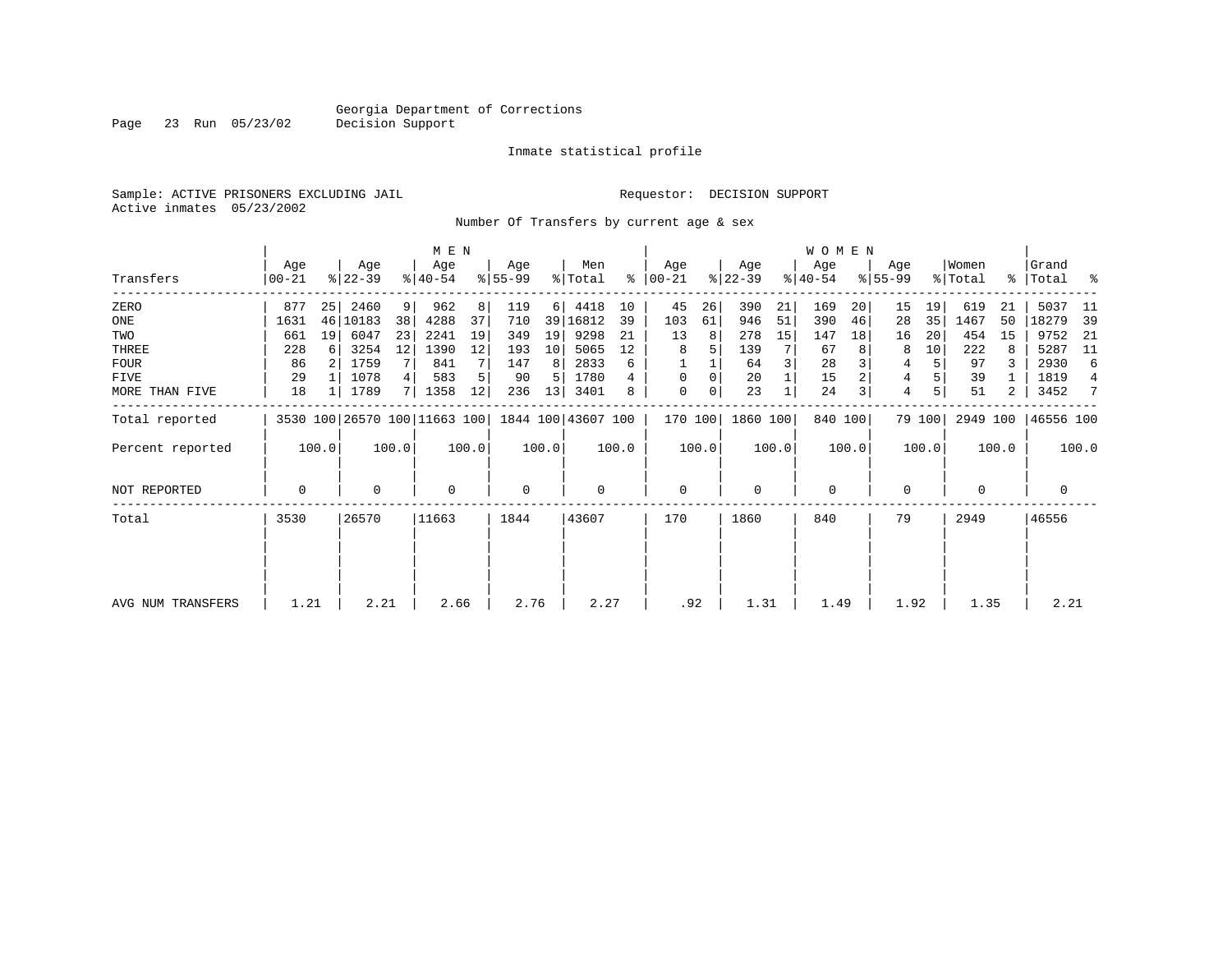Page 24 Run 05/23/02

#### Inmate statistical profile

Sample: ACTIVE PRISONERS EXCLUDING JAIL **Requestor: DECISION SUPPORT** Active inmates 05/23/2002

County Of Conviction by current age & sex

|                            |                |              |           |              | M E N    |              |                |              |         |              |                |              |                |                | W O M E N      |              |                |              |                |              |       |                |
|----------------------------|----------------|--------------|-----------|--------------|----------|--------------|----------------|--------------|---------|--------------|----------------|--------------|----------------|----------------|----------------|--------------|----------------|--------------|----------------|--------------|-------|----------------|
|                            | Age            |              | Age       |              | Age      |              | Age            |              | Men     |              | Age            |              | Age            |                | Age            |              | Aqe            |              | Women          |              | Grand |                |
| County Of Conviction 00-21 |                |              | $8 22-39$ |              | $ 40-54$ |              | $8155 - 99$    |              | % Total | ి            | $ 00-21$       |              | $ 22-39$       |                | $8140 - 54$    |              | $8 55-99$      |              | % Total        | ి            | Total | ٩,             |
| Appling                    | 5              | $\mathbf 0$  | 61        | 0            | 29       | 0            | 6              | $\mathbf 0$  | 101     | 0            | 0              | 0            | 6              | 0              | 1              | 0            | 0              | $\mathbf 0$  | 7              | 0            | 108   | $\Omega$       |
| Atkinson                   | $\overline{c}$ | $\mathbf 0$  | 26        | $\mathsf{O}$ | 12       | $\mathbf 0$  | 4              | $\mathbf 0$  | 44      | $\Omega$     | $\Omega$       | $\mathbf 0$  | $\mathbf{1}$   | 0              | 2              | $\mathbf 0$  | $\Omega$       | 0            | $\overline{3}$ | $\Omega$     | 47    | $\Omega$       |
| Bacon                      | 5              | 0            | 36        | 0            | 19       | $\mathbf 0$  | $\Omega$       | $\mathbf 0$  | 60      | 0            | $\Omega$       | 0            | $\mathbf 0$    | $\Omega$       | 0              | $\mathbf 0$  | $\Omega$       | 0            | $\Omega$       | 0            | 60    | $\Omega$       |
| Baker                      | $\mathbf 0$    | $\mathbf 0$  | 14        | 0            | 4        | $\mathsf 0$  | 1              | $\mathbf 0$  | 19      | 0            | $\Omega$       | 0            | 3              | $\Omega$       | 0              | $\Omega$     | $\Omega$       | 0            | 3              | 0            | 22    | $\Omega$       |
| Baldwin                    | 31             | 1            | 214       | 1            | 98       | $\mathbf{1}$ | 8              | $\mathbf 0$  | 351     | 1            | 1              | 1            | 19             | 1              | 6              | 1            | $\Omega$       | $\Omega$     | 26             | $\mathbf{1}$ | 377   | 1              |
| Banks                      | 11             | 0            | 27        | 0            | 19       | $\mathbf 0$  | 6              | 0            | 63      | 0            | $\mathbf{1}$   | 1            | $\overline{2}$ | 0              | 2              | $\mathbf 0$  | $\Omega$       | 0            | 5              | 0            | 68    | $\mathbf 0$    |
| Barrow                     | 12             | $\mathbf 0$  | 103       | $\mathbf 0$  | 57       | 0            | 15             | $\mathbf{1}$ | 187     | 0            | $\Omega$       | $\mathbf 0$  | 14             | 1              | 6              | $\mathbf{1}$ | $\Omega$       | 0            | 20             | $\mathbf 1$  | 207   | $\Omega$       |
| Bartow                     | 19             | $\mathbf{1}$ | 226       | $\mathbf{1}$ | 103      | $\mathbf{1}$ | 26             | $\mathbf{1}$ | 374     | $\mathbf{1}$ | $\overline{2}$ | $\mathbf{1}$ | 21             | 1              | 9              | $\mathbf{1}$ | $\Omega$       | 0            | 32             | $\mathbf{1}$ | 406   | $\mathbf{1}$   |
| Ben Hill                   | 18             | $\mathbf{1}$ | 119       | $\mathbf 0$  | 47       | $\mathbf 0$  | 10             | $\mathbf{1}$ | 194     | $\Omega$     | $\Omega$       | 0            | 9              | $\Omega$       | $\overline{4}$ | $\mathbf 0$  | $\Omega$       | $\Omega$     | 13             | 0            | 207   | $\mathbf{0}$   |
| Berrien                    | 4              | 0            | 46        | 0            | 17       | 0            | 3              | $\mathbf 0$  | 70      | 0            | $\Omega$       | 0            | $\overline{2}$ | 0              | $\mathbf 0$    | 0            | $\Omega$       | 0            | $\overline{2}$ | 0            | 72    | $\mathbf{0}$   |
| <b>Bibb</b>                | 68             | 2            | 614       | 2            | 297      | 3            | 45             | 2            | 1024    | 2            | 5              | 3            | 31             | 2              | 21             | 3            | 3              | 4            | 60             | 2            | 1084  | $\overline{2}$ |
| Bleckley                   | 11             | 0            | 77        | 0            | 29       | $\mathbf 0$  | 3              | 0            | 120     | 0            | $\Omega$       | 0            | 4              | 0              | 4              | $\mathbf 0$  | $\Omega$       | $\Omega$     | 8              | 0            | 128   | $\Omega$       |
| Brantley                   | 1              | 0            | 22        | 0            | 12       | $\mathbf 0$  | 3              | 0            | 38      | 0            | 0              | 0            | $\Omega$       | 0              | 2              | $\mathbf 0$  | 0              | 0            | 2              | 0            | 40    | $\Omega$       |
| <b>Brooks</b>              | 3              | $\Omega$     | 67        | $\Omega$     | 11       | $\mathbf 0$  | 5              | $\mathbf 0$  | 86      | $\Omega$     | $\Omega$       | 0            | $\Omega$       | $\Omega$       | 3              | $\Omega$     | $\Omega$       | $\Omega$     | 3              | $\Omega$     | 89    | $\Omega$       |
| Bryan                      | $\mathbf 0$    | $\Omega$     | 44        | $\mathbf 0$  | 29       | $\mathbf 0$  | 3              | $\mathbf 0$  | 76      | $\Omega$     | $\Omega$       | 0            | 1              | $\Omega$       | $\Omega$       | $\mathbf 0$  | $\mathbf{1}$   | 1            | $\overline{2}$ | 0            | 78    | $\Omega$       |
| Bulloch                    | 40             | $\mathbf{1}$ | 229       | 1            | 79       | $\mathbf 1$  | 13             | 1            | 361     | 1            | $\mathbf{1}$   | 1            | 14             | 1              | 4              | $\Omega$     | $\overline{2}$ | 3            | 21             | $\mathbf 1$  | 382   | 1              |
| <b>Burke</b>               | 15             | $\Omega$     | 145       | 1            | 57       | $\mathbf 0$  | 7              | $\mathbf 0$  | 224     | $\mathbf{1}$ | 3              | 2            | 4              | $\Omega$       | 5              | 1            | $\Omega$       | $\Omega$     | 12             | $\Omega$     | 236   | $\mathbf 1$    |
| <b>Butts</b>               | 13             | 0            | 82        | 0            | 31       | $\mathbf 0$  | 8              | 0            | 134     | 0            | $\mathbf{1}$   | 1            | 7              | $\Omega$       | 2              | $\mathbf 0$  | $\Omega$       | $\Omega$     | 10             | 0            | 144   | $\Omega$       |
| Calhoun                    | 4              | 0            | 19        | $\mathbf 0$  | 13       | $\mathbf 0$  | 3              | $\mathbf 0$  | 39      | 0            | $\Omega$       | 0            | 1              | 0              | 0              | $\mathbf 0$  | 0              | 0            | $\mathbf{1}$   | 0            | 40    | $\Omega$       |
| Camden                     | 3              | $\Omega$     | 67        | $\Omega$     | 28       | $\mathbf 0$  | 3              | $\mathbf 0$  | 101     | 0            | $\Omega$       | 0            | $\overline{2}$ | $\Omega$       | 2              | $\Omega$     | $\mathbf{1}$   | $\mathbf{1}$ | 5              | $\Omega$     | 106   | $\Omega$       |
| Candler                    | 7              | $\Omega$     | 57        | $\mathbf 0$  | 20       | $\mathbf 0$  | $\mathbf 0$    | $\mathbf 0$  | 84      | $\Omega$     | $\Omega$       | 0            | 5              | $\Omega$       | $\mathbf{1}$   | $\mathbf 0$  | $\Omega$       | $\Omega$     | 6              | 0            | 90    | $\Omega$       |
| Carroll                    | 32             | 1            | 250       | 1            | 110      | $\mathbf{1}$ | 35             | 2            | 427     | $\mathbf{1}$ | 3              | 2            | 36             | 2              | 7              | 1            | $\Omega$       | 0            | 46             | 2            | 473   | 1              |
| Catoosa                    | 9              | 0            | 104       | $\mathbf 0$  | 64       | $\mathbf 1$  | 12             | $\mathbf{1}$ | 189     | $\Omega$     | $\Omega$       | 0            | 14             | 1              | 2              | $\Omega$     | $\mathbf{1}$   | 1            | 17             | $\mathbf{1}$ | 206   | $\Omega$       |
| Charlton                   | $\overline{2}$ | $\mathbf 0$  | 23        | 0            | 16       | 0            | $\overline{c}$ | $\mathbf 0$  | 43      | 0            | $\mathbf 0$    | 0            | $\overline{2}$ | 0              | $\mathbf 1$    | $\mathbf 0$  | $\mathbf 0$    | $\mathbf 0$  | 3              | 0            | 46    | $\Omega$       |
| Chatham                    | 222            | 6            | 1458      | 6            | 532      | 5            | 69             | 4            | 2281    | 5            | 12             | 7            | 103            | 6              | 35             | 4            | $\overline{2}$ | 3            | 152            | 5            | 2433  | 5              |
| Chattahoochee              | 4              | 0            | 18        | 0            | 7        | $\mathbf 0$  | $\mathbf 0$    | 0            | 29      | $\Omega$     | $\mathbf{1}$   | 1            | $\mathbf 0$    | $\Omega$       | $\mathbf{0}$   | $\Omega$     | $\Omega$       | 0            | 1              | 0            | 30    | $\Omega$       |
| Chatooga                   | $\overline{4}$ | 0            | 107       | $\mathbf 0$  | 65       | $\mathbf{1}$ | 11             | $\mathbf{1}$ | 187     | 0            | $\overline{2}$ | $\mathbf{1}$ | 5              | $\Omega$       | $\overline{4}$ | $\mathbf 0$  | $\mathbf{1}$   | 1            | 12             | 0            | 199   | $\Omega$       |
| Cherokee                   | 23             | 1            | 222       | 1            | 144      | $\mathbf{1}$ | 26             | 1            | 415     | $\mathbf{1}$ | 3              | 2            | 33             | $\overline{c}$ | 14             | 2            | $\mathbf{1}$   | 1            | 51             | 2            | 466   | 1              |
| Clarke                     | 34             | 1            | 334       | 1            | 121      | $\mathbf 1$  | 20             | 1            | 509     | 1            | $\overline{2}$ | $\mathbf{1}$ | 26             | $\mathbf 1$    | 13             | 2            | $\overline{3}$ | 4            | 44             | 2            | 553   | 1              |
| Clay                       | $\overline{2}$ | $\Omega$     | 18        | 0            | 3        | 0            | 1              | $\mathbf 0$  | 24      | 0            | $\mathbf 0$    | 0            | $\overline{2}$ | $\Omega$       | $\mathbf 0$    | $\Omega$     | $\mathbf 0$    | $\mathbf 0$  | $\overline{2}$ | 0            | 26    | $\Omega$       |
| Clayton                    | 220            | 6            | 1102      | 4            | 384      | 3            | 56             | 3            | 1762    | 4            | 15             | 9            | 109            | 6              | 47             | 6            | 3              | 4            | 174            | 6            | 1936  | $\overline{4}$ |
| Clinch                     | 7              | 0            | 32        | $\mathbf 0$  | 11       | $\mathbf 0$  | $\mathbf 0$    | $\mathbf 0$  | 50      | $\Omega$     | $\mathbf 0$    | 0            | 1              | 0              | $\mathbf{0}$   | $\Omega$     | $\Omega$       | 0            | $\mathbf{1}$   | $\Omega$     | 51    | $\Omega$       |
| Cobb                       | 161            | 5            | 1219      | 5            | 554      | 5            | 80             | 4            | 2014    | 5            | 7              | 4            | 91             | 5              | 51             | 6            | $\overline{2}$ | 3            | 151            | 5            | 2165  | 5              |
| Coffee                     | 19             | 1            | 137       | 1            | 51       | $\mathsf 0$  | 5              | 0            | 212     | O            | $\mathbf{1}$   | 1            | 4              | 0              | 4              | $\mathbf 0$  | $\mathbf{1}$   | 1            | 10             | 0            | 222   | $\mathbf{0}$   |
| Colquit                    | 24             | 1            | 166       | 1            | 78       | $\mathbf 1$  | 23             | 1            | 291     | 1            | 1              | 1            | 10             | 1              | 2              | $\Omega$     | 1              | 1            | 14             | 0            | 305   | $\mathbf{1}$   |
| Columbia<br>-----------    | 17             | 0            | 137       | 1            | 59       | $\mathbf{1}$ | $\overline{4}$ | 0            | 217     | 1            | $\mathbf 0$    | 0            | 16             | $\mathbf 1$    | 5              | 1            | $\Omega$       | 0            | 21             | 1            | 238   | $\mathbf{1}$   |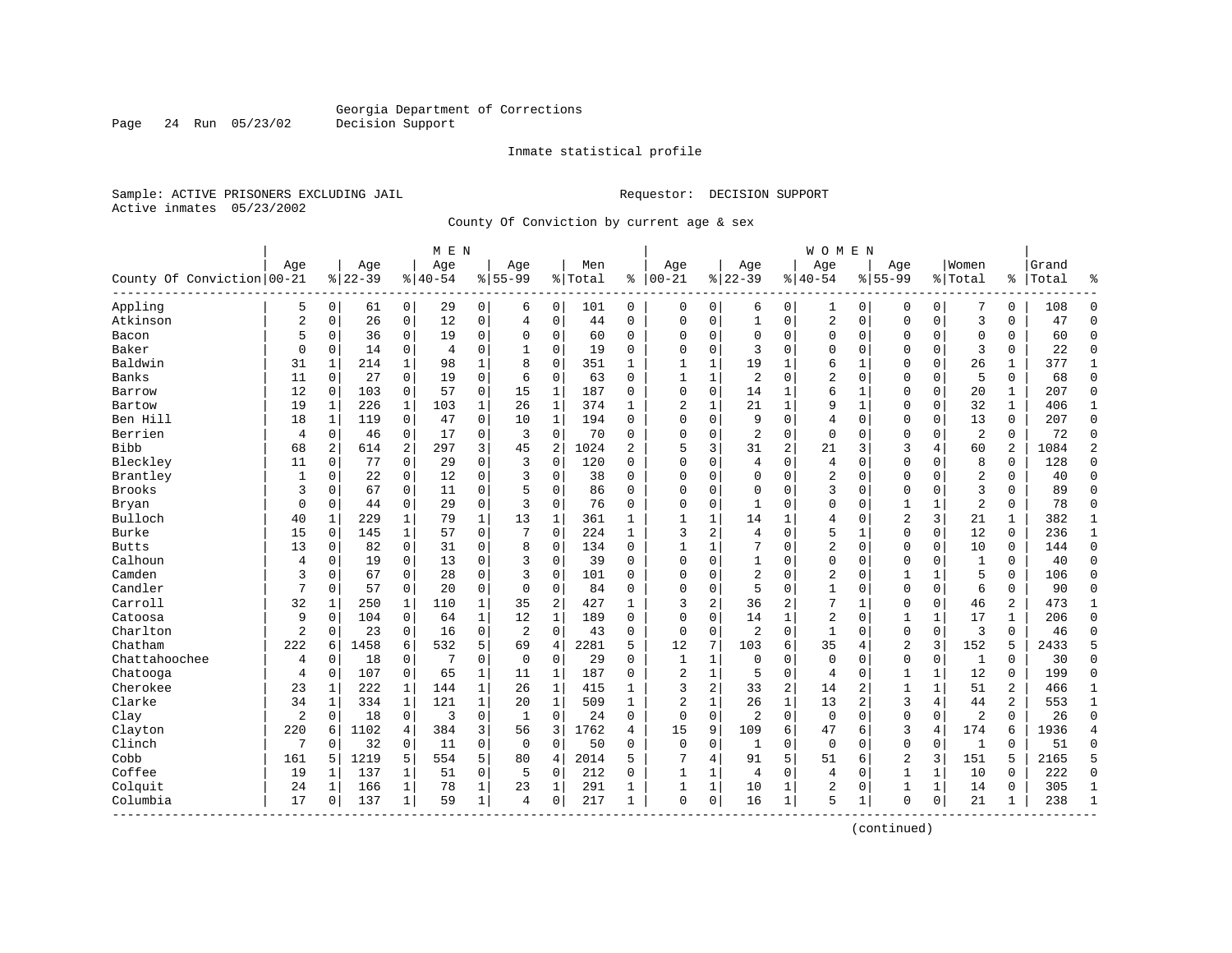Inmate statistical profile

Sample: ACTIVE PRISONERS EXCLUDING JAIL Requestor: DECISION SUPPORT Active inmates 05/23/2002

County Of Conviction by current age & sex (continued)

|                            |                |                |                |              | M E N          |                |                |                |         |                |                |                |           |                | <b>WOMEN</b> |              |                |              |                |                |       |                |
|----------------------------|----------------|----------------|----------------|--------------|----------------|----------------|----------------|----------------|---------|----------------|----------------|----------------|-----------|----------------|--------------|--------------|----------------|--------------|----------------|----------------|-------|----------------|
|                            | Age            |                | Age            |              | Age            |                | Age            |                | Men     |                | Age            |                | Age       |                | Age          |              | Age            |              | Women          |                | Grand |                |
| County Of Conviction 00-21 |                |                | $8 22-39$      |              | $8 40-54$      |                | $8155 - 99$    |                | % Total | ి              | $00 - 21$      | %              | $22 - 39$ |                | $8140 - 54$  |              | $8 55-99$      |              | % Total        | $\frac{1}{6}$  | Total | န္             |
| Cook                       |                | 0              | 86             | 0            | 41             | 0              | 4              | $\mathbf 0$    | 138     | 0              | 0              | 0              | 2         | 0              | 8            |              | $\Omega$       | 0            | 10             | 0              | 148   | $\Omega$       |
| Coweta                     | 28             | 1              | 277            | $\mathbf 1$  | 96             | $\mathbf 1$    | 13             | $\mathbf 1$    | 414     | $\mathbf{1}$   | $\Omega$       | $\Omega$       | 16        | 1              | 5            | $\mathbf{1}$ | $\Omega$       | $\Omega$     | 21             | $\mathbf{1}$   | 435   | 1              |
| Crawford                   | $\mathbf 0$    | $\Omega$       | 18             | 0            | $\overline{2}$ | $\mathbf 0$    | $\Omega$       | $\mathbf 0$    | 20      | $\Omega$       | 0              | $\Omega$       | $\Omega$  | $\Omega$       | 0            | $\Omega$     | $\Omega$       | 0            | $\mathbf 0$    | 0              | 20    | $\Omega$       |
| Crisp                      | 26             | 1              | 174            | 1            | 73             | 1              | 9              | $\mathbf 0$    | 282     | $\mathbf{1}$   | -1             | 1              | 11        | 1              | $\mathbf{1}$ | $\mathbf 0$  | 2              | 3            | 15             | 1              | 297   | $\mathbf{1}$   |
| Dade                       | 5              | $\mathbf 0$    | 41             | $\mathbf 0$  | 35             | $\mathbf 0$    | 8              | $\mathbf 0$    | 89      | $\Omega$       | $\Omega$       | 0              | $\Omega$  | $\Omega$       | $\Omega$     | $\Omega$     | $\Omega$       | 0            | $\mathbf 0$    | 0              | 89    | $\Omega$       |
| Dawson                     | $\overline{c}$ | $\Omega$       | 34             | 0            | 22             | $\mathbf 0$    | 5              | $\mathbf 0$    | 63      | $\Omega$       | $\Omega$       | 0              | 3         | $\Omega$       | $\mathbf{1}$ | $\Omega$     | $\Omega$       | 0            | $\overline{4}$ | $\Omega$       | 67    | $\Omega$       |
| Decatur                    | 26             | 1              | 184            | $\mathbf{1}$ | 64             | $\mathbf 1$    | 9              | $\mathbf 0$    | 283     | $\mathbf 1$    | $\mathbf{1}$   | $\mathbf{1}$   | 17        | $\mathbf{1}$   | 7            | 1            | $\Omega$       | 0            | 25             | $\mathbf{1}$   | 308   | $\mathbf{1}$   |
| DeKalb                     | 257            | 7              | 1741           | 7            | 689            | 6              | 96             | 5              | 2783    | 6              | 16             | 10             | 70        | $\overline{4}$ | 36           | 4            | 5              | 6            | 127            | 4              | 2910  | 6              |
| Dodge                      | 13             | $\Omega$       | 112            | $\mathbf 0$  | 64             | 1              | 6              | $\mathbf 0$    | 195     | $\Omega$       | $\mathbf 0$    | $\Omega$       | 13        | 1              | 3            | 0            | $\Omega$       | $\Omega$     | 16             | 1              | 211   | $\Omega$       |
| Dooly                      | 8              | 0              | 70             | 0            | 33             | $\mathbf 0$    | 1              | $\mathbf 0$    | 112     | $\Omega$       | 0              | $\Omega$       | 3         | $\Omega$       | 2            | 0            | $\Omega$       | $\Omega$     | 5              | $\Omega$       | 117   | $\Omega$       |
| Dougherty                  | 65             | 2              | 641            | 2            | 249            | 2              | 35             | $\overline{2}$ | 990     | $\overline{a}$ | $\mathbf{1}$   | 1              | 36        | $\overline{2}$ | 21           | 3            | $\overline{c}$ | 3            | 60             | $\overline{2}$ | 1050  | $\overline{a}$ |
| Douglas                    | 57             | $\overline{2}$ | 429            | 2            | 186            | $\overline{c}$ | 26             | 1              | 698     | $\overline{a}$ | 5              | 3              | 47        | 3              | 24           | 3            | $\overline{2}$ | 3            | 78             | 3              | 776   | $\overline{2}$ |
| Early                      | $\overline{4}$ | $\Omega$       | 55             | $\mathbf 0$  | 13             | $\mathbf 0$    | 5              | $\Omega$       | 77      | $\Omega$       |                | 1              | 3         | $\Omega$       | 2            | $\Omega$     | $\Omega$       | $\Omega$     | 6              | 0              | 83    | $\Omega$       |
| Echols                     | 1              | 0              | 6              | 0            | 1              | 0              | 1              | 0              | 9       | $\Omega$       | $\Omega$       | 0              | $\Omega$  | 0              | 0            | $\Omega$     | $\Omega$       | 0            | $\Omega$       | 0              | 9     |                |
| Effingham                  | 29             | 1              | 80             | 0            | 34             | $\mathbf 0$    | 4              | 0              | 147     | $\Omega$       | $\mathbf{1}$   | 1              | 6         | $\Omega$       | 2            | $\Omega$     | $\mathbf{1}$   | 1            | 10             | 0              | 157   | $\Omega$       |
| Elbert                     | 10             | $\Omega$       | 95             | $\mathbf 0$  | 47             | $\mathbf 0$    | 9              | $\mathbf 0$    | 161     | $\Omega$       | $\cap$         | 0              | 12        | 1              | 3            | $\Omega$     | $\Omega$       | 0            | 15             | $\mathbf{1}$   | 176   | $\Omega$       |
| Emanuel                    | 12             | 0              | 114            | 0            | 37             | $\mathbf 0$    | 7              | $\mathbf 0$    | 170     | 0              | $\Omega$       | 0              | 5         | $\mathbf 0$    | 3            | $\Omega$     | $\Omega$       | 0            | 8              | $\mathbf 0$    | 178   | $\Omega$       |
| Evans                      | 3              | 0              | 52             | 0            | 13             | $\mathbf 0$    | 3              | $\mathbf 0$    | 71      | $\Omega$       | 0              | 0              | $\Omega$  | $\Omega$       |              | 0            | $\Omega$       | 0            |                | 0              | 72    | $\Omega$       |
| Fannin                     | $\overline{4}$ | 0              | 66             | 0            | 35             | $\mathbf 0$    | 9              | $\mathbf 0$    | 114     | $\Omega$       | $\Omega$       | 0              |           | $\Omega$       | 2            | $\Omega$     | 1              | $\mathbf{1}$ | 10             | 0              | 124   | $\Omega$       |
| Fayette                    | 19             | 1              | 137            | 1            | 65             | 1              | 17             | 1              | 238     | 1              | $\mathbf{1}$   | 1              | 11        | 1              | 6            | $\mathbf{1}$ | $\mathbf{1}$   | 1            | 19             | 1              | 257   | 1              |
| Floyd                      | 43             | 1              | 453            | 2            | 202            | $\overline{2}$ | 34             | 2              | 732     | $\overline{a}$ | 4              | $\overline{2}$ | 42        | $\overline{2}$ | 21           | 3            | 3              | 4            | 70             | 2              | 802   | $\overline{2}$ |
| Forsyth                    | 7              | $\Omega$       | 95             | 0            | 51             | $\mathbf 0$    | 15             | 1              | 168     | $\Omega$       | $\Omega$       | $\Omega$       | 13        | 1              | 5            | $\mathbf{1}$ | $\Omega$       | $\Omega$     | 18             | 1              | 186   | $\Omega$       |
| Franklin                   | 18             |                | 67             | 0            | 34             | $\mathbf 0$    | 8              | $\mathbf 0$    | 127     | $\Omega$       | $\Omega$       | 0              | 6         | $\mathbf 0$    | 3            | $\mathbf 0$  | $\Omega$       | $\mathbf 0$  | 9              | 0              | 136   | $\Omega$       |
| Fulton                     | 207            | 6              | 2168           | 8            | 1062           | 9              | 173            | 9              | 3610    | 8              |                | 4              | 73        | 4              | 50           | 6            | 8              | 10           | 138            | 5              | 3748  |                |
| Gilmer                     | 11             | $\Omega$       | 70             | 0            | 49             | $\mathbf 0$    | 18             | $\mathbf 1$    | 148     | $\Omega$       | $\mathbf{1}$   | 1              | 6         | $\Omega$       | 4            | $\Omega$     | $\mathbf{1}$   | $\mathbf{1}$ | 12             | 0              | 160   | $\Omega$       |
| Glascock                   | 3              | 0              | $\overline{2}$ | 0            | 3              | 0              | $\mathbf 0$    | $\mathbf 0$    | 8       | $\Omega$       | $\Omega$       | 0              | $\Omega$  | $\Omega$       | 0            | $\Omega$     | $\Omega$       | 0            | $\mathbf 0$    | $\mathbf 0$    | 8     | $\Omega$       |
| Glynn                      | 30             |                | 305            | 1            | 148            | 1              | 25             | 1              | 508     | 1              | $\overline{2}$ | 1              | 18        |                | б            |              | 1              |              | 27             | 1              | 535   | $\mathbf{1}$   |
| Gordon                     | 20             |                | 175            | 1            | 68             | 1              | 17             | 1              | 280     | 1              | $\Omega$       | $\Omega$       | 16        | 1              | 5            | 1            | $\Omega$       | $\Omega$     | 21             | 1              | 301   | 1              |
| Grady                      | 32             |                | 146            | 1            | 59             | $\mathbf 1$    | 7              | $\Omega$       | 244     | $\mathbf{1}$   | U              | $\Omega$       | 14        | 1              | 2            | $\Omega$     | $\Omega$       | $\Omega$     | 16             | 1              | 260   | $\mathbf{1}$   |
| Greene                     | 16             | $\Omega$       | 70             | 0            | 21             | $\mathbf 0$    | 2              | $\Omega$       | 109     | $\Omega$       | $\Omega$       | $\Omega$       | $\Omega$  | $\Omega$       | 1            | $\Omega$     | 1              | 1            | $\overline{2}$ | $\Omega$       | 111   | $\Omega$       |
| Gwinnett                   | 127            | 4              | 730            | 3            | 320            | 3              | 55             | 3              | 1232    | 3              | 9              | 5              | 63        | 3              | 40           | 5            | 1              | $\mathbf{1}$ | 113            | 4              | 1345  | 3              |
| Habersham                  | 6              | $\Omega$       | 53             | $\mathbf 0$  | 34             | $\mathbf 0$    | 1              | $\mathbf 0$    | 94      | $\Omega$       | -1             | 1              | 6         | $\mathbf 0$    | $\mathbf 0$  | $\Omega$     | $\Omega$       | 0            | 7              | 0              | 101   | $\Omega$       |
| Hall                       | 45             |                | 334            | $\mathbf 1$  | 213            | 2              | 41             | $\overline{2}$ | 633     | $\mathbf{1}$   | 2              | $\mathbf 1$    | 38        | $\overline{2}$ | 14           | 2            |                | 1            | 55             | 2              | 688   |                |
| Hancock                    | 3              | 0              | 23             | 0            | 11             | 0              | $\overline{a}$ | $\mathbf 0$    | 39      | $\mathbf 0$    | $\Omega$       | 0              |           | $\mathsf 0$    | $\mathbf{1}$ | 0            | $\Omega$       | 0            | 2              | 0              | 41    | $\Omega$       |
| Haralson<br>$- - - - -$    | 10             | 0              | 51             | 0            | 32             | 0              | 6              | $\mathbf 0$    | 99      | $\Omega$       | $\Omega$       | 0              | 3         | $\mathbf 0$    | 2            | $\Omega$     | $\Omega$       | 0            | 5              | 0              | 104   | $\Omega$       |

(continued)

Page 25 Run 05/23/02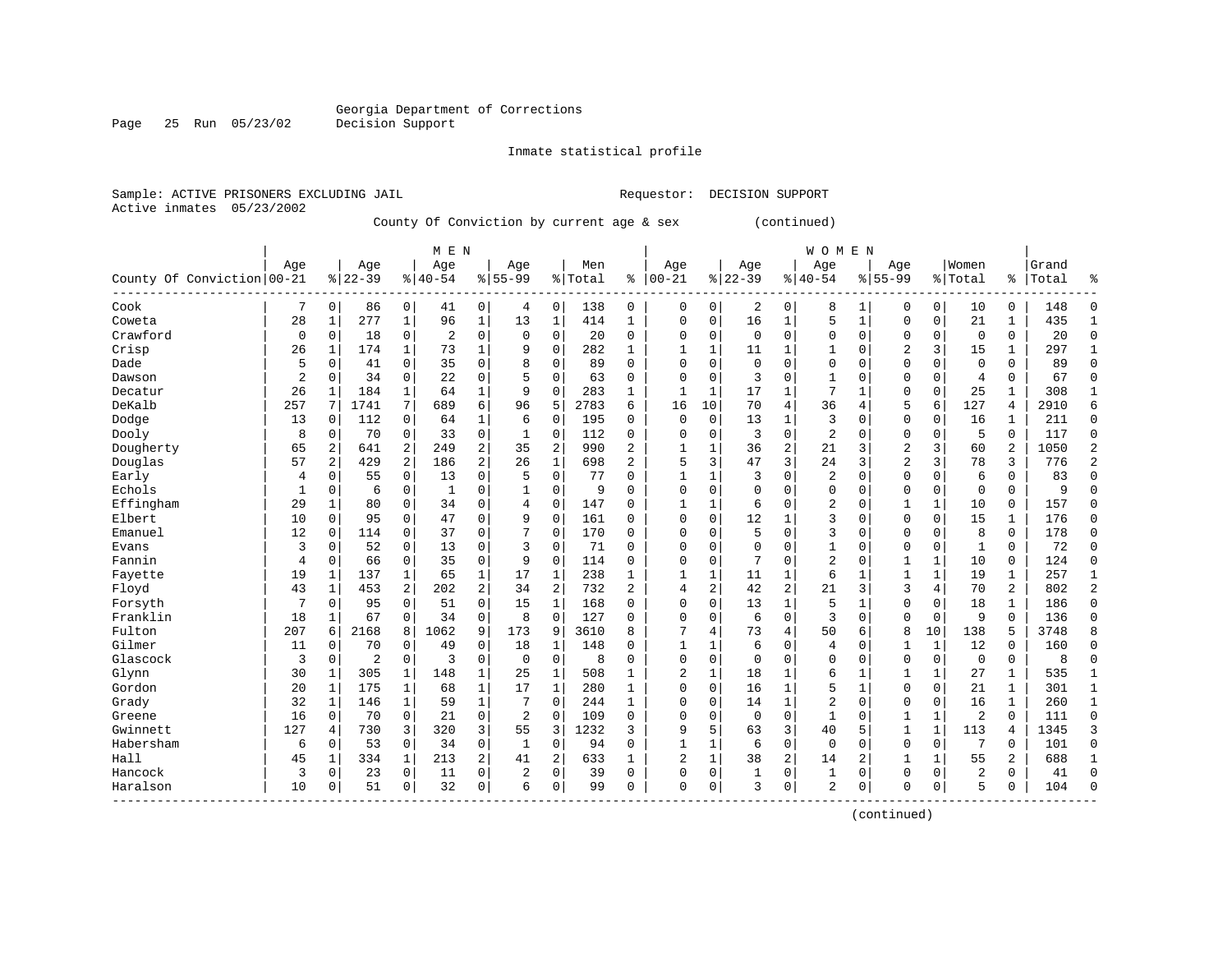Inmate statistical profile

Active inmates 05/23/2002

Sample: ACTIVE PRISONERS EXCLUDING JAIL Requestor: DECISION SUPPORT

County Of Conviction by current age & sex (continued)

|                            |                |              |           |              | M E N    |             |                |             |         |              |              |              |                |              | <b>WOMEN</b>   |             |                |              |                |              |       |              |
|----------------------------|----------------|--------------|-----------|--------------|----------|-------------|----------------|-------------|---------|--------------|--------------|--------------|----------------|--------------|----------------|-------------|----------------|--------------|----------------|--------------|-------|--------------|
|                            | Age            |              | Age       |              | Age      |             | Age            |             | Men     |              | Age          |              | Age            |              | Age            |             | Age            |              | Women          |              | Grand |              |
| County Of Conviction 00-21 |                |              | $8 22-39$ |              | $ 40-54$ |             | $8155 - 99$    |             | % Total | နွ           | $ 00 - 21$   |              | $8 22-39$      |              | $8 40-54$      |             | $8155 - 99$    |              | % Total        | ႜ            | Total | 욲            |
| Harris                     | 5              | 0            | 69        | $\mathbf 0$  | 30       | 0           | 2              | $\mathbf 0$ | 106     | 0            | 1            | 1            | 3              | 0            | 0              | 0           | 0              | 0            | 4              | 0            | 110   | $\Omega$     |
| Hart                       | 6              | $\mathbf 0$  | 68        | $\mathbf 0$  | 24       | $\mathbf 0$ | 3              | $\mathbf 0$ | 101     | $\mathbf 0$  | 0            | 0            | $\overline{2}$ | $\mathbf 0$  | 3              | $\mathbf 0$ | $\Omega$       | $\mathbf 0$  | 5              | 0            | 106   | $\mathbf 0$  |
| Heard                      | 4              | $\Omega$     | 20        | $\mathbf 0$  | 16       | $\mathbf 0$ | 9              | $\mathbf 0$ | 49      | $\Omega$     | 1            | $\mathbf{1}$ | $\Omega$       | $\Omega$     | $\Omega$       | $\Omega$    | 0              | $\Omega$     | 1              | 0            | 50    | $\mathbf 0$  |
| Henry                      | 28             | $\mathbf{1}$ | 208       | $\mathbf{1}$ | 92       | $\mathbf 1$ | 17             | 1           | 345     | $\mathbf{1}$ | -1           | $\mathbf{1}$ | 16             | 1            | 5              | 1           |                | $\mathbf{1}$ | 23             | $\mathbf{1}$ | 368   | $\mathbf{1}$ |
| Houston                    | 47             | $\mathbf{1}$ | 293       | $\mathbf{1}$ | 140      | $\mathbf 1$ | 9              | $\mathbf 0$ | 489     | $\mathbf{1}$ | $\mathbf{1}$ | $\mathbf{1}$ | 22             | $\mathbf{1}$ | 13             | 2           | $\overline{c}$ | 3            | 38             | $\mathbf{1}$ | 527   | $\mathbf{1}$ |
| Irwin                      | 7              | 0            | 51        | $\mathbf 0$  | 24       | 0           | 5              | 0           | 87      | $\Omega$     | $\mathbf{1}$ | 1            | 1              | $\Omega$     | 0              | $\Omega$    | $\Omega$       | $\mathbf 0$  | 2              | 0            | 89    | $\mathbf 0$  |
| Jackson                    | 5              | 0            | 117       | 0            | 68       | 1           | 11             | 1           | 201     | $\Omega$     | $\Omega$     | 0            | 12             | 1            | 4              | $\Omega$    | $\Omega$       | 0            | 16             | 1            | 217   | $\mathbf 0$  |
| Jasper                     | 3              | 0            | 31        | 0            | 16       | $\mathbf 0$ | $\overline{2}$ | $\mathbf 0$ | 52      | $\Omega$     | 0            | 0            | 0              | $\Omega$     |                | 0           | 0              | 0            | 1              | 0            | 53    | $\mathbf 0$  |
| Jeff Davis                 | 8              | 0            | 44        | 0            | 23       | $\mathbf 0$ | 3              | $\mathbf 0$ | 78      | 0            | -1           | 1            | 3              | $\Omega$     | 3              | C           | $\Omega$       | 0            | 7              | 0            | 85    | $\mathbf 0$  |
| Jefferson                  | 10             | $\Omega$     | 82        | $\Omega$     | 22       | $\Omega$    | 7              | $\Omega$    | 121     | $\Omega$     | O            | $\Omega$     | 3              | $\Omega$     | $\mathbf{1}$   | C           | $\Omega$       | $\Omega$     | 4              | 0            | 125   | $\Omega$     |
| Jenkins                    | 10             | $\Omega$     | 58        | 0            | 24       | $\mathbf 0$ | 1              | $\Omega$    | 93      | $\Omega$     | 0            | $\Omega$     | 3              | $\Omega$     | 1              | O           | $\Omega$       | $\Omega$     | $\overline{4}$ | $\Omega$     | 97    | $\Omega$     |
| Johnson                    | 2              | $\Omega$     | 37        | 0            | 12       | $\mathbf 0$ | 3              | 0           | 54      | $\Omega$     | 0            | $\Omega$     | 3              | $\Omega$     | 1              | 0           | 0              | $\Omega$     | 4              | 0            | 58    | $\Omega$     |
| Jones                      |                | 0            | 73        | 0            | 27       | $\mathbf 0$ | 4              | $\mathbf 0$ | 111     | $\Omega$     |              | 1            | 3              | $\Omega$     | $\Omega$       | $\Omega$    | $\Omega$       | $\Omega$     | 4              | 0            | 115   | $\Omega$     |
| Lamar                      | 3              | 0            | 58        | 0            | 33       | 0           | 5              | 0           | 99      | $\Omega$     | $\Omega$     | 0            |                | $\Omega$     | 3              | $\Omega$    | $\Omega$       | $\Omega$     | 4              | 0            | 103   | $\Omega$     |
| Lanier                     | 3              | 0            | 37        | $\mathbf 0$  | 8        | 0           | б              | $\mathbf 0$ | 54      | 0            | $\cap$       | $\Omega$     | 3              | $\Omega$     | 1              | $\Omega$    | $\Omega$       | 0            | 4              | 0            | 58    | $\mathbf 0$  |
| Laurens                    | 21             | 1            | 162       | 1            | 66       | $\mathbf 1$ | б              | $\mathbf 0$ | 255     | 1            | C            | 0            |                | $\Omega$     | 7              | -1          | $\mathbf{1}$   | $\mathbf{1}$ | 15             | 1            | 270   | $\mathbf{1}$ |
| Lee                        | $\overline{2}$ | 0            | 29        | $\mathbf 0$  | 13       | $\mathbf 0$ | 3              | $\mathbf 0$ | 47      | 0            |              |              | 2              | $\Omega$     | 0              | 0           | $\Omega$       | $\mathbf 0$  | 3              | 0            | 50    | $\mathbf 0$  |
| Liberty                    | 25             | 1            | 159       | 1            | 41       | 0           |                | $\mathbf 0$ | 232     | $\mathbf{1}$ | O            | $\Omega$     |                | $\Omega$     | 3              | 0           |                | $\mathbf{1}$ | 11             | 0            | 243   | $\mathbf{1}$ |
| Lincoln                    | 2              | $\Omega$     | 20        | 0            | 12       | $\mathbf 0$ | 3              | $\Omega$    | 37      | $\Omega$     | O            | $\Omega$     | <sup>0</sup>   | $\Omega$     | 1              | O           | $\Omega$       | $\Omega$     | $\mathbf{1}$   | 0            | 38    | $\Omega$     |
| Long                       | 10             | $\Omega$     | 35        | $\mathbf 0$  | 17       | $\mathbf 0$ | 4              | $\mathbf 0$ | 66      | $\Omega$     | 0            | $\Omega$     | 4              | $\Omega$     | 0              | O           | $\Omega$       | $\Omega$     | 4              | 0            | 70    | $\cap$       |
| Lowndes                    | 37             | 1            | 335       | 1            | 153      | 1           | 15             | 1           | 540     | $\mathbf{1}$ |              | 1            | 21             | 1            | 14             | 2           |                | $\mathbf{1}$ | 37             | 1            | 577   | -1           |
| Lumpkins                   | $\overline{a}$ | $\mathbf 0$  | 42        | $\mathbf 0$  | 19       | 0           |                | $\mathbf 0$ | 70      | $\mathbf 0$  | 0            | 0            | 3              | $\mathbf 0$  | 2              | $\Omega$    | 0              | $\mathbf 0$  | 5              | 0            | 75    | $\mathbf 0$  |
| Macon                      | 9              | $\mathbf 0$  | 34        | $\mathbf 0$  | 16       | $\mathbf 0$ | 3              | $\mathbf 0$ | 62      | $\mathbf 0$  | C            | 0            |                | $\Omega$     | $\overline{2}$ | $\Omega$    |                | $\mathbf{1}$ | 3              | 0            | 65    | $\Omega$     |
| Madison                    | 9              | 0            | 69        | $\mathbf 0$  | 26       | $\mathbf 0$ | 10             | 1           | 114     | $\Omega$     |              | 0            | 9              | $\Omega$     | 1              | 0           | $\Omega$       | $\mathbf 0$  | 10             | 0            | 124   | $\mathbf 0$  |
| Marion                     | $\overline{2}$ | 0            | 21        | 0            | 14       | 0           | $\overline{2}$ | $\mathbf 0$ | 39      | 0            | $\cap$       | 0            | <sup>0</sup>   | $\Omega$     | 1              | O           |                |              | $\overline{2}$ | 0            | 41    | $\mathbf 0$  |
| McDuffie                   | 9              | 0            | 114       | 0            | 47       | $\mathbf 0$ | 13             | 1           | 183     | 0            | 2            | 1            |                | $\Omega$     | 0              | 0           | $\Omega$       | $\Omega$     | 2              | 0            | 185   | $\mathbf 0$  |
| McIntosh                   | 4              | 0            | 47        | 0            | 25       | 0           | $\overline{2}$ | $\mathbf 0$ | 78      | 0            | $\Omega$     | 0            |                | $\Omega$     | $\Omega$       | 0           | $\Omega$       | $\Omega$     | $\mathbf{1}$   | $\Omega$     | 79    | $\mathbf 0$  |
| Meriwether                 | 18             | 1            | 121       | 0            | 48       | 0           | 11             | 1           | 198     | $\Omega$     | 2            | 1            | 11             |              | 3              | $\sqrt{ }$  | 2              | 3            | 18             | 1            | 216   | $\Omega$     |
| Miller                     | 3              | $\Omega$     | 16        | 0            | 8        | $\mathbf 0$ | $\mathbf 0$    | $\mathbf 0$ | 27      | $\Omega$     | U            | $\Omega$     | 3              | $\Omega$     | $\Omega$       | C           | $\Omega$       | $\Omega$     | 3              | 0            | 30    | $\Omega$     |
| Mitchell                   | 14             | 0            | 129       | $\mathbf 0$  | 54       | $\mathbf 0$ | 5              | $\mathbf 0$ | 202     | 0            |              | 1            | 8              | $\Omega$     | 3              | $\Omega$    | $\Omega$       | $\mathbf 0$  | 12             | 0            | 214   | $\Omega$     |
| Monroe                     | 12             | 0            | 63        | $\mathbf 0$  | 49       | $\mathbf 0$ | 8              | $\mathbf 0$ | 132     | 0            | 0            | 0            | 4              | $\Omega$     |                | 0           | 0              | $\Omega$     | 5              | 0            | 137   | $\mathbf 0$  |
| Montgomery                 | 4              | 0            | 32        | $\mathbf 0$  | 10       | $\mathbf 0$ | 1              | $\mathbf 0$ | 47      | $\mathbf 0$  | $\Omega$     | 0            | $\Omega$       | $\Omega$     | $\overline{2}$ | $\Omega$    | $\Omega$       | $\mathbf 0$  | $\overline{2}$ | 0            | 49    | $\mathbf 0$  |
| Morgan                     | 12             | 0            | 74        | 0            | 18       | 0           | 6              | $\mathbf 0$ | 110     | $\Omega$     |              | 1            |                | $\Omega$     | $\mathbf{1}$   | 0           | $\Omega$       | $\Omega$     | 7              | $\Omega$     | 117   | $\Omega$     |
| Murray                     | 8              | $\Omega$     | 83        | 0            | 49       | $\mathbf 0$ | 11             | 1           | 151     | $\Omega$     | $\Omega$     | 0            | 8              | $\Omega$     | 2              | $\Omega$    | $\Omega$       | $\Omega$     | 10             | $\Omega$     | 161   | $\bigcap$    |
| Muscogee                   | 145            | 4            | 918       | 3            | 420      | 4           | 57             | 3           | 1540    | 4            | 6            | 4            | 72             | 4            | 26             | 3           | $\mathfrak{D}$ | 3            | 106            | 4            | 1646  | 4            |

(continued)

Page 26 Run 05/23/02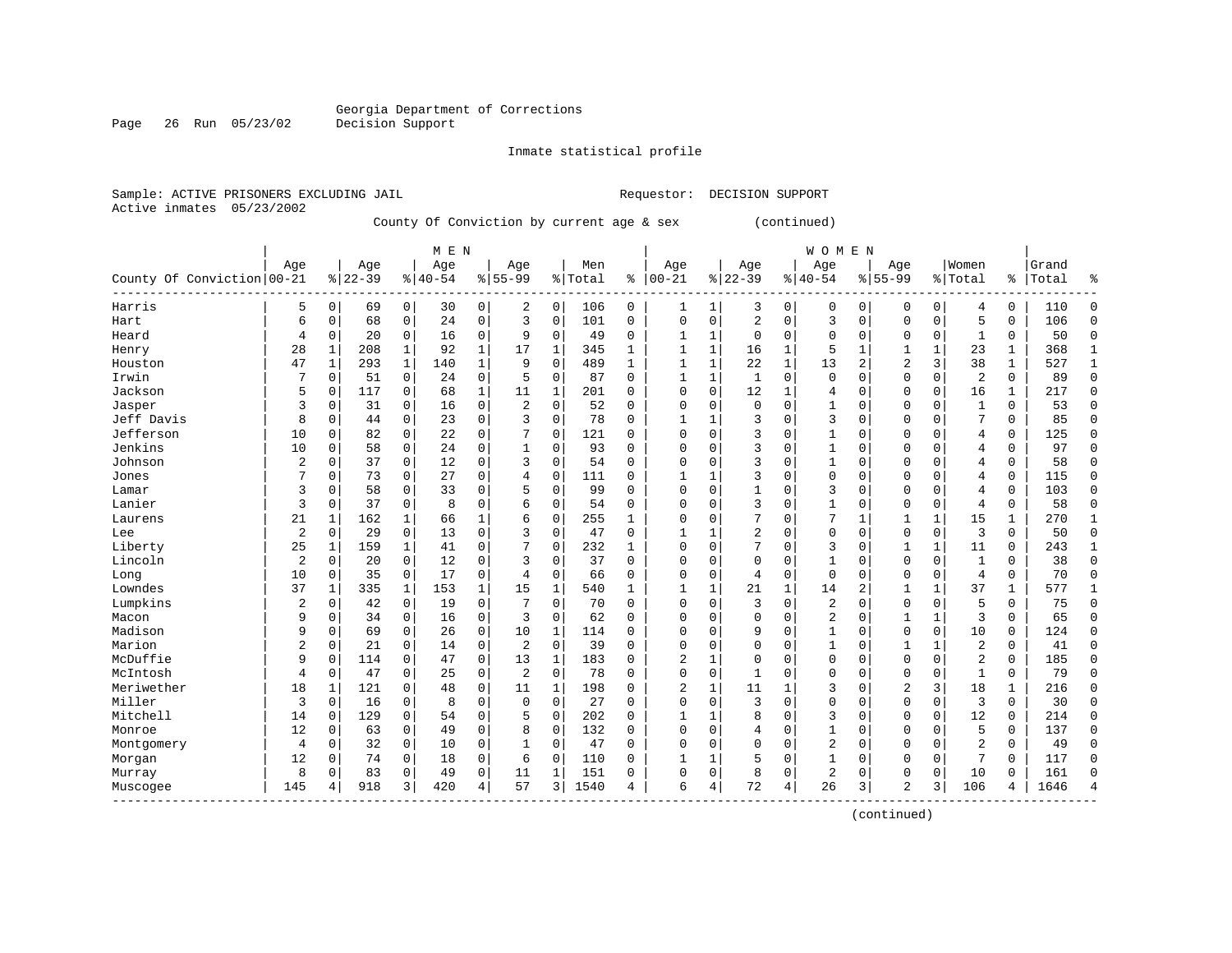Inmate statistical profile

Sample: ACTIVE PRISONERS EXCLUDING JAIL Requestor: DECISION SUPPORT

Active inmates 05/23/2002

Page 27 Run 05/23/02

#### County Of Conviction by current age & sex (continued)

|                            |                |                |           |                | M E N       |              |                |             |         |                |                |              |                |              | W O M E N      |              |                |                |                |          |       |              |
|----------------------------|----------------|----------------|-----------|----------------|-------------|--------------|----------------|-------------|---------|----------------|----------------|--------------|----------------|--------------|----------------|--------------|----------------|----------------|----------------|----------|-------|--------------|
|                            | Age            |                | Age       |                | Age         |              | Age            |             | Men     |                | Age            |              | Age            |              | Age            |              | Age            |                | Women          |          | Grand |              |
| County Of Conviction 00-21 |                |                | $8 22-39$ |                | $ 40-54$    |              | $8155 - 99$    |             | % Total | ి              | $ 00 - 21$     |              | $ 22-39$       |              | $8 40-54$      |              | $8155 - 99$    |                | % Total        | ႜ        | Total | ⊱            |
| Newton                     | 17             | $\overline{0}$ | 232       | 1              | 98          | $\mathbf 1$  | 15             | 1           | 362     | $\mathbf 1$    | 1              | 1            | 15             | 1            | 3              | 0            | 2              | 3              | 21             | 1        | 383   | 1            |
| Oconee                     | 4              | $\Omega$       | 33        | $\mathbf 0$    | 12          | $\mathbf 0$  | 1              | $\Omega$    | 50      | $\Omega$       | $\mathbf{1}$   | $\mathbf{1}$ | $\Omega$       | $\Omega$     | 1              | $\Omega$     | $\Omega$       | $\Omega$       | $\overline{2}$ | $\Omega$ | 52    | $\Omega$     |
| Oglethrope                 | $\overline{2}$ | $\Omega$       | 32        | $\Omega$       | 16          | 0            |                | 0           | 51      | 0              | $\Omega$       | $\Omega$     | $\mathbf{1}$   | $\Omega$     | $\Omega$       | 0            | $\Omega$       | $\Omega$       | 1              | 0        | 52    | $\Omega$     |
| Paulding                   | 16             | $\Omega$       | 71        | $\Omega$       | 64          | 1            |                | $\mathbf 0$ | 158     | 0              | $\Omega$       | $\Omega$     | 9              | $\Omega$     | 2              | $\mathbf 0$  |                | $\mathbf 1$    | 12             | 0        | 170   | $\Omega$     |
| Peach                      | 4              | 0              | 56        | $\Omega$       | 36          | 0            | $\Omega$       | $\mathbf 0$ | 96      | 0              |                | $\mathbf{1}$ | $\Omega$       | U            |                | $\mathbf 0$  | $\Omega$       | $\mathbf 0$    | $\overline{2}$ | 0        | 98    | $\Omega$     |
| Pickens                    | 7              | 0              | 46        | $\Omega$       | 28          | $\mathbf 0$  | 6              | $\mathbf 0$ | 87      | $\Omega$       | $\Omega$       | $\Omega$     | 2              | 0            | 3              | $\Omega$     | 0              | $\mathbf 0$    | 5              | 0        | 92    | 0            |
| Pierce                     | 5              | 0              | 28        | 0              | 22          | 0            | $\overline{2}$ | $\mathbf 0$ | 57      | 0              | $\Omega$       | $\Omega$     | $\Omega$       | $\Omega$     | $\Omega$       | $\Omega$     | $\Omega$       | 0              | $\Omega$       | 0        | 57    | $\mathbf 0$  |
| Pike                       | 2              | $\Omega$       | 16        | $\Omega$       | 10          | 0            |                | $\Omega$    | 33      | 0              | $\Omega$       | 0            | 0              | 0            | 2              | 0            | $\Omega$       | $\Omega$       | $\overline{2}$ | $\Omega$ | 35    | 0            |
| Polk                       | 10             | 0              | 102       | $\Omega$       | 46          | 0            | 9              | $\Omega$    | 167     | 0              | <sup>0</sup>   | O            | 4              | 0            |                | $\Omega$     | $\Omega$       | 0              | 5              | $\Omega$ | 172   | 0            |
| Pulaski                    | 13             | 0              | 60        | $\Omega$       | 22          | 0            | ζ              | $\Omega$    | 98      | 0              | $\Omega$       | $\Omega$     | 10             | 1            | $\Omega$       | $\Omega$     |                | $\mathbf{1}$   | 11             | $\Omega$ | 109   | $\Omega$     |
| Putnam                     | 7              | $\Omega$       | 92        | $\Omega$       | 38          | $\Omega$     | 7              | $\Omega$    | 144     | $\Omega$       | $\Omega$       | $\Omega$     | 3              | $\Omega$     | 2              | $\Omega$     | 1              | $\mathbf{1}$   | 6              | $\Omega$ | 150   | $\Omega$     |
| Ouitman                    | 2              | $\Omega$       | 8         | $\Omega$       | $\mathbf 0$ | 0            | $\Omega$       | $\Omega$    | 10      | $\Omega$       | $\Omega$       | $\Omega$     | $\mathbf 0$    | $\Omega$     |                | $\Omega$     | $\Omega$       | $\Omega$       | $\mathbf{1}$   | 0        | 11    | $\Omega$     |
| Rabun                      | 5              | 0              | 42        | 0              | 15          | 0            | 3              | $\mathbf 0$ | 65      | 0              | <sup>0</sup>   | $\Omega$     | $\overline{2}$ | U            | $\Omega$       | $\Omega$     | 0              | $\mathbf 0$    | $\overline{2}$ | 0        | 67    | $\Omega$     |
| Randolph                   | 6              | 0              | 53        | 0              | 15          | 0            | 3              | $\mathbf 0$ | 77      | 0              | $\cap$         | $\Omega$     | $\mathbf{1}$   | 0            | 3              | $\mathbf 0$  | $\Omega$       | $\mathbf 0$    | $\overline{4}$ | 0        | 81    | $\Omega$     |
| Richmond                   | 168            | 5              | 1082      | $\overline{4}$ | 470         | 4            | 71             | 4           | 1791    | 4              | 6              | 4            | 93             | 5            | 45             | 5            | 3              | $\overline{4}$ | 147            | 5        | 1938  | 4            |
| Rockdale                   | 30             | 1              | 187       | 1              | 90          | 1            | 15             | 1           | 322     | 1              | $\Omega$       | $\Omega$     | 13             | 1            | 7              | 1            | $\Omega$       | 0              | 20             | 1        | 342   | 1            |
| Schely                     | 1              | 0              | 22        | 0              | 2           | 0            | $\Omega$       | $\Omega$    | 25      | 0              | $\Omega$       | 0            | $\mathbf 0$    | $\Omega$     | $\Omega$       | 0            | 0              | $\mathbf 0$    | $\mathbf 0$    | 0        | 25    | $\mathbf 0$  |
| Screven                    | 10             | $\Omega$       | 87        | 0              | 28          | 0            |                | $\Omega$    | 132     | 0              | $\overline{2}$ |              | 6              | $\Omega$     | 2              | $\Omega$     | $\Omega$       | $\mathbf 0$    | 10             | 0        | 142   | $\Omega$     |
| Seminole                   | 7              | 0              | 43        | 0              | 20          | 0            | 4              | $\Omega$    | 74      | $\Omega$       | $\Omega$       | $\Omega$     | 3              | $\Omega$     | 1              | $\Omega$     | $\Omega$       | $\Omega$       | 4              | 0        | 78    | $\Omega$     |
| Spalding                   | 52             | 1              | 383       | 1              | 165         | 1            | 26             | $\mathbf 1$ | 626     | 1              | 3              | 2            | 30             | 2            | 18             | 2            | $\overline{2}$ | 3              | 53             | 2        | 679   | 1            |
| Stephens                   | 13             | 0              | 72        | $\mathbf 0$    | 39          | 0            | 6              | $\mathbf 0$ | 130     | 0              |                |              | $\overline{2}$ | $\Omega$     | 4              | $\mathbf 0$  | $\Omega$       | $\mathbf 0$    | 7              | 0        | 137   | 0            |
| Stewart                    | $\overline{2}$ | $\Omega$       | 27        | $\Omega$       | 8           | 0            | 2              | $\mathbf 0$ | 39      | 0              | $\Omega$       | $\Omega$     | $\overline{2}$ | 0            | $\overline{2}$ | $\mathbf 0$  | 0              | $\mathbf 0$    | $\overline{4}$ | 0        | 43    | $\Omega$     |
| Sumter                     | 19             | 1              | 132       | $\mathbf{1}$   | 58          | 1            | $\overline{2}$ | $\mathbf 0$ | 211     | 0              | <sup>0</sup>   | $\Omega$     | 8              | 0            | $\overline{2}$ | $\mathbf 0$  | $\Omega$       | $\mathbf 0$    | 10             | $\Omega$ | 221   | $\Omega$     |
| Talbot                     | 5              | 0              | 22        | $\Omega$       | 7           | $\Omega$     | $\Omega$       | $\mathbf 0$ | 34      | $\Omega$       | $\Omega$       | $\Omega$     | $\Omega$       | $\Omega$     | $\overline{2}$ | $\mathbf 0$  | $\Omega$       | 0              | $\overline{2}$ | $\Omega$ | 36    | $\Omega$     |
| Taliaferro                 | 0              | 0              | 7         | $\Omega$       | 3           | 0            | 1              | $\Omega$    | 11      | $\Omega$       | $\Omega$       | O            | $\Omega$       | $\Omega$     |                | $\Omega$     | $\Omega$       | $\Omega$       | 1              | $\Omega$ | 12    | $\Omega$     |
| Tattnall                   | 3              | 0              | 82        | $\Omega$       | 30          | 0            | 6              | 0           | 121     | $\Omega$       | $\Omega$       | $\Omega$     | 4              | $\Omega$     | 2              | 0            | $\Omega$       | 0              | 6              | 0        | 127   | 0            |
| Taylor                     | 7              | $\Omega$       | 53        | 0              | 22          | 0            |                | 0           | 83      | 0              | $\Omega$       | O            | 3              | O            | $\Omega$       | $\Omega$     | 0              | $\mathbf 0$    | 3              | 0        | 86    | 0            |
| Telfair                    | 10             | 0              | 82        | 0              | 40          | 0            |                | $\Omega$    | 133     | 0              |                |              | 9              | U            |                | 1            | $\Omega$       | $\mathbf 0$    | 15             | 1        | 148   | 0            |
| Terrell                    | 4              | 0              | 67        | 0              | 16          | 0            | 3              | $\mathbf 0$ | 90      | 0              | $\Omega$       | $\Omega$     | $\overline{4}$ | $\Omega$     | $\Omega$       | $\Omega$     | $\Omega$       | $\mathbf 0$    | $\overline{4}$ | 0        | 94    | 0            |
| Thomas                     | 30             | 1              | 196       | 1              | 85          | $\mathbf 1$  | 11             | 1           | 322     | 1              | $\mathbf{1}$   | 1            | 12             | 1            | 8              | $\mathbf{1}$ | $\Omega$       | $\mathbf 0$    | 21             | 1        | 343   | $\mathbf{1}$ |
| Tift                       | 32             | $\mathbf{1}$   | 199       | $\mathbf{1}$   | 99          | $\mathbf{1}$ | 8              | $\Omega$    | 338     | 1              | $\overline{2}$ | $\mathbf{1}$ | 10             | 1            | 4              | $\Omega$     |                | $\mathbf{1}$   | 17             | 1        | 355   | 1            |
| Toombs                     | 31             | 1              | 180       | 1              | 63          | $\mathbf 1$  | 6              | $\mathbf 0$ | 280     | $\mathbf{1}$   | $\mathbf{1}$   | $\mathbf{1}$ | 18             | $\mathbf{1}$ | $\overline{2}$ | $\mathbf 0$  | 1              | $\mathbf{1}$   | 22             | 1        | 302   | 1            |
| Towns                      | 1              | 0              | 16        | 0              | 9           | 0            |                | 0           | 27      | 0              |                | 1            | $\mathbf 0$    | 0            | $\Omega$       | $\mathbf 0$  | $\Omega$       | $\mathbf 0$    | 1              | $\Omega$ | 28    | $\Omega$     |
| Treutlen                   | 3              | 0              | 24        | $\mathbf 0$    | 16          | 0            | $\Omega$       | $\mathbf 0$ | 43      | $\Omega$       | $\Omega$       | 0            | $\overline{2}$ | 0            | $\mathbf{1}$   | $\mathbf 0$  | $\Omega$       | $\mathbf 0$    | 3              | 0        | 46    | $\Omega$     |
| Troup                      | 59             | $\overline{a}$ | 411       | $\overline{2}$ | 153         | 1            | 26             | 1           | 649     | $\overline{2}$ | $\mathbf{1}$   | 1            | 36             | 2            | 10             | 1            | $\Omega$       | 0              | 47             | 2        | 696   | 2            |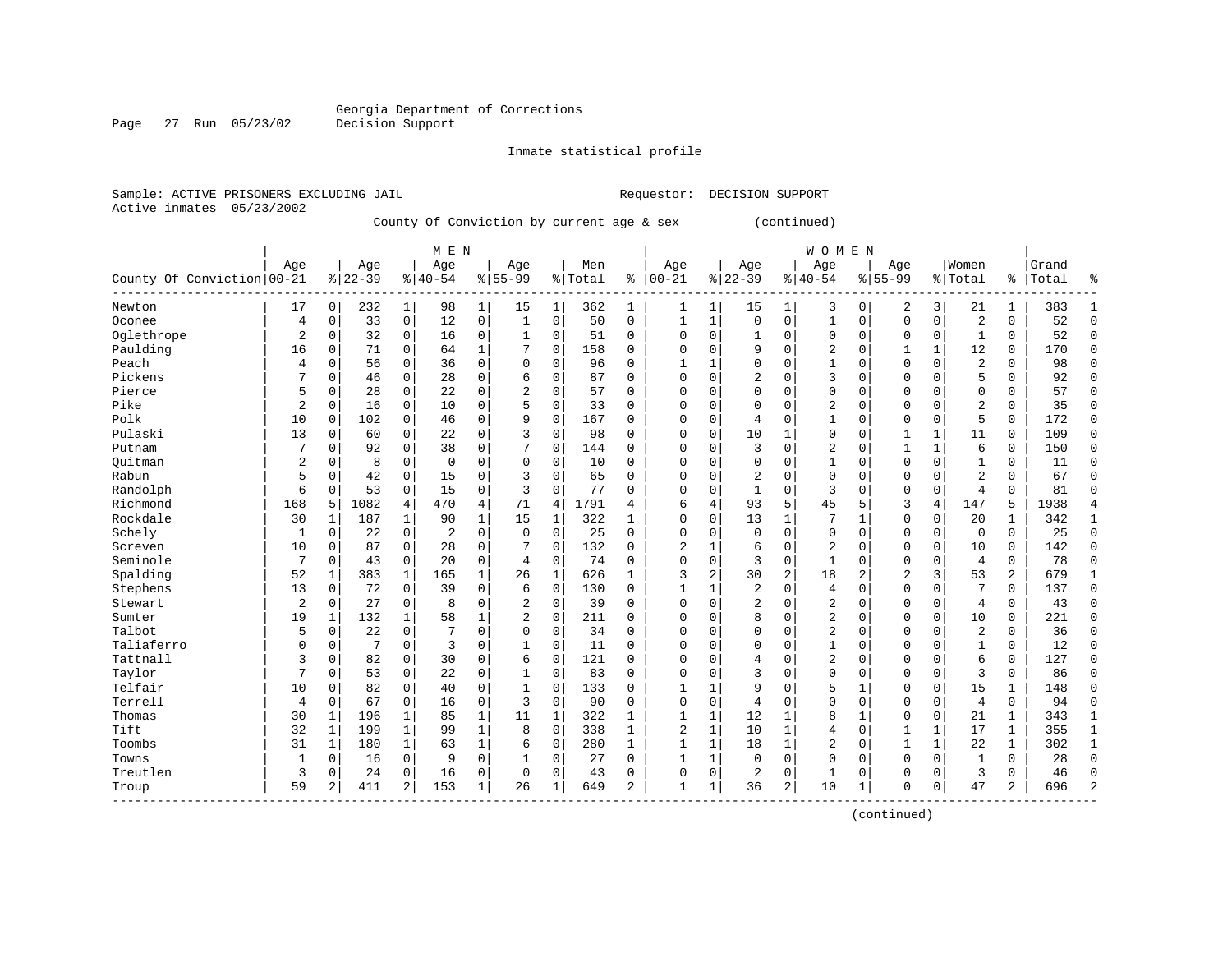#### Inmate statistical profile

| Active inmates 05/23/2002 |  | Sample: ACTIVE PRISONERS EXCLUDING JAIL |  |  |
|---------------------------|--|-----------------------------------------|--|--|
|                           |  |                                         |  |  |

Page 28 Run 05/23/02

Requestor: DECISION SUPPORT

County Of Conviction by current age & sex (continued)

|                            |      |          |           |                | M E N                        |                |                |                |                    |          |          |          |                |                | <b>WOMEN</b>   |          |             |          |                |                |           |          |
|----------------------------|------|----------|-----------|----------------|------------------------------|----------------|----------------|----------------|--------------------|----------|----------|----------|----------------|----------------|----------------|----------|-------------|----------|----------------|----------------|-----------|----------|
|                            | Age  |          | Age       |                | Age                          |                | Age            |                | Men                |          | Age      |          | Age            |                | Age            |          | Age         |          | Women          |                | Grand     |          |
| County Of Conviction 00-21 |      |          | $8 22-39$ |                | $8 40-54$                    |                | $8155 - 99$    |                | % Total            | ႜ        | $ 00-21$ |          | $ 22-39 $      |                | $8 40-54$      |          | $8155 - 99$ |          | % Total        |                | %   Total | ႜ        |
| Turner                     | 6    | 0        | 55        | $\overline{0}$ | 25                           | $\overline{0}$ | 4              | $\Omega$       | 90                 | 0        | 0        | 0        | 1              | 0              | 1              | $\Omega$ | 0           | 0        | 2              | 0              | 92        |          |
| Twiggs                     | 4    |          | 21        | 0              | 9                            | 0              | 2              | $\Omega$       | 36                 | 0        | $\Omega$ | O        | $\Omega$       | $\Omega$       | $\Omega$       | $\Omega$ | $\Omega$    | 0        | $\Omega$       | U              | 36        | ∩        |
| Union                      | 6    |          | 27        | 0              | 11                           | 0              |                | 0              | 49                 | U        |          |          |                | O              |                | $\Omega$ | U           | 0        | 4              | 0              | 53        | $\Omega$ |
| Upson                      | 23   |          | 105       | 0              | 45                           | 0              | 10             |                | 183                |          | 0        | O        | 8              | $\Omega$       | 2              | $\Omega$ | $\Omega$    | 0        | 10             | 0              | 193       | $\Omega$ |
| Walker                     | 17   |          | 160       |                | 83                           | 1              | 17             |                | 277                |          | $\Omega$ | O        | 15             |                | 8              |          | $\Omega$    | 0        | 23             | 1              | 300       |          |
| Walton                     | 16   |          | 170       | $\mathbf 1$    | 87                           | $\mathbf{1}$   | 12             | 1              | 285                |          |          |          | 13             | 1              |                | $\Omega$ | 0           | 0        | 18             | 1              | 303       |          |
| Ware                       | 22   |          | 245       | $\mathbf{1}$   | 112                          | 1              | 15             | 1              | 394                |          |          |          | 22             |                |                |          | $\Omega$    | $\Omega$ | 30             | 1              | 424       |          |
| Warren                     | 5    |          | 25        | $\Omega$       | 13                           | 0              |                | O              | 44                 | U        | $\Omega$ | O        |                | $\Omega$       |                | $\Omega$ | $\Omega$    |          | $\overline{c}$ | 0              | 46        | ∩        |
| Washington                 | 12   |          | 71        | $\Omega$       | 25                           | 0              | 3              | $\Omega$       | 111                | U        | O        | O        | 6              | $\Omega$       | 2              | $\Omega$ | U           |          | 8              | 0              | 119       | ∩        |
| Wayne                      | 10   | 0        | 85        |                | 29                           | 0              | 3              | $\Omega$       | 127                | U        | $\Omega$ | U        | 4              | $\Omega$       | $\Omega$       | $\cap$   |             |          | 5              | 0              | 132       | ∩        |
| Webster                    |      |          | 10        |                |                              | U              |                |                | 13                 | U        |          |          | U              | O              | U              | $\Omega$ | U           |          | O              | U              | 13        |          |
| Wheeler                    | 2    |          | 24        |                | 15                           | 0              |                | ∩              | 45                 | 0        | n        | U        |                | $\Omega$       | $\Omega$       | $\cap$   |             |          | κ              | U              | 48        |          |
| White                      | 7    |          | 34        | $\Omega$       | 18                           | 0              | 2              |                | 61                 | U        | U        | O        |                | $\Omega$       | $\overline{2}$ | C        | $\Omega$    | $\Omega$ | 5              | 0              | 66        |          |
| Whitfield                  | 42   |          | 366       | $\mathbf{1}$   | 183                          | $\overline{a}$ | 31             | $\overline{2}$ | 622                |          |          | 3        | 43             | $\overline{2}$ | 15             |          | $\Omega$    | $\Omega$ | 63             | $\overline{a}$ | 685       |          |
| Wilcox                     | ζ    |          | 32        | $\Omega$       | 12                           | 0              | 4              | $\Omega$       | 51                 | $\Omega$ |          |          |                | $\Omega$       | $\mathbf 0$    | $\Omega$ | $\Omega$    | $\Omega$ | 4              | 0              | 55        | U        |
| Wilkes                     | 6    |          | 47        | $\Omega$       | 19                           | 0              | 2              | O              | 74                 | U        | 0        | $\Omega$ | 5              | $\Omega$       | 2              | $\Omega$ | $\Omega$    | $\Omega$ |                | 0              | 81        |          |
| Wilkinson                  | 4    | $\Omega$ | 28        | $\Omega$       | 12                           | 0              | $\overline{c}$ | $\Omega$       | 46                 | 0        | $\Omega$ | 0        | $\overline{2}$ | $\Omega$       | $\Omega$       | $\Omega$ | $\Omega$    | $\Omega$ | $\overline{2}$ | 0              | 48        |          |
| Worth                      | 6    |          | 94        |                | 43                           | 0              | π              |                | 150                | U        | $\Omega$ | 0        | 4              | 0              | $\mathbf{1}$   | $\Omega$ | $\Omega$    | 0        | 5              | U              | 155       | ∩        |
| Total reported             |      |          |           |                | 3480 100 26369 100 11569 100 |                |                |                | 1831 100 43249 100 |          | 166 100  |          | 1835 100       |                | 826 100        |          |             | 78 100   | 2905 100       |                | 46154 100 |          |
| Percent reported           |      | 98.6     |           | 99.2           |                              | 99.2           |                | 99.3           |                    | 99.2     |          | 97.6     |                | 98.7           |                | 98.3     |             | 98.7     |                | 98.5           |           | 99.1     |
| Not reported               | 50   |          | 201       |                | 94                           |                | 13             |                | 358                |          | 4        |          | 25             |                | 14             |          | 1           |          | 44             |                | 402       |          |
| Total                      | 3530 |          | 26570     |                | 11663                        |                | 1844           |                | 43607              |          | 170      |          | 1860           |                | 840            |          | 79          |          | 2949           |                | 46556     |          |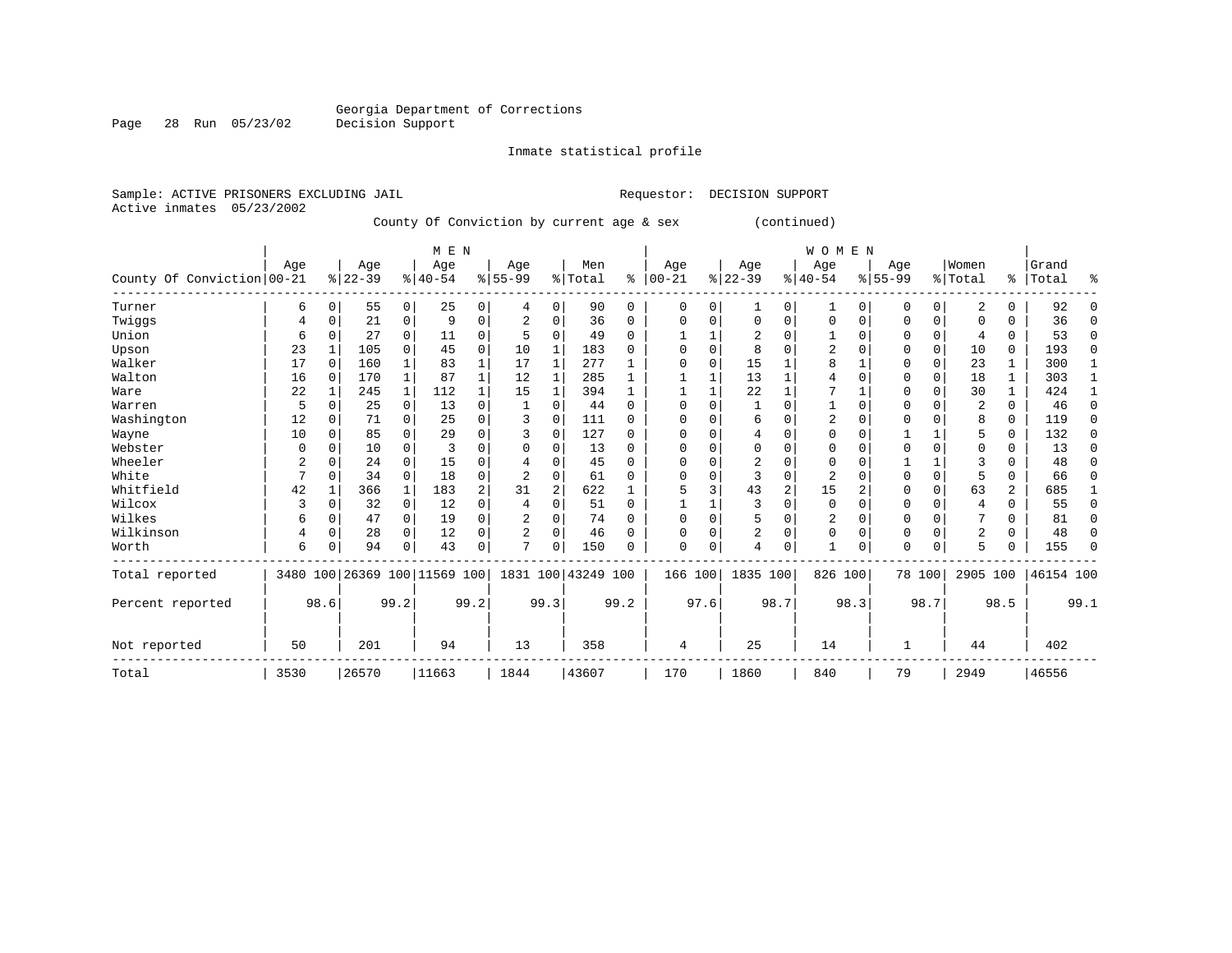Inmate statistical profile

Sample: ACTIVE PRISONERS EXCLUDING JAIL Requestor: DECISION SUPPORT Active inmates 05/23/2002

Page 29 Run 05/23/02

Circ Of Conviction by current age & sex

|                    |                  |                |                  |                | M E N           |                |                    |                |                |                |                   |              |                  |                | W O M E N          |                |                    |                |                  |                |                |                |
|--------------------|------------------|----------------|------------------|----------------|-----------------|----------------|--------------------|----------------|----------------|----------------|-------------------|--------------|------------------|----------------|--------------------|----------------|--------------------|----------------|------------------|----------------|----------------|----------------|
| Circ Of Conviction | Age<br>$00 - 21$ |                | Age<br>$8 22-39$ |                | Age<br>$ 40-54$ |                | Aqe<br>$8155 - 99$ |                | Men<br>% Total | ႜ              | Aqe<br>$100 - 21$ |              | Aqe<br>$8 22-39$ |                | Aqe<br>$8140 - 54$ |                | Aqe<br>$8155 - 99$ |                | Women<br>% Total | ႜ              | Grand<br>Total | °              |
| Alapaha            | 23               | 1 <sup>1</sup> | 227              | $\mathbf 1$    | 89              | $\mathbf{1}$   | 17                 | 1              | 356            | 1              | $\Omega$          | 0            | 9                | 0              | 11                 | 1              | 0                  | 0              | 20               | $\mathbf 1$    | 376            |                |
| Alcovy             | 33               | $\mathbf{1}$   | 402              | 2              | 185             | $\overline{a}$ | 27                 | $\mathbf{1}$   | 647            | $\mathbf{1}$   | $\overline{2}$    | $\mathbf{1}$ | 28               | 2              | 7                  | $\mathbf{1}$   | $\overline{a}$     | 3              | 39               | $\mathbf{1}$   | 686            | $\mathbf{1}$   |
| Atlanta            | 207              | 6              | 2168             | 8              | 1062            | 9              | 173                | 9              | 3610           | 8              |                   | 4            | 73               | 4              | 50                 | 6              | 8                  | 10             | 138              | 5              | 3748           | 8              |
| Atlantic           | 45               | 1              | 419              | 2              | 155             | 1              | 25                 | 1              | 644            | $\mathbf{1}$   | $\mathbf{0}$      | 0            | 17               | 1              | 6                  | 1              | $\overline{2}$     | 3              | 25               | 1              | 669            | 1              |
| Augusta            | 200              | 6              | 1364             | 5              | 586             | 5              | 82                 | $\overline{4}$ | 2232           | 5              | 9                 | 5.           | 113              | 6              | 55                 | 7              | 3                  | 4              | 180              | 6              | 2412           | 5              |
| Blue Ridge         | 23               | $\mathbf{1}$   | 222              | $\mathbf{1}$   | 144             | $\mathbf{1}$   | 26                 | $\mathbf{1}$   | 415            | $\mathbf{1}$   | 3                 | 2            | 33               | $\overline{2}$ | 14                 | 2              | $\mathbf{1}$       | $\mathbf{1}$   | 51               | $\overline{a}$ | 466            | $\mathbf{1}$   |
| Brunswick          | 56               | $\overline{a}$ | 562              | 2              | 257             | 2              | 40                 | 2              | 915            | $\overline{a}$ | 3                 | 2            | 33               | $\overline{c}$ | 12                 | $\mathbf{1}$   | 3                  | 4              | 51               | $\overline{2}$ | 966            | $\overline{2}$ |
| Chattahoochee      | 168              | 5              | 1101             | 4              | 500             | 4              | 62                 | 3              | 1831           | 4              | 8                 | 5            | 78               | 4              | 29                 | 4              | 3                  | 4              | 118              | 4              | 1949           | $\overline{4}$ |
| Cherokee           | 39               | $\mathbf{1}$   | 401              | 2              | 171             | $\mathbf{1}$   | 43                 | 2              | 654            | 2              | $\overline{2}$    | $\mathbf{1}$ | 37               | $\overline{2}$ | 14                 | 2              | $\Omega$           | $\Omega$       | 53               | $\overline{a}$ | 707            | $\overline{2}$ |
| Clayton            | 220              | 6              | 1102             | 4              | 384             | 3              | 56                 | 3              | 1762           | 4              | 15                | 9            | 109              | 6              | 47                 | 6              | 3                  | 4              | 174              | 6              | 1936           |                |
| Cobb               | 161              | 5              | 1219             | 5              | 554             | 5              | 80                 | $\overline{4}$ | 2014           | 5              | 7                 | 4            | 91               | 5              | 51                 | 6              | $\overline{a}$     | 3              | 151              | 5              | 2165           | 5              |
| Conasauga          | 50               | 1              | 449              | $\overline{a}$ | 232             | $\overline{2}$ | 42                 | $\overline{a}$ | 773            | 2              | 5                 | 3            | 51               | 3              | 17                 | $\overline{2}$ | $\Omega$           | $\Omega$       | 73               | 3              | 846            | $\overline{2}$ |
| Cordele            | 55               | 2              | 395              | $\mathbf{1}$   | 165             | $\mathbf{1}$   | 24                 | $\mathbf{1}$   | 639            | $\mathbf{1}$   | $\overline{2}$    | 1            | 26               | $\mathbf 1$    | 7                  | $\mathbf{1}$   | $\overline{2}$     | 3              | 37               | $\mathbf{1}$   | 676            | $\mathbf{1}$   |
| Coweta             | 141              | 4              | 1079             | 4              | 423             | 4              | 94                 | 5              | 1737           | 4              | 7                 | 4            | 99               | 5              | 25                 | 3              | $\overline{2}$     | 3              | 133              | 5              | 1870           | $\overline{4}$ |
| Dougherty          | 65               | 2              | 641              | 2              | 249             | 2              | 35                 | 2              | 990            | 2              | $\mathbf{1}$      | $\mathbf{1}$ | 36               | 2              | 21                 | 3              | $\overline{2}$     | 3              | 60               | 2              | 1050           | $\overline{c}$ |
| Dublin             | 30               | $\mathbf{1}$   | 244              | 1              | 103             | $\mathbf{1}$   | 11                 | $\mathbf{1}$   | 388            | $\mathbf{1}$   | $\Omega$          | $\Omega$     | 12               | $\mathbf{1}$   | 9                  | $\mathbf{1}$   | $\mathbf{1}$       | $\mathbf{1}$   | 22               | 1              | 410            | $\mathbf{1}$   |
| Eastern            | 222              | 6              | 1458             | 6              | 532             | 5              | 69                 | 4              | 2281           | 5              | 12                | 7            | 103              | 6              | 35                 | $\overline{4}$ | $\overline{2}$     | 3              | 152              | 5              | 2433           | 5              |
| Flint              | 28               | 1              | 208              | $\mathbf{1}$   | 92              | $\mathbf{1}$   | 17                 | 1              | 345            | 1              | 1                 | $\mathbf{1}$ | 16               | 1              | 5                  | 1              | $\mathbf{1}$       | 1              | 23               | 1              | 368            | $\mathbf{1}$   |
| Griffin            | 96               | 3              | 641              | 2              | 285             | $\overline{a}$ | 58                 | 3              | 1080           | $\overline{2}$ | $\overline{4}$    | 2            | 49               | 3              | 28                 | 3              | 3                  | 4              | 84               | 3              | 1164           | 3              |
| Gwinnett           | 127              | 4              | 730              | 3              | 320             | 3              | 55                 | 3              | 1232           | 3              | 9                 | 5            | 63               | 3              | 40                 | 5              | $\mathbf{1}$       | $\mathbf{1}$   | 113              | 4              | 1345           | 3              |
| Houston            | 47               | 1              | 293              | $\mathbf{1}$   | 140             | $\mathbf 1$    | 9                  | $\Omega$       | 489            | 1              | $\mathbf{1}$      | 1            | 22               | 1              | 13                 | $\overline{2}$ | $\overline{2}$     | 3              | 38               | 1              | 527            | $\mathbf{1}$   |
| Lookout Mountain   | 35               | 1              | 412              | 2              | 247             | $\overline{a}$ | 48                 | 3              | 742            | $\overline{2}$ | $\overline{c}$    | $\mathbf{1}$ | 34               | $\overline{a}$ | 14                 | $\overline{2}$ | $\overline{2}$     | 3              | 52               | $\overline{2}$ | 794            | $\overline{c}$ |
| Macon              | 72               | 2              | 688              | 3              | 335             | 3              | 45                 | 2              | 1140           | ς              | 6                 | 4            | 31               | $\overline{a}$ | 22                 | 3              | 3                  | 4              | 62               | 2              | 1202           | 3              |
| Middle             | 72               | $\overline{2}$ | 504              | 2              | 167             | $\mathbf{1}$   | 23                 | $\mathbf{1}$   | 766            | $\overline{2}$ | $\mathbf{1}$      | 1            | 37               | $\overline{2}$ | 9                  | $\mathbf{1}$   | $\mathbf{1}$       | $\mathbf{1}$   | 48               | 2              | 814            | $\overline{2}$ |
| Mountain           | 24               | $\mathbf{1}$   | 167              | $\mathbf{1}$   | 88              | $\mathbf{1}$   | 10                 | $\mathbf{1}$   | 289            | $\mathbf{1}$   | $\overline{2}$    | $\mathbf 1$  | 10               | $\mathbf 1$    | $\overline{4}$     | $\Omega$       | $\Omega$           | $\mathbf 0$    | 16               | $\mathbf{1}$   | 305            | $\mathbf{1}$   |
| Northeastern       | 47               | $\mathbf{1}$   | 368              | $\mathbf{1}$   | 235             | $\overline{a}$ | 46                 | 3              | 696            | $\overline{2}$ | $\overline{2}$    | $\mathbf{1}$ | 41               | $\overline{2}$ | 15                 | 2              | 1                  | 1              | 59               | 2              | 755            | $\overline{c}$ |
| Northern           | 45               | 1              | 331              | $\mathbf{1}$   | 147             | $\mathbf 1$    | 31                 | 2              | 554            | 1              | $\Omega$          | 0            | 30               | $\overline{c}$ | 10                 | 1              | $\Omega$           | 0              | 40               | 1              | 594            | $\mathbf{1}$   |
| Ocmulgee           | 83               | 2              | 605              | 2              | 241             | $\overline{a}$ | 33                 | 2              | 962            | $\overline{2}$ | 3                 | 2            | 33               | $\overline{a}$ | 12                 | $\mathbf{1}$   | $\overline{2}$     | 3              | 50               | 2              | 1012           | $\overline{2}$ |
| Oconee             | 53               | 2              | 387              | $\mathbf{1}$   | 180             | $\overline{a}$ | 18                 | $\mathbf{1}$   | 638            | $\mathbf{1}$   | $\overline{1}$    | $\mathbf{1}$ | 38               | $\overline{2}$ | 14                 | $\overline{c}$ | $\overline{a}$     | 3              | 55               | $\overline{2}$ | 693            | $\overline{2}$ |
| Ogeechee           | 89               | 3              | 454              | 2              | 165             | $\mathbf{1}$   | 25                 | $\mathbf{1}$   | 733            | $\overline{a}$ | $\overline{4}$    | 2            | 29               | $\overline{2}$ | 9                  | 1              | 3                  | $\overline{4}$ | 45               | $\overline{2}$ | 778            | $\overline{2}$ |
| Pataula            | 28               | $\mathbf{1}$   | 260              | $\mathbf{1}$   | 75              | $\mathbf 1$    | 16                 | $\mathbf 1$    | 379            | $\mathbf{1}$   | $\mathbf{1}$      | $\mathbf 1$  | 16               | $\mathbf 1$    | 7                  | $\mathbf 1$    | $\Omega$           | 0              | 24               | 1              | 403            | $\mathbf{1}$   |
| Piedmont           | 28               | 1              | 247              | $\mathbf{1}$   | 144             | 1              | 32                 | $\overline{2}$ | 451            | $\mathbf{1}$   | $\mathbf{1}$      | 1            | 28               | $\overline{a}$ | 12                 | 1              | $\Omega$           | 0              | 41               | $\mathbf{1}$   | 492            | $\mathbf{1}$   |
| Rome               | 43               | 1              | 453              | 2              | 202             | $\overline{a}$ | 34                 | 2              | 732            | $\overline{2}$ | 4                 | 2            | 42               | $\overline{a}$ | 21                 | 3              | 3                  | 4              | 70               | 2              | 802            | $\overline{2}$ |
| South Georgia      | 76               | 2              | 492              | 2              | 194             | $2^{\circ}$    | 25                 | $\mathbf 1$    | 787            | $\overline{2}$ | $\overline{a}$    | $\mathbf{1}$ | 43               | $\overline{a}$ | 12                 | 1              | $\Omega$           | $\Omega$       | 57               | $\overline{a}$ | 844            | $\overline{2}$ |
| Southern           | 95               | 3              | 770              | 3              | 328             | $\overline{3}$ | 55                 | 3              | 1248           | 3              | 3                 | 2            | 43               | $\overline{2}$ | 27                 | 3              | $\overline{2}$     | 3              | 75               | 3              | 1323           | 3              |
| Southwestern       | 33               | 1              | 254              | 1              | 100             | 1              | 10                 | 1              | 397            | 1              | $\mathbf{1}$      | 1            | 12               | $\mathbf 1$    | 6                  | $\mathbf{1}$   | 1                  | 1              | 20               | 1              | 417            | $\mathbf{1}$   |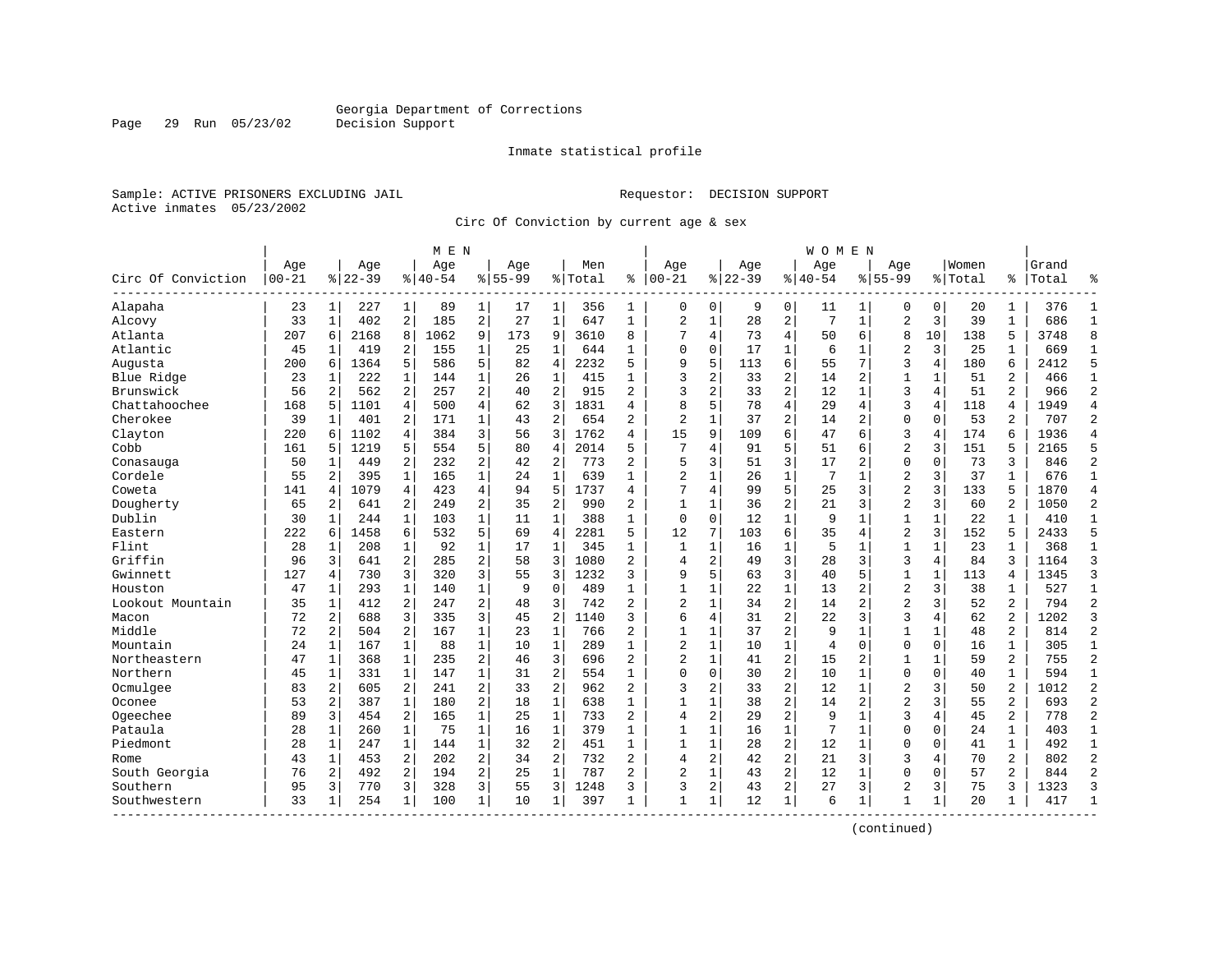Inmate statistical profile

Sample: ACTIVE PRISONERS EXCLUDING JAIL Requestor: DECISION SUPPORT Active inmates 05/23/2002

Circ Of Conviction by current age & sex (continued)

|                    |            |              |           |  | M E N                        |          |           |      |                    |      |          |      |           |                | WOMEN     |      |                |        |          |                |           |              |
|--------------------|------------|--------------|-----------|--|------------------------------|----------|-----------|------|--------------------|------|----------|------|-----------|----------------|-----------|------|----------------|--------|----------|----------------|-----------|--------------|
|                    | Age<br>Age |              |           |  |                              |          | Age       |      | Men                |      | Age      |      | Age       |                | Age       |      | Age            |        | Women    |                | Grand     |              |
| Circ Of Conviction | $ 00 - 21$ |              | $8 22-39$ |  | $8 40-54$                    |          | $8 55-99$ |      | % Total            | ి    | $ 00-21$ | %    | $22 - 39$ |                | $ 40-54 $ |      | $8155 - 99$    |        | % Total  | ႜႂ             | Total     | ႜ            |
| Stone Mountain     | 257        |              | 1741      |  | 689                          | 6        | 96        | 5    | 2783               | 6    | 16       | 10   | 70        | 4              | 36        |      | 5              | 6      | 127      | 4              | 2910      |              |
| Tallapoosa         | 36         |              | 224       |  | 142                          |          | 22        |      | 424                |      | $\Omega$ | 0    | 16        |                | 5         |      |                |        | 22       |                | 446       |              |
| Tifton             | 51         |              | 399       |  | 191                          | 2        | 24        |      | 665                |      |          | 2    | 16        |                | 6         |      |                |        | 26       |                | 691       |              |
| Toombs             | 25         |              | 215       |  | 97                           |          | 20        |      | 357                |      |          |      | 6         | $\Omega$       | 5         |      |                |        | 13       | 0              | 370       |              |
| Waycross           | 54         |              | 491       |  | 232                          | 2        | 27        |      | 804                |      |          |      | 28        | $\overline{2}$ | 14        |      |                |        | 45       | $\overline{a}$ | 849       |              |
| Western            | 38         |              | 367       |  | 133                          |          | 21        |      | 559                |      |          | 2    | 26        |                | 14        |      |                |        | 46       | $\overline{a}$ | 605       |              |
| Rockdale           | 30         |              | 187       |  | 90                           |          | 15        |      | 322                |      | ∩        |      | 13        |                |           |      |                |        | 20       |                | 342       |              |
| Douglas            | 57         |              | 429       |  | 186                          | 2        | 26        |      | 698                |      |          |      | 47        |                | 24        |      | $\overline{a}$ |        | 78       | 3              | 776       |              |
| Appalachian        | 22         |              | 182       |  | 112                          |          | 33        |      | 349                |      |          |      | 15        |                | 9         |      | $\overline{2}$ |        | 27       |                | 376       |              |
| Enotah             | 16         |              | 119       |  | 57                           | $\Omega$ | 15        |      | 207                |      |          |      | 8         |                | 5         |      | $\Omega$       |        | 15       |                | 222       |              |
| Forsyth-Bell       |            |              | 95        |  | 51                           | 0        | 15        |      | 168                |      | $\Omega$ | 0    | 13        |                | 5         |      | $\Omega$       |        | 18       |                | 186       | <sup>0</sup> |
| Towaliga           | 28         |              | 203       |  | 113                          |          | 21        |      | 365                |      |          |      | 12        |                | 6         |      | $\Omega$       | 0      | 19       |                | 384       |              |
| Total reported     |            |              |           |  | 3480 100 26369 100 11569 100 |          |           |      | 1831 100 43249 100 |      | 166      | 100  | 1835 100  |                | 826 100   |      |                | 78 100 | 2905 100 |                | 46154 100 |              |
| Percent reported   |            | 98.6<br>99.2 |           |  |                              | 99.2     |           | 99.3 |                    | 99.2 |          | 97.6 |           | 98.7           |           | 98.3 |                | 98.7   |          | 98.5           |           | 99.1         |
| Not reported       | 50         | 201          |           |  | 94                           |          | 13        |      | 358                |      | 4        |      | 25        |                | 14        |      |                |        | 44       |                | 402       |              |
| Total              | 3530       |              | 26570     |  | 11663                        |          | 1844      |      | 43607              |      | 170      |      | 1860      |                | 840       |      | 79             |        | 2949     |                | 46556     |              |

Page 30 Run 05/23/02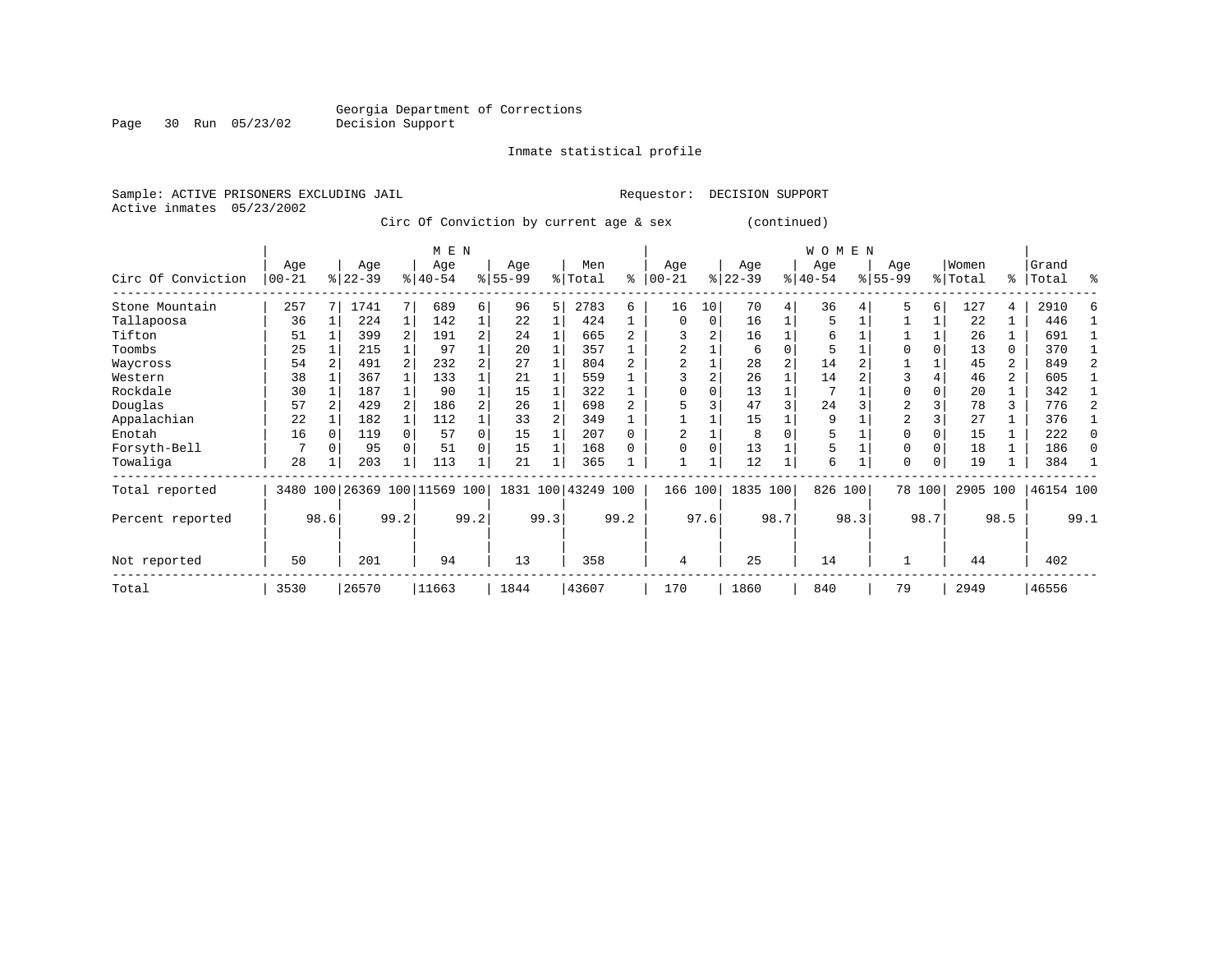Inmate statistical profile

Sample: ACTIVE PRISONERS EXCLUDING JAIL Requestor: DECISION SUPPORT Active inmates 05/23/2002

Page 31 Run 05/23/02

Home County by current age & sex

|               |                |             |           |              | M E N     |                |                |                |         |              |                |              |                |                | <b>WOMEN</b>   |              |                |              |                |              |       |                |
|---------------|----------------|-------------|-----------|--------------|-----------|----------------|----------------|----------------|---------|--------------|----------------|--------------|----------------|----------------|----------------|--------------|----------------|--------------|----------------|--------------|-------|----------------|
|               | Age            |             | Age       |              | Age       |                | Age            |                | Men     |              | Age            |              | Age            |                | Age            |              | Aqe            |              | Women          |              | Grand |                |
| Home County   | $00 - 21$      |             | $8 22-39$ |              | $8 40-54$ |                | $8 55-99$      |                | % Total | ి            | $ 00-21$       |              | $ 22-39$       |                | $8140 - 54$    |              | $8155 - 99$    |              | % Total        | ి            | Total | န္             |
| Appling       | 6              | $\mathbf 0$ | 65        | 0            | 30        | 0              | 5              | 0              | 106     | 0            | 1              | 1            | 5              | 0              | 1              | 0            | 0              | 0            | 7              | 0            | 113   | $\Omega$       |
| Atkinson      | $\overline{2}$ | $\mathbf 0$ | 24        | 0            | 13        | $\mathbf 0$    | $\overline{4}$ | $\mathbf 0$    | 43      | $\Omega$     | $\Omega$       | $\mathbf 0$  | $\mathbf{1}$   | $\mathbf 0$    | $\mathbf{1}$   | $\mathbf 0$  | $\Omega$       | 0            | $\sqrt{2}$     | 0            | 45    | $\Omega$       |
| Bacon         | 3              | 0           | 33        | 0            | 19        | $\mathbf 0$    | 2              | 0              | 57      | 0            | $\Omega$       | 0            | 1              | 0              | 0              | $\mathbf 0$  | $\Omega$       | 0            | 1              | 0            | 58    | $\mathbf{0}$   |
| Baker         | $\mathbf{1}$   | $\Omega$    | 16        | 0            | 5         | $\mathbf 0$    | 1              | $\mathbf 0$    | 23      | 0            | $\Omega$       | 0            | $\overline{2}$ | $\mathbf 0$    | 0              | $\mathbf 0$  | $\Omega$       | 0            | $\overline{2}$ | 0            | 25    | $\mathbf 0$    |
| Baldwin       | 31             | 1           | 183       | $\mathbf 1$  | 84        | $\mathbf{1}$   | 7              | $\Omega$       | 305     | $\mathbf{1}$ | $\mathbf{1}$   | $\mathbf{1}$ | 15             | 1              | 7              | $\mathbf{1}$ | $\mathbf{1}$   | $\mathbf{1}$ | 24             | $\mathbf 1$  | 329   | $\mathbf{1}$   |
| Banks         | 3              | $\Omega$    | 21        | $\mathbf 0$  | 12        | $\mathbf 0$    | 3              | $\mathbf 0$    | 39      | $\Omega$     | $\mathbf 0$    | $\Omega$     | 5              | $\Omega$       | $\mathbf{1}$   | $\Omega$     | $\Omega$       | 0            | 6              | 0            | 45    | $\Omega$       |
| Barrow        | 12             | 0           | 108       | 0            | 60        | $\mathbf{1}$   | 13             | $\mathbf{1}$   | 193     | $\Omega$     | $\Omega$       | 0            | 15             | 1              | 6              | 1            | $\Omega$       | 0            | 21             | 1            | 214   | $\mathbf{1}$   |
| Bartow        | 16             | 0           | 221       | $\mathbf 1$  | 90        | $\mathbf 1$    | 28             | $\overline{2}$ | 355     | $\mathbf{1}$ | 3              | 2            | 27             | $\overline{2}$ | 9              | $\mathbf{1}$ | $\Omega$       | 0            | 39             | $\mathbf{1}$ | 394   | $\mathbf{1}$   |
| Ben Hill      | 15             | 0           | 98        | $\mathbf 0$  | 30        | $\mathbf 0$    | 8              | $\mathbf 0$    | 151     | 0            | $\mathbf{1}$   | 1            | 8              | $\mathbf 0$    | 5              | 1            | $\Omega$       | 0            | 14             | 1            | 165   | $\mathbf 0$    |
| Berrien       | $\overline{4}$ | $\Omega$    | 38        | $\mathbf 0$  | 13        | $\mathbf 0$    | 5              | $\mathbf 0$    | 60      | $\Omega$     | $\Omega$       | $\Omega$     | 2              | $\Omega$       | $\mathbf{1}$   | $\mathbf 0$  | $\Omega$       | $\Omega$     | 3              | 0            | 63    | $\Omega$       |
| Bibb          | 73             | 2           | 650       | 3            | 336       | 3              | 44             | 3              | 1103    | 3            | 4              | 3            | 40             | $\overline{2}$ | 21             | 3            | $\overline{2}$ | 3            | 67             | 2            | 1170  | 3              |
| Bleckley      | 10             | $\Omega$    | 71        | 0            | 26        | $\mathbf 0$    | $\overline{2}$ | $\mathbf 0$    | 109     | $\Omega$     | $\Omega$       | $\Omega$     | 6              | $\Omega$       | 3              | $\Omega$     | $\Omega$       | $\Omega$     | 9              | 0            | 118   | $\Omega$       |
| Brantley      | $\overline{c}$ | $\mathbf 0$ | 17        | $\mathbf 0$  | 10        | $\mathbf 0$    | 1              | $\mathbf 0$    | 30      | $\Omega$     | $\Omega$       | 0            |                | $\mathbf 0$    | 1              | $\Omega$     | $\Omega$       | 0            | $\overline{2}$ | 0            | 32    | $\Omega$       |
| <b>Brooks</b> | 3              | $\Omega$    | 57        | 0            | 14        | $\mathbf 0$    | 4              | $\mathbf 0$    | 78      | $\Omega$     | $\Omega$       | $\Omega$     | $\Omega$       | $\Omega$       | 3              | $\Omega$     | $\Omega$       | $\Omega$     | 3              | $\Omega$     | 81    | $\Omega$       |
| Bryan         | $\overline{c}$ | $\Omega$    | 47        | 0            | 27        | $\mathbf 0$    | 3              | $\mathbf 0$    | 79      | 0            | $\Omega$       | 0            | 5              | 0              | 2              | $\Omega$     | $\Omega$       | 0            | 7              | 0            | 86    | $\Omega$       |
| Bulloch       | 33             |             | 182       | 1            | 83        | 1              | 8              | $\mathbf 0$    | 306     | $\mathbf{1}$ |                | 1            | 14             | 1              | 5              | $\mathbf{1}$ | 1              |              | 21             | 1            | 327   | 1              |
| Burke         | 14             | $\Omega$    | 135       | 1            | 48        | $\mathbf 0$    | 9              | $\mathbf{1}$   | 206     | $\mathbf{1}$ | $\overline{1}$ | $\mathbf{1}$ | 4              | $\Omega$       | 5              | $\mathbf{1}$ | $\Omega$       | $\Omega$     | 10             | $\Omega$     | 216   | $\mathbf 1$    |
| <b>Butts</b>  | 12             | $\Omega$    | 72        | 0            | 28        | $\mathbf 0$    | 5              | $\mathbf 0$    | 117     | $\Omega$     | $\mathbf{1}$   | $\mathbf{1}$ | 6              | $\Omega$       | 3              | $\Omega$     | $\Omega$       | $\Omega$     | 10             | 0            | 127   | $\Omega$       |
| Calhoun       | 6              | 0           | 21        | $\mathbf 0$  | 10        | $\mathbf 0$    | $\mathbf{1}$   | $\mathbf 0$    | 38      | $\Omega$     | -1             | $\mathbf{1}$ |                | $\mathbf 0$    | $\Omega$       | $\mathbf 0$  | $\Omega$       | 0            | $\overline{2}$ | 0            | 40    | $\Omega$       |
| Camden        | 3              | 0           | 64        | $\mathbf 0$  | 26        | $\mathbf 0$    | 3              | $\mathbf 0$    | 96      | $\Omega$     | $\Omega$       | $\Omega$     | $\overline{2}$ | $\mathbf 0$    | $\overline{2}$ | $\Omega$     | $\Omega$       | $\Omega$     | $\overline{4}$ | 0            | 100   | $\Omega$       |
| Candler       | 9              | 0           | 52        | 0            | 16        | 0              | 0              | $\mathbf 0$    | 77      | 0            | $\Omega$       | 0            | 3              | $\mathbf 0$    | 0              | $\mathbf 0$  | $\Omega$       | 0            | 3              | 0            | 80    | $\Omega$       |
| Carroll       | 28             |             | 220       | 1            | 105       | $\mathbf 1$    | 37             | $\overline{2}$ | 390     | $\mathbf{1}$ | 4              | 3            | 28             | $\overline{2}$ | 12             | 2            | 1              |              | 45             | 2            | 435   | 1              |
| Catoosa       | 7              | $\Omega$    | 58        | 0            | 38        | $\mathbf 0$    | 8              | $\Omega$       | 111     | $\Omega$     | $\Omega$       | $\Omega$     |                | $\Omega$       | $\Omega$       | $\Omega$     | $\Omega$       | $\Omega$     | 7              | $\Omega$     | 118   | $\Omega$       |
| Charlton      | $\Omega$       | $\Omega$    | 23        | $\mathbf 0$  | 10        | $\mathbf 0$    | $\mathbf{1}$   | $\mathbf 0$    | 34      | 0            | $\mathbf 0$    | $\Omega$     | $\mathbf{1}$   | $\mathbf 0$    | $\mathbf 0$    | $\Omega$     | $\Omega$       | 0            | $\mathbf{1}$   | 0            | 35    | $\Omega$       |
| Chatham       | 201            | 6           | 1376      | 6            | 499       | 5              | 66             | $\overline{4}$ | 2142    | 5            | 11             | 7            | 95             | 6              | 26             | 3            | $\overline{4}$ | 5            | 136            | 5            | 2278  | 5              |
| Chattahoochee | 4              | 0           | 14        | $\mathbf 0$  | 6         | $\mathbf 0$    | $\mathbf 0$    | $\mathbf 0$    | 24      | $\Omega$     | $\mathbf 0$    | 0            | 2              | 0              | 0              | $\Omega$     | 0              | 0            | $\overline{2}$ | $\Omega$     | 26    | $\Omega$       |
| Chatooga      | 5              | 0           | 101       | 0            | 55        | $\mathbf 1$    | 15             | 1              | 176     | 0            | 2              | 1            | 8              | $\mathbf 0$    | 3              | $\Omega$     | 1              | 1            | 14             | 1            | 190   | $\mathbf 0$    |
| Cherokee      | 19             |             | 171       | 1            | 108       | $\mathbf 1$    | 17             | 1              | 315     | 1            | $\overline{a}$ | $\mathbf{1}$ | 22             | $\mathbf{1}$   | 10             |              | $\overline{2}$ | 3            | 36             | 1            | 351   | 1              |
| Clarke        | 43             | 1           | 332       | $\mathbf{1}$ | 121       | $\mathbf 1$    | 19             | 1              | 515     | $\mathbf{1}$ | 3              | 2            | 28             | $\overline{2}$ | 13             | 2            | $\overline{4}$ | 5            | 48             | 2            | 563   | $\mathbf 1$    |
| Clay          | 1              | $\Omega$    | 17        | 0            | 4         | 0              | 1              | $\mathbf 0$    | 23      | 0            | 0              | 0            | $\mathbf{1}$   | $\mathbf 0$    | $\mathbf 0$    | 0            | $\Omega$       | 0            | $\mathbf{1}$   | 0            | 24    | $\Omega$       |
| Clayton       | 149            | 5           | 743       | 3            | 249       | 2              | 39             | $\overline{2}$ | 1180    | 3            | 9              | 6            | 57             | 3              | 24             | 3            | 3              | 4            | 93             | 3            | 1273  | 3              |
| Clinch        | 6              | 0           | 31        | 0            | 8         | $\mathbf 0$    | $\mathbf 0$    | $\mathbf 0$    | 45      | $\Omega$     | $\Omega$       | 0            | $\mathbf{1}$   | $\mathbf 0$    | $\mathbf{1}$   | $\mathbf 0$  | $\Omega$       | 0            | $\overline{2}$ | $\Omega$     | 47    | $\Omega$       |
| Cobb          | 132            | 4           | 930       | 4            | 453       | $\overline{4}$ | 61             | 4              | 1576    | 4            | 5              | 3            | 74             | $\overline{4}$ | 31             | 4            | $\Omega$       | $\Omega$     | 110            | 4            | 1686  | $\overline{4}$ |
| Coffee        | 17             | 1           | 130       | 1            | 50        | $\mathbf 0$    | 6              | 0              | 203     | $\mathbf{1}$ | $\mathbf{1}$   | 1            | 5              | $\Omega$       | 5              | 1            | $\overline{2}$ | 3            | 13             | 0            | 216   | 1              |
| Colquit       | 25             |             | 156       | 1            | 69        | $\mathbf 1$    | 16             | 1              | 266     | $\mathbf{1}$ | $\Omega$       | 0            | 12             | 1              | 2              | $\Omega$     | $\Omega$       | 0            | 14             | 1            | 280   | $\mathbf 1$    |
| Columbia      | 13             | 0           | 102       | 0            | 43        | 0              | 5              | 0              | 163     | 0            | 0              | 0            | 6              | $\mathbf 0$    | 8              | 1            | 0              | 0            | 14             | $\mathbf 1$  | 177   | $\Omega$       |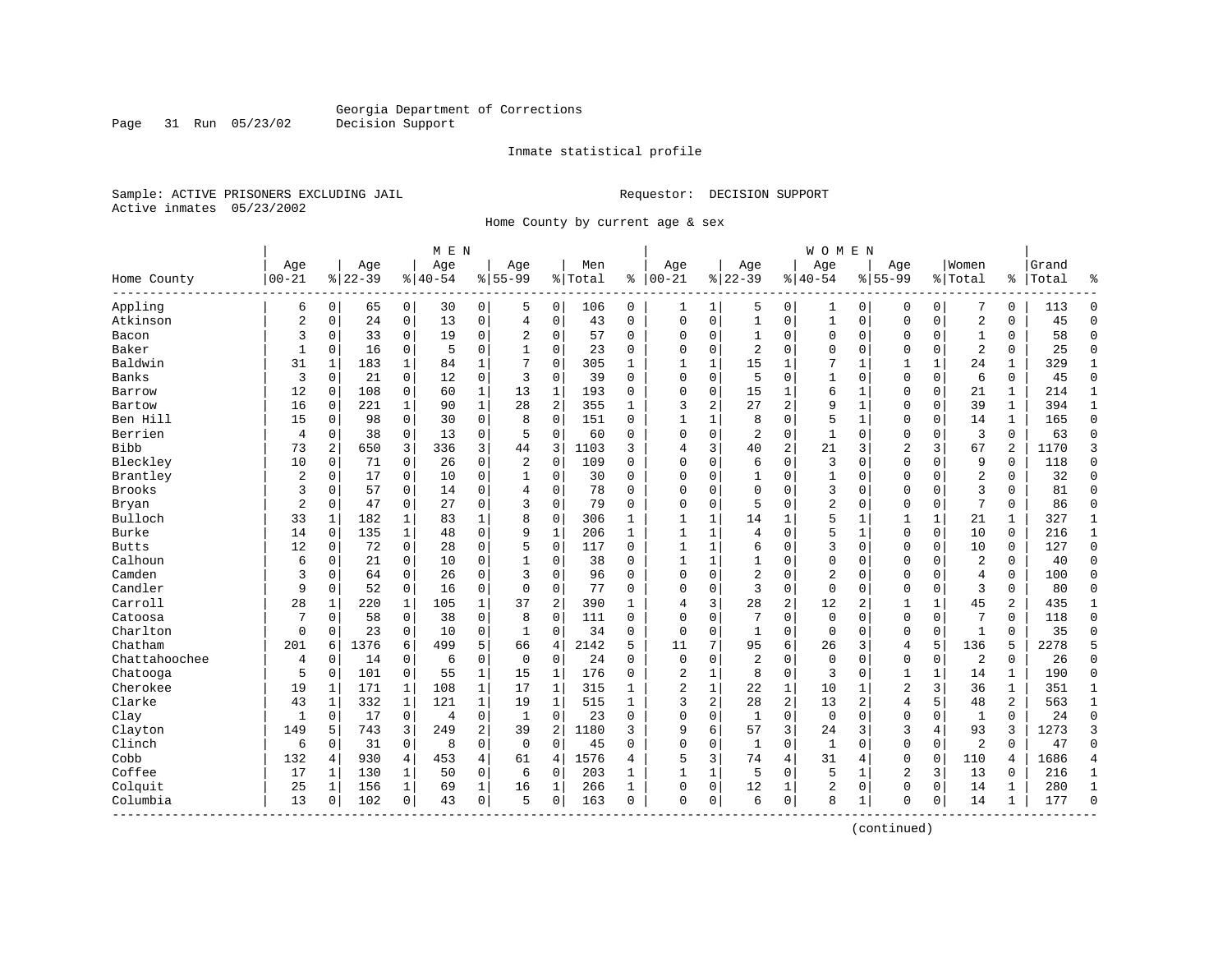Page 32 Run 05/23/02

#### Inmate statistical profile

Sample: ACTIVE PRISONERS EXCLUDING JAIL Requestor: DECISION SUPPORT Active inmates 05/23/2002

Home County by current age & sex (continued)

|             |                |              |                |              | M E N    |                |                |              |         |                |                |              |             |                | <b>WOMEN</b>   |              |              |                |                |                |       |                |
|-------------|----------------|--------------|----------------|--------------|----------|----------------|----------------|--------------|---------|----------------|----------------|--------------|-------------|----------------|----------------|--------------|--------------|----------------|----------------|----------------|-------|----------------|
|             | Age            |              | Age            |              | Age      |                | Age            |              | Men     |                | Age            |              | Age         |                | Age            |              | Age          |                | Women          |                | Grand |                |
| Home County | $00 - 21$      |              | $8 22-39$      |              | $ 40-54$ |                | $8155 - 99$    |              | % Total | ႜ              | $ 00-21$       |              | $8 22-39$   |                | $ 40-54$       |              | $8155 - 99$  |                | % Total        | ႜ              | Total | ႜ              |
| Cook        | 8              | 0            | 73             | 0            | 38       | 0              | 4              | 0            | 123     | 0              | 0              | $\mathbf 0$  | 2           | 0              | 8              | 1            | 0            | $\overline{0}$ | 10             | 0              | 133   | 0              |
| Coweta      | 26             | 1            | 235            | $\mathbf{1}$ | 87       | $\mathbf{1}$   | 9              | $\mathbf{1}$ | 357     | 1              | 1              | $\mathbf 1$  | 19          | $\mathbf{1}$   | 11             | $\mathbf{1}$ | 0            | 0              | 31             | 1              | 388   | $\mathbf{1}$   |
| Crawford    | $\overline{2}$ | $\mathbf 0$  | 17             | 0            | 5        | 0              | 2              | 0            | 26      | 0              | $\mathbf 0$    | $\mathbf 0$  | $\mathbf 0$ | 0              | $\mathbf 0$    | 0            | $\Omega$     | 0              | $\mathbf 0$    | $\mathbf 0$    | 26    | 0              |
| Crisp       | 20             | $\mathbf{1}$ | 149            | $\mathbf 1$  | 61       | $\mathbf 1$    | 9              | $\mathbf{1}$ | 239     | $\mathbf{1}$   | $\mathbf{1}$   | $\mathbf 1$  | 12          | 1              | 1              | $\mathbf 0$  | 1            | $\mathbf{1}$   | 15             | 1              | 254   | $\mathbf{1}$   |
| Dade        | 1              | 0            | 27             | 0            | 18       | 0              | 7              | $\Omega$     | 53      | $\Omega$       | $\mathbf{1}$   | 1            | $\mathbf 0$ | $\Omega$       | $\Omega$       | 0            | 0            | 0              | 1              | $\Omega$       | 54    | $\mathbf 0$    |
| Dawson      | 2              | $\Omega$     | 37             | $\mathbf 0$  | 24       | 0              | $\mathbf{1}$   | $\Omega$     | 64      | $\Omega$       | $\Omega$       | 0            | 3           | 0              | 2              | $\mathbf 0$  | 0            | $\Omega$       | 5              | $\Omega$       | 69    | 0              |
| Decatur     | 24             | 1            | 167            | 1            | 47       | $\mathbf 0$    | 6              | $\mathbf 0$  | 244     | 1              | $\mathbf 0$    | 0            | 10          | $\mathbf{1}$   | 5              | 1            | 0            | 0              | 15             | 1              | 259   | 1              |
| DeKalb      | 204            | 6            | 1522           | 6            | 538      | 5              | 86             | 5            | 2350    | 6              | 11             | 7            | 70          | 4              | 27             | 3            | 5            | 7              | 113            | 4              | 2463  | 6              |
| Dodge       | 7              | $\Omega$     | 107            | $\Omega$     | 57       | $\mathbf{1}$   | .5             | $\Omega$     | 176     | 0              | $\Omega$       | $\Omega$     | 9           | 1              | $\overline{2}$ | $\Omega$     | $\Omega$     | $\Omega$       | 11             | $\Omega$       | 187   | $\Omega$       |
| Dooly       | 8              | $\Omega$     | 62             | 0            | 20       | $\mathbf 0$    | $\Omega$       | $\mathbf 0$  | 90      | $\Omega$       | $\Omega$       | $\Omega$     | 3           | $\Omega$       | $\overline{2}$ | $\Omega$     | 0            | $\Omega$       | 5              | $\Omega$       | 95    | $\Omega$       |
| Dougherty   | 69             | 2            | 638            | 3            | 246      | 2              | 30             | 2            | 983     | $\overline{a}$ | 1              | $\mathbf 1$  | 35          | 2              | 18             | 2            | 3            | 4              | 57             | $\overline{a}$ | 1040  | $\overline{2}$ |
| Douglas     | 42             | $\mathbf{1}$ | 230            | $\mathbf{1}$ | 108      | $\mathbf{1}$   | 23             | $\mathbf{1}$ | 403     | $\mathbf{1}$   | $\overline{3}$ | 2            | 29          | $\overline{2}$ | 15             | 2            | 0            | 0              | 47             | 2              | 450   | $\mathbf{1}$   |
| Early       | 3              | $\mathbf 0$  | 53             | $\mathbf 0$  | 15       | 0              | $\overline{4}$ | $\mathbf 0$  | 75      | $\Omega$       | $\Omega$       | $\mathbf{0}$ | 3           | $\mathbf 0$    | $\overline{2}$ | $\mathbf 0$  | 0            | 0              | 5              | $\Omega$       | 80    | 0              |
| Echols      | 1              | 0            | 1              | 0            | 1        | 0              |                | $\mathbf 0$  | 4       | $\Omega$       | $\Omega$       | 0            | 0           | $\mathbf 0$    | $\Omega$       | 0            | 0            | 0              | $\Omega$       | 0              | 4     | 0              |
| Effingham   | 21             | 1            | 73             | 0            | 27       | 0              | $\overline{2}$ | $\mathbf 0$  | 123     | 0              | $\Omega$       | 0            | 7           | $\Omega$       | 3              | $\mathbf 0$  | 1            | $\mathbf 1$    | 11             | 0              | 134   | 0              |
| Elbert      | 11             | $\mathbf 0$  | 87             | 0            | 46       | $\mathbf 0$    | 8              | $\mathbf 0$  | 152     | $\Omega$       | $\Omega$       | $\Omega$     | 8           | $\mathbf 0$    | $\overline{2}$ | $\mathbf 0$  | $\mathbf 0$  | 0              | 10             | $\Omega$       | 162   | $\mathbf 0$    |
| Emanuel     | 8              | $\Omega$     | 109            | $\Omega$     | 30       | $\mathbf 0$    | 6              | $\Omega$     | 153     | $\Omega$       | $\Omega$       | $\Omega$     | 5           | $\Omega$       | 2              | $\Omega$     | 0            | $\Omega$       | 7              | $\Omega$       | 160   | $\Omega$       |
| Evans       | 2              | $\Omega$     | 49             | 0            | 9        | $\mathbf 0$    | $\overline{c}$ | $\Omega$     | 62      | $\Omega$       | $\Omega$       | $\Omega$     | $\Omega$    | $\mathbf 0$    | $\mathbf{1}$   | $\Omega$     | 0            | $\Omega$       | $\mathbf{1}$   | $\Omega$       | 63    | $\mathbf 0$    |
| Fannin      | 4              | $\Omega$     | 56             | $\mathbf 0$  | 24       | 0              | 11             | 1            | 95      | $\Omega$       | $\Omega$       | $\Omega$     | 4           | $\mathbf 0$    | 1              | 0            | 1            | 1              | 6              | 0              | 101   | $\mathbf 0$    |
| Fayette     | 11             | $\Omega$     | 56             | $\mathbf 0$  | 30       | $\mathbf 0$    | 10             | $\mathbf{1}$ | 107     | $\Omega$       | $\Omega$       | 0            | 4           | $\mathbf 0$    | 3              | $\mathbf 0$  | $\mathbf 0$  | 0              | 7              | $\Omega$       | 114   | $\mathbf 0$    |
| Floyd       | 41             | 1            | 411            | 2            | 181      | $\overline{c}$ | 22             | $\mathbf{1}$ | 655     | 2              | 3              | 2            | 40          | 2              | 18             | 2            | 3            | 4              | 64             | 2              | 719   | $\overline{2}$ |
| Forsyth     | 4              | 0            | 74             | $\mathbf 0$  | 37       | $\mathbf 0$    | 8              | $\mathbf 0$  | 123     | $\Omega$       | $\Omega$       | $\Omega$     | 6           | $\mathbf 0$    | 6              | 1            | $\mathbf{1}$ | 1              | 13             | $\Omega$       | 136   | $\mathbf 0$    |
| Franklin    | 11             | 0            | 57             | $\mathbf 0$  | 29       | $\mathbf 0$    | 6              | 0            | 103     | 0              | 0              | 0            | 6           | $\mathbf 0$    |                | $\mathbf 0$  | 0            | 0              | 7              | $\Omega$       | 110   | 0              |
| Fulton      | 353            | 11           | 3120           | 13           | 1498     | 14             | 208            | 13           | 5179    | 13             | 17             | 11           | 138         | 8              | 96             | 12           | 9            | 12             | 260            | 10             | 5439  | 13             |
| Gilmer      | 10             | 0            | 55             | $\mathbf 0$  | 37       | $\mathbf 0$    | 17             | 1            | 119     | $\Omega$       | 1              | 1            | 7           | O              | 2              | $\Omega$     | 0            | 0              | 10             | $\Omega$       | 129   | $\mathbf 0$    |
| Glascock    | $\overline{2}$ | $\mathbf 0$  | $\overline{c}$ | $\mathbf 0$  | 3        | $\mathbf 0$    | $\mathbf 0$    | $\mathbf 0$  | 7       | $\Omega$       | $\mathbf 0$    | $\mathbf 0$  | $\mathbf 0$ | $\mathbf 0$    | $\mathbf 0$    | $\mathbf 0$  | 0            | 0              | $\mathbf 0$    | $\mathbf 0$    | 7     | $\mathbf 0$    |
| Glynn       | 23             | 1            | 256            | 1            | 111      | $\mathbf 1$    | 21             | 1            | 411     | 1              | 2              | $\mathbf 1$  | 16          | $\mathbf 1$    | 6              | 1            | 1            | $\mathbf 1$    | 25             | 1              | 436   | $\mathbf{1}$   |
| Gordon      | 17             | 1            | 156            | $\mathbf 1$  | 66       | $\mathbf 1$    | 14             | $\mathbf{1}$ | 253     | 1              | $\Omega$       | $\mathbf 0$  | 13          | $\mathbf 1$    | 5              | $\mathbf{1}$ | $\mathbf 0$  | 0              | 18             | $\mathbf{1}$   | 271   | $\mathbf{1}$   |
| Grady       | 27             | 1            | 126            | $\mathbf{1}$ | 48       | $\mathbf 0$    | 5              | $\Omega$     | 206     | $\mathbf{1}$   | 1              | 1            | 11          | $\mathbf{1}$   | 3              | 0            | 0            | 0              | 15             | 1              | 221   | $\mathbf{1}$   |
| Greene      | 11             | $\Omega$     | 61             | 0            | 15       | $\mathbf 0$    | $\overline{4}$ | 0            | 91      | $\Omega$       | $\Omega$       | 0            | 1           | $\mathbf 0$    | ζ              | 0            | 1            | 1              | 5              | $\Omega$       | 96    | $\mathbf 0$    |
| Gwinnett    | 94             | 3            | 559            | 2            | 259      | $\mathbf{2}$   | 44             | 3            | 956     | 2              | 6              | 4            | 47          | 3              | 25             | 3            | 0            | 0              | 78             | 3              | 1034  | $\overline{2}$ |
| Habersham   | 7              | 0            | 43             | $\mathbf 0$  | 35       | $\mathbf 0$    | 2              | 0            | 87      | $\Omega$       | $\mathbf{1}$   | 1            | 5           | $\mathbf 0$    | $\mathbf{1}$   | 0            | 0            | 0              | 7              | $\Omega$       | 94    | $\mathbf 0$    |
| Hall        | 37             | 1            | 320            | 1            | 196      | $\overline{a}$ | 42             | 3            | 595     | 1              | $\overline{4}$ | 3            | 34          | 2              | 14             | 2            | $\mathbf{1}$ | $\mathbf{1}$   | 53             | $\overline{a}$ | 648   | $\overline{2}$ |
| Hancock     | 3              | $\Omega$     | 35             | $\Omega$     | 16       | $\Omega$       | 3              | $\Omega$     | 57      | $\Omega$       | $\Omega$       | $\Omega$     | 1           | $\Omega$       | 1              | $\Omega$     | 0            | $\Omega$       | $\overline{2}$ | $\Omega$       | 59    | $\Omega$       |
| Haralson    | 9              | 0            | 55             | 0            | 32       | $\mathbf 0$    | 5              | 0            | 101     | 0              | $\mathbf 0$    | $\mathbf 0$  | 10          | $\mathbf{1}$   | $\overline{2}$ | 0            | 0            | 0              | 12             | 0              | 113   | $\Omega$       |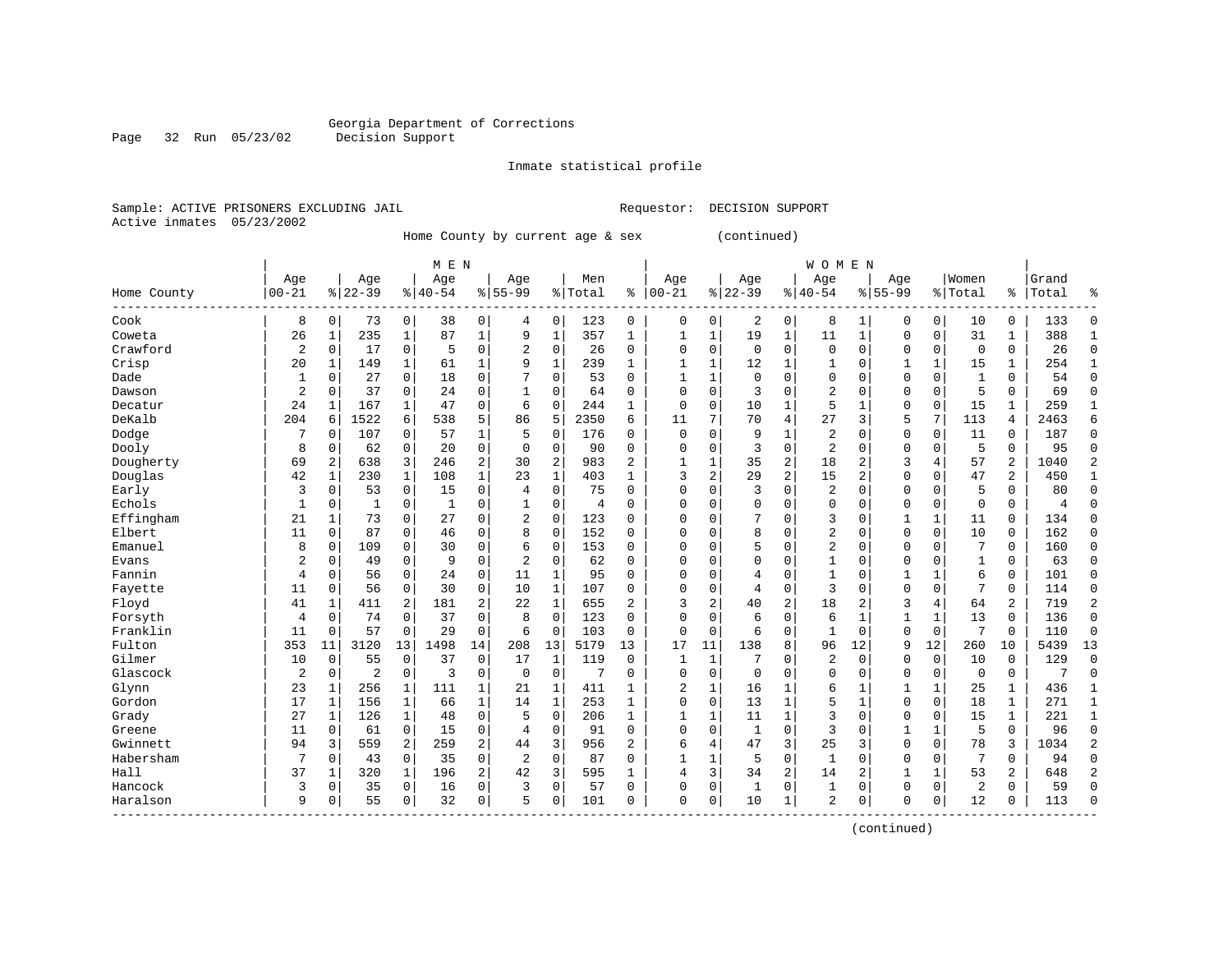Inmate statistical profile

Sample: ACTIVE PRISONERS EXCLUDING JAIL Requestor: DECISION SUPPORT Active inmates 05/23/2002

Page 33 Run 05/23/02

Home County by current age & sex (continued)

|                         |              |          |             |              | M E N     |              |             |                |         |              |                |          |                |             | <b>WOMEN</b> |              |                |             |                |              |       |              |
|-------------------------|--------------|----------|-------------|--------------|-----------|--------------|-------------|----------------|---------|--------------|----------------|----------|----------------|-------------|--------------|--------------|----------------|-------------|----------------|--------------|-------|--------------|
|                         | Age          |          | Age         |              | Age       |              | Aqe         |                | Men     |              | Age            |          | Age            |             | Age          |              | Age            |             | Women          |              | Grand |              |
| Home County<br>------   | $00 - 21$    |          | $8$   22-39 |              | $8 40-54$ |              | $8155 - 99$ |                | % Total | နွ           | $00 - 21$      | %        | $22 - 39$      |             | $8 40-54$    |              | $8155 - 99$    |             | % Total        | ి            | Total | 우            |
| Harris                  | 6            | 0        | 58          | 0            | 30        | 0            | 2           | 0              | 96      | 0            | 2              | 1        | 2              | 0           | 0            | 0            | 0              | 0           | 4              | 0            | 100   | ſ            |
| Hart                    | 9            | $\Omega$ | 50          | $\mathbf 0$  | 23        | 0            | 3           | $\mathbf 0$    | 85      | $\Omega$     | $\Omega$       | $\Omega$ | 3              | $\Omega$    | 3            | $\Omega$     | $\Omega$       | $\mathbf 0$ | 6              | $\Omega$     | 91    | ∩            |
| Heard                   | 3            | $\Omega$ | 22          | $\mathbf 0$  | 15        | 0            | 7           | $\mathbf 0$    | 47      | $\Omega$     | $\Omega$       | 0        | 3              | $\Omega$    | $\Omega$     | $\Omega$     | $\Omega$       | $\mathbf 0$ | 3              | 0            | 50    | $\sqrt{ }$   |
| Henry                   | 31           | 1        | 193         | $\mathbf 1$  | 90        | $\mathbf 1$  | 16          | 1              | 330     | $\mathbf{1}$ | 2              | 1        | 13             | 1           | 12           | 2            |                | 1           | 28             | 1            | 358   |              |
| Houston                 | 52           | 2        | 271         | $\mathbf 1$  | 124       | $\mathbf{1}$ | 11          | $\mathbf{1}$   | 458     | $\mathbf{1}$ |                | 1        | 21             | $\mathbf 1$ | 10           | $\mathbf{1}$ | $\Omega$       | $\mathbf 0$ | 32             | $\mathbf{1}$ | 490   | $\mathbf{1}$ |
| Irwin                   | 9            | 0        | 49          | $\mathbf 0$  | 21        | 0            | 4           | $\mathbf 0$    | 83      | $\Omega$     | $\Omega$       | 0        | $\overline{c}$ | $\Omega$    | $\Omega$     | O            | $\Omega$       | 0           | 2              | 0            | 85    | $\Omega$     |
| Jackson                 | 9            | 0        | 114         | $\mathbf 0$  | 59        | $\mathbf{1}$ | 20          | 1              | 202     | $\mathbf{1}$ | $\overline{c}$ | 1        | 13             | 1           | 5            | 1            | $\Omega$       | $\mathbf 0$ | 20             | 1            | 222   | -1           |
| Jasper                  | 3            | 0        | 36          | 0            | 17        | 0            | 3           | $\mathbf 0$    | 59      | $\Omega$     | $\Omega$       | $\Omega$ | <sup>0</sup>   | $\Omega$    | 1            | 0            | $\Omega$       | $\Omega$    | $\mathbf{1}$   | 0            | 60    | $\Omega$     |
| Jeff Davis              | 7            | 0        | 48          | $\Omega$     | 23        | 0            | 3           | $\mathbf 0$    | 81      | 0            | C              | $\Omega$ |                |             | 3            | 0            | 0              | 0           | 7              | 0            | 88    | 0            |
| Jefferson               | 11           | O        | 68          | $\Omega$     | 24        | 0            | 4           | $\mathbf 0$    | 107     | O            |                |          | 4              | $\Omega$    | 1            | U            | $\Omega$       | $\Omega$    | 6              | 0            | 113   | <sup>0</sup> |
| Jenkins                 | 9            | $\Omega$ | 57          | $\Omega$     | 23        | 0            |             | $\Omega$       | 90      | 0            | $\Omega$       | $\Omega$ | 3              | $\Omega$    | 1            | $\Omega$     | $\Omega$       | $\Omega$    | 4              | 0            | 94    | <sup>0</sup> |
| Johnson                 |              | $\Omega$ | 25          | 0            | 10        | 0            | 3           | 0              | 39      | $\Omega$     | $\Omega$       | $\Omega$ | 3              | $\Omega$    | 1            | $\Omega$     | $\Omega$       | $\Omega$    | 4              | 0            | 43    | ∩            |
| Jones                   | 5            | 0        | 33          | $\Omega$     | 13        | 0            |             | $\mathbf 0$    | 52      | 0            | 2              |          | 2              | $\Omega$    | $\Omega$     | U            | $\Omega$       | $\Omega$    | 4              | 0            | 56    | ∩            |
| Lamar                   | 2            | $\Omega$ | 45          | $\mathbf 0$  | 28        | 0            | 5           | $\mathbf 0$    | 80      | $\Omega$     | C              | 0        |                | $\Omega$    | 3            | $\Omega$     | $\Omega$       | 0           | 3              | 0            | 83    | $\cap$       |
| Lanier                  | 4            | 0        | 36          | $\mathbf 0$  | 6         | 0            | 5           | $\mathbf 0$    | 51      | 0            | C              | 0        | 3              | $\Omega$    | $\mathbf{1}$ | 0            | $\Omega$       | $\mathbf 0$ | 4              | 0            | 55    | $\Omega$     |
| Laurens                 | 21           | 1        | 169         | 1            | 63        | 1            | 8           | 0              | 261     | $\mathbf{1}$ | C              | $\Omega$ | 9              | 1           | 6            | 1            | 1              | 1           | 16             | 1            | 277   | $\mathbf{1}$ |
| Lee                     | 2            | $\Omega$ | 27          | $\Omega$     | 13        | 0            | 3           | 0              | 45      | $\Omega$     | C              | $\Omega$ |                | $\Omega$    | 1            | $\Omega$     | $\Omega$       | $\mathbf 0$ | 3              | 0            | 48    | $\Omega$     |
| Liberty                 | 26           | 1        | 144         | 1            | 33        | 0            | 6           | $\mathbf 0$    | 209     | 1            |                |          |                | $\Omega$    | 3            | O            |                | 1           | 10             | 0            | 219   |              |
| Lincoln                 | 2            | $\Omega$ | 19          | 0            | 12        | 0            |             | $\mathbf 0$    | 34      | O            | $\Omega$       | $\Omega$ | $\Omega$       | $\Omega$    | $\Omega$     | $\Omega$     | $\Omega$       | 0           | $\mathbf 0$    | 0            | 34    | $\Omega$     |
| Long                    | 3            | 0        | 17          | 0            | 12        | 0            | 2           | $\mathbf 0$    | 34      | 0            | $\cap$         | $\Omega$ | 3              | $\Omega$    | $\Omega$     | $\Omega$     | $\Omega$       | $\Omega$    | 3              | 0            | 37    | ſ            |
| Lowndes                 | 28           | 1        | 290         | $\mathbf{1}$ | 124       | $\mathbf 1$  | 18          | $\mathbf{1}$   | 460     | $\mathbf{1}$ | 2              | 1        | 21             | 1           | 11           | 1            |                | 1           | 35             | 1            | 495   |              |
| Lumpkins                | 2            | 0        | 40          | $\mathbf 0$  | 22        | 0            | 6           | $\mathbf 0$    | 70      | $\Omega$     | 0              | 0        |                | $\Omega$    | 1            | U            | $\mathbf 0$    | $\Omega$    | $\overline{2}$ | 0            | 72    | $\Omega$     |
| Macon                   | 6            | 0        | 34          | $\Omega$     | 16        | 0            | 3           | $\mathbf 0$    | 59      | 0            | C              | $\Omega$ |                | $\Omega$    | 3            | 0            |                | 1           | 5              | 0            | 64    | ſ            |
| Madison                 | 4            | $\Omega$ | 74          | $\Omega$     | 25        | 0            | 8           | $\mathbf 0$    | 111     | 0            | C              | $\Omega$ | 8              | $\Omega$    | 1            | 0            | $\Omega$       | $\Omega$    | 9              | 0            | 120   | $\sqrt{ }$   |
| Marion                  | 5            | $\Omega$ | 22          | $\Omega$     | 11        | 0            | 1           | $\mathbf 0$    | 39      | $\Omega$     | C              | $\Omega$ | 1              | $\Omega$    | $\Omega$     | 0            | $\Omega$       | $\Omega$    | 1              | $\Omega$     | 40    | $\Omega$     |
| McDuffie                | 4            | $\Omega$ | 79          | 0            | 40        | 0            | 8           | 0              | 131     | $\Omega$     |                |          | 3              | $\Omega$    | $\Omega$     | $\Omega$     | $\Omega$       | 0           | 4              | 0            | 135   | $\Omega$     |
| McIntosh                | 5            | $\Omega$ | 49          | 0            | 22        | 0            |             | 0              | 77      | O            | $\Omega$       | 0        |                | $\Omega$    | $\Omega$     | $\Omega$     | $\Omega$       | 0           | 1              | 0            | 78    | $\Omega$     |
| Meriwether              | 19           | 1        | 115         | 0            | 48        | 0            | 10          | 1              | 192     | O            | 1              | 1        | 14             |             | 2            | U            | $\overline{2}$ | 3           | 19             | 1            | 211   | <sup>0</sup> |
| Miller                  | $\mathbf{1}$ | 0        | 13          | 0            | 8         | 0            | 1           | $\mathbf 0$    | 23      | 0            | $\cap$         | $\Omega$ | 4              | $\Omega$    | 0            | O            | $\Omega$       | $\mathbf 0$ | 4              | 0            | 27    | <sup>0</sup> |
| Mitchell                | 11           | O        | 116         | $\Omega$     | 48        | 0            | 7           | $\mathbf 0$    | 182     | 0            | 1              | 1        | 6              | $\Omega$    | 3            | U            | $\Omega$       | $\Omega$    | 10             | 0            | 192   | ∩            |
| Monroe                  | 3            | 0        | 67          | $\Omega$     | 33        | 0            | 4           | $\Omega$       | 107     | $\Omega$     | $\Omega$       | $\Omega$ | 4              | $\Omega$    | 1            | O            | $\Omega$       | $\Omega$    | 5              | 0            | 112   | <sup>0</sup> |
| Montgomery              | 4            | 0        | 32          | $\Omega$     | 7         | 0            |             | $\mathbf 0$    | 44      | 0            | C              | $\Omega$ | 4              | $\Omega$    | $\Omega$     | 0            | 0              | $\Omega$    | 4              | 0            | 48    | $\Omega$     |
| Morgan                  | 9            | 0        | 43          | $\Omega$     | 16        | 0            | 7           | 0              | 75      | 0            | C              | 0        | 3              | 0           | 2            | $\Omega$     | $\Omega$       | 0           | 5              | 0            | 80    | Ω            |
| Murray                  | 12           | 0        | 77          | $\mathbf 0$  | 46        | 0            | 13          | 1              | 148     | 0            |                | 1        | 15             | 1           | 5            | 1            | $\Omega$       | 0           | 21             | 1            | 169   | ſ            |
| Muscogee<br>$- - - - -$ | 132          | 4        | 822         | 3            | 346       | 3            | 49          | $\overline{3}$ | 1349    | 3            | 5              | 3        | 58             | 3           | 22           | 3            | 3              | 4           | 88             | 3            | 1437  | p            |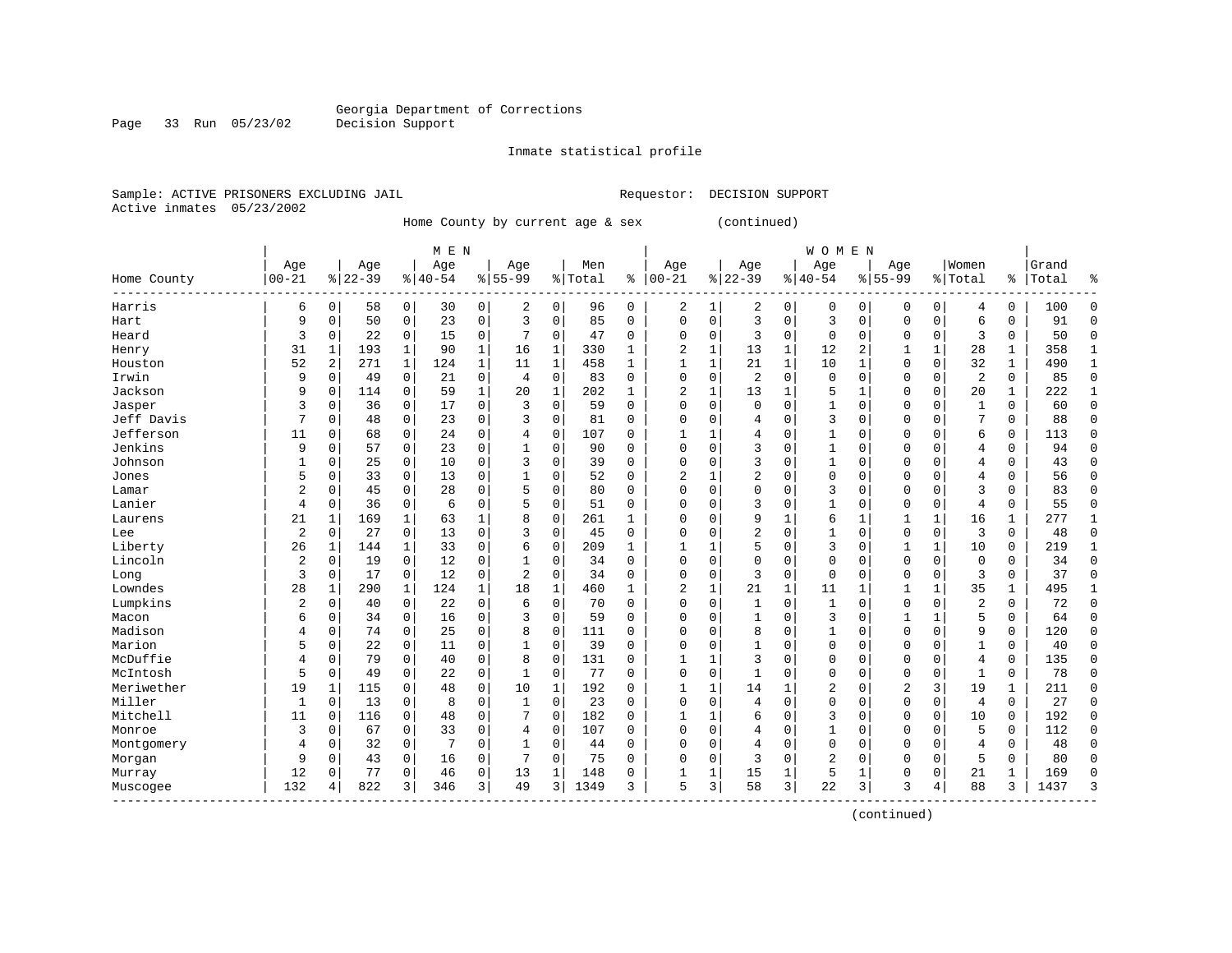Inmate statistical profile

Sample: ACTIVE PRISONERS EXCLUDING JAIL Requestor: DECISION SUPPORT Active inmates 05/23/2002

Page 34 Run 05/23/02

Home County by current age & sex (continued)

|                        |                |                |           |              | M E N          |              |                |              |           |              |                |              |                |                | <b>WOMEN</b>   |              |                |                |                |                |       |              |
|------------------------|----------------|----------------|-----------|--------------|----------------|--------------|----------------|--------------|-----------|--------------|----------------|--------------|----------------|----------------|----------------|--------------|----------------|----------------|----------------|----------------|-------|--------------|
|                        | Age            |                | Age       |              | Age            |              | Age            |              | Men       |              | Age            |              | Age            |                | Age            |              | Age            |                | Women          |                | Grand |              |
| Home County<br>------- | $00 - 21$      |                | $8 22-39$ |              | $ 40-54$       |              | $8155 - 99$    |              | %   Total | ి            | $ 00 - 21$     |              | $8 22-39$      |                | $8140 - 54$    |              | $8 55-99$      |                | % Total        | နွ             | Total | ႜ            |
| Newton                 | 16             | 0              | 212       | 1            | 84             | 1            | 15             | 1            | 327       | 1            | 1              | 1            | 15             | 1              | 1              | $\Omega$     | 3              | 4              | 20             | 1              | 347   | -1           |
| Oconee                 | 0              | $\Omega$       | 17        | $\mathbf 0$  | 12             | 0            | 3              | $\mathbf 0$  | 32        | $\Omega$     | $\mathbf{1}$   | 1            | $\Omega$       | $\Omega$       | 2              | $\Omega$     | $\Omega$       | $\Omega$       | 3              | $\Omega$       | 35    | $\Omega$     |
| Oglethrope             | $\overline{2}$ | $\Omega$       | 35        | 0            | 6              | 0            | 1              | 0            | 44        | $\Omega$     | $\Omega$       | 0            | 3              | $\Omega$       | 0              | $\Omega$     | $\Omega$       | $\Omega$       | 3              | $\Omega$       | 47    | $\Omega$     |
| Paulding               | 17             | $\mathbf{1}$   | 84        | $\Omega$     | 59             | $\mathbf{1}$ | 8              | $\mathbf 0$  | 168       | $\Omega$     | $\Omega$       | 0            | 10             | $\mathbf{1}$   | 3              | 0            | 2              | 3              | 15             | 1              | 183   | $\Omega$     |
| Peach                  | 6              | 0              | 60        | $\mathbf 0$  | 32             | 0            | $\mathbf{1}$   | $\mathbf 0$  | 99        | 0            | $\overline{2}$ | 1            |                | $\mathbf 0$    | $\overline{2}$ | $\Omega$     | $\Omega$       | $\mathbf 0$    | 5              | 0              | 104   | $\Omega$     |
| Pickens                | 5              | 0              | 55        | $\mathbf 0$  | 34             | 0            | 4              | $\mathbf 0$  | 98        | $\Omega$     | $\Omega$       | 0            | 4              | $\Omega$       | $\overline{4}$ | 1            | $\Omega$       | $\Omega$       | 8              | 0              | 106   | $\cap$       |
| Pierce                 | 7              | 0              | 20        | 0            | 16             | 0            | 1              | $\mathbf 0$  | 44        | $\Omega$     | $\cap$         | 0            | 2              | $\Omega$       | $\Omega$       | $\Omega$     | $\Omega$       | $\Omega$       | $\overline{2}$ | 0              | 46    | $\Omega$     |
| Pike                   | 3              | 0              | 22        | $\mathbf 0$  | 17             | 0            | $\overline{2}$ | 0            | 44        | 0            | $\cap$         | 0            |                | $\Omega$       | 0              | $\Omega$     | $\Omega$       | 0              | -1             | 0              | 45    | $\mathbf 0$  |
| Polk                   | 8              | 0              | 118       | 0            | 52             | 0            | 11             | 1            | 189       | $\Omega$     | C              | 0            | 4              | $\Omega$       | 2              | $\Omega$     | $\Omega$       | $\Omega$       | 6              | 0              | 195   | $\Omega$     |
| Pulaski                | 14             | $\Omega$       | 54        | 0            | 20             | 0            | $\overline{2}$ | $\mathbf 0$  | 90        | 0            | C              | 0            | 8              | $\Omega$       | $\Omega$       | $\Omega$     |                |                | 9              | $\Omega$       | 99    | $\Omega$     |
| Putnam                 | 8              | 0              | 74        | $\Omega$     | 33             | 0            | 6              | $\Omega$     | 121       | U            | C              | 0            | 4              | $\Omega$       | 3              | C            | $\mathbf{1}$   |                | 8              | $\Omega$       | 129   | $\cap$       |
| Ouitman                | 0              | 0              | 6         | 0            | $\Omega$       | $\Omega$     | $\Omega$       | $\Omega$     | 6         | 0            | 0              | 0            | $\Omega$       | $\Omega$       | 1              | C            | $\Omega$       | $\Omega$       | -1             | $\Omega$       | 7     |              |
| Rabun                  | 4              | $\Omega$       | 39        | $\Omega$     | 16             | 0            | $\Omega$       | $\Omega$     | 59        | 0            | $\Omega$       | 0            | $\overline{2}$ | $\Omega$       | $\Omega$       | $\Omega$     | $\Omega$       | $\Omega$       | $\overline{2}$ | $\Omega$       | 61    | C            |
| Randolph               | 5              | 0              | 46        | 0            | 11             | 0            | 1              | $\mathbf 0$  | 63        | O            | $\Omega$       | 0            | $\overline{2}$ | $\mathbf 0$    | 3              | $\Omega$     | $\Omega$       | $\mathbf 0$    | 5              | $\Omega$       | 68    | $\cap$       |
| Richmond               | 166            | 5              | 1053      | 4            | 436            | 4            | 56             | 3            | 1711      | 4            | 6              | 4            | 98             | 6              | 41             | 5            | 3              | $\overline{4}$ | 148            | 5              | 1859  | 4            |
| Rockdale               | 16             | 0              | 136       | $\mathbf 1$  | 67             | $\mathbf 1$  | 11             | 1            | 230       | 1            | 2              | 1            | 8              | $\Omega$       | 3              | $\mathbf 0$  | $\Omega$       | $\mathbf 0$    | 13             | 0              | 243   | 1            |
| Schely                 | 2              | 0              | 16        | $\mathbf 0$  | 3              | 0            | $\mathbf 0$    | $\mathbf 0$  | 21        | $\Omega$     | $\Omega$       | 0            | $\Omega$       | $\Omega$       | 0              | $\Omega$     | $\Omega$       | $\mathbf 0$    | $\mathbf 0$    | 0              | 21    | $\mathbf 0$  |
| Screven                | 4              | 0              | 66        | 0            | 23             | 0            | 5              | 0            | 98        | $\Omega$     | $\overline{2}$ |              | 6              | 0              | 3              | $\Omega$     | $\Omega$       | $\mathbf 0$    | 11             | 0              | 109   | $\mathbf 0$  |
| Seminole               | 4              | 0              | 42        | $\mathbf 0$  | 19             | 0            | $\overline{c}$ | $\mathbf 0$  | 67        | 0            | $\Omega$       | 0            | 3              | $\mathbf 0$    | $\mathbf{1}$   | $\mathsf{C}$ | $\Omega$       | $\mathbf 0$    | 4              | 0              | 71    | $\mathbf 0$  |
| Spalding               | 54             | 2              | 363       | $\mathbf{1}$ | 152            | 1            | 23             | $\mathbf{1}$ | 592       | $\mathbf{1}$ | 2              | 1            | 28             | $\overline{2}$ | 14             | 2            | $\overline{c}$ | 3              | 46             | $\overline{2}$ | 638   | 1            |
| Stephens               | 11             | $\Omega$       | 78        | $\mathbf 0$  | 44             | 0            | 7              | $\Omega$     | 140       | $\Omega$     | -1             | 1            | 3              | $\Omega$       | 5              | -1           | $\Omega$       | $\Omega$       | 9              | $\Omega$       | 149   | $\Omega$     |
| Stewart                | 1              | $\Omega$       | 25        | 0            | 11             | 0            | 1              | 0            | 38        | $\Omega$     | 1              | 1            | $\Omega$       | $\Omega$       | $\Omega$       | $\Omega$     | $\Omega$       | $\mathbf 0$    | $\mathbf{1}$   | 0              | 39    | $\Omega$     |
| Sumter                 | 19             | 1              | 127       | 1            | 55             | 1            | 4              | $\mathbf 0$  | 205       | $\mathbf{1}$ | $\Omega$       | 0            | 9              |                | 2              | $\mathbf 0$  | $\Omega$       | $\mathbf 0$    | 11             | 0              | 216   | 1            |
| Talbot                 | 7              | 0              | 26        | $\mathbf 0$  | 9              | 0            | $\Omega$       | $\mathbf 0$  | 42        | 0            | $\mathbf{1}$   | 1            |                | $\Omega$       | $\overline{2}$ | $\Omega$     | $\Omega$       | 0              | 3              | 0              | 45    | $\Omega$     |
| Taliaferro             | 1              | 0              | 13        | $\mathbf 0$  | $\overline{2}$ | 0            | $\Omega$       | $\mathbf 0$  | 16        | $\Omega$     | $\Omega$       | 0            | $\Omega$       | $\Omega$       | $\mathbf{1}$   | $\mathsf{C}$ | $\Omega$       | $\Omega$       | $\mathbf{1}$   | $\Omega$       | 17    | $\Omega$     |
| Tattnall               | 6              | 0              | 79        | $\mathbf 0$  | 21             | 0            | 3              | $\mathbf 0$  | 109       | $\Omega$     | $\Omega$       | 0            | ζ              | $\Omega$       | 3              | $\mathsf{C}$ | $\Omega$       | $\mathbf 0$    | 6              | 0              | 115   | $\mathbf 0$  |
| Taylor                 | 6              | 0              | 54        | 0            | 24             | 0            | 2              | $\mathbf 0$  | 86        | 0            | $\Omega$       | 0            | 3              | $\Omega$       | 0              | $\Omega$     | $\Omega$       | $\mathbf 0$    | 3              | 0              | 89    | $\mathbf 0$  |
| Telfair                | 9              | $\Omega$       | 75        | 0            | 33             | 0            | $\overline{2}$ | $\mathbf 0$  | 119       | 0            |                | 1            | 6              | $\Omega$       | 7              | 1            | $\Omega$       | $\Omega$       | 14             | 1              | 133   | $\Omega$     |
| Terrell                | 3              | $\Omega$       | 60        | 0            | 10             | 0            | $\mathbf{1}$   | $\mathbf 0$  | 74        | 0            | $\Omega$       | 0            | 4              | $\Omega$       | $\Omega$       | C            | $\Omega$       | $\Omega$       | $\overline{4}$ | $\Omega$       | 78    | $\Omega$     |
| Thomas                 | 32             | $\mathbf{1}$   | 176       | $\mathbf{1}$ | 76             | $\mathbf 1$  | 10             | 1            | 294       | $\mathbf{1}$ | $\Omega$       | 0            | 12             | 1              | 8              | -1           | $\Omega$       | $\Omega$       | 20             | 1              | 314   | $\mathbf{1}$ |
| Tift                   | 27             | 1              | 166       | $\mathbf{1}$ | 92             | $\mathbf{1}$ | 8              | $\mathbf 0$  | 293       | $\mathbf{1}$ | 2              | $\mathbf{1}$ | 7              | $\Omega$       | $\overline{2}$ | $\Omega$     |                | $\mathbf{1}$   | 12             | 0              | 305   | $\mathbf{1}$ |
| Toombs                 | 28             | 1              | 147       | $\mathbf{1}$ | 55             | $\mathbf 1$  | 5              | $\mathbf 0$  | 235       | $\mathbf{1}$ | 1              | 1            | 14             | 1              | 3              | $\Omega$     |                | $\mathbf{1}$   | 19             | 1              | 254   | $\mathbf{1}$ |
| Towns                  | $\mathbf 0$    | 0              | 9         | $\mathbf 0$  | 5              | 0            |                | $\mathbf 0$  | 15        | $\mathbf 0$  | $\Omega$       | 0            | $\mathbf 0$    | $\mathbf 0$    | 1              | $\Omega$     | $\Omega$       | $\mathbf 0$    | $\mathbf{1}$   | 0              | 16    | $\Omega$     |
| Treutlen               | 5              | 0              | 29        | 0            | 13             | 0            | $\mathbf 0$    | $\mathbf 0$  | 47        | 0            | $\Omega$       | 0            | $\mathbf{1}$   | $\mathbf 0$    | $\mathbf{1}$   | $\Omega$     | $\Omega$       | $\mathbf 0$    | 2              | 0              | 49    | $\bigcap$    |
| Troup                  | 51             | $\overline{a}$ | 349       | 1            | 125            | $\mathbf{1}$ | 22             | 1            | 547       | $\mathbf{1}$ | $\mathbf{1}$   | 1            | 30             | $\overline{2}$ | 11             | 1            | $\Omega$       | 0              | 42             | 2              | 589   | $\mathbf{1}$ |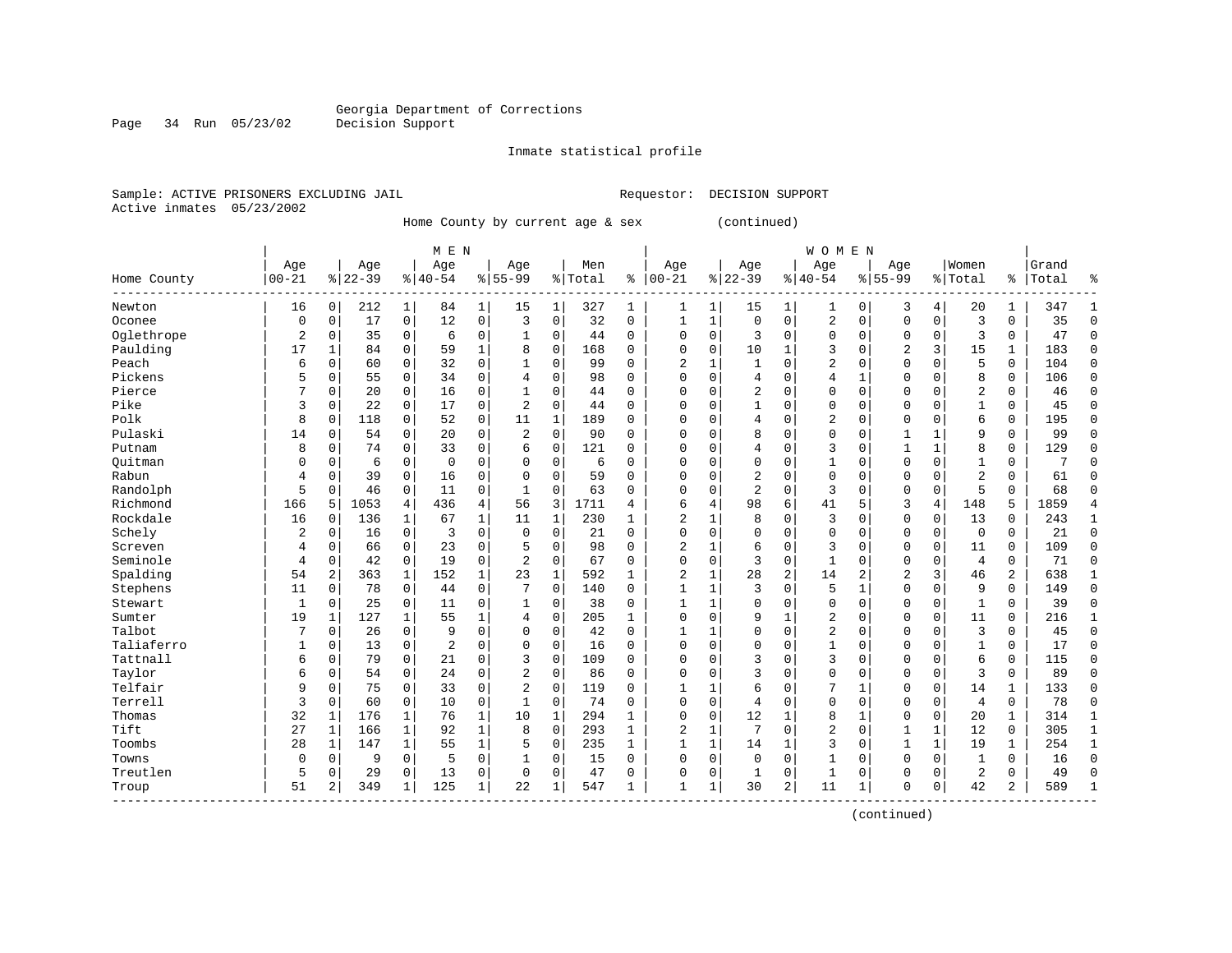Inmate statistical profile

Sample: ACTIVE PRISONERS EXCLUDING JAIL Requestor: DECISION SUPPORT Active inmates 05/23/2002

Page 35 Run 05/23/02

Home County by current age & sex (continued)

|                  |           |             |           |              | M E N                   |          |                |                |                    |          |              |          |                |              | <b>WOMEN</b>   |             |             |              |                |          |           |          |
|------------------|-----------|-------------|-----------|--------------|-------------------------|----------|----------------|----------------|--------------------|----------|--------------|----------|----------------|--------------|----------------|-------------|-------------|--------------|----------------|----------|-----------|----------|
|                  | Age       |             | Age       |              | Age                     |          | Age            |                | Men                |          | Age          |          | Age            |              | Age            |             | Age         |              | Women          |          | Grand     |          |
| Home County      | $00 - 21$ |             | $8 22-39$ |              | $8 40-54$               |          | $8 55-99$      |                | % Total            | ి        | $ 00 - 21$   |          | $ 22-39$       |              | $8 40-54$      |             | $8155 - 99$ |              | % Total        |          | %   Total | ႜ        |
| Turner           | 10        | 0           | 47        | 0            | 25                      | 0        |                | 0              | 83                 | 0        | $\Omega$     | $\Omega$ | 2              | 0            |                | 0           | $\Omega$    | 0            | 3              | 0        | 86        |          |
| Twiggs           | 3         | 0           | 20        | 0            | 13                      | 0        |                | 0              | 37                 | 0        | $\Omega$     | 0        | $\Omega$       | 0            | 0              | 0           | $\Omega$    | 0            | 0              | 0        | 37        | $\Omega$ |
| Union            | 6         | 0           | 26        | $\mathbf 0$  | 8                       | 0        | $\overline{c}$ | 0              | 42                 | $\Omega$ |              |          | 2              | 0            |                | $\mathbf 0$ | 0           | $\mathbf 0$  | 4              | 0        | 46        | $\Omega$ |
| Upson            | 24        |             | 105       | $\Omega$     | 49                      | $\Omega$ | 8              | $\Omega$       | 186                | $\Omega$ |              |          | 12             |              |                | $\Omega$    | O           | $\mathbf 0$  | 16             | 1        | 202       | $\Omega$ |
| Walker           | 15        | $\Omega$    | 133       | 1            | 63                      |          | 12             |                | 223                |          |              |          | 16             |              | 9              |             |             | $\mathbf 1$  | 27             | 1        | 250       |          |
| Walton           | 21        |             | 165       | $\mathbf{1}$ | 76                      |          | 12             | 1              | 274                |          |              | $\Omega$ | 11             |              | 6              |             | 0           | 0            | 17             | 1        | 291       |          |
| Ware             | 17        |             | 229       | $\mathbf{1}$ | 96                      | 1        | 13             | $\mathbf{1}$   | 355                | 1        |              |          | 13             | $\mathbf{1}$ | 5              |             | $\Omega$    | $\mathbf 0$  | 19             | 1        | 374       |          |
| Warren           | 6         | $\Omega$    | 20        | $\mathbf 0$  | 15                      | 0        | $\overline{2}$ | 0              | 43                 | $\Omega$ |              |          | -1             | 0            |                | $\Omega$    | 0           | $\Omega$     | 3              | $\Omega$ | 46        | $\Omega$ |
| Washington       | 14        | $\Omega$    | 75        | $\Omega$     | 29                      | $\Omega$ |                | $\Omega$       | 120                | $\Omega$ | <sup>0</sup> | $\Omega$ | 5              | O            | $\overline{2}$ | $\Omega$    |             | 1            | 8              | $\Omega$ | 128       | $\Omega$ |
| Wayne            | 8         | $\Omega$    | 88        | 0            | 25                      | 0        |                | 0              | 126                | 0        |              |          | 5              | O            |                | $\Omega$    |             | $\mathbf{1}$ | 6              | 0        | 132       | $\Omega$ |
| Webster          |           |             |           | O            | $\overline{2}$          | 0        |                | $\Omega$       | 10                 | 0        |              |          |                | O            |                | $\Omega$    | $\Omega$    | $\Omega$     | O              | 0        | 10        | $\Omega$ |
| Wheeler          |           | $\Omega$    | 16        | 0            | 12                      | 0        |                | $\Omega$       | 33                 | $\Omega$ | ∩            | $\Omega$ |                | 0            | $\Omega$       | $\Omega$    | $\Omega$    | O            |                | 0        | 34        | $\Omega$ |
| White            | 5         | $\mathbf 0$ | 28        | 0            | 16                      | 0        |                | 0              | 51                 | $\Omega$ |              | $\Omega$ | 3              | 0            | $\overline{2}$ | $\Omega$    | 0           | 0            | 5              | 0        | 56        | $\Omega$ |
| Whitfield        | 37        |             | 318       | 1            | 156                     |          | 25             | $\overline{2}$ | 536                |          |              |          | 29             | 2            | 11             |             | $\Omega$    | $\Omega$     | 44             | 2        | 580       |          |
| Wilcox           | 2         | $\Omega$    | 30        | 0            | 12                      | 0        |                | $\Omega$       | 49                 | O        |              |          |                | 0            | $\Omega$       | $\Omega$    | $\Omega$    | 0            | 5              | 0        | 54        | $\Omega$ |
| Wilkes           | 2         | $\mathbf 0$ | 43        | 0            | 16                      | 0        |                | 0              | 65                 | $\Omega$ |              | $\Omega$ | 3              | O            |                | $\mathbf 0$ | 0           |              | 4              | 0        | 69        | $\Omega$ |
| Wilkinson        | 4         | $\mathbf 0$ | 29        | $\Omega$     | 13                      | 0        |                | $\Omega$       | 48                 | O        | $\cap$       | $\Omega$ | $\overline{2}$ | 0            | $\Omega$       | $\Omega$    | $\Omega$    | $\Omega$     | $\overline{2}$ | 0        | 50        | $\Omega$ |
| Worth            | 3         |             | 86        | 0            | 36                      | 0        | 6              | 0              | 131                | 0        | $\Omega$     | 0        | 4              | 0            |                | $\Omega$    | $\Omega$    | $\Omega$     | 5              | 0        | 136       | ∩        |
| Total reported   | 3219      |             |           |              | 100 24407 100 10572 100 |          |                |                | 1643 100 39841 100 |          | 160 100      |          | 1711 100       |              | 773 100        |             |             | 75 100       | 2719 100       |          | 42560 100 |          |
| Percent reported |           | 91.2        |           | 91.9         |                         | 90.6     |                | 89.1           |                    | 91.4     |              | 94.1     |                | 92.0         |                | 92.0        |             | 94.9         |                | 92.2     |           | 91.4     |
| Not reported     | 311       |             | 2163      |              | 1091                    |          | 201            |                | 3766               |          | 10           |          | 149            |              | 67             |             | 4           |              | 230            |          | 3996      |          |
| Total            | 3530      |             | 26570     |              | 11663                   |          | 1844           |                | 43607              |          | 170          |          | 1860           |              | 840            |             | 79          |              | 2949           |          | 46556     |          |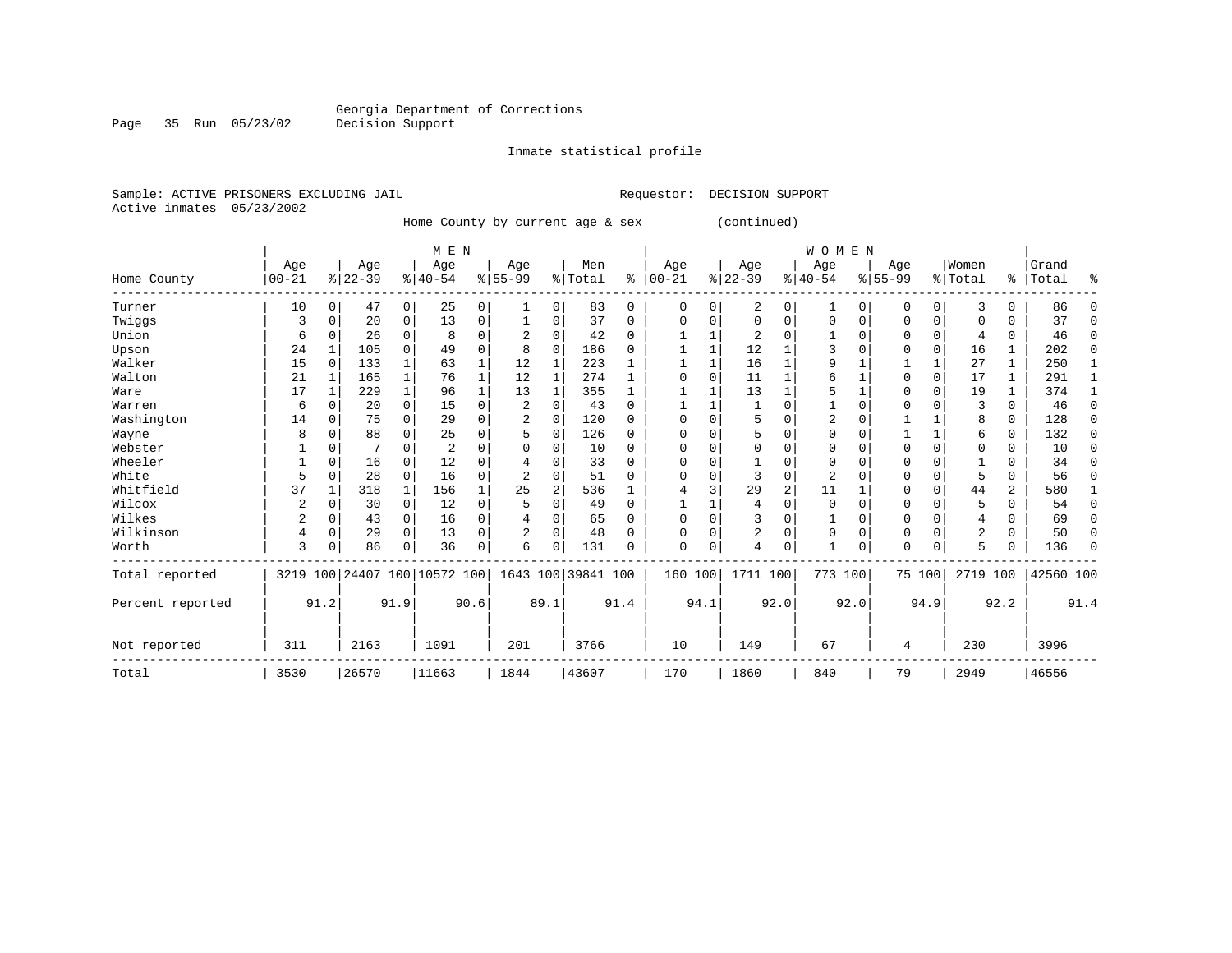Page 36 Run 05/23/02

#### Inmate statistical profile

Sample: ACTIVE PRISONERS EXCLUDING JAIL **Requestor: DECISION SUPPORT** 

Active inmates 05/23/2002

#### Prison Sentence In Years by current age & sex

|                                  |                  |                 |                  |                | M E N                                           |                |                  |                |                  |              |                      |                |                  |                | WOMEN           |              |                    |                |                  |             |                |              |
|----------------------------------|------------------|-----------------|------------------|----------------|-------------------------------------------------|----------------|------------------|----------------|------------------|--------------|----------------------|----------------|------------------|----------------|-----------------|--------------|--------------------|----------------|------------------|-------------|----------------|--------------|
| Sentence In Years                | Age<br>$00 - 21$ |                 | Age<br>$8 22-39$ |                | Age<br>$ 40-54$                                 |                | Age<br>$8 55-99$ |                | Men<br>%   Total |              | Age<br>$8   00 - 21$ |                | Age<br>$ 22-39$  |                | Age<br>$ 40-54$ |              | Aqe<br>$8155 - 99$ |                | Women<br>% Total | ွေ          | Grand<br>Total | °            |
| $0 - 1$                          | 86               |                 | 387              | 1              | 149                                             | 1              | 10               | 1              | 632              | 1            | 5                    | 3              | 53               | 3              | 20              |              | 2                  | 3              | 80               | 3           | 712            | 2            |
| $1.1 - 2$                        | 298              | 9 <sup>1</sup>  | 1100             | $\overline{4}$ | 430                                             | $\overline{4}$ | 47               | 3              | 1875             | 4            | 21                   | 13             | 128              | 7              | 52              | 6            | 3                  | $\overline{4}$ | 204              | 7           | 2079           | 5            |
| $2.1 - 3$                        | 135              | 4               | 636              | $\overline{2}$ | 269                                             | $\overline{2}$ | 28               | $\overline{a}$ | 1068             | 2            | 7                    | 4              | 86               | 5              | 25              | 3            | $\overline{2}$     | 3              | 120              | 4           | 1188           | 3            |
| $3.1 - 4$                        | 300              | 9               | 1071             | 4              | 405                                             | $\overline{4}$ | 46               | 3              | 1822             | 4            | 19                   | 11             | 166              | 9              | 57              | 7            | 3                  | 4              | 245              | 8           | 2067           | 4            |
| $4.1 - 5$                        | 210              | 6               | 983              | 4              | 352                                             | 3              | 35               | $\overline{2}$ | 1580             | 4            | 8                    | 5              | 122              | 7              | 55              | 7            | $\mathbf 0$        | $\mathbf 0$    | 185              | 6           | 1765           | 4            |
| $5.1 - 6$                        | 645              | 19              | 2874             | 11             | 1111                                            | 10             | 131              | 7              | 4761             | 11           | 41                   | 25             | 315              | 17             | 130             | 16           | 9                  | 12             | 495              | 17          | 5256           | 11           |
| $6.1 - 7$                        | 177              | 5               | 919              | 3              | 305                                             | 3              | 35               | $\overline{a}$ | 1436             | 3            | 6                    | 4              | 109              | 6              | 34              | 4            | 3                  | $\overline{4}$ | 152              | 5           | 1588           | 3            |
| $7.1 - 8$                        | 146              | 4               | 1075             | 4              | 355                                             | 3              | 57               | 3              | 1633             | 4            | 6                    | 4              | 99               | 5              | 42              | 5            | 1                  | 1              | 148              | 5           | 1781           | 4            |
| $8.1 - 9$                        | 118              | $\overline{3}$  | 1055             | 4 <sup>1</sup> | 343                                             | 3              | 45               | $\overline{a}$ | 1561             | 4            | 9                    | 5              | 71               | $\overline{4}$ | 29              | 4            | 2                  | 3              | 111              | 4           | 1672           | 4            |
| $9.1 - 10$                       | 32               | 1               | 338              | $\mathbf 1$    | 104                                             | $\mathbf{1}$   | 6                | $\mathbf 0$    | 480              | 1            | $\mathbf 0$          | 0              | 21               | $\mathbf{1}$   | 6               | $\mathbf{1}$ | 1                  | 1              | 28               | 1           | 508            | 1            |
| $10.1 - 12$                      | 683              | 20 <sup>1</sup> | 4617             | 18             | 1402                                            | 12             | 230              | 13             | 6932             | 16           | 21                   | 13             | 239              | 13             | 109             | 13           | 8                  | 10             | 377              | 13          | 7309           | 16           |
| $12.1 - 15$                      | 149              | 4 <sup>1</sup>  | 1782             | 7              | 615                                             | 5              | 89               | 5              | 2635             | 6            | 4                    | 2              | 85               | 5              | 40              | 5            | 5                  | 6              | 134              | 5           | 2769           | 6            |
| $15.1 - 20$                      | 190              | 5               | 2810             | 11             | 1244                                            | 11             | 190              | 10             | 4434             | 10           | 4                    | 2              | 98               | 5              | 68              | 8            | 7                  | 9              | 177              | 6           | 4611 10        |              |
| 20.1-OVER                        | 143              | 4 <sup>1</sup>  | 3565             | 14             | 2143                                            | 19             | 361              | 20             | 6212             | 14           | 6                    | $\overline{4}$ | 118              | 6              | 66              | 8            | 6                  | 8              | 196              | 7           | 6408           | 14           |
| LIFE                             | 162              | 5               | 2946             | 11             | 2194                                            | 19             | 489              | 27             | 5791             | 13           | 9                    | 5              | 122              | 7              | 93              | 11           | 26                 | 33             | 250              | 9           | 6041           | 13           |
| <b>DEATH</b>                     | 0                | 0               | 54               | 0              | 54                                              | 0              | 10               | 1              | 118              | 0            | $\mathbf 0$          | 0              | 1                | $\Omega$       | 0               | 0            | $\mathbf 0$        | $\mathbf 0$    | 1                | $\mathbf 0$ | 119            | $\mathbf 0$  |
| LIFE W/O PAROLE                  | 6                | 0               | 154              | $\mathbf{1}$   | 96                                              | $\mathbf{1}$   | 22               | $\mathbf{1}$   | 278              | $\mathbf{1}$ | 0                    | 0              | $\sqrt{2}$       | $\Omega$       | $\mathbf 0$     | 0            | $\mathbf 0$        | $\mathbf 0$    | 2                | $\Omega$    | 280            | $\mathbf{1}$ |
| YOUTHFUL OFFENDERS               | 0                | $\overline{0}$  | 3                | 0 <sup>1</sup> | 0                                               | 0              | $\mathbf 0$      | 0 <sup>1</sup> | 3                | $\Omega$     | $\Omega$             | 0              | $\Omega$         | $\mathbf{0}$   | 0               | 0            | $\mathbf 0$        | 0              | $\Omega$         | 0           | 3              | $\mathbf 0$  |
| Total reported                   |                  |                 |                  |                | 3480 100 26369 100 11571 100 1831 100 43251 100 |                |                  |                |                  |              |                      |                | 166 100 1835 100 |                | 826 100         |              |                    | 78 100         | 2905 100         |             | 46156 100      |              |
| Percent reported                 |                  | 98.6            |                  | 99.2           |                                                 | 99.2           |                  | 99.3           |                  | 99.2         |                      | 97.6           |                  | 98.7           |                 | 98.3         |                    | 98.7           |                  | 98.5        |                | 99.1         |
| <b>NOT REPORTED</b>              | 50               |                 | 201              |                | 92                                              |                | 13               |                | 356              |              | 4                    |                | 25               |                | 14              |              | -1.                |                | 44               |             | 400            |              |
| Total                            | 3530             |                 | 26570            |                | 11663                                           |                | 1844             |                | 43607            |              | 170                  |                | 1860             |                | 840             |              | 79                 |                | 2949             |             | 46556          |              |
|                                  |                  |                 |                  |                |                                                 |                |                  |                |                  |              |                      |                |                  |                |                 |              |                    |                |                  |             |                |              |
|                                  |                  |                 |                  |                |                                                 |                |                  |                |                  |              |                      |                |                  |                |                 |              |                    |                |                  |             |                |              |
| AVG EXCLUDING<br>LIFE, DEATH, YO | 7.44             |                 | 11.18            |                | 12.92                                           |                | 14.56            |                | 11.40            |              | 6.42                 |                | 7.69             |                | 8.67            |              | 9.62               |                | 7.92             |             | 11.17          |              |
|                                  |                  |                 |                  |                |                                                 |                |                  |                |                  |              |                      |                |                  |                |                 |              |                    |                |                  |             |                |              |
| AVG INCLUDING                    |                  |                 |                  |                |                                                 |                |                  |                |                  |              |                      |                |                  |                |                 |              |                    |                |                  |             |                |              |
| LIFE=21, YO=3 YRS                | 8.07             |                 | 12.23            |                | 14.38                                           |                | 16.15            |                | 12.63            |              | 7.21                 |                | 8.57             |                | 10.06           |              | 13.41              |                | 9.04             |             | 12.41          |              |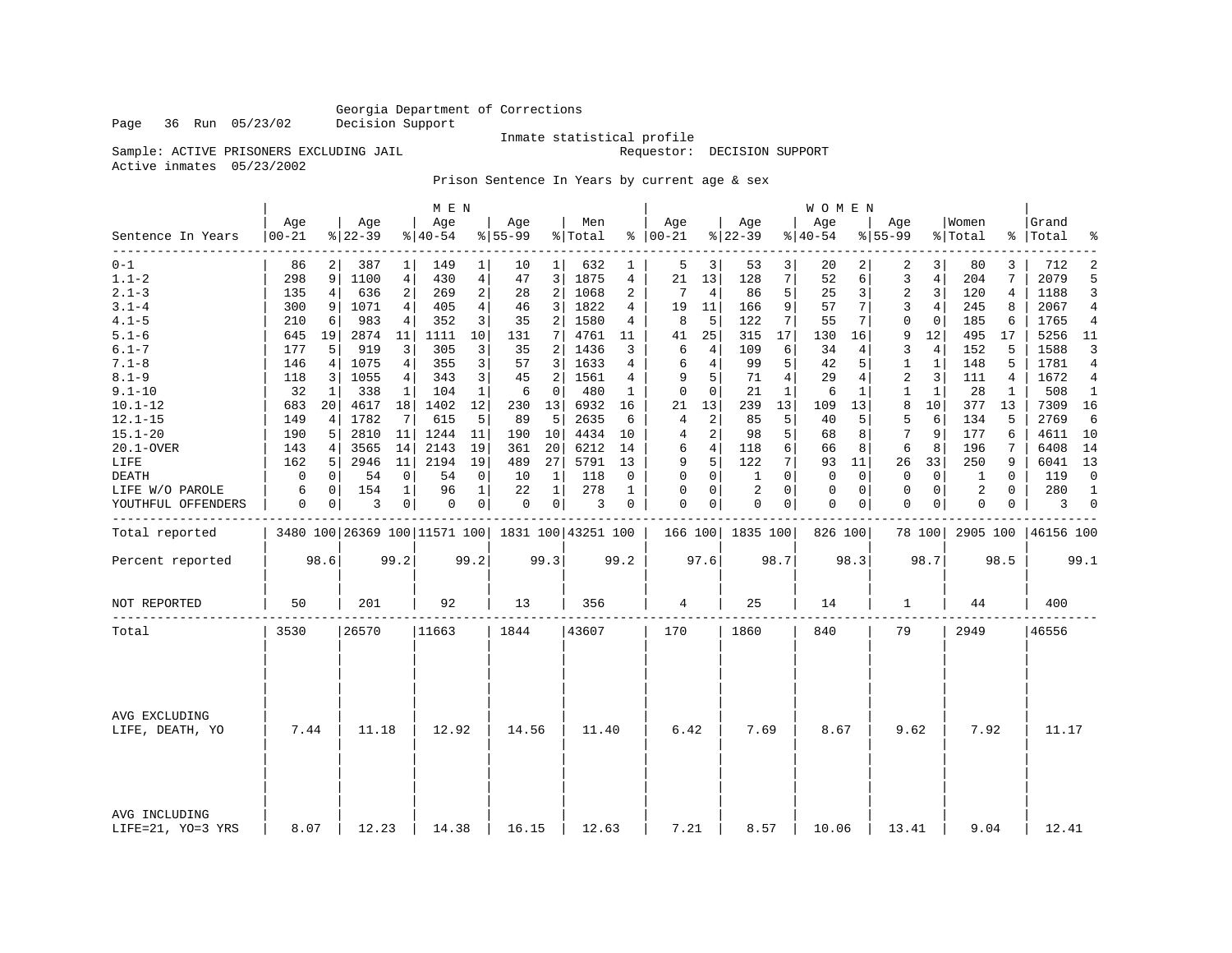#### Georgia Department of Corrections Page 37 Run 05/23/02

#### Inmate statistical profile

Sample: ACTIVE PRISONERS EXCLUDING JAIL Requestor: DECISION SUPPORT Active inmates 05/23/2002

Probation To Follow Prison by current age & sex

|                                     |                  |      |                              |                       | M E N              |                         |                    |       |                      |          |                  |          |                    |          | W O M E N          |          |                    |                       |                  |           |                       |       |
|-------------------------------------|------------------|------|------------------------------|-----------------------|--------------------|-------------------------|--------------------|-------|----------------------|----------|------------------|----------|--------------------|----------|--------------------|----------|--------------------|-----------------------|------------------|-----------|-----------------------|-------|
| Prob After Prison                   | Age<br>$00 - 21$ |      | Age<br>$8122 - 39$           |                       | Age<br>$8140 - 54$ |                         | Age<br>$8155 - 99$ |       | Men<br>% Total       | ႜ        | Age<br>$ 00-21 $ |          | Age<br>$8122 - 39$ |          | Aqe<br>$8140 - 54$ |          | Age<br>$8155 - 99$ |                       | Women<br>% Total | % $\vert$ | Grand<br> Total %     |       |
| PROBATION TO FOLLOW<br>NO PROBATION | 1621<br>1909     |      | 46 8463<br>54 18117          | 32 <sub>1</sub><br>68 | 3236<br>8431       | 28 <sup>1</sup><br>72 l | 533<br>1312        |       | 29 13853<br>71 29769 | 32<br>68 | 90<br>80         | 53<br>47 | 678<br>1182        | 36<br>64 | 295<br>545         | 35<br>65 | 24<br>55           | 30 <sup>1</sup><br>70 | 1087<br>1862     | 37<br>63  | 14940 32<br> 31631 68 |       |
| Total reported                      |                  |      | 3530 100 26580 100 11667 100 |                       |                    |                         |                    |       | 1845 100 43622 100   |          | 170 100          |          | 1860 100           |          | 840 100            |          |                    | 79 100                | 2949 100         |           | 46571 100             |       |
| Percent reported                    |                  | 99.9 |                              | 100.0                 |                    | 100.0                   |                    | 100.0 |                      | 100.0    |                  | 100.0    |                    | 99.9     |                    | 100.0    |                    | 100.0                 |                  | 99.9      |                       | 100.0 |
| NOT REPORTED                        | 4                |      | 2                            |                       |                    |                         | $\mathbf 0$        |       | 7                    |          | $\mathbf{0}$     |          | 2                  |          | 0                  |          | $\Omega$           |                       | 2                |           | 9                     |       |
| Total                               | 3530             |      | 26570                        |                       | 11663              |                         | 1844               |       | 43607                |          | 170              |          | 1860               |          | 840                |          | 79                 |                       | 2949             |           | 46556                 |       |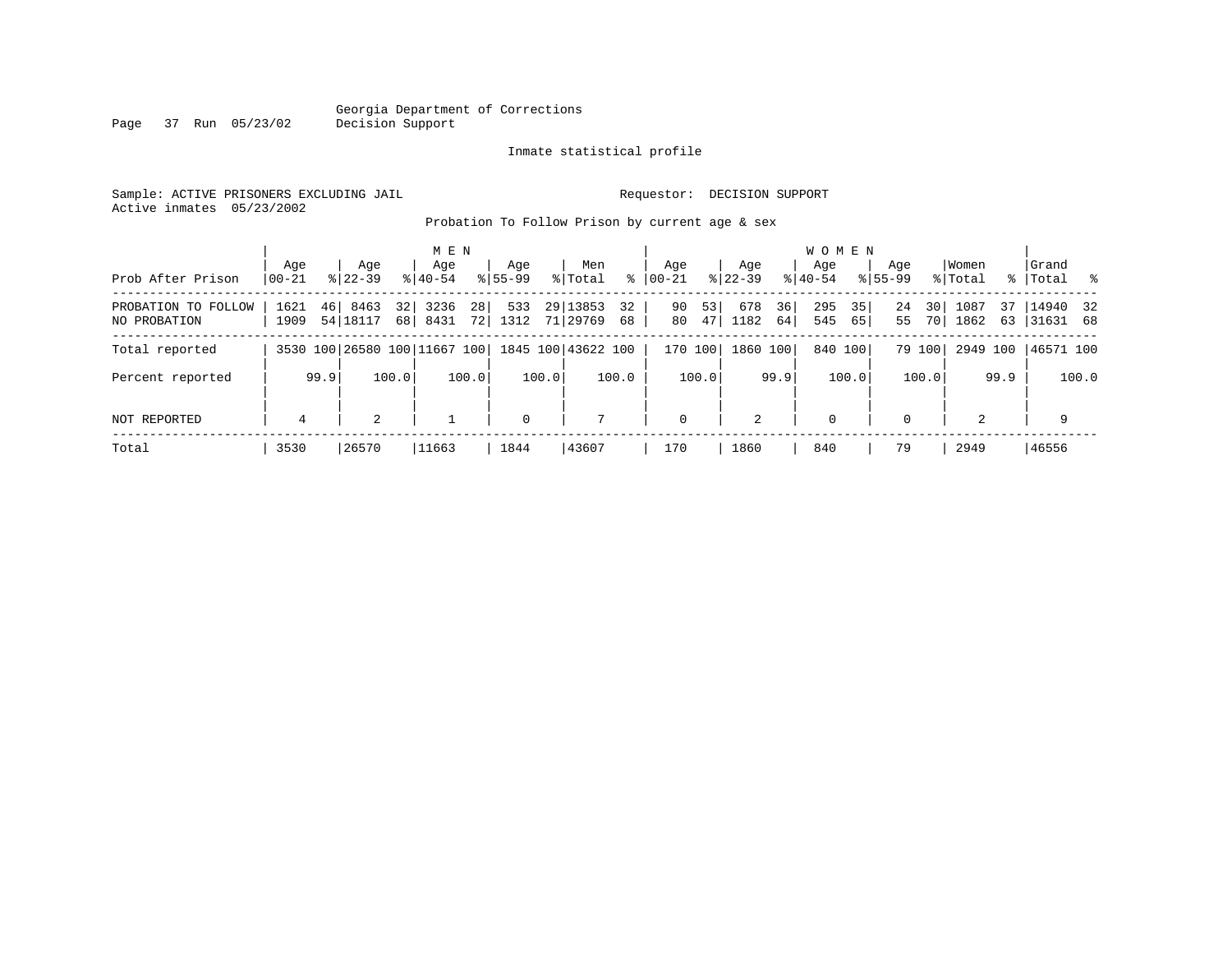Inmate statistical profile

Sample: ACTIVE PRISONERS EXCLUDING JAIL Requestor: DECISION SUPPORT Active inmates 05/23/2002

Admission Type by current age & sex

|                      |                  |          |           |          | M E N                        |          |           |              |                    |      |               |              |              |          | <b>WOMEN</b>     |              |          |          |              |          |           |          |
|----------------------|------------------|----------|-----------|----------|------------------------------|----------|-----------|--------------|--------------------|------|---------------|--------------|--------------|----------|------------------|--------------|----------|----------|--------------|----------|-----------|----------|
|                      | Age<br>$00 - 21$ |          | Age       |          | Age                          |          | Aqe       |              | Men                |      | Aqe           |              | Aqe          |          | Aqe<br>$8 40-54$ |              | Aqe      |          | Women        |          | Grand     | °        |
| Admission Type       |                  |          | $ 22-39 $ |          | $8 40-54$                    |          | $8 55-99$ |              | % Total            |      | $8   00 - 21$ |              | $ 22-39 $    |          |                  |              | $ 55-99$ |          | % Total      |          | %   Total |          |
| COMMITTED FROM COURT | 2872             |          | 82 17542  | 67       | 7637                         | 66       | 1387      |              | 76 29438           | 68   | 136           | 82           | 1206         | 66       | 547              | 66           | 66       | 85       | 1955         | 67       | 31393     | 68       |
| RETURN APPEAL/BOND   | 0                | $\Omega$ |           | 0        | 2                            | 0        | 0         | 0            | 9                  | 0    | $\mathbf 0$   | $\mathbf 0$  | 0            | 0        | 0                | 0            | $\Omega$ | 0        | $\cap$       | U        | 9         | $\Omega$ |
| PAROLE REV/NEW SENT  | 103              | 3        | 3697      | 14       | 1788                         | 15       | 202       | 11           | 5790               | 13   |               | 1            | 163          | 9        | 89               | 11           | 3        | 4        | 257          | 9        | 6047      | 13       |
| PAR REV/NO NEW SENT  | 33               |          | 866       | 3        | 422                          | 4        | 54        | 3            | 1375               | 3    |               | 2            | 84           | 5        | 31               | 4            | 2        | 3        | 120          | 4        | 1495      | 3        |
| PROB VIOL/TOTAL REV  | O                | $\Omega$ | O         | 0        | -1                           | 0        | $\Omega$  | 0            |                    | 0    | <sup>0</sup>  | 0            | $\Omega$     | $\Omega$ | 0                | $\Omega$     | $\Omega$ | $\Omega$ | 0            | 0        |           | $\Omega$ |
| PROB VIOL/PARTIAL    | 188              | 5        | 1252      | 5        | 516                          | 4        | 36        | 2            | 1992               | 5    |               | 4            | 144          | 8        | 59               | 7            | O        | $\Omega$ | 210          | 7        | 2202      | 5        |
| ADMIT FM OTHER CUST  | $\Omega$         | $\Omega$ | 14        | 0        | q                            | 0        | 5         | 0            | 28                 | O    | $\Omega$      | $\Omega$     | $\Omega$     | O        | 0                | $\Omega$     | $\Omega$ | $\Omega$ | <sup>0</sup> | 0        | 28        | $\Omega$ |
| SHOCK INCARCERATION  |                  | $\Omega$ | $\Omega$  | $\Omega$ | $\Omega$                     | 0        | $\Omega$  | 0            | 0                  | 0    | $\Omega$      | $\Omega$     | 0            | $\Omega$ | $\Omega$         | <sup>0</sup> | $\Omega$ | $\Omega$ | <sup>0</sup> | $\Omega$ | U         | ſ        |
| PROB REV/REMAINDER   | 258              | 7        | 2537      | 10       | 871                          | 8        | 95        | 5            | 3761               | 9    | 15            | 9            | 222          | 12       | 90               | 11           |          | 9        | 334          | 11       | 4095      |          |
| NEW SENT/PAR REV PND | 2                | $\Omega$ | 92        | $\Omega$ | 49                           | $\Omega$ | 6         | $\Omega$     | 149                | 0    |               | $\mathbf{1}$ | 5            | $\Omega$ | 4                | $\Omega$     | $\Omega$ | $\Omega$ | 10           | $\Omega$ | 159       | n        |
| LIFE W/O PAROLE      |                  | $\Omega$ | 96        | 0        | 52                           | 0        | 14        | 1            | 165                | 0    | O             | $\Omega$     | <sup>0</sup> | $\Omega$ | U                | O            | O        | $\Omega$ | <sup>0</sup> | 0        | 165       | n        |
| PAROLE REV BOOT CAMP |                  | $\Omega$ | 4         | 0        | $\mathcal{R}$                | 0        | $\Omega$  | $\Omega$     |                    | O    | O             | 0            | <sup>0</sup> | O        | U                | O            | O        | $\Omega$ | O            | 0        |           |          |
| PAR REV/RSN UNKNOWN  |                  | $\Omega$ | 14        | U        | 55                           | 0        | 26        | $\mathbf{1}$ | 95                 | U    | <sup>0</sup>  | 0            | O            | O        | U                | O            | $\Omega$ | U        | O            | U        | 95        |          |
| PROBATION/PAROLE REV |                  | $\Omega$ | O         | U        | $\Omega$                     | U        | $\Omega$  | $\Omega$     | n                  | O    | <sup>0</sup>  | U            | O            | O        | U                | O            | ∩        | $\Omega$ | O            | U        | ∩         |          |
| PB PAROLE RESCINDED  |                  | $\Omega$ | 4         | U        |                              | 0        | O         | 0            | 5                  | U    | <sup>0</sup>  | 0            | <sup>0</sup> | O        | O                | O            | ∩        | $\Omega$ | ∩            | 0        |           |          |
| PROB REVOC/SPEC COND |                  | $\Omega$ | 43        | 0        | 28                           | 0        |           | $\Omega$     | 81                 | O    |               |              | 12           |          | 6                |              | O        | U        | 20           | 1        | 101       | n        |
| PAR REV/REVOC CENTER |                  | 0        | 186       | 1        | 131                          | 1        |           | 0            | 328                |      | O             | 0            | 0            | O        | U                | $\Omega$     | O        | $\Omega$ | O            | 0        | 328       |          |
| INFORMATION ONLY     |                  | $\Omega$ | O         | 0        | $\Omega$                     | 0        | n         | $\Omega$     | O                  | O    | O             | $\Omega$     | O            | O        | U                | <sup>0</sup> | O        | $\Omega$ | O            | 0        | U         | ∩        |
| INCOMPLETE SENT PKG  |                  | $\Omega$ |           | 0        | O                            | 0        |           | $\Omega$     | O                  | O    | <sup>0</sup>  | $\Omega$     | <sup>0</sup> | O        | U                | $\Omega$     | $\Omega$ | $\Omega$ |              | 0        |           | ∩        |
| HANCOCK REVOC CENTER |                  | $\Omega$ | 2         | 0        | O                            | 0        |           | 0            | 2                  | O    | <sup>0</sup>  | $\Omega$     | $\Omega$     | O        | Ω                | $\Omega$     | $\Omega$ | $\Omega$ |              | 0        |           | ∩        |
| WHITWORTH DETENTION  |                  | $\Omega$ | 13        | 0        | q                            | 0        | O         | 0            | 23                 | O    |               | 0            | 0            | 0        | 0                | $\Omega$     | $\Omega$ | $\Omega$ |              | 0        | 23        | ∩        |
| DCYS AT RISK         |                  | $\Omega$ | 3         | 0        | O                            | 0        | O         | $\Omega$     | 10                 | 0    |               | 0            |              | $\Omega$ | 0                | $\Omega$     | $\Omega$ | $\Omega$ |              | 0        | 10        | n        |
| OTHER                | $\Omega$         | O        | U         | U        | O                            | 0        | O         | $\Omega$     | O                  | O    | $\Omega$      | O            | O            | $\Omega$ | U                | O            | $\Omega$ | $\Omega$ |              | U        | U         |          |
| Total reported       |                  |          |           |          | 3482 100 26372 100 11574 100 |          |           |              | 1831 100 43259 100 |      | 166 100       |              | 1836 100     |          | 826 100          |              |          | 78 100   | 2906 100     |          | 46165 100 |          |
| Percent reported     |                  | 98.6     |           | 99.3     |                              | 99.2     |           | 99.3         |                    | 99.2 |               | 97.6         |              | 98.7     |                  | 98.3         |          | 98.7     |              | 98.5     |           | 99.2     |
| UNKNOWN              | 48               |          | 198       |          | 89                           |          | 13        |              | 348                |      | 4             |              | 24           |          | 14               |              | 1        |          | 43           |          | 391       |          |
| Total                | 3530             |          | 26570     |          | 11663                        |          | 1844      |              | 43607              |      | 170           |              | 1860         |          | 840              |              | 79       |          | 2949         |          | 46556     |          |

Page 38 Run 05/23/02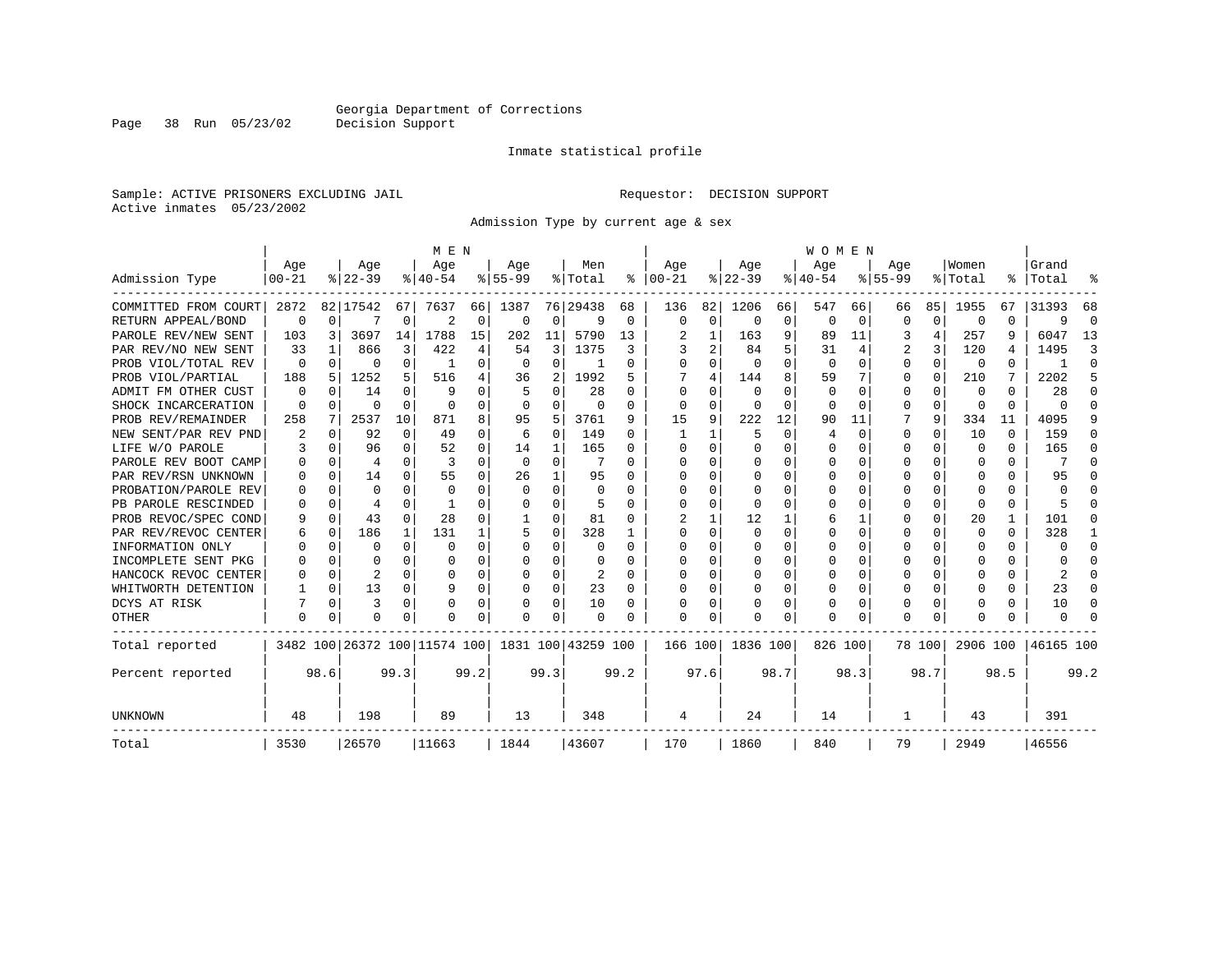#### Georgia Department of Corrections Page 39 Run 05/23/02 Decision Support

#### Inmate statistical profile

|  |                           | Sample: ACTIVE PRISONERS EXCLUDING JAIL |  |                                   |  |  | Requestor: DECISION SUPPORT |  |  |
|--|---------------------------|-----------------------------------------|--|-----------------------------------|--|--|-----------------------------|--|--|
|  | Active inmates 05/23/2002 |                                         |  |                                   |  |  |                             |  |  |
|  |                           |                                         |  | Release Type by current age & sex |  |  |                             |  |  |

| M E N | W O M E N | Age | Age | Age | Age | Men | Age | Age | Age | Age |Women |Grand Release Type  $|00-21 \t s| 22-39 \t s| 40-54 \t s| 55-99 \t s| \ttotal \t s| 00-21 \t s| 22-39 \t s| 40-54 \t s| 55-99 \t s| 55-99 \t s| 55-99 \t s| 55-99 \t s| 55-99 \t s| 55-99 \t s| 55-99 \t s| 55-99 \t s| 55-99 \t s| 55-99 \t s| 55-99 \t s| 55-99 \t s| 55-99 \t s|$ ------------------------------------------------------------------------------------------------------------------------------------PAROLE | 48 1| 198 1| 89 1| 13 1| 348 1 | 4 2| 24 1| 14 2| 1 1| 43 1 | 391 1 SENTENCE EXPIRED | 0 0| 0 0| 1 0| 0 0| 1 0 | 0 0| 0 0| 0 0| 0 0| 0 0 | 1 0 Active | 3530 100 26570 100 11662 100 | 1844 100 | 43606 100 | 170 100 | 1860 100 | 840 100 | 79 100 | 2949 100 | 46555 100 ------------------------------------------------------------------------------------------------------------------------------------Total | 3530 |26570 |11663 | 1844 |43607 | 170 | 1860 | 840 | 79 | 2949 |46556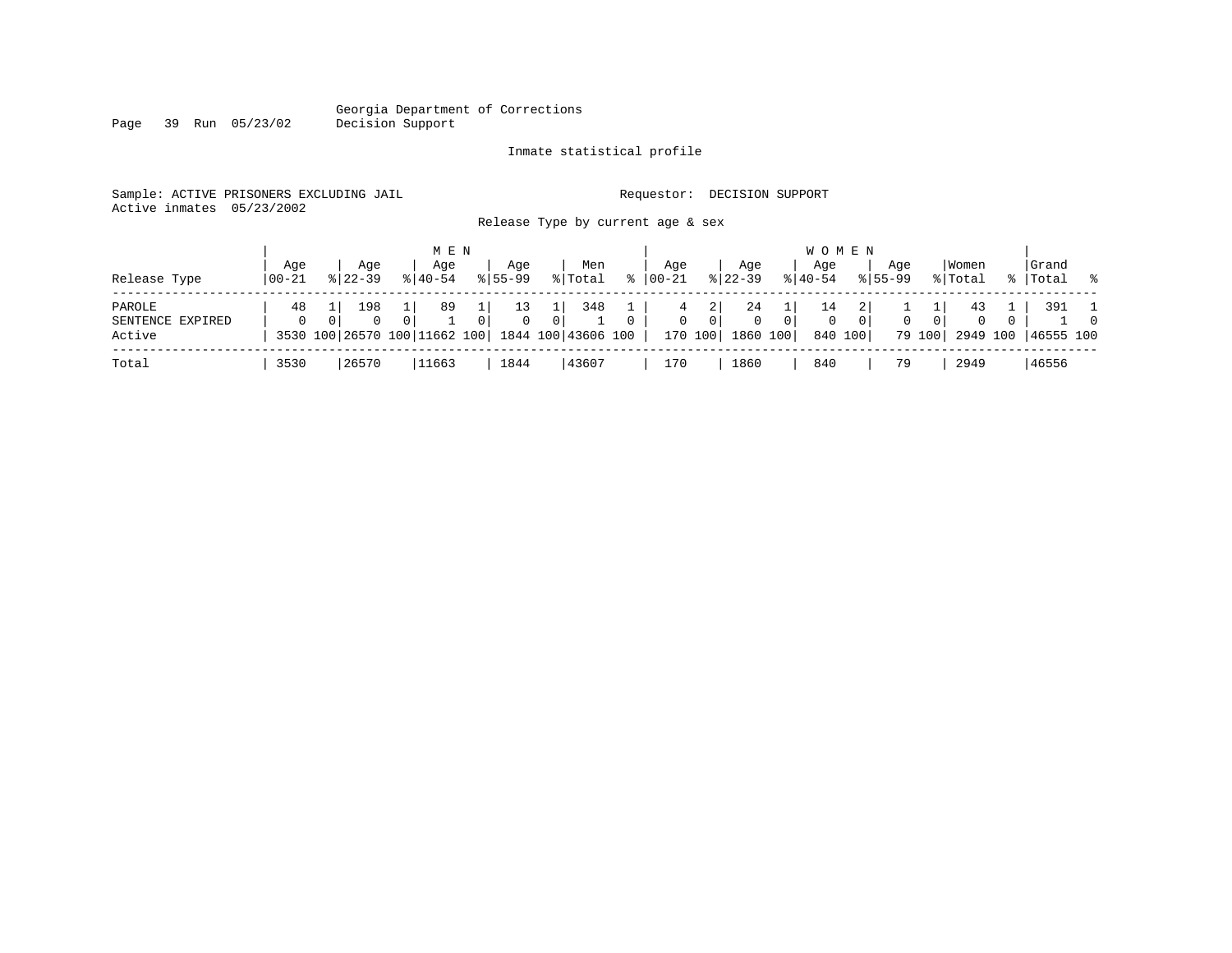Inmate statistical profile

Sample: ACTIVE PRISONERS EXCLUDING JAIL **Requestor: DECISION SUPPORT** Active inmates 05/23/2002

Inst By Group by current age & sex

|                      |           |          |           |                | M E N               |      |             |          |                    |          |             |          |           |          | <b>WOMEN</b> |          |             |          |          |       |           |               |
|----------------------|-----------|----------|-----------|----------------|---------------------|------|-------------|----------|--------------------|----------|-------------|----------|-----------|----------|--------------|----------|-------------|----------|----------|-------|-----------|---------------|
|                      | Age       |          | Age       |                | Age                 |      | Age         |          | Men                |          | Age         |          | Age       |          | Age          |          | Age         |          | Women    |       | Grand     |               |
| Inst By Group        | $00 - 21$ |          | $8 22-39$ |                | $ 40-54 $           |      | $8155 - 99$ |          | % Total            | နွ       | $ 00 - 21 $ |          | $ 22-39 $ |          | $ 40-54$     |          | $8155 - 99$ |          | % Total  |       | %   Total | $\frac{8}{6}$ |
| County jails         | 0         | $\Omega$ | 0         | 0              |                     | 0    |             |          | 0                  |          | 0           | 0        |           | $\Omega$ | $\Omega$     |          | 0           | 0        |          |       |           |               |
| Transitional centers | 13        | 0        | 436       | 2              | 255                 | 2    | 17          |          | 721                |          | 4           | 2        | 133       | 7        | 56           |          | 4           | 5        | 197      |       | 918       |               |
| County camps         | 476       | 14       | 3463      | 13             | 826                 | 7    | 33          |          | 4798               |          | $\Omega$    |          |           |          | $\Omega$     |          | $\Omega$    |          | $\Omega$ | 0     | 4798      | -11           |
| Inmate boot camps    | 160       |          | 341       |                | $\Omega$            |      | $\Omega$    |          | 501                |          | $\mathbf 0$ |          |           |          | 0            |          | $\Omega$    |          |          |       | 501       |               |
| State prisons        | 2368      | 70       | 18851     | 73             | 9102                | 80   | 1616        | 89       | 31937              | 75       | 166         | 98       | 1727      | 93       | 784          | 93       | 75          | 95       | 2752     | 93    | 34689     | 76            |
| Private prisons      | 361       | 11       | 2828      | 11             | 1225                | 11   | 155         | 9        | 4569               |          | $\Omega$    | $\Omega$ | $\Omega$  | $\Omega$ | $\Omega$     |          | $\Omega$    | $\Omega$ | $\Omega$ | 0     | 4569      | 10            |
| Other                | Ŧ.        | 0        | 11        | $\overline{0}$ |                     | 0    | $\Omega$    | $\Omega$ | 13                 | $\Omega$ | $\mathbf 0$ | 0        | $\Omega$  | $\Omega$ | $\mathbf 0$  | $\Omega$ | $\Omega$    | $\Omega$ | $\Omega$ |       | 13        | - 0           |
| Total reported       | 3379      |          |           |                | 100 25930 100 11409 | 100  |             |          | 1821 100 42539 100 |          | 170         | 100      | 1860      | 100      | 840 100      |          |             | 79 100   | 2949 100 |       | 45488 100 |               |
| Percent reported     |           | 95.7     |           | 97.6           |                     | 97.8 |             | 98.8     |                    | 97.6     |             | 100.0    |           | 100.0    |              | 100.0    |             | 100.0    |          | 100.0 |           | 97.7          |
| Not reported         | 151       |          | 640       |                | 254                 |      | 23          |          | 1068               |          | $\Omega$    |          | $\Omega$  |          | $\mathbf 0$  |          | $\Omega$    |          | $\Omega$ |       | 1068      |               |
| Total                | 3530      |          | 26570     |                | 11663               |      | 1844        |          | 43607              |          | 170         |          | 1860      |          | 840          |          | 79          |          | 2949     |       | 46556     |               |

Page 40 Run 05/23/02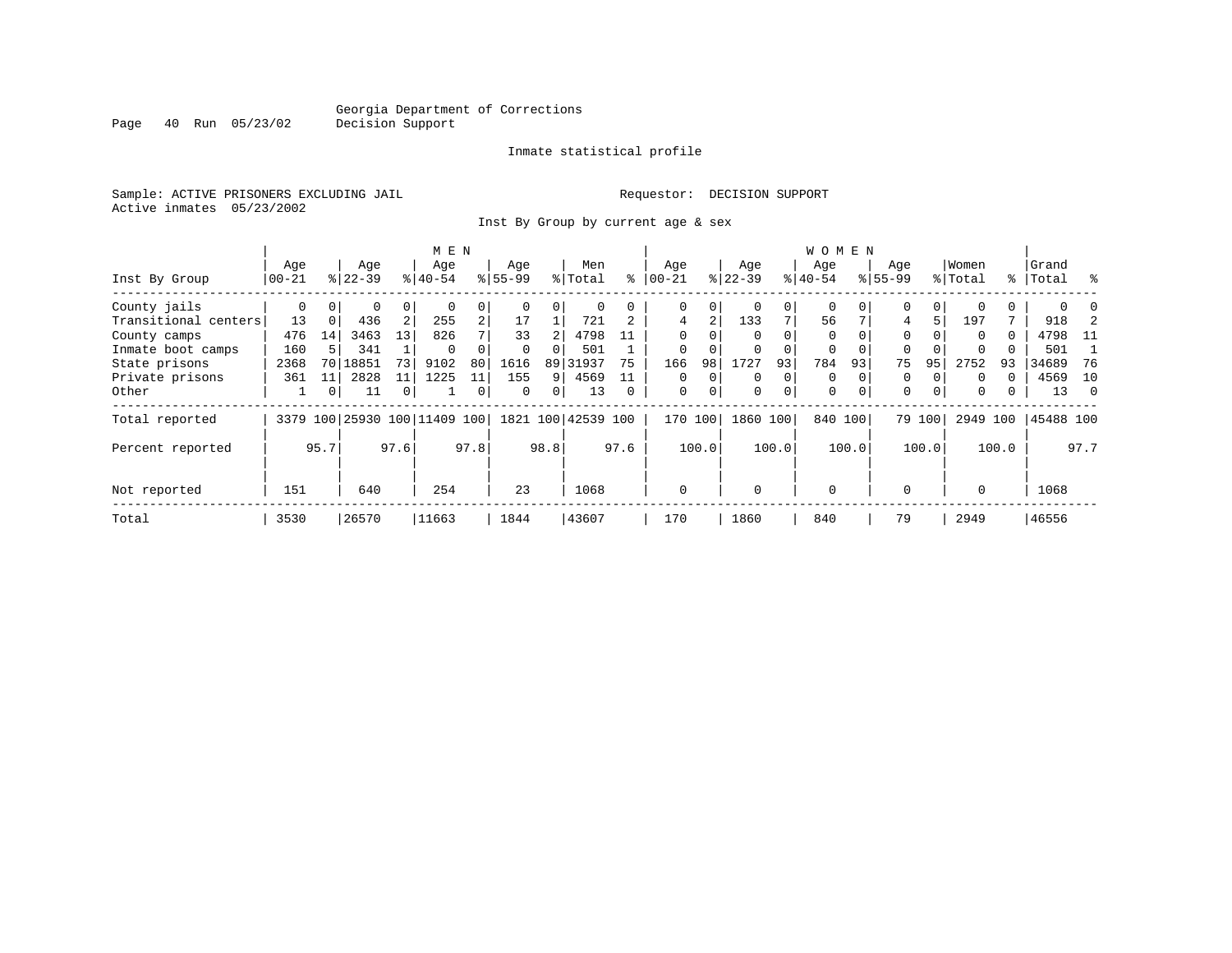Inmate statistical profile

Sample: ACTIVE PRISONERS EXCLUDING JAIL **Requestor: DECISION SUPPORT** Active inmates 05/23/2002

Page 41 Run 05/23/02

Institution by current age & sex

|                      |             |                |          |              | M E N     |                |                |                |          |                |           |                |             |             | W O M E N   |             |              |              |             |          |           |                |
|----------------------|-------------|----------------|----------|--------------|-----------|----------------|----------------|----------------|----------|----------------|-----------|----------------|-------------|-------------|-------------|-------------|--------------|--------------|-------------|----------|-----------|----------------|
|                      | Age         |                | Age      |              | Aqe       |                | Aqe            |                | Men      |                | Age       |                | Aqe         |             | Aqe         |             | Aqe          |              | Women       |          | Grand     |                |
| Institution          | $ 00 - 21 $ |                | $ 22-39$ |              | $8 40-54$ |                | $8155 - 99$    |                | % Total  | ႜ              | $ 00-21$  |                | $ 22-39$    |             | $ 40-54$    |             | $8155 - 99$  |              | % Total     |          | %   Total |                |
| Albany Trans Ctr     | 5           | $\overline{0}$ | 95       | 0            | 48        | 0              | 3              | 0              | 151      | 0              | 0         | 0              | 0           | 0           | 0           | 0           | 0            | 0            | 0           | $\Omega$ | 151       | $\Omega$       |
| Atlanta Trans Ctr(M) | 2           | $\mathbf 0$    | 135      | $\mathbf{1}$ | 98        | $1\,$          | 8              | $\mathbf 0$    | 243      | $\mathbf{1}$   | $\Omega$  | $\mathbf 0$    | 0           | $\mathbf 0$ | 0           | $\mathbf 0$ | 0            | $\mathbf 0$  | $\mathbf 0$ | $\Omega$ | 243       | $\mathbf{1}$   |
| Macon Trans Ctr      | 2           | $\mathbf 0$    | 83       | 0            | 38        | 0              | 2              | 0              | 125      | 0              | $\Omega$  | 0              | $\mathbf 0$ | 0           | $\mathbf 0$ | 0           | 0            | $\mathbf 0$  | $\mathbf 0$ | 0        | 125       | $\Omega$       |
| Metro Trans Ctr (W)  | O           | $\Omega$       | $\Omega$ | $\Omega$     | $\Omega$  | $\Omega$       | $\Omega$       | $\Omega$       | $\Omega$ | $\Omega$       | 4         | $\overline{a}$ | 79          | 4           | 39          | 5           | $\mathbf{1}$ | $\mathbf{1}$ | 123         | 4        | 123       | $\Omega$       |
| Savannah Trans Ctr   | 4           | $\Omega$       | 123      | $\Omega$     | 71        | $\mathbf 1$    | $\overline{4}$ | $\Omega$       | 202      | 0              | $\Omega$  | $\Omega$       | $\Omega$    | $\Omega$    | $\Omega$    | $\Omega$    | $\Omega$     | $\Omega$     | $\Omega$    | $\Omega$ | 202       | $\Omega$       |
| Savannah Womens TC   | U           | $\Omega$       | $\Omega$ | $\Omega$     | $\Omega$  | 0              | $\Omega$       | $\Omega$       | $\Omega$ | $\Omega$       | $\Omega$  | $\Omega$       | 54          | 3           | 17          | 2           | 3            | 4            | 74          | 3        | 74        | $\Omega$       |
| Central State Hosp   |             | $\mathbf 0$    | 11       | 0            | 1         | 0              | 0              | $\mathbf 0$    | 13       | 0              | $\Omega$  | $\mathbf 0$    | $\Omega$    | $\mathbf 0$ | $\mathbf 0$ | $\mathbf 0$ | $\mathbf 0$  | $\Omega$     | $\Omega$    | $\Omega$ | 13        | $\Omega$       |
| Bulloch County       | 15          | $\Omega$       | 93       | $\Omega$     | 32        | 0              |                | $\Omega$       | 141      | 0              | $\Omega$  | $\Omega$       | $\Omega$    | $\Omega$    | $\Omega$    | 0           | $\Omega$     | $\Omega$     | $\mathbf 0$ | $\Omega$ | 141       | $\Omega$       |
| Carroll County       | 33          | 1              | 160      | $\mathbf{1}$ | 32        | 0              | $\Omega$       | $\Omega$       | 225      | $\mathbf{1}$   | $\Omega$  | $\Omega$       | $\Omega$    | $\Omega$    | $\Omega$    | $\Omega$    | $\Omega$     | $\Omega$     | $\Omega$    | $\Omega$ | 225       | $\Omega$       |
| Clarke County        | 5           | $\Omega$       | 74       | $\Omega$     | 23        | 0              | $\Omega$       | $\Omega$       | 102      | $\Omega$       | $\Omega$  | $\Omega$       | $\Omega$    | $\Omega$    | $\Omega$    | 0           | $\Omega$     | $\Omega$     | $\Omega$    | $\Omega$ | 102       | $\Omega$       |
| Colquitt County      | 26          | 1              | 119      | $\Omega$     | 24        | 0              | $\Omega$       | $\Omega$       | 169      | 0              | $\cap$    | $\Omega$       | $\Omega$    | $\Omega$    | $\Omega$    | $\Omega$    | $\cap$       | $\Omega$     | $\Omega$    | $\Omega$ | 169       | $\Omega$       |
| Coweta County        | 16          | $\Omega$       | 118      | $\Omega$     | 52        | $\Omega$       | 2              | $\Omega$       | 188      | 0              | C         | $\Omega$       | $\Omega$    | $\mathbf 0$ | $\Omega$    | $\Omega$    | $\Omega$     | $\Omega$     | $\mathbf 0$ | $\Omega$ | 188       | ∩              |
| Decatur County       | 12          | $\mathbf 0$    | 137      | 1            | 44        | 0              | $\Omega$       | $\mathbf 0$    | 193      | 0              | $\Omega$  | $\mathbf 0$    | $\Omega$    | $\mathbf 0$ | $\Omega$    | 0           | $\Omega$     | $\Omega$     | $\mathbf 0$ | $\Omega$ | 193       | $\Omega$       |
| Effingham County     | 25          | $\mathbf{1}$   | 180      | $\mathbf{1}$ | 37        | $\Omega$       | $\mathbf{1}$   | $\Omega$       | 243      | $\mathbf{1}$   | $\bigcap$ | $\Omega$       | $\Omega$    | $\Omega$    | $\Omega$    | $\Omega$    | $\Omega$     | $\Omega$     | $\Omega$    | $\Omega$ | 243       | $\mathbf{1}$   |
| Floyd County         | 23          | 1              | 145      | $\mathbf{1}$ | 41        | 0              | 3              | $\Omega$       | 212      | $\Omega$       | $\Omega$  | 0              | $\Omega$    | $\mathbf 0$ | $\Omega$    | 0           | $\Omega$     | $\Omega$     | $\mathbf 0$ | $\Omega$ | 212       | $\Omega$       |
| Gwinnett County      | 17          | 1              | 88       | 0            | 15        | 0              |                | 0              | 121      | 0              | n         | $\Omega$       | $\Omega$    | $\Omega$    | $\Omega$    | 0           | $\Omega$     | $\Omega$     | 0           | $\Omega$ | 121       | $\Omega$       |
| Hall County          | 16          | $\Omega$       | 181      | $\mathbf{1}$ | 35        | 0              | 3              | $\Omega$       | 235      | $\mathbf{1}$   | $\cap$    | $\Omega$       | $\Omega$    | $\Omega$    | $\Omega$    | $\Omega$    | $\Omega$     | $\Omega$     | $\Omega$    | $\Omega$ | 235       | 1              |
| Harris County        | 8           | $\Omega$       | 76       | $\Omega$     | 15        | 0              | $\overline{2}$ | $\Omega$       | 101      | $\Omega$       | $\cap$    | $\Omega$       | $\Omega$    | $\Omega$    | $\Omega$    | $\Omega$    | $\Omega$     | $\Omega$     | $\Omega$    | $\Omega$ | 101       | $\Omega$       |
| Jackson County       | 19          | 1              | 123      | $\Omega$     | 31        | 0              | 1              | $\Omega$       | 174      | 0              | $\Omega$  | $\Omega$       | $\Omega$    | $\Omega$    | $\Omega$    | $\Omega$    | $\Omega$     | $\Omega$     | $\Omega$    | $\Omega$ | 174       | $\Omega$       |
| Jefferson County     | 24          | $\mathbf{1}$   | 136      | $\mathbf{1}$ | 27        | $\Omega$       | $\mathbf{1}$   | $\Omega$       | 188      | $\Omega$       | $\cap$    | $\Omega$       | $\Omega$    | $\Omega$    | $\Omega$    | $\Omega$    | $\Omega$     | $\Omega$     | $\Omega$    | $\Omega$ | 188       | $\Omega$       |
| Mitchell County      | 10          | $\mathbf{0}$   | 77       | 0            | 28        | 0              | 1              | $\Omega$       | 116      | 0              | $\Omega$  | 0              | $\Omega$    | 0           | U           | 0           | $\Omega$     | $\Omega$     | $\Omega$    | $\Omega$ | 116       | $\Omega$       |
| Muscogee County      | 44          | 1              | 345      | 1            | 74        | 1              |                | $\Omega$       | 464      | $\mathbf{1}$   | $\Omega$  | $\Omega$       | $\Omega$    | $\Omega$    | $\Omega$    | $\Omega$    | $\Omega$     | $\Omega$     | $\Omega$    | $\Omega$ | 464       | $\mathbf{1}$   |
| Richmond County      | 17          | 1              | 153      | $\mathbf{1}$ | 36        | 0              | $\overline{4}$ | $\Omega$       | 210      | 0              | $\Omega$  | $\Omega$       | $\Omega$    | $\Omega$    | $\Omega$    | $\Omega$    | $\Omega$     | $\Omega$     | $\Omega$    | $\Omega$ | 210       | $\Omega$       |
| Screven County       | 14          | $\Omega$       | 108      | $\Omega$     | 27        | $\Omega$       | $\Omega$       | $\Omega$       | 149      | 0              | $\Omega$  | $\Omega$       | $\Omega$    | $\Omega$    | $\Omega$    | $\Omega$    | $\Omega$     | $\Omega$     | $\Omega$    | $\Omega$ | 149       | $\Omega$       |
| Spalding County      | 24          | 1              | 279      | $\mathbf{1}$ | 74        | 1              | 4              | $\mathbf 0$    | 381      | $\mathbf{1}$   | $\Omega$  | $\Omega$       | $\Omega$    | $\mathbf 0$ | U           | 0           | $\Omega$     | $\Omega$     | $\mathbf 0$ | $\Omega$ | 381       | -1             |
| Stewart County       | 16          | $\Omega$       | 63       | 0            | 11        | $\Omega$       | $\mathbf{1}$   | 0              | 91       | $\Omega$       | $\cap$    | $\mathbf 0$    | $\Omega$    | $\mathbf 0$ | U           | $\mathbf 0$ | $\Omega$     | $\Omega$     | $\mathbf 0$ | $\Omega$ | 91        | $\Omega$       |
| Sumter County        | 38          | 1              | 243      | 1            | 50        | 0              | 4              | 0              | 335      | 1              | $\Omega$  | 0              | $\Omega$    | 0           | $\Omega$    | 0           | $\Omega$     | $\Omega$     | $\Omega$    | $\Omega$ | 335       | $\mathbf{1}$   |
| Terrell County       | 14          | $\Omega$       | 89       | $\Omega$     | 25        | 0              | $\Omega$       | $\Omega$       | 128      | $\Omega$       | $\Omega$  | $\Omega$       | $\Omega$    | $\Omega$    | $\Omega$    | $\Omega$    | $\Omega$     | $\Omega$     | $\Omega$    | $\Omega$ | 128       | $\Omega$       |
| Thomas County        | 12          | $\Omega$       | 98       | 0            | 23        | 0              | 2              | $\Omega$       | 135      | 0              | n         | $\Omega$       | $\Omega$    | $\Omega$    | $\Omega$    | $\mathbf 0$ | $\Omega$     | 0            | $\Omega$    | $\Omega$ | 135       | $\Omega$       |
| Troup County         | 26          | 1              | 208      | 1            | 38        | 0              | 1              | $\Omega$       | 273      | 1              | ∩         | $\Omega$       | $\Omega$    | $\Omega$    | $\Omega$    | $\Omega$    | $\Omega$     | $\Omega$     | $\Omega$    | $\Omega$ | 273       | -1             |
| Clayton County       | 22          | 1              | 170      | 1            | 32        | 0              | 0              | 0              | 224      | $\mathbf{1}$   | $\cap$    | $\Omega$       | $\Omega$    | $\mathbf 0$ | $\Omega$    | 0           | $\Omega$     | $\Omega$     | $\mathbf 0$ | $\Omega$ | 224       | $\Omega$       |
| Ware Prison          | 79          | 2              | 679      | 3            | 252       | 2              | 33             | $\overline{2}$ | 1043     | $\overline{a}$ | $\cap$    | $\Omega$       | $\Omega$    | $\Omega$    | $\Omega$    | $\mathbf 0$ | $\Omega$     | $\Omega$     | $\Omega$    | $\Omega$ | 1043      | $\overline{2}$ |
| Lowndes Prison       | 36          | 1              | 224      | $\mathbf{1}$ | 38        | 0              | $\mathbf{1}$   | 0              | 299      | $\mathbf{1}$   | $\cap$    | $\Omega$       | $\Omega$    | $\Omega$    | $\Omega$    | $\mathbf 0$ | $\Omega$     | $\Omega$     | $\Omega$    | $\Omega$ | 299       | $\mathbf{1}$   |
| Dodge Prison         | 51          | 2              | 646      | 2            | 396       | 3              | 51             | 3              | 1144     | 3              | $\Omega$  | 0              | $\Omega$    | 0           | 0           | $\mathbf 0$ | $\Omega$     | $\Omega$     | $\mathbf 0$ | $\Omega$ | 1144      | 3              |
| Phillips Prison      | 36          | 1              | 446      | 2            | 263       | $\overline{a}$ | 48             | 3              | 793      | 2              | O         | 0              | 0           | 0           | 0           | 0           | $\Omega$     | 0            | 0           | 0        | 793       | $\overline{2}$ |
| Walker Prison        | 38          | 1              | 375      | 1            | 178       | $\overline{a}$ | 27             | 1              | 618      | $\mathbf{1}$   | $\Omega$  | 0              | $\Omega$    | 0           | $\Omega$    | $\mathbf 0$ | $\Omega$     | 0            | $\Omega$    | $\Omega$ | 618       |                |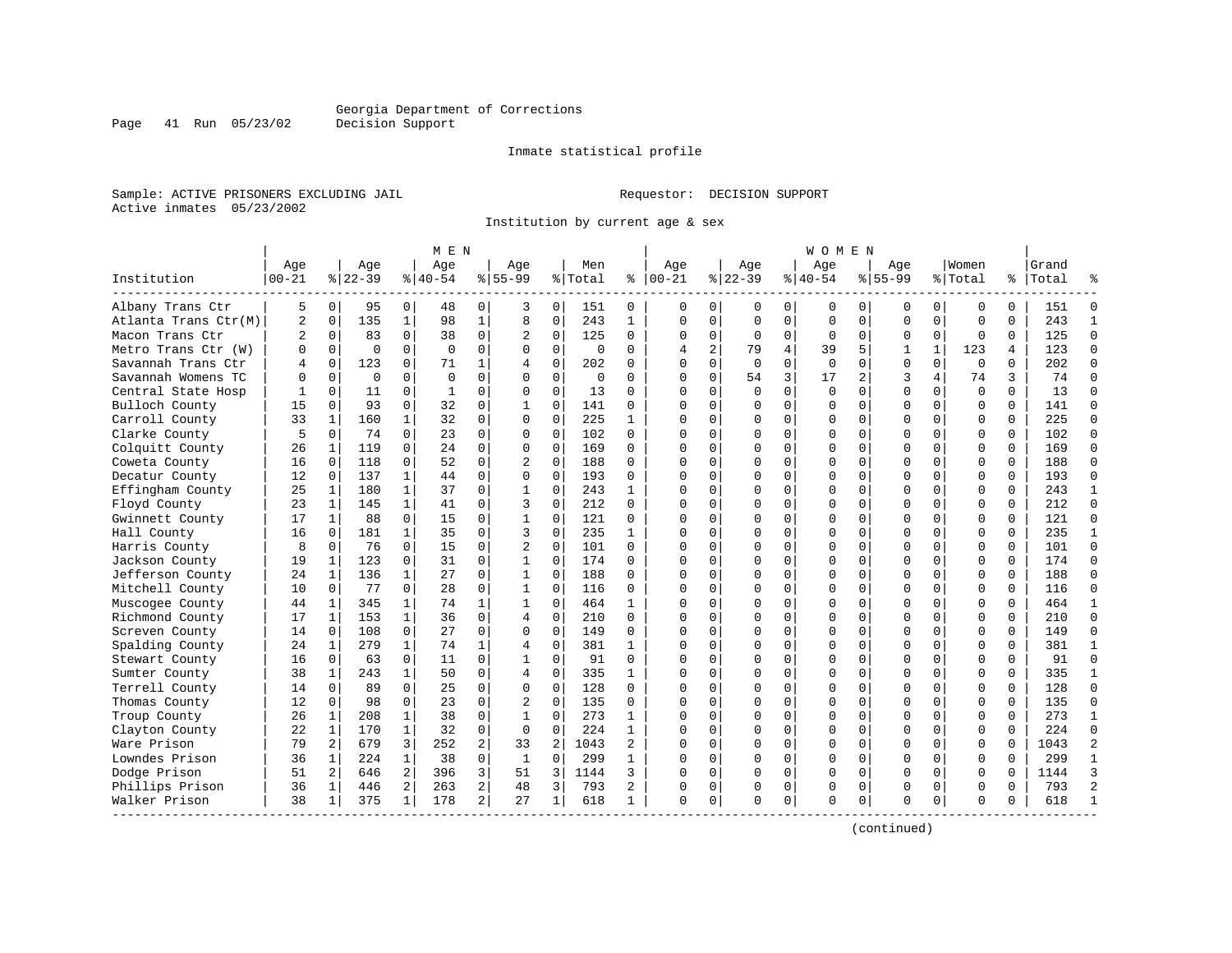### Georgia Department of Corrections<br>Decision Support

Page 42 Run 05/23/02

#### Inmate statistical profile

Sample: ACTIVE PRISONERS EXCLUDING JAIL **Requestor: DECISION SUPPORT** Active inmates 05/23/2002

Institution by current age & sex (CONTINUED)

| M E N | W O M E N

|                      | Age      |    | Age       | Age       | Age       |    | Men     |   | Age       | Age       | Aqe       | Age         | Women   |   | Grand |   |
|----------------------|----------|----|-----------|-----------|-----------|----|---------|---|-----------|-----------|-----------|-------------|---------|---|-------|---|
| Institution          | $ 00-21$ |    | $ 22-39 $ | $ 40-54 $ | $8 55-99$ |    | % Total | ⊱ | $00 - 21$ | $ 22-39 $ | $ 40-54 $ | $8155 - 99$ | % Total | ိ | Total | ႜ |
| Wayne Prison         | 8        |    | 108       | 73        |           |    | 196     |   |           |           |           |             |         |   | 196   |   |
| Arrendale Prison     | 439      | 13 | 567       | 183       | 14        |    | 1203    |   |           |           |           |             |         | 0 | 1203  |   |
| Montgomery Prison    | 34       |    | 272       | 75        |           |    | 388     |   |           |           |           |             |         |   | 388   |   |
| Lee Prison           | 37       |    | 446       | 227       | 14        |    | 724     |   |           |           |           |             |         |   | 724   |   |
| Putnam Prison        | 18       |    | 92        | 28        |           |    | 138     |   |           |           |           |             |         |   | 138   |   |
| Georgia State Prison | 29       |    | 785       | 324       | 44        |    | 1182    |   |           |           |           |             |         |   | 1182  |   |
| Mens Prison          | 2        |    | 133       | 229       | 275       | 15 | 639     |   |           |           |           |             |         |   | 639   |   |
| Jackson Prison-Diag  | 181      |    | 958       | 422       | 60        |    | 1621    |   |           |           |           |             |         |   | 1621  |   |
| Jackson Prison-Perm  |          |    | 141       | 95        |           |    | 249     |   |           |           |           |             |         |   | 249   |   |
| Coastal Prison       | 193      |    | 880       | 354       | 39        |    | 1466    |   |           |           |           |             |         |   | 1466  |   |
| Scott Prison         | 48       |    | 701       | 364       | 45        |    | 1158    |   |           |           |           |             |         |   | 1158  |   |
| Rivers Prison        | 62       |    | 647       | 348       | 39        |    | 1096    |   |           |           |           |             |         |   | 1096  |   |
| Rutledge Prison      | 27       |    | 274       | 237       | 43        |    | 581     |   |           |           |           |             |         |   | 581   |   |
| Central Prison       | 22       |    | 381       | 329       | 54        |    | 786     |   |           |           |           |             |         |   | 786   |   |
| Augusta Med Prison   | 55       |    | 605       | 348       | 104       | 6  | 1112    |   |           |           |           |             |         |   |       |   |

| Scott Prison         | 48  | 701 | 364 | 45  | 1158 |   |    |    |     |          |     |    |    |    |      |    | 1158 |  |
|----------------------|-----|-----|-----|-----|------|---|----|----|-----|----------|-----|----|----|----|------|----|------|--|
| Rivers Prison        | 62  | 647 | 348 | 39  | 1096 |   |    |    |     |          |     |    |    |    |      |    | 1096 |  |
| Rutledge Prison      | 27  | 274 | 237 | 43  | 581  |   |    |    |     |          |     |    |    |    |      |    | 581  |  |
| Central Prison       | 22  | 381 | 329 | 54  | 786  |   |    |    |     |          |     |    |    |    |      |    | 786  |  |
| Augusta Med Prison   | 55  | 605 | 348 | 104 | 1112 |   |    |    |     |          |     |    |    |    |      |    | 1112 |  |
| Rogers Prison        | 155 | 840 | 254 | 12  | 1261 |   |    |    |     |          |     |    |    |    |      |    | 1261 |  |
| Burruss Prison       | 23  | 188 | 73  | 16  | 300  |   |    |    |     |          |     |    |    |    |      |    | 300  |  |
| Bostick Prison       |     | 184 | 257 | 162 | 610  |   |    |    |     |          |     |    |    |    |      |    | 610  |  |
| Valdosta Prison      | 34  | 538 | 237 | 44  | 853  |   |    |    |     |          |     |    |    |    |      |    | 853  |  |
| Hays Prison          | 65  | 490 | 224 | 41  | 820  |   |    |    |     |          |     |    |    |    |      |    | 820  |  |
| Hancock Prison       | 60  | 718 | 347 | 48  | 1173 |   |    |    |     |          |     |    |    |    |      |    | 1173 |  |
| Telfair Prison       | 71  | 712 | 246 | 26  | 1055 |   |    |    |     |          |     |    |    |    |      |    | 1055 |  |
| Autry Prison         | 84  | 814 | 375 | 64  | 1337 |   |    |    |     |          |     |    |    |    |      |    | 1337 |  |
| Johnson Prison       | 51  | 342 | 139 | 17  | 549  |   |    |    |     |          |     |    |    |    |      |    | 549  |  |
| Wilcox Prison        | 71  | 754 | 468 | 49  | 1342 |   |    |    |     |          |     |    |    |    |      |    | 1342 |  |
| Calhoun Prison       | 76  | 779 | 337 | 39  | 1231 |   |    |    |     |          |     |    |    |    |      |    | 1231 |  |
| Dooly Prison         | 44  | 667 | 376 | 50  | 1137 |   |    |    |     |          |     |    |    |    |      |    | 1137 |  |
| Macon Prison         | 44  | 893 | 348 | 61  | 1346 |   |    |    |     |          |     |    |    |    |      |    | 1347 |  |
| Smith Prison         | 76  | 742 | 280 | 31  | 1129 |   |    |    |     |          |     |    |    |    |      |    | 1129 |  |
| Homerville Prison    |     | 116 | 67  |     | 190  | 0 |    |    |     |          |     |    |    |    |      |    | 190  |  |
| Washingtn Women Pris |     |     |     |     |      |   | 51 | 30 | 595 | 32       | 233 | 28 | 26 | 33 | 905  | 31 | 906  |  |
| Baldwin Prison       | 59  | 443 | 189 | 28  | 719  |   |    |    |     | $\Omega$ |     |    |    |    |      |    | 719  |  |
| Metro Womens Prison  |     |     |     | O   |      |   | 47 | 28 | 502 | 27       | 255 | 30 | 30 | 38 | 834  | 28 | 836  |  |
| Pulaski Womens Pris  |     |     |     |     |      |   | 68 | 40 | 629 | 34       | 296 | 35 | 19 | 24 | 1012 | 34 | 1012 |  |
| Pelham PreTrans Unit |     | 112 | 70  |     | 192  |   |    |    |     |          |     |    |    |    |      |    | 192  |  |

------------------------------------------------------------------------------------------------------------------------------------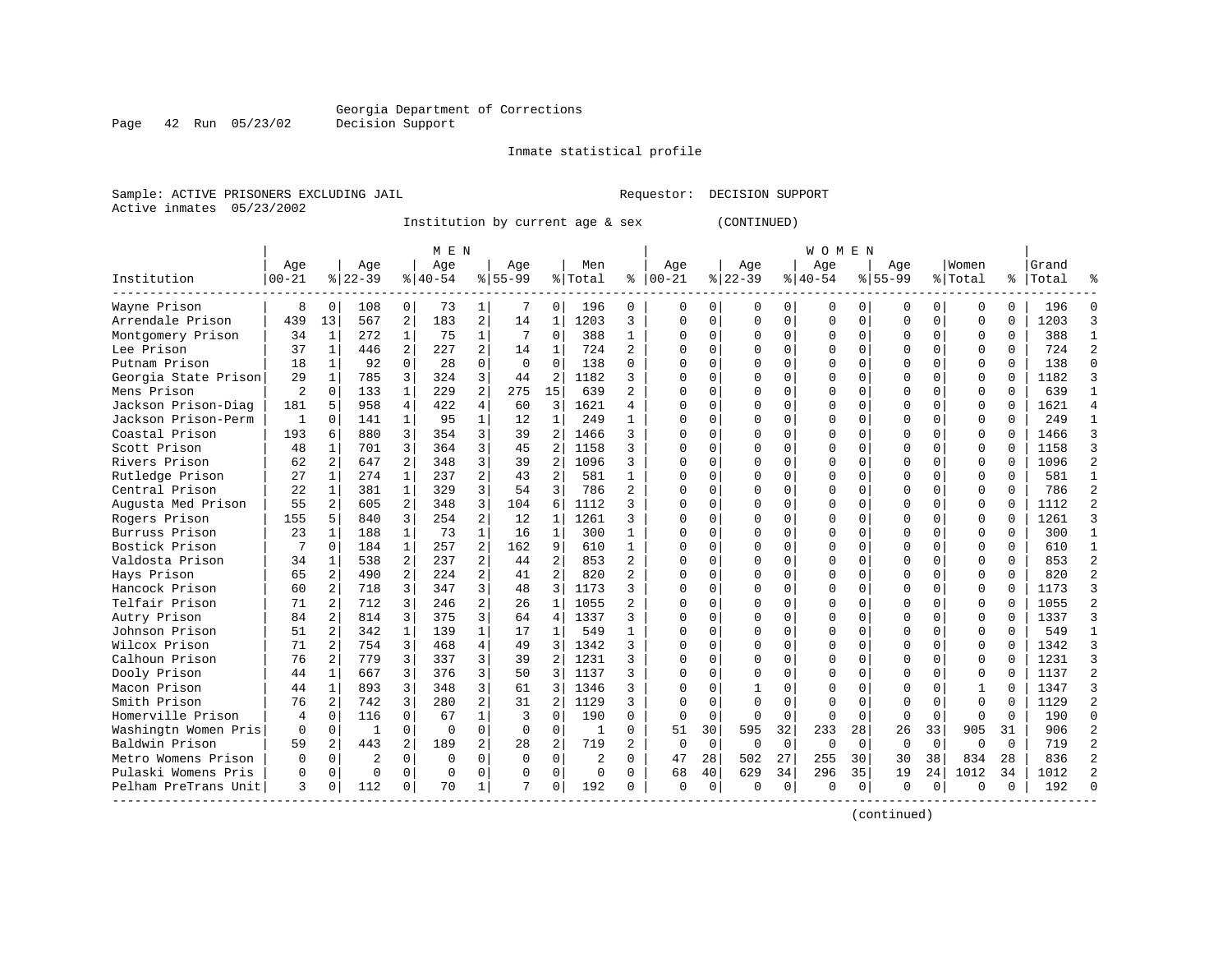Page 43 Run 05/23/02

#### Inmate statistical profile

Active inmates 05/23/2002

Sample: ACTIVE PRISONERS EXCLUDING JAIL **Requestor: DECISION SUPPORT** 

Institution by current age & sex (CONTINUED)

|                      |                  |      |                  |      | M E N                        |      |                  |          |                    |      |                  |       |                  |       | W O M E N        |       |                    |        |                  |          |                    |      |
|----------------------|------------------|------|------------------|------|------------------------------|------|------------------|----------|--------------------|------|------------------|-------|------------------|-------|------------------|-------|--------------------|--------|------------------|----------|--------------------|------|
| Institution          | Age<br>$00 - 21$ |      | Age<br>$ 22-39 $ |      | Age<br>$8 40-54$             |      | Age<br>$8 55-99$ |          | Men<br>% Total     | ⊱    | Age<br>$00 - 21$ |       | Age<br>$ 22-39 $ |       | Age<br>$ 40-54 $ |       | Age<br>$8155 - 99$ |        | Women<br>% Total |          | Grand<br>%   Total | ം ക  |
| Milan Prison         | 45               |      | 156              |      | 52                           |      |                  | 0        | 254                |      |                  |       | $\Omega$         | 0     |                  |       |                    |        |                  |          | 254                |      |
| D Ray James Prison   | 136              |      | 972              | 4    | 392                          | 3    | 50               | 3        | 1550               | 4    |                  |       | $\Omega$         |       |                  |       |                    |        |                  |          | 1550               | 3    |
| Coffee Corr Facility | 113              |      | 964              |      | 389                          |      | 44               |          | 1510               | 4    |                  |       |                  |       |                  |       | 0                  |        | 0                |          | 1510               |      |
| Wheeler Corr Facilty | 112              |      | 892              |      | 444                          |      | 61               | 3        | 1509               |      |                  |       |                  |       |                  |       | 0                  |        | $\Omega$         |          | 1509               | 3    |
| Transfer Inst Unkn   | 0                |      | 0                |      |                              |      |                  |          |                    |      |                  |       |                  |       |                  |       |                    |        |                  |          |                    |      |
| Montgomery BC        | 0                |      | 2                |      |                              |      |                  |          |                    |      |                  |       |                  |       |                  |       | 0                  |        |                  |          |                    |      |
| Burruss BC           | 47               |      | 78               |      |                              |      | $\Omega$         | $\Omega$ | 125                |      |                  |       | $\Omega$         |       |                  |       | 0                  |        | $\Omega$         | $\Omega$ | 125                |      |
| Hays BC              | 50               |      | 120              |      |                              |      | 0                | 0        | 170                |      |                  |       | 0                | 0     |                  |       | 0                  |        |                  | 0        | 170                |      |
| Baldwin BC           | 63               |      | 141              |      | $\Omega$                     |      | $\Omega$         | $\Omega$ | 204                |      |                  | 0     | $\Omega$         | 0     | $\Omega$         |       | 0                  |        | $\Omega$         |          | 204                |      |
| Total reported       |                  |      |                  |      | 3379 100 25930 100 11409 100 |      |                  |          | 1822 100 42540 100 |      | 170 100          |       | 1860 100         |       | 840 100          |       |                    | 79 100 | 2949 100         |          | 45489 100          |      |
| Percent reported     |                  | 95.7 |                  | 97.6 |                              | 97.8 |                  | 98.8     |                    | 97.6 |                  | 100.0 |                  | 100.0 |                  | 100.0 |                    | 100.0  |                  | 100.0    |                    | 97.7 |
| Not Reported         | 151              |      | 640              |      | 254                          |      | 22               |          | 1067               |      | $\Omega$         |       | $\Omega$         |       | $\Omega$         |       | $\Omega$           |        | 0                |          | 1067               |      |
| Total                | 3530             |      | 26570            |      | 11663                        |      | 1844             |          | 43607              |      | 170              |       | 1860             |       | 840              |       | 79                 |        | 2949             |          | 46556              |      |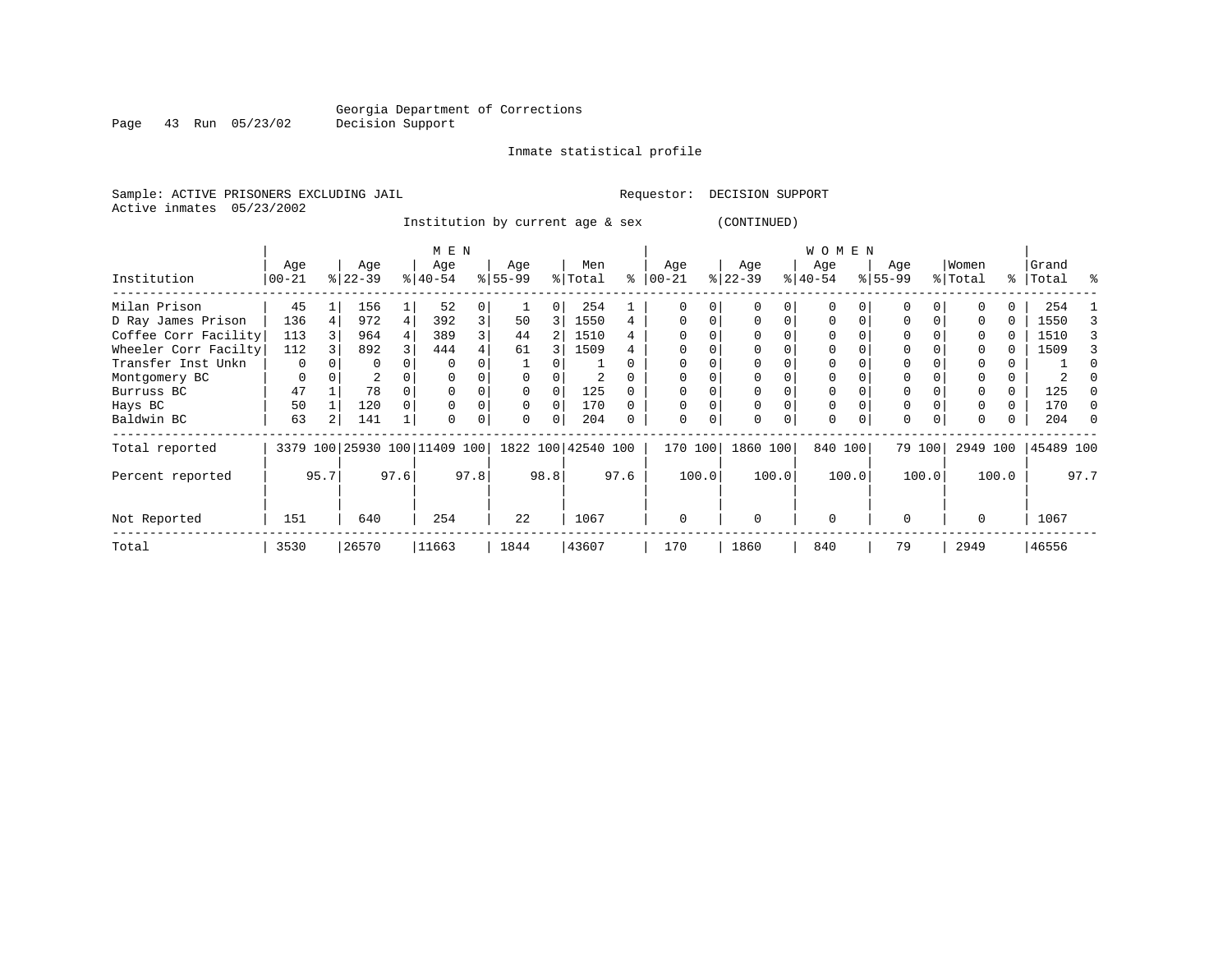#### Georgia Department of Corrections Page 44 Run 05/23/02

#### Inmate statistical profile

Sample: ACTIVE PRISONERS EXCLUDING JAIL Requestor: DECISION SUPPORT Active inmates 05/23/2002

Misdemeanors And Felonies by current age & sex

| Crime Type            | Aqe<br>  00-21 | Age<br>$8122 - 39$                                                      | M E N<br>Age<br>$8140 - 54$    | Age<br>$8155 - 99$               | Men<br>∻<br>% Total  | Aqe<br>$00 - 21$                       | Age<br>$ 22-39 $                | <b>WOMEN</b><br>Aqe<br>$8 40-54$ | Age<br>$8155 - 99$      | Women<br>% Total | Grand<br>%   Total %       |
|-----------------------|----------------|-------------------------------------------------------------------------|--------------------------------|----------------------------------|----------------------|----------------------------------------|---------------------------------|----------------------------------|-------------------------|------------------|----------------------------|
| MISDEMEANOR<br>FELONY | $\Omega$       | 0 <sup>1</sup><br>12<br>3480 100 26358 100 11564 100 1829 100 43231 100 | 0 <sup>1</sup><br>$\mathbf{0}$ | $\overline{2}$<br>0 <sup>1</sup> | 21<br>$\overline{0}$ | $\mathbf{0}$<br>$\mathbf 0$<br>166 100 | 2<br>0 <sup>1</sup><br>1833 100 | - 0 P<br>825 100                 | $\Omega$<br>0<br>78 100 | 0                | 24 0<br>2902 100 46133 100 |
| Total reported        |                | 3480 100 26370 100 11571 100                                            |                                |                                  | 1831 100 43252 100   | 166 100                                | 1835 100                        | 826 100                          | 78 100                  | 2905 100         | 46157 100                  |
| Percent reported      |                | 99.2<br>98.6                                                            | 99.2                           | 99.3                             | 99.2                 | 97.6                                   | 98.7                            | 98.3                             | 98.7                    | 98.5             | 99.1                       |
| NOT REPORTED          | 50             | 200                                                                     | 92                             | 13                               | 355                  | 4                                      | 25                              | 14                               |                         | 44               | 399                        |
| Total                 | 3530           | 26570                                                                   | 11663                          | 1844                             | 43607                | 170                                    | 1860                            | 840                              | 79                      | 2949             | 46556                      |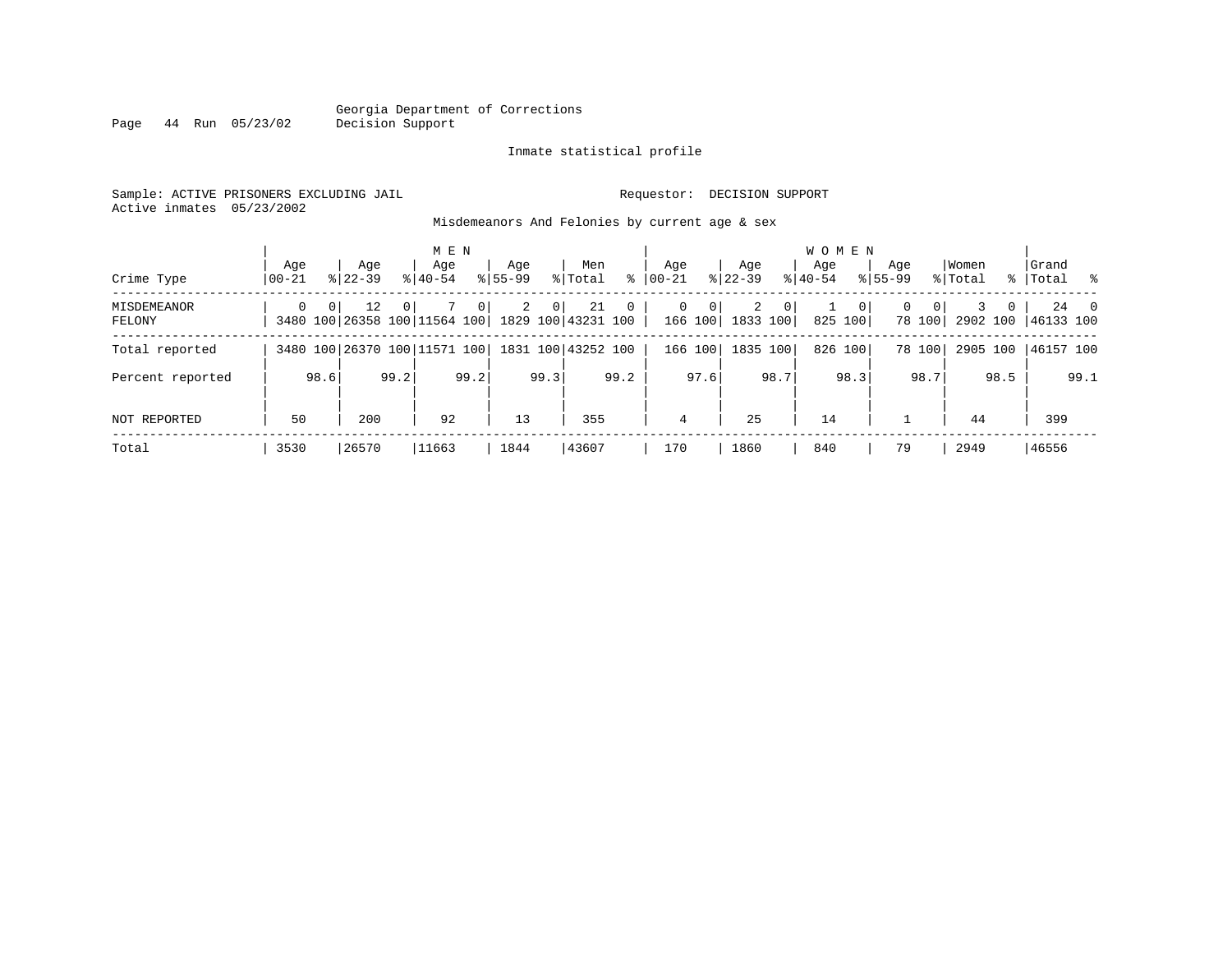Page 45 Run 05/23/02

#### Inmate statistical profile

Sample: ACTIVE PRISONERS EXCLUDING JAIL Requestor: DECISION SUPPORT Active inmates 05/23/2002

Crimes By Group by current age & sex

|                      |             |             |           |              | M E N                        |             |              |                |                    |             |                         |              |              |              | W O M E N      |             |             |          |                |          |           |                |
|----------------------|-------------|-------------|-----------|--------------|------------------------------|-------------|--------------|----------------|--------------------|-------------|-------------------------|--------------|--------------|--------------|----------------|-------------|-------------|----------|----------------|----------|-----------|----------------|
|                      | Age         |             | Age       |              | Age                          |             | Aqe          |                | Men                |             | Aqe                     |              | Aqe          |              | Aqe            |             | Aqe         |          | Women          |          | Grand     |                |
| Crimes By Group      | $00 - 21$   |             | $8 22-39$ |              | % 40-54                      |             | $8155 - 99$  |                | % Total            | ႜ           | $ 00-21$                |              | $ 22-39$     |              | $8140 - 54$    |             | $8155 - 99$ |          | % Total        | ႜ        | Total     |                |
| HOMICIDE             | 214         | 6           | 3057      | 12           | 1795                         | 16          | 499          | 27             | 5565               | 13          | 17                      | 10           | 234          | 13           | 145            | 18          | 38          | 49       | 434            | 15       | 5999      | 13             |
| ABORTION             | $\Omega$    | $\mathbf 0$ | $\Omega$  | $\mathbf 0$  | $\Omega$                     | $\mathbf 0$ | $\Omega$     | $\mathbf 0$    | $\Omega$           | $\mathbf 0$ | $\Omega$                | $\mathbf 0$  | $\Omega$     | $\mathbf 0$  | $\Omega$       | $\mathbf 0$ | $\Omega$    | $\Omega$ | $\mathbf 0$    | $\Omega$ | $\Omega$  | $\Omega$       |
| BODILY INJRY&REL OFF | 478         | 14          | 4005      | 15           | 1569                         | 14          | 230          | 13             | 6282               | 15          | 26                      | 16           | 192          | 10           | 101            | 12          |             | 9        | 326            | 11       | 6608      | 14             |
| ARSON & REL OFF      | 14          | 0           | 181       | 1            | 64                           | 1           | 9            | 0              | 268                | 1           | 3                       | 2            | 9            | 0            | 15             | 2           | 3           | 4        | 30             | 1        | 298       | 1              |
| DAMAGE OF PROPERTY   | 17          | $\mathbf 0$ | 66        | 0            | 24                           | 0           | 4            | 0              | 111                | 0           | $\Omega$                | $\Omega$     | $\mathbf{1}$ | $\Omega$     | $\overline{2}$ | 0           | $\Omega$    | $\Omega$ | 3              | $\Omega$ | 114       | $\Omega$       |
| BURGLARY & REL OFF   | 499         | 14          | 2974      | 11           | 1269                         | 11          | 50           | 3              | 4792               | 11          | 9                       | 5            | 118          | 6            | 46             | 6           | $\Omega$    | 0        | 173            | 6        | 4965      | 11             |
| FORGERY & REL OFF    | 59          | 2           | 772       | 3            | 377                          | 3           | 30           | 2              | 1238               | 3           | 17                      | 10           | 301          | 16           | 117            | 14          | 5           | 6        | 440            | 15       | 1678      | $\overline{4}$ |
| THEFT                | 281         | 8           | 1558      | 6            | 770                          | 7           | 68           | 4              | 2677               | 6           | 13                      | 8            | 184          | 10           | 113            | 14          | 5           | 6        | 315            | 11       | 2992      | 6              |
| ROBBERY              | 1050        | 30          | 4850      | 18           | 1203                         | 10          | 92           | 5              | 7195               | 17          | 48                      | 29           | 181          | 10           | 40             | 5           | 2           | 3        | 271            | 9        | 7466      | 16             |
| SEXUAL OFFENSES      | 278         | 8           | 2822      | 11           | 2183                         | 19          | 582          | 32             | 5865               | 14          |                         | 1            | 58           | 3            | 24             | 3           | $\Omega$    | $\Omega$ | 83             | 3        | 5948      | 13             |
| OBSCENITY CRIMES     | 0           | 0           | 0         | 0            |                              | $\Omega$    | 0            | 0              |                    | $\Omega$    | <sup>0</sup>            | $\Omega$     | $\Omega$     | O            | 0              | 0           | $\Omega$    | $\Omega$ | $\Omega$       | $\Omega$ | -1        | $\Omega$       |
| TREASON & REL OFF    | $\Omega$    | 0           | $\Omega$  | $\Omega$     | 1                            | $\Omega$    | $\Omega$     | $\Omega$       | 1                  | 0           | 0                       | $\Omega$     | 1            | 0            | $\Omega$       | $\Omega$    | $\Omega$    | $\Omega$ | 1              | $\Omega$ | 2         | $\Omega$       |
| CRIMES INVOLVNG GOVT | 66          | 2           | 587       | 2            | 181                          | 2           | 11           | 1              | 845                |             | $\overline{\mathbf{c}}$ | $\mathbf{1}$ | 47           | 3            | 16             | 2           | $\Omega$    | $\Omega$ | 65             |          | 910       | $\mathfrak{D}$ |
| FALSIFICATIONS       | 1           | 0           | 27        | 0            | -5                           | $\Omega$    | 1            | $\Omega$       | 34                 | 0           | $\Omega$                | $\Omega$     | 3            | O            | 2              | 0           | 0           | $\Omega$ | 5              | 0        | 39        | ∩              |
| OBSTRUCT LAW ENFORCE | 11          | 0           | 93        | 0            | 29                           | $\Omega$    | 1            | 0              | 134                | O           | 2                       | 1            | 7            | U            | 1              | 0           | 1           | 1        | 11             | O        | 145       | ∩              |
| DISORDERLY CONDUCT   |             | 0           | 24        | O            | 11                           | 0           |              | $\Omega$       | 43                 | O           | <sup>0</sup>            | 0            | 2            | 0            | $\Omega$       | 0           | $\Omega$    | $\Omega$ | 2              |          | 45        |                |
| GAMBLING & REL OFF   | 1           | $\Omega$    | 4         | 0            | $\mathfrak{D}$               | $\Omega$    | $\mathbf{1}$ | $\Omega$       | 8                  | O           | $\Omega$                | $\Omega$     | $\Omega$     | O            | $\Omega$       | $\Omega$    | $\Omega$    | $\Omega$ | $\Omega$       | $\Omega$ | 8         |                |
| CRUELTY TO CHILDREN  | 5           | 0           | 206       | $\mathbf{1}$ | 59                           | 1           | 9            | $\Omega$       | 279                | 1           | 5                       | 3            | 74           | 4            | 11             | 1           | $\Omega$    | $\Omega$ | 90             | 3        | 369       |                |
| CRIMES WITH GUNS     | 14          | $\mathbf 0$ | 129       | 0            | 43                           | 0           | 11           | 1              | 197                | $\Omega$    |                         | $\mathbf{1}$ | 1            | O            | 0              | $\mathbf 0$ | $\Omega$    | 0        | $\overline{c}$ | $\Omega$ | 199       | $\Omega$       |
| INVASION PRIVACY     | 2           | $\mathbf 0$ | 8         | $\Omega$     | 9                            | $\Omega$    | $\Omega$     | $\mathbf 0$    | 19                 | $\Omega$    | $\Omega$                | $\Omega$     | $\Omega$     | U            | $\Omega$       | 0           | 0           | $\Omega$ | $\Omega$       | $\Omega$ | 19        | $\Omega$       |
| RACKETEERING         | $\Omega$    | 0           | 16        | 0            | 19                           | $\Omega$    | 1            | 0              | 36                 | $\Omega$    | ∩                       | 0            | 4            | 0            | 4              | 0           | $\Omega$    | $\Omega$ | 8              | $\Omega$ | 44        | $\Omega$       |
| DRUG ABUSE OFFENSES  | 413         | 12          | 3862      | 15           | 1501                         | 13          | 153          | 8              | 5929               | 14          | 19                      | 11           | 345          | 19           | 148            | 18          | 14          | 18       | 526            | 18       | 6455      | 14             |
| DRUG TRAFFICKING     | 29          | 1           | 809       | 3            | 236                          | 2           | 36           | $\overline{2}$ | 1110               | 3           | 1                       | $\mathbf{1}$ | 48           | 3            | 26             | 3           | 3           | 4        | 78             | 3        | 1188      | 3              |
| AUTO CRIMES          | 6           | 0           | 192       | 1            | 182                          | 2           | 31           | $\overline{2}$ | 411                | 1           | <sup>0</sup>            | $\Omega$     | 10           | $\mathbf{1}$ | 9              | 1           | $\Omega$    | $\Omega$ | 19             | 1        | 430       | -1             |
| REVENUE & CONTRABAND | 0           | 0           | 0         | 0            | 0                            | 0           | 0            | $\mathbf 0$    | 0                  | $\Omega$    | 0                       | 0            | 0            | 0            | 0              | 0           | $\Omega$    | 0        | $\mathbf 0$    | $\Omega$ | $\Omega$  | $\Omega$       |
| CRIMES OF OTH STATES | 0           | 0           | 1         | $\Omega$     | $\Omega$                     | 0           | $\Omega$     | 0              | 1                  | 0           | $\Omega$                | 0            | 0            | $\Omega$     | $\Omega$       | 0           | 0           | $\Omega$ | 0              | $\Omega$ | 1         | ∩              |
| MISC. FELONIES       | 32          | 1           | 105       | 0            | 29                           | 0           | 8            | 0              | 174                | O           | 2                       | 1            | 13           | 1            | 5              | 1           | 0           | 0        | 20             | 1        | 194       | ∩              |
| <b>MISDEMEANORS</b>  | $\mathbf 0$ | 0           | 12        | 0            |                              | 0           | 2            | 0              | 21                 | 0           | $\Omega$                | 0            | 2            | 0            |                | 0           | $\Omega$    | 0        | 3              | 0        | 24        |                |
| Total reported       |             |             |           |              | 3477 100 26360 100 11569 100 |             |              |                | 1830 100 43236 100 |             | 166 100                 |              | 1835 100     |              | 826 100        |             |             | 78 100   | 2905 100       |          | 46141 100 |                |
| Percent reported     |             | 98.5        |           | 99.2         |                              | 99.2        |              | 99.2           |                    | 99.1        |                         | 97.6         |              | 98.7         |                | 98.3        |             | 98.7     |                | 98.5     |           | 99.1           |
| NOT REPORTED         | 53          |             | 210       |              | 94                           |             | 14           |                | 371                |             | 4                       |              | 25           |              | 14             |             | 1           |          | 44             |          | 415       |                |
| Total                | 3530        |             | 26570     |              | 11663                        |             | 1844         |                | 43607              |             | 170                     |              | 1860         |              | 840            |             | 79          |          | 2949           |          | 46556     |                |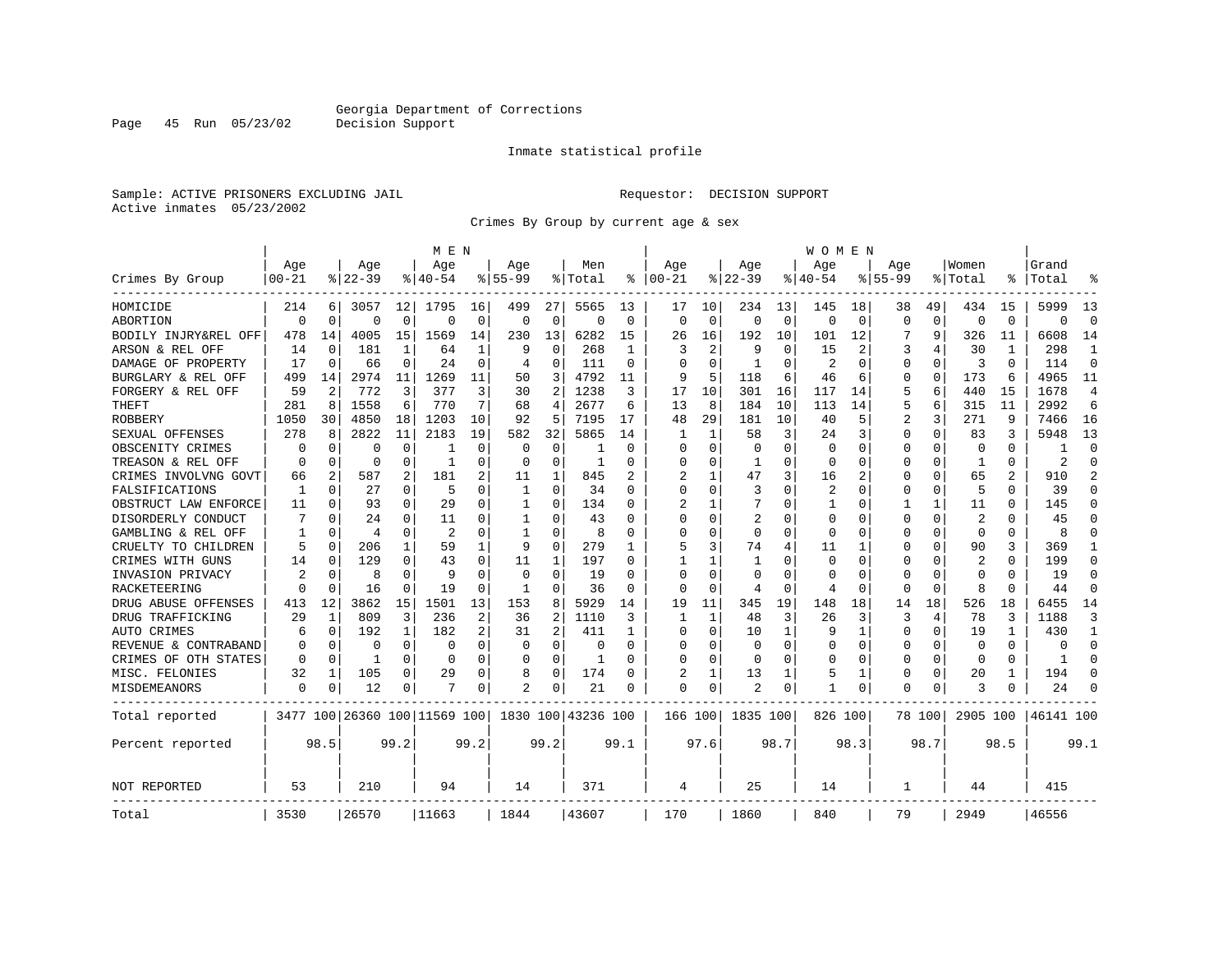Page 46 Run 05/23/02

#### Inmate statistical profile

Sample: ACTIVE PRISONERS EXCLUDING JAIL Requestor: DECISION SUPPORT Active inmates 05/23/2002

Most Serious Offense by current age & sex

|                            |                |             |                |              | M E N          |             |              |             |          |          |              |              |              |             | <b>WOMEN</b> |             |             |             |                |             |           |          |
|----------------------------|----------------|-------------|----------------|--------------|----------------|-------------|--------------|-------------|----------|----------|--------------|--------------|--------------|-------------|--------------|-------------|-------------|-------------|----------------|-------------|-----------|----------|
|                            | Age            |             | Age            |              | Age            |             | Age          |             | Men      |          | Age          |              | Age          |             | Age          |             | Age         |             | Women          |             | Grand     |          |
| Most Serious Offense 00-21 |                |             | $ 22-39$       |              | $ 40-54$       |             | $8 55-99$    |             | % Total  | ⊱        | $ 00-21$     |              | $ 22-39$     |             | $8 40-54$    |             | $8155 - 99$ |             | % Total        |             | %   Total |          |
| Misdemeanors               |                |             |                |              |                |             |              |             |          |          |              |              |              |             |              |             |             |             |                |             |           |          |
| aggravated assault         | $\Omega$       | 0           | 1              | 0            | $\mathbf 0$    | 0           | $\Omega$     | 0           |          | 0        | $\Omega$     | 0            | $\Omega$     | 0           | $\mathbf 0$  | 0           | 0           | 0           | 0              | 0           |           |          |
| simple assault             | $\Omega$       | $\mathbf 0$ | $\mathbf{1}$   | 0            | 0              | 0           | O            | $\mathbf 0$ | 1        | $\Omega$ | $\Omega$     | 0            | $\Omega$     | $\mathbf 0$ | $\Omega$     | 0           | $\Omega$    | 0           | $\Omega$       | $\Omega$    |           | $\Omega$ |
| simple battery             |                | 0           | 1              | 0            |                | $\Omega$    |              | $\Omega$    |          | $\Omega$ | <sup>0</sup> | U            | $\Omega$     | U           | $\Omega$     | 0           | O           | 0           | ∩              | 0           |           | $\cap$   |
| robbery                    |                | $\Omega$    | 1              | $\Omega$     | $\Omega$       | 0           |              | 0           | 1        | $\Omega$ | ∩            | 0            | $\Omega$     | $\Omega$    | $\Omega$     | 0           | O           | $\Omega$    | $\Omega$       | $\Omega$    |           | $\cap$   |
| bad checks                 |                | $\Omega$    | $\Omega$       | $\Omega$     | $\Omega$       | $\Omega$    | O            | $\Omega$    | $\Omega$ | O        |              | $\Omega$     | $\Omega$     | 0           |              | 0           | 0           | $\Omega$    | -1             | O           |           |          |
| viol motor veh law         |                | $\Omega$    | $\overline{a}$ | $\Omega$     |                | $\Omega$    |              | $\Omega$    | 5        | O        |              | $\Omega$     | $\Omega$     | O           | $\Omega$     | $\mathbf 0$ | $\Omega$    | $\Omega$    | $\Omega$       | $\Omega$    |           | $\cap$   |
| dui                        |                | 0           | 1              | $\Omega$     | -1             | 0           |              | 0           | 3        | 0        | ∩            | 0            | $\Omega$     | $\Omega$    | O            | 0           | O           | $\Omega$    | O              | 0           |           | ∩        |
| obstr of law enf off       | $\Omega$       | 0           | 3              | 0            |                | 0           | O            | 0           | 4        | 0        | <sup>0</sup> | 0            | $\Omega$     | 0           | $\Omega$     | 0           | U           | 0           | <sup>0</sup>   | O           |           |          |
| crmnl trespassing          | ∩              | 0           | 1              | U            |                | $\Omega$    | O            | $\Omega$    | 2        | 0        | <sup>0</sup> | 0            | 1            | U           | $\Omega$     | 0           | O           | O           | -1             | $\Omega$    |           |          |
| shoplifting                |                | $\Omega$    | 1              | 0            | $\Omega$       | 0           |              | 0           |          | 0        | <sup>0</sup> | $\Omega$     | $\Omega$     | 0           | $\Omega$     | 0           | $\Omega$    | $\Omega$    | 0              | 0           |           |          |
| theft by deception <       | $\Omega$       | $\mathbf 0$ | $\Omega$       | 0            | $\mathbf 0$    | 0           | $\Omega$     | 0           | $\Omega$ | 0        | $\mathbf 0$  | $\mathbf 0$  | $\mathbf{1}$ | 0           | $\Omega$     | 0           | $\Omega$    | 0           | 1              | 0           |           | ∩        |
| FELONIES                   |                |             |                |              |                |             |              |             |          |          |              |              |              |             |              |             |             |             |                |             |           |          |
| misc misdemeanor           | $\mathbf 0$    | 0           | 0              | 0            | 1              | $\mathbf 0$ | 0            | 0           | 1        | 0        | $\mathbf 0$  | $\mathbf 0$  | $\mathbf 0$  | 0           | $\mathbf 0$  | $\mathbf 0$ | 0           | 0           | $\mathbf 0$    | $\mathbf 0$ |           |          |
| MISC HOMICIDE OFFENS       | $\overline{2}$ | 0           | 5              | $\mathbf 0$  | $\overline{2}$ | $\mathbf 0$ | 0            | $\mathbf 0$ | 9        | $\Omega$ | $\Omega$     | $\mathbf 0$  | 0            | $\mathbf 0$ | 0            | $\mathbf 0$ | $\mathbf 0$ | $\mathbf 0$ | $\mathbf 0$    | $\Omega$    | 9         | $\cap$   |
| <b>MURDER</b>              | 125            | 4           | 2093           | 8            | 1401           | 12          | 390          | 21          | 4009     | 9        |              | 5            | 116          | 6           | 80           | 10          | 26          | 33          | 230            | 8           | 4239      |          |
| VOLUNTARY MANSLAUGHT       | 60             | 2           | 694            | 3            | 293            | 3           | 78           | 4           | 1125     | 3        | 7            | 4            | 92           | 5           | 52           | 6           | 9           | 12          | 160            | 6           | 1285      | 3        |
| INVOLUNTARY MANSLAUG       | 14             | 0           | 76             | 0            | 17             | 0           | 8            | 0           | 115      | O        |              |              | 9            | 0           | 2            | 0           | $\Omega$    | 0           | 12             | $\Omega$    | 127       | $\Omega$ |
| RECKLESS ABANDONMENT       | 0              | $\Omega$    | $\Omega$       | U            | $\Omega$       | $\Omega$    | O            | $\Omega$    | $\Omega$ | U        | $\Omega$     | $\Omega$     | $\mathbf{1}$ | O           | $\Omega$     | $\mathbf 0$ | $\Omega$    | $\Omega$    | 1              | $\Omega$    |           | $\cap$   |
| FETICIDE                   | 0              | $\Omega$    | $\mathbf{1}$   | $\Omega$     | $\overline{2}$ | $\Omega$    | $\Omega$     | $\Omega$    | 3        | O        | <sup>0</sup> | $\Omega$     | $\Omega$     | O           | $\Omega$     | $\Omega$    | $\Omega$    | $\Omega$    | $\Omega$       | $\Omega$    | ζ         |          |
| VEHICULAR HOMICIDE         | 12             | 0           | 180            | $\mathbf{1}$ | 77             | 1           | 21           | $\mathbf 1$ | 290      | 1        |              | $\mathbf{1}$ | 15           | 1           | 9            | 1           | 3           | 4           | 28             | 1           | 318       |          |
| HOMICIDE BY PILOT, DU      | 2              | 0           | 8              | $\Omega$     | 3              | $\Omega$    | 0            | $\Omega$    | 13       | O        | $\Omega$     | $\Omega$     | $\mathbf{1}$ | O           | $\Omega$     | 0           | $\Omega$    | 0           | 1              | $\Omega$    | 14        | ∩        |
| CONCEAL DEATH OF ANO       | 1              | 0           | 2              | $\Omega$     | 1              | 0           | 1            | 0           | 5        | U        | $\cap$       | $\Omega$     | $\Omega$     | O           | $\Omega$     | 0           | U           | $\Omega$    | $\mathbf 0$    | 0           |           | $\cap$   |
| <b>ATMPT MURDER</b>        | $\Omega$       | $\mathbf 0$ | 3              | 0            | 1              | 0           |              | 0           | 5        | O        |              | O            | $\Omega$     | 0           | 2            | 0           | $\Omega$    | $\Omega$    | $\overline{2}$ | O           |           |          |
| MISC ASSAULT/BATTERY       | 2              | $\Omega$    | 22             | O            | 13             | $\Omega$    |              | $\Omega$    | 39       | $\Omega$ | ∩            | $\Omega$     | $\Omega$     | U           | $\Omega$     | $\Omega$    | U           | $\Omega$    | $\Omega$       | $\Omega$    | 39        |          |
| FAMILY VIOLENCE BATT       | 1              | $\Omega$    | 14             | 0            | $\overline{4}$ | $\Omega$    | $\Omega$     | $\Omega$    | 19       | O        | $\Omega$     | $\Omega$     | $\Omega$     | $\Omega$    | $\Omega$     | $\Omega$    | O           | $\Omega$    | $\Omega$       | 0           | 19        | ∩        |
| <b>AGGRAV ASSAULT</b>      | 301            | 9           | 2403           | 9            | 916            | 8           | 149          | 8           | 3769     | 9        | 20           | 12           | 133          | 7           | 71           | 9           | 4           | 5           | 228            | 8           | 3997      | 9        |
| ATMPT AGGRAV ASSAULT       | 0              | 0           | 1              | 0            | 1              | 0           | 0            | 0           | 2        | $\Omega$ | $\Omega$     | $\mathbf 0$  | 0            | 0           | $\mathbf 0$  | $\mathbf 0$ | 0           | 0           | $\mathbf 0$    | $\Omega$    | 2         | $\cap$   |
| <b>AGGRAV BATTERY</b>      | 40             | 1           | 322            | 1            | 131            | 1           | 21           | 1           | 514      | 1        |              | 1            | 18           | $\mathbf 1$ | 13           | 2           | 2           | 3           | 34             | 1           | 548       | -1       |
| TERRORIST THREATS &        | 24             | 1           | 162            | 1            | 68             | 1           | 6            | $\mathbf 0$ | 260      | 1        | <sup>0</sup> | 0            | 5            | 0           | 7            | 1           | $\Omega$    | $\Omega$    | 12             | $\Omega$    | 272       | -1       |
| FALSE IMPRISONMENT         | 7              | $\Omega$    | 83             | $\Omega$     | 25             | $\Omega$    | $\mathbf{1}$ | $\Omega$    | 116      | $\Omega$ | $\Omega$     | $\Omega$     | $\Omega$     | $\Omega$    | 2            | $\Omega$    | $\Omega$    | $\Omega$    | $\overline{c}$ | $\Omega$    | 118       |          |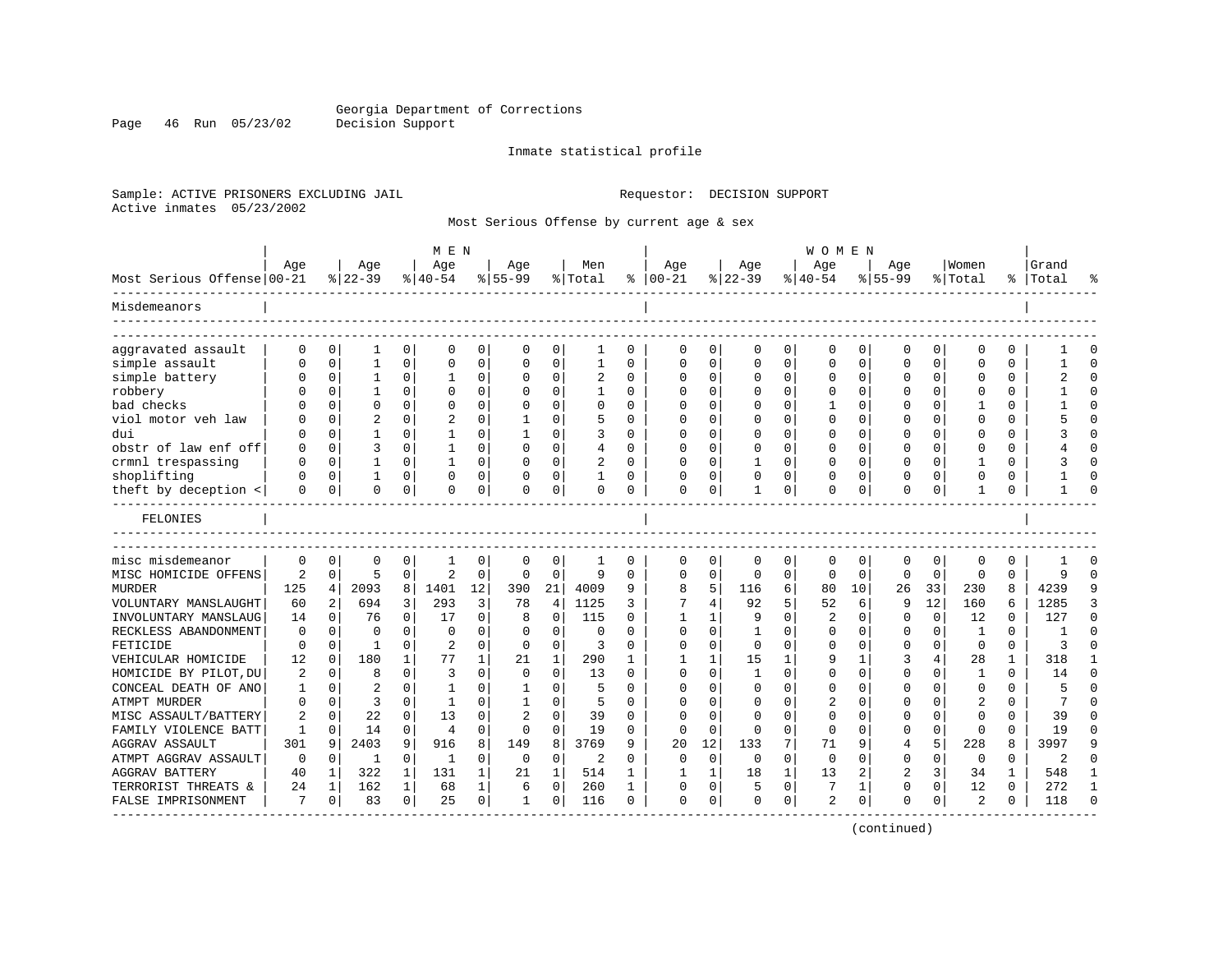Inmate statistical profile

Active inmates 05/23/2002

Sample: ACTIVE PRISONERS EXCLUDING JAIL Requestor: DECISION SUPPORT

Most Serious Offense by current age & sex (CONTINUED)

|                            | M E N |             |          |          |           |    |           |             |         |          |          |   |          |          | W O M E N |          |              |          |         |          |       |              |
|----------------------------|-------|-------------|----------|----------|-----------|----|-----------|-------------|---------|----------|----------|---|----------|----------|-----------|----------|--------------|----------|---------|----------|-------|--------------|
|                            | Age   |             | Age      |          | Age       |    | Age       |             | Men     |          | Age      |   | Age      |          | Age       |          | Age          |          | Women   |          | Grand |              |
| Most Serious Offense 00-21 |       |             | $ 22-39$ |          | $ 40-54 $ |    | $8 55-99$ |             | % Total | ႜ        | $ 00-21$ |   | $ 22-39$ |          | $ 40-54$  |          | $8 55-99$    |          | % Total | ိ        | Total |              |
| KIDNAPPING                 | 83    | 2           | 698      | 3        | 286       | 2  | 34        | 2           | 1101    | 3        | 5        | 3 | 17       | 1        | 7         |          |              | 1        | 30      | 1        | 1131  |              |
| INTERFERENCE WITH CU       | 1     | 0           | 2        | 0        | $\Omega$  | 0  | 0         | 0           | 3       | O        | $\Omega$ | 0 | 0        | 0        | 0         | $\Omega$ | <sup>0</sup> | 0        | 0       | 0        | 3     | C            |
| AGGRAV ASSAULT POLCE       | 15    | 0           | 188      | 1        | 62        | 1  | 12        | 1           | 277     | ı        | $\Omega$ | 0 | 11       | 1        |           | $\Omega$ | 0            | $\Omega$ | 12      | 0        | 289   |              |
| AGGRAV BATTERY PEACE       | O     | $\mathbf 0$ | 6        | $\Omega$ | 2         | O  | O         | $\mathbf 0$ | 8       | O        | C        | O | $\Omega$ | 0        | O         | $\Omega$ |              | $\Omega$ | 0       | 0        | 8     | ſ            |
| SIMPLE BATTERY             |       | 0           |          | O        | 0         | 0  |           | 0           | 2       | O        |          | U |          | $\Omega$ |           | C        |              | U        | C       | 0        | 2     | ſ            |
| RECK COND                  |       | $\Omega$    | 6        | O        |           | 0  |           | 0           | 10      | 0        |          | U | 6        | O        | ი         | C        |              | 0        | 6       | 0        | 16    | ∩            |
| INJURY BY VEHICLE          |       | 0           |          | O        | 0         | 0  |           | 0           | -1      | O        | O        | 0 | O        | 0        | $\Omega$  | C        |              | O        | 0       | 0        |       | O            |
| STALKING                   |       | 0           | 1        | O        | 0         | 0  |           | 0           | -1      | 0        | O        | 0 | 0        | 0        | 0         | 0        |              | O        | 0       | 0        |       | O            |
| AGGRAV STALKING            |       | 0           | 87       |          | 53        | 0  |           | 0           | 148     | 0        |          | 0 |          | 0        | C         | C        |              |          | 2       | 0        | 150   | U            |
| ATMPT KIDNAP               |       | 0           | 8        |          | 4         | 0  |           | $\Omega$    | 12      | N        |          | U | O        | O        | C         | C        |              | U        | O       | U        | 12    |              |
| ARSON MISC                 |       | 0           | 2        | O        | 0         | 0  |           | 0           | 2       | U        |          | 0 | O        | $\Omega$ | 0         | C        |              | O        | O       | 0        | 2     |              |
| ARSON 1ST DEGREE           |       | 0           | 154      | 1        | 53        | 0  |           | 0           | 225     | 1        |          | 2 | 8        | 0        | 14        | 2        | 2            | 3        | 27      | 1        | 252   |              |
| ARSON 2ND DEGREE           |       | 0           | 23       | 0        | 10        | 0  |           | 0           | 38      | 0        |          | 0 |          | $\Omega$ |           | 0        |              | 1        | 3       | 0        | 41    | C            |
| ARSON 3RD DEGREE           |       | $\mathbf 0$ |          | O        | $\Omega$  | 0  |           | $\Omega$    | 2       | O        |          | U | 0        | $\Omega$ | 0         | C        |              | $\Omega$ | O       | 0        |       | ſ            |
| CRMNL POSS EXPLOSIVE       |       | 0           | O        | 0        |           | 0  |           | 0           | -1      | 0        |          | 0 | 0        | O        | 0         | C        |              | 0        |         | 0        |       | ∩            |
| MISC CRIMINAL DAMAGE       | 0     | 0           | 1        | 0        | 0         | 0  |           | 0           | -1      | 0        | C        | 0 | 0        | 0        | 0         | C        |              | O        |         | 0        |       | ∩            |
| CRMNL DAMAGE 1ST DEG       | 5     | 0           | 17       | 0        | 6         | 0  |           | 0           | 28      | 0        | C        | 0 | 0        | $\Omega$ |           | C        |              |          |         | 0        | 29    | <sup>0</sup> |
| CRMNL DAMAGE 2ND DEG       | 10    | 0           | 47       | 0        | 17        | 0  |           | $\Omega$    | 78      | 0        |          | 0 |          | 0        |           | C        |              |          |         | 0        | 80    |              |
| ALTER ID                   | 2     | C           | 1        | O        |           | 0  | $\Omega$  | $\Omega$    | 4       | O        | C        | 0 | $\Omega$ | $\Omega$ | $\Omega$  | C        |              | $\Omega$ | O       | U        |       | C            |
| <b>BURGLARY</b>            | 491   | 14          | 2942     | 11       | 1250      | 11 | 50        | 3           | 4733    | 11       | 9        | 6 | 117      | 6        | 46        | 6        | 0            | 0        | 172     | 6        | 4905  | 11           |
| POSS BURGLAR TOOLS         |       | $\mathbf 0$ | 18       | 0        | 11        | 0  | 0         | 0           | 34      | 0        | 0        | 0 |          | $\Omega$ | C         | C        |              | $\Omega$ | -1      | 0        | 35    | $\Omega$     |
| ATMPT BURGLARY             |       | 0           | 14       | O        | 8         | 0  |           | 0           | 25      | 0        |          | O | O        | $\Omega$ | C         | C        |              | $\Omega$ | O       | U        | 25    | ſ            |
| MISC FORGERY               |       | $\mathbf 0$ | 3        | $\Omega$ | 3         | O  | $\Omega$  | 0           | 6       | $\Omega$ | O        | 0 |          | $\Omega$ |           | C        |              | $\Omega$ | 2       | $\Omega$ | 8     | $\sqrt{ }$   |
| FORGERY 1ST DEGREE         | 54    | 2           | 679      | 3        | 343       | 3  | 22        | 1           | 1098    | 3        | 13       | 8 | 264      | 14       | 108       | 13       |              | 5        | 389     | 13       | 1487  |              |
| FORGERY 2ND DEGREE         | O     | 0           | 19       | O        | 9         | 0  |           | 0           | 29      | O        | 0        | 0 | 5        | $\Omega$ | 2         | C        | O            | O        |         | 0        | 36    | O            |
| <b>BAD CHECKS</b>          |       | 0           | 2        |          | 2         | 0  |           | $\Omega$    | 4       | O        | C        | 0 |          | O        | 0         | C        |              | O        | 3       | U        |       | O            |
| THEFT CREDIT CARD          |       | 0           | 20       | O        | 5         | 0  |           | $\Omega$    | 27      | O        |          |   |          | O        |           | C        |              | O        |         | O        | 34    |              |
| FRAUDULENT CREDIT CA       |       | $\Omega$    | 35       | U        | 8         | 0  |           | $\Omega$    | 47      | O        |          | 2 | 15       |          |           | C        |              | O        | 19      | 1        | 66    |              |
| TELECOMMUNICATIONS F       | N     | $\Omega$    | 1        | U        | O         | 0  |           | $\Omega$    | -1      | O        | 0        | U | O        | $\Omega$ | 0         | C        |              | O        | 0       | 0        |       |              |
| FRAUDULENT ACCESS CO       |       | 0           | 2        | 0        |           | 0  |           | 0           | 3       | O        |          | U |          | O        | C         | C        |              | $\Omega$ |         | U        |       |              |
| MISC FRAUD                 |       | 0           | 11       | 0        | 6         | 0  | 6         | $\mathsf 0$ | 23      | 0        |          | 0 | 8        | $\Omega$ | 3         | C        |              | 1        | 12      | 0        | 35    |              |
| THEFT BY TAKING            | 96    | 3           | 510      | 2        | 214       | 2  | 25        | 1           | 845     |          |          | 2 | 52       | 3        | 32        | 4        |              | 1        | 88      | 3        | 933   |              |
| THEFT BY DECEPTION         |       | 0           | 17       | 0        | 14        | 0  |           | 0           | 39      | O        | C        | 0 | 4        | $\Omega$ | 2         | C        |              | 0        | 6       | 0        | 45    | ∩            |
| THEFT BY EXTORTION         |       | 0           | 0        | 0        |           | 0  |           | 0           |         | 0        | 0        | 0 | 0        | 0        | 0         | 0        |              | 0        | 0       | 0        |       | C            |
| THEFT OF LOST PROPER       | 0     | 0           | 0        | 0        | -1        | 0  |           | 0           | 2       | 0        | $\Omega$ | 0 |          | 0        | 0         | 0        | O            | 0        | 3       | 0        |       |              |

(continued)

Page 47 Run 05/23/02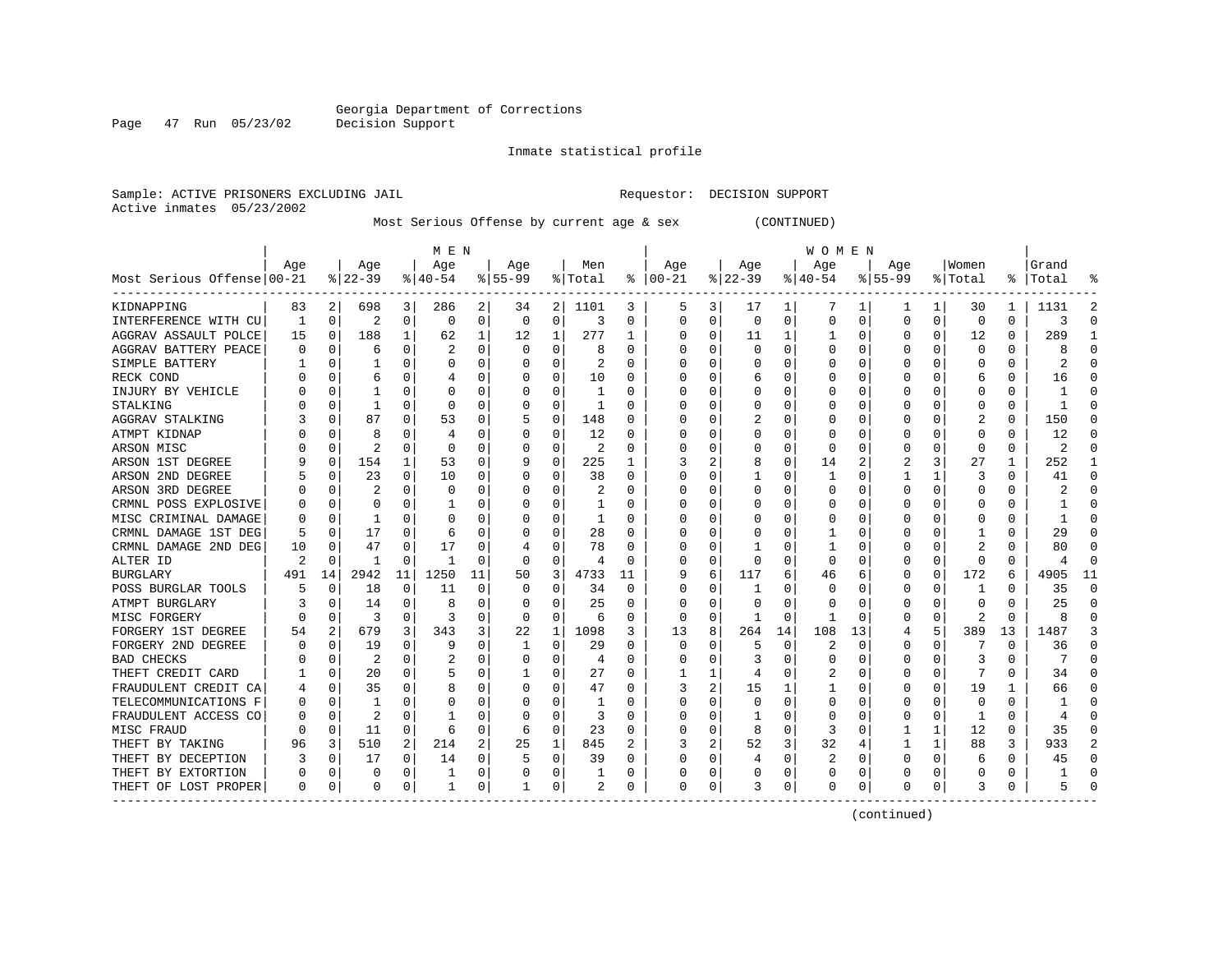Inmate statistical profile

Active inmates 05/23/2002

Sample: ACTIVE PRISONERS EXCLUDING JAIL Requestor: DECISION SUPPORT

Most Serious Offense by current age & sex (CONTINUED)

|                            | M E N |             |          |                |              |   |           |             |         |    |                |          |          |          | W O M E N |          |           |          |              |     |       |          |
|----------------------------|-------|-------------|----------|----------------|--------------|---|-----------|-------------|---------|----|----------------|----------|----------|----------|-----------|----------|-----------|----------|--------------|-----|-------|----------|
|                            | Age   |             | Age      |                | Age          |   | Age       |             | Men     |    | Age            |          | Age      |          | Age       |          | Age       |          | Women        |     | Grand |          |
| Most Serious Offense 00-21 |       |             | $ 22-39$ |                | $8 40-54$    |   | $8 55-99$ |             | % Total | ႜ  | $ 00-21$       |          | $ 22-39$ |          | $ 40-54 $ |          | $8 55-99$ |          | % Total      | % ၂ | Total |          |
| THEFT BY REC STOLEN        | 124   | 4           | 566      | 2              | 191          | 2 | 8         | 0           | 889     | 2  | 3              | 2        | 25       | 1        | 11        |          | $\Omega$  | $\Omega$ | 39           |     | 928   |          |
| THEFT OF SERVICES          |       | $\Omega$    | 4        | 0              | $\Omega$     | 0 |           | 0           | 5       | O  | $\Omega$       | 0        |          | $\Omega$ | 0         | 0        | $\Omega$  | $\Omega$ | 1            | 0   | 6     | C        |
| THEFT BY CONVERSION        |       | $\Omega$    | 18       | 0              | 16           | 0 |           | $\Omega$    | 39      | O  |                | 1        | 4        | O        |           | $\Omega$ | $\Omega$  | $\Omega$ | б            | 0   | 45    |          |
| CONVSN PAYMNTS REAL        | U     | $\Omega$    | $\Omega$ | <sup>0</sup>   | $\Omega$     | 0 |           | $\Omega$    | -1      | O  | $\Omega$       | 0        | O        | O        | Ω         | O        |           | $\Omega$ | C            | 0   |       |          |
| THEFT OF MOTOR VEH,        | 16    | $\mathbf 0$ | 111      | 0              | 42           | 0 | $\Omega$  | $\mathbf 0$ | 169     | 0  | C              | $\Omega$ |          | O        |           | O        |           | $\Omega$ | 3            | 0   | 172   | n        |
| THEFT BRING PROP IN        |       | $\Omega$    | 6        | O              | 8            | 0 |           | $\Omega$    | 18      | O  |                | O        |          | O        | 0         | 0        |           | $\Omega$ | 0            | U   | 18    | $\cap$   |
| THEFT RECV PROP OUT        | U     | $\Omega$    | 1        | $\Omega$       | $\mathbf{1}$ | 0 |           | $\Omega$    | 3       | O  | $\cap$         | $\Omega$ |          | O        | 0         | 0        | $\Omega$  | $\Omega$ | $\mathbf{1}$ | U   | 4     | $\cap$   |
| THEFT BY SHOPLIFTING       | 9     | $\Omega$    | 237      | 1              | 245          | 2 | 18        | 1           | 509     | 1  | 6              | 4        | 92       | 5        | 66        | 8        |           | 5        | 168          | 6   | 677   | -1       |
| ENTERING VEHICLE           | 27    | 1           | 87       | 0              | 37           | 0 | 4         | 0           | 155     | 0  | n              | 0        | 0        | O        | 0         | 0        | 0         | 0        | 0            | 0   | 155   | $\Omega$ |
| ROBBERY                    | 448   | 13          | 1856     | 7              | 453          | 4 | 29        | 2           | 2786    | 6  | 33             | 20       | 116      | 6        | 27        | 3        | 2         | 3        | 178          | 6   | 2964  | 6        |
| ARMED ROBBERY              | 523   | 15          | 2737     | 10             | 730          | 6 | 62        | 3           | 4052    | 9  | 10             | 6        | 55       | 3        | 10        |          | $\Omega$  | O        | 75           | 3   | 4127  | q        |
| HIJACKING MOTOR VEHI       | 11    | $\Omega$    | 36       | 0              | <sup>0</sup> | 0 | O         | $\Omega$    | 47      | O  | -1             | 1        |          | O        | $\Omega$  | O        | $\Omega$  | 0        | 2            | 0   | 49    | ∩        |
| ATMPT ROBBERY              | 8     | $\Omega$    | 32       | 0              | 6            | 0 |           | $\Omega$    | 46      | 0  | $\Omega$       | $\Omega$ |          | O        | 0         | O        | $\Omega$  | $\Omega$ | 3            | 0   | 49    | C        |
| ATMPT ARMED ROBBERY        | 44    | 1           | 132      | 1              | 10           | 0 |           | $\Omega$    | 186     | 0  |                | 1        |          | 0        | 3         | 0        | $\Omega$  | $\Omega$ | 8            | 0   | 194   | n        |
| MISC SEXUAL                |       | $\Omega$    | 12       | $\Omega$       | 11           | 0 |           | $\Omega$    | 25      | O  | C              | $\Omega$ |          | 0        | 0         | 0        | $\Omega$  | $\Omega$ |              | U   | 26    |          |
| <b>RAPE</b>                | 58    | 2           | 795      | 3              | 714          | 6 | 99        | 5           | 1666    | 4  |                | O        |          | $\Omega$ | 3         | O        | $\Omega$  | $\Omega$ | 5            | 0   | 1671  | 4        |
| SODOMY                     |       | $\Omega$    | 16       | $\Omega$       | 15           | 0 | 5         | $\Omega$    | 37      | 0  | $\cap$         | $\Omega$ |          | O        | O         | O        | $\Omega$  | $\Omega$ | -1           | 0   | 38    | $\Omega$ |
| AGGRAV SODOMY              |       | $\Omega$    | 97       | 0              | 95           | 1 | 33        | 2           | 232     | ı  | n              | $\Omega$ |          | O        | 3         | O        | $\Omega$  | $\Omega$ | 4            | 0   | 236   | -1       |
| INCEST                     | 2     | O           | 21       |                | 39           | 0 |           | $\Omega$    | 69      | O  | C              | U        |          | O        | Ω         | O        | $\Omega$  | $\Omega$ |              | U   | 70    | $\cap$   |
| AGGRAV SEXUAL BATTER       |       | $\Omega$    | 34       | <sup>0</sup>   | 41           | O | 11        | 1           | 88      | O  | C              | $\Omega$ | $\Omega$ | O        |           | O        | $\Omega$  | $\Omega$ |              | 0   | 89    |          |
| STATUTORY RAPE             | 72    | 2           | 355      | 1              | 43           | 0 | 13        | 1           | 483     | 1  | C              | 0        |          | O        | 1         | O        | O         | $\Omega$ | 8            | 0   | 491   |          |
| CHILD MOLESTATION          | 103   | 3           | 954      | 4              | 783          | 7 | 255       | 14          | 2095    | 5  |                | 1        | 25       | 1        | 10        |          | ∩         | $\Omega$ | 36           | 1   | 2131  | д        |
| ENTICING CHILD-INDEC       | 0     | 0           | 22       | 0              | 17           | 0 | 5         | 0           | 44      | 0  | 0              | $\Omega$ | 4        | $\Omega$ | 0         | 0        | O         | $\Omega$ | 4            | 0   | 48    | n        |
| AGGRAV CHILD MOLESTA       | 28    | 1           | 469      | $\overline{2}$ | 408          | 4 | 151       | 8           | 1056    | 2  |                | 0        | 15       | 1        | 6         | 1        | 0         | 0        | 21           | 1   | 1077  |          |
| SEXL/ASSLT/AGN/PERS/       | O     | $\Omega$    | 5        | $\Omega$       | $\Omega$     | 0 | O         | 0           | 5       | U  | O              | 0        |          | O        | Ω         | 0        | $\Omega$  | $\Omega$ | $\mathbf{1}$ | 0   | б     | $\cap$   |
| ATMPT RAPE                 | O     | $\Omega$    | 38       | 0              | 15           | 0 |           | 0           | 55      | 0  | n              | 0        | 0        | 0        | 0         | 0        | O         | $\Omega$ | 0            | 0   | 55    | $\Omega$ |
| ATMPT AGGRAV SODOMY        |       | $\Omega$    |          | 0              | 2            | 0 |           | 0           | 6       | 0  | 0              | 0        | 0        | 0        | 0         | 0        | O         | 0        | 0            | 0   | 6     | $\Omega$ |
| ATMPT CHILD MOLESTAT       |       | $\Omega$    |          | 0              | 0            | 0 |           | $\Omega$    | 2       | O  | n              | 0        | O        | O        | 0         | O        | O         | $\Omega$ | O            | U   |       | $\cap$   |
| MISC OBSCENITY             |       | O           | $\Omega$ |                |              | U |           | $\Omega$    |         | O  |                | U        | O        | O        | Ω         | O        | O         |          | ſ            | U   |       |          |
| FALSE SWEARNG WRITTN       | O     | $\Omega$    | ∩        |                |              | U |           | $\Omega$    |         | O  | $\cap$         | $\Omega$ |          | O        | Ω         | O        | $\Omega$  | $\Omega$ |              | U   |       |          |
| BRIBERY GOVT OFFICER       |       | O           |          | <sup>0</sup>   | 2            | O |           | $\Omega$    | 6       | O  | C              | O        | U        | O        |           | O        |           | $\Omega$ |              | 0   |       |          |
| VIOL OATH PUBLIC OFF       | O     | $\Omega$    |          | 0              | $\Omega$     | 0 |           | 0           |         | O  | C              | $\Omega$ | O        | $\Omega$ | Ω         | 0        | O         | $\Omega$ | C            | U   |       |          |
| DEFRAUDING STATE           |       | $\Omega$    | O        | 0              |              | 0 |           | $\mathbf 0$ |         | O  |                | 0        | 0        | 0        |           | 0        |           | $\Omega$ |              | U   |       |          |
| INFLUENCING WITNESS        |       | $\Omega$    |          | O              | $\Omega$     | 0 |           | 0           | 3       | O  |                | 0        | O        | $\Omega$ | Ω         | 0        |           | $\Omega$ |              | U   |       |          |
| OBSTR OF LAW ENF OFF       | 63    | 2           | 582      | 2              | 178          | 2 | 11        | 1           | 834     | 2. | $\overline{a}$ | 1        | 47       | 3        | 14        | 2        | $\Omega$  | 0        | 63           | 2   | 897   |          |

(continued)

Page 48 Run 05/23/02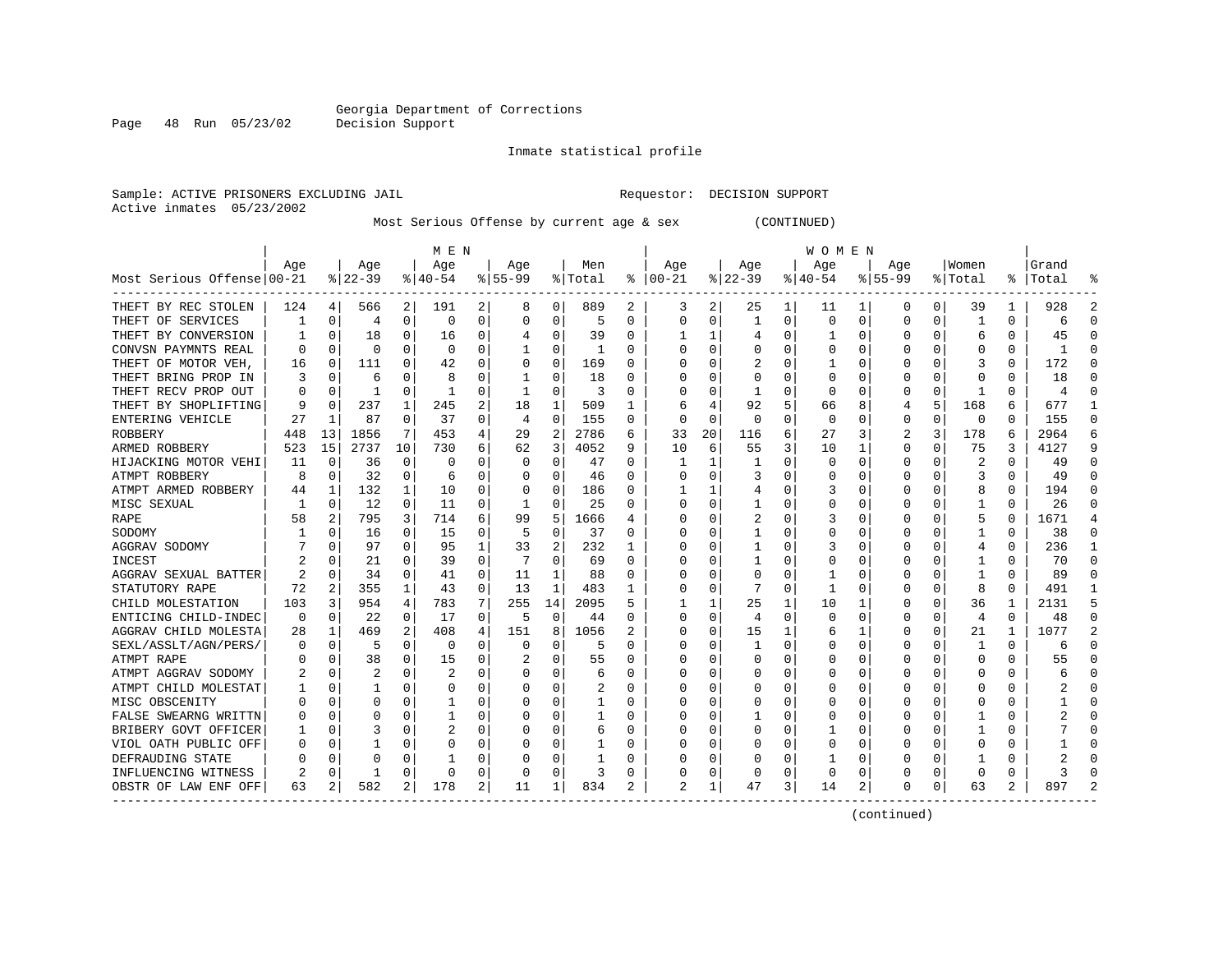Inmate statistical profile

Sample: ACTIVE PRISONERS EXCLUDING JAIL Requestor: DECISION SUPPORT Active inmates 05/23/2002

Most Serious Offense by current age & sex (CONTINUED)

|                            | M E N |          |          |          |              |          |           |             |              |          |          |          |              |          | WOMEN    |   |             |              |         |          |       |              |
|----------------------------|-------|----------|----------|----------|--------------|----------|-----------|-------------|--------------|----------|----------|----------|--------------|----------|----------|---|-------------|--------------|---------|----------|-------|--------------|
|                            | Age   |          | Age      |          | Age          |          | Age       |             | Men          |          | Age      |          | Age          |          | Age      |   | Age         |              | Women   |          | Grand |              |
| Most Serious Offense 00-21 |       |          | $ 22-39$ |          | $8 40-54$    |          | $8 55-99$ |             | % Total      | ႜ        | $ 00-21$ |          | $8$   22-39  |          | $ 40-54$ |   | $8155 - 99$ |              | % Total | ိ        | Total |              |
| MISC JUDICIAL PROCEE       | 0     | 0        | -1       | 0        | 0            | 0        | 0         | 0           | 1            | $\Omega$ | 0        | 0        | 0            | 0        | 0        | 0 | 0           | 0            | 0       | 0        |       | <sup>0</sup> |
| PERJURY                    | U     | O        | 5        | $\Omega$ | 1            | 0        | 1         | $\Omega$    | 7            | U        | C        | $\Omega$ | <sup>0</sup> | $\Omega$ | 0        | 0 | $\Omega$    | $\Omega$     | 0       | 0        |       | ſ            |
| FALSE SWEARING             |       | 0        | $\Omega$ | $\Omega$ | $\Omega$     | 0        | O         | 0           | 0            | U        | C        | $\Omega$ | <sup>0</sup> | $\Omega$ |          | 0 |             | $\Omega$     |         | U        |       | ſ            |
| IMPERSONATING OFFICE       |       | $\Omega$ | 3        | $\Omega$ | O            | 0        |           | 0           | 4            | O        | O        | $\Omega$ |              | $\Omega$ | U        | 0 |             | $\Omega$     | U       | O        |       |              |
| FALSE STATEMENTS GOV       | U     | 0        | 17       | $\Omega$ |              | 0        |           | $\mathbf 0$ | 20           | O        | $\Box$   | 0        | 2            | 0        |          | U |             | $\Omega$     | 3       | O        | 23    | ſ            |
| IMPRSNTNG ANTHR RBAL       |       | 0        | 1        | $\Omega$ | $\mathbf{1}$ | 0        |           | $\mathbf 0$ | 2            | U        |          | 0        |              | $\Omega$ | 0        | U |             | <sup>0</sup> | 1       | 0        | 3     | ſ            |
| <b>ESCAPE</b>              |       | 0        | 80       | $\Omega$ | 24           | 0        |           | 0           | 114          | 0        | C        | 0        |              | $\Omega$ | O        | O | U           | 0            | 5       | 0        | 119   | $\Omega$     |
| AIDING ESCAPE              |       | O        | -1       | O        | 1            | 0        | O         | 0           | 2            | U        | 2        | 1        |              | O        | 0        | O | n           | 0            | 2       | 0        | 4     | $\Omega$     |
| HINDERING APPREH OR        |       | 0        | 5        | O        | 0            | $\Omega$ | O         | $\Omega$    | 6            | U        | C        | 0        |              | $\Omega$ |          | 0 |             | 1            | 4       | 0        | 10    | $\Omega$     |
| MUTINY IN PENAL INST       |       | 0        |          |          | 0            | 0        |           | 0           | 1            | 0        | C        | 0        |              |          | 0        | 0 |             | 0            | 0       | 0        |       | ſ            |
| <b>BAIL JUMPING</b>        |       | O        | 6        |          | 4            | 0        | U         | $\Omega$    | 10           | U        | C        | 0        |              | $\Omega$ | 0        | O |             | U            | 0       | 0        | 10    | $\Omega$     |
| ATMPT ESCAPE               |       | U        | n        | U        | O            | 0        |           | $\Omega$    | 1            | U        | C        | 0        |              | $\Omega$ | 0        | O |             | <sup>0</sup> | U       | 0        |       | ſ            |
| FALSE PUBLIC ALARM         |       | O        | -1       | $\Omega$ | O            | $\Omega$ |           | $\Omega$    | 3            | O        | C        | $\Omega$ |              | $\Omega$ | O        | O |             | 0            | U       | O        | 3     | ∩            |
| CRMNL INTERFERE GOVT       |       | 0        | 23       | $\Omega$ | 11           | 0        |           | 0           | 40           | U        | $\Box$   | 0        | 2            | $\Omega$ | O        | U |             | $\Omega$     | 2       | 0        | 42    | <sup>0</sup> |
| COMMERICAL GAMBLING        |       | 0        | 1        | $\Omega$ | $\Omega$     | 0        |           | $\mathbf 0$ | 2            | O        |          | $\Omega$ |              | $\Omega$ | U        | O |             | <sup>0</sup> | O       | 0        | 2     | ſ            |
| SOLICIT/ACCEPTING BR       |       | O        |          | 0        | 0            | 0        |           | 0           | $\mathbf{1}$ | U        |          | 0        |              | $\Omega$ | O        | O |             | <sup>0</sup> | 0       | 0        |       | ∩            |
| DOGFIGHTING                |       | O        |          | O        |              | 0        |           | 0           | 2            | $\Omega$ | C        | 0        |              | $\Omega$ | 0        | O | n           | 0            | O       | 0        |       | ∩            |
| LOTTERY VIOLATION          |       | 0        |          | O        | O            | 0        |           | 0           | 1            | U        | 0        | 0        |              | $\Omega$ | 0        | O |             | 0            | O       | 0        |       | <sup>0</sup> |
| <b>BUS HIJACKING</b>       |       | 0        | -1       | 0        |              | 0        |           | $\mathbf 0$ | 2            | 0        | C        | 0        |              | $\Omega$ | 0        | 0 |             | 0            | 0       | 0        | 2     |              |
| CRUELTY TO CHILDREN        |       | 0        | 202      | 1        | 48           | 0        | 6         | 0           | 261          | 1        | 5        | 3        | 71           | 4        | 11       | 1 | n           | 0            | 87      | 3        | 348   |              |
| SEX EXPLOITATION CHI       |       | 0        |          | O        | 6            | 0        |           | $\Omega$    | 13           | $\Omega$ | C        | 0        |              | $\Omega$ | 0        | O |             | 0            | -1      | 0        | 14    | ∩            |
| ABANDONMENT OF CHILD       |       | O        |          |          | 4            | 0        |           | $\Omega$    | 4            | O        | C        | $\Omega$ |              | $\Omega$ | O        | O |             | $\Omega$     | -1      | 0        | 5     | ſ            |
| CNTRBTNG DELINQENCY        |       | O        |          | O        | U            | 0        |           | $\Omega$    | 0            | O        | $\Box$   | $\Omega$ |              | $\Omega$ |          | O |             | $\Omega$     |         | O        |       | ſ            |
| MISC WEAPON/EXPLOSIV       |       | N        |          | O        | 0            | 0        |           | 0           | 9            | O        |          | 0        |              | $\Omega$ | Ω        | O |             | O            | 0       | 0        | 9     | ſ            |
| CARRY CONCEALED WEAP       |       | U        |          | O        | 1            | 0        |           | 0           | 9            | O        |          | $\Omega$ |              | $\Omega$ | Ω        | U |             | <sup>0</sup> | Ω       | $\Omega$ |       | $\sqrt{ }$   |
| ALTER PISTL LICENSE        |       | O        | $\Omega$ | 0        | 0            | 0        | O         | 0           | 1            | U        | C        | 0        |              | O        | 0        | O | n           | 0            | 0       | 0        |       | ∩            |
| POSS OF FIREARM DUR        |       | 0        | 14       | 0        | 5            | 0        | O         | 0           | 20           | U        | C        | 0        |              | O        | 0        | O |             | 0            | O       | 0        | 20    | n            |
| POSS OF CERTAIN WEAP       | 0     | 0        | 12       | 0        | 3            | 0        | 3         | 0           | 18           | U        | C        | 0        |              |          | 0        | 0 |             | U            | 0       | 0        | 18    | n            |
| POSS FIREARM CONVCT        |       | 0        | 82       | O        | 32           | $\Omega$ |           | $\mathbf 0$ | 125          | U        |          | 0        |              | $\Omega$ | 0        |   |             |              | 1       | 0        | 126   | ∩            |
| CARRY WEAPON AT SCHO       | 4     | O        | 6        |          | 0            | 0        | U         | $\Omega$    | 10           | U        |          | 1        |              | $\Omega$ | U        | O |             | U            | 1       | 0        | 11    | ∩            |
| DESTROY/INJUR POLICE       |       | O        |          | 0        | 0            | $\Omega$ |           | $\Omega$    | 1            | U        | C        | $\Omega$ |              | $\Omega$ | 0        | O |             | <sup>0</sup> | 0       | 0        |       | ſ            |
| MISC INVASION OF PRI       | N     | O        |          | 0        | 2            | 0        |           | 0           | 2            | U        | C        | $\Omega$ |              | $\Omega$ | Ω        | U |             | 0            | Ω       | O        | 2     | ſ            |
| PEEPING TOM                |       | 0        | 8        | $\Omega$ |              | 0        |           | 0           | 17           | U        | C        | 0        |              | 0        | O        | U |             | $\Omega$     | Ω       | 0        | 17    | ∩            |
| RACKETEERING               |       | 0        | 16       | 0        | 19           | 0        |           | $\mathbf 0$ | 36           | 0        | C        | 0        |              | 0        |          | 0 |             | 0            | 8       | 0        | 44    | ſ            |
| S/D NARCOTICS, OPIAT       | 2     | 0        | 67       | 0        | 47           | 0        | 7         | 0           | 123          | 0        | -1       | 1        | 8            | 0        | 6        | 1 | $\Omega$    | 0            | 15      | 1        | 138   | ſ            |

(continued)

Page 49 Run 05/23/02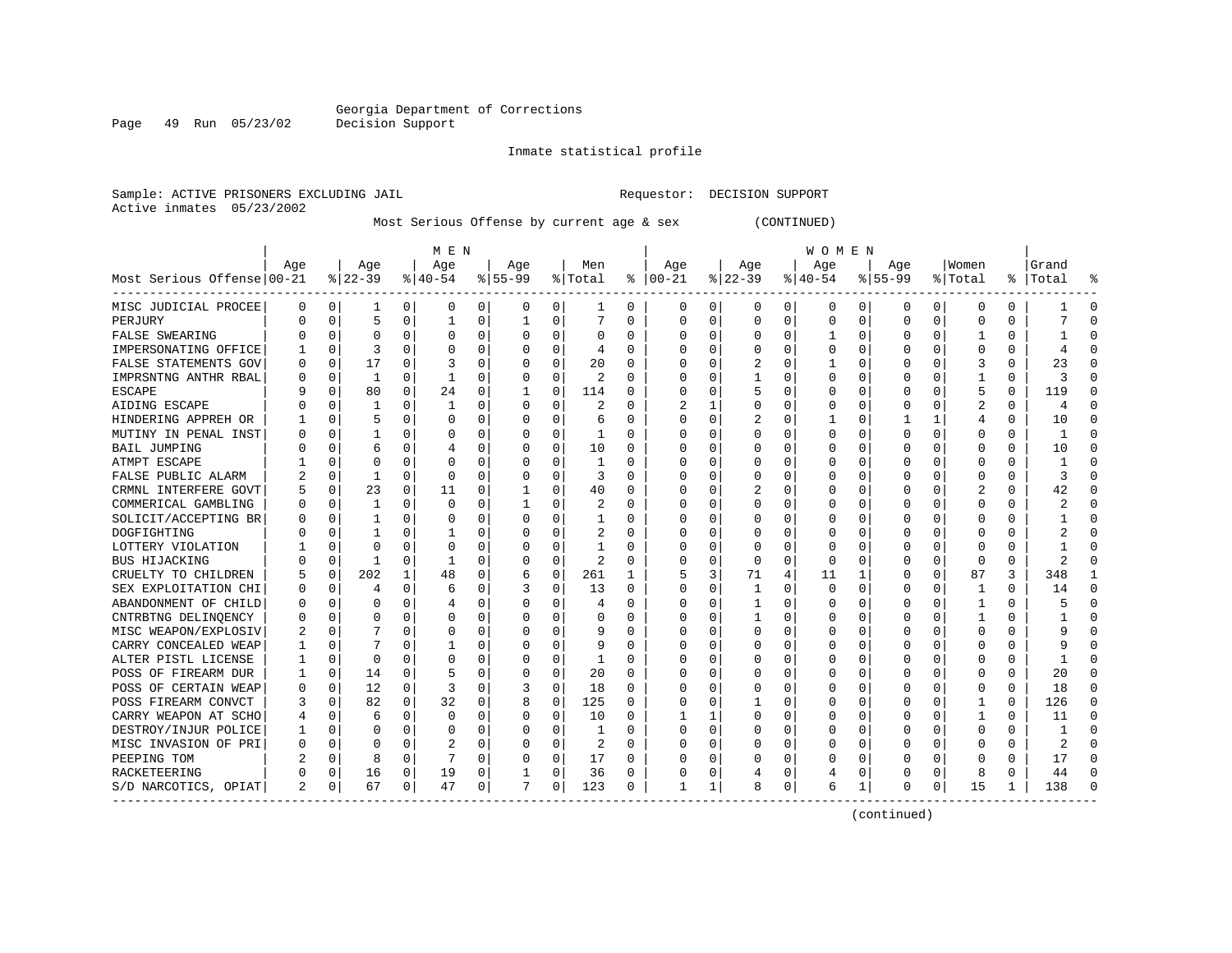Inmate statistical profile

Sample: ACTIVE PRISONERS EXCLUDING JAIL Requestor: DECISION SUPPORT Active inmates 05/23/2002

Most Serious Offense by current age & sex (CONTINUED)

|                            | M E N |          |              |          |           |          |           |                |                |          |          |          |              |                | W O M E N |                  |             |              |         |              |       |              |
|----------------------------|-------|----------|--------------|----------|-----------|----------|-----------|----------------|----------------|----------|----------|----------|--------------|----------------|-----------|------------------|-------------|--------------|---------|--------------|-------|--------------|
|                            | Age   |          | Age          |          | Age       |          | Age       |                | Men            |          | Age      |          | Age          |                | Age       |                  | Age         |              | Women   |              | Grand |              |
| Most Serious Offense 00-21 |       |          | $ 22-39$     |          | $8 40-54$ |          | $8 55-99$ |                | % Total        | ႜ        | $ 00-21$ |          | $8$   22-39  |                | $ 40-54$  |                  | $8155 - 99$ |              | % Total | ႜႂ           | Total |              |
| S/D DEP, STIM, CNTRF D     | 8     | 0        | 58           | 0        | 31        | 0        | 2         | 0              | 99             | 0        | 0        | 0        | 9            | 0              | 4         | 0                | 0           | 0            | 13      | 0            | 112   |              |
| S/D OF LSD                 | 0     | O        | 2            | 0        | 0         | 0        | 0         | 0              | $\overline{2}$ | U        | C        | 0        | $\Omega$     | 0              | 0         | 0                | O           | 0            | 0       | 0            | 2     |              |
| S/D OF MARIJUANA           | 26    | 1        | 188          | 1        | 65        | 1        | 9         | 0              | 288            | 1        |          | 1        | 12           | 1              | 4         | 0                |             | 1            | 18      | 1            | 306   |              |
| POSS NARCOTICS, OPIA       | 17    | $\Omega$ | 199          | 1        | 103       | 1        | 6         | 0              | 325            | 1        | 3        | 2        | 38           | $\overline{2}$ | 20        | 2                |             | $\Omega$     | 61      | 2            | 386   |              |
| POSS DEP, STIM, CNTRF      | 6     | 0        | 95           | $\Omega$ | 35        | 0        |           | 0              | 140            | O        |          | 2        | 18           | 1              | 2         | 0                |             | $\Omega$     | 24      | $\mathbf{1}$ | 164   | Λ            |
| POSS OF LSD                | U     | $\Omega$ | 3            | $\Omega$ | $\Omega$  | $\Omega$ | U         | 0              | 3              | O        |          | $\Omega$ | 1            | $\Omega$       |           | O                |             | $\Omega$     | 2       | $\Omega$     | 5     | $\sqrt{ }$   |
| POSS OF MARIJUANA          | 35    | 1        | 216          | 1        | 48        | 0        | 6         | 0              | 305            | 1        | C        | $\Omega$ | 10           | 1              | U         | O                |             | 1            | 11      | 0            | 316   | -1           |
| ILLEGAL ATTM TO OBT        | O     | 0        | 4            | 0        | 7         | 0        | 0         | 0              | 11             | $\Omega$ | C        | 0        |              | $\Omega$       | 0         | O                | $\Omega$    | 0            | 5       | 0            | 16    | $\Omega$     |
| VIOL GA CNTRL SBST A       | 3     | 0        | 49           | 0        | 19        | 0        |           | 0              | 72             | U        | O        | 0        | 3            | O              | 2         | 0                |             | <sup>0</sup> | 5       | 0            | 77    | $\Omega$     |
| VIOL DNGROUS DRGS AC       | 0     | 0        | $\Omega$     |          | 0         | 0        |           | 0              | 0              | U        | $\Box$   | 0        |              |                | 0         |                  |             |              |         | 0            |       | ſ            |
| UNLWFL MFG/DEL/DIST        |       | O        | 23           | 0        | 10        | 0        |           | 0              | 36             | U        |          | 0        |              | O              | Ω         |                  |             |              | O       | 0            | 36    |              |
| POSS DRUG RELATED MA       | O     | O        | -1           | 0        | -1        | 0        |           | $\Omega$       | 2              | U        | $\Box$   | 0        | O            | ∩              | $^{(1)}$  | U                |             |              | U       | U            | 2     |              |
| S/D CONT SUB PUBLIC        | 8     | O        | 68           | 0        | 13        | 0        |           | 0              | 90             | U        | C        | 0        | 4            | $\Omega$       | 2         |                  |             | <sup>0</sup> | 6       | U            | 96    |              |
| S/D CONT SUB SCHOOL        | 6     | 0        | 30           | 0        | 6         | 0        | 2         | 0              | 44             | 0        |          | 0        | 2            | $\Omega$       | 0         | O                |             | 0            | 2       | 0            | 46    |              |
| S/D COCAINE                | 117   | 3        | 1341         | 5        | 520       | 4        | 47        | $\overline{3}$ | 2025           | 5        |          | 1        | 88           | 5              | 38        | 5                |             | 5            | 131     | 5            | 2156  |              |
| POSS OF COCAINE            | 180   | 5        | 1490         | 6        | 585       | 5        | 65        | 4              | 2320           | 5        | 9        | 6        | 144          | 8              | 68        | 8                |             | 10           | 229     | 8            | 2549  | 6            |
| ATMPT VIOL SUBSTANCE       | 2     | $\Omega$ | 28           | 0        | 11        | 0        | 3         | 0              | 44             | 0        | C        | 0        | 2            | $\Omega$       | -1        | O                | O           | 0            | 3       | 0            | 47    | <sup>0</sup> |
| MISC DRUGS TRAFFICKI       | 12    | 0        | 264          | 1        | 75        | 1        | 12        | 1              | 363            | 1        | 0        | 0        | 18           | 1              | 11        |                  |             | 1            | 30      | 1            | 393   |              |
| TRAF COCAINE LESS 20       | 5     | 0        | 324          | 1        | 93        | 1        | 16        | 1              | 438            | 1        | O        | 0        | 10           | 1              | 7         | 1                |             | 0            | 17      | 1            | 455   |              |
| COCAINE 201-400<br>TRAF    |       | 0        | 61           | $\Omega$ | 12        | 0        | 1         | $\Omega$       | 75             | 0        | C        | 0        |              | $\Omega$       | 3         | O                | O           | 0            | 8       | 0            | 83    | ∩            |
| TRAF COCAINE 401+ GM       | 3     | O        | 99           | $\Omega$ | 30        | 0        | 3         | 0              | 135            | U        |          | 1        |              | $\Omega$       | U         | O                |             | 3            | 10      | $\Omega$     | 145   |              |
| TRAF NARCOTIC LESS 1       | U     | O        | <sup>0</sup> | 0        | -1        | 0        | O         | $\Omega$       | 1              | U        | O        | 0        | 0            | $\Omega$       | O         | U                |             | $\Omega$     | 0       | 0            |       | ſ            |
| TRAF NARCOTIC 15-28        |       | 0        | O            | 0        | 2         | 0        |           | 0              | 2              | U        | O        | 0        |              | 0              | O         | O                |             | 0            | 0       | 0            | 2     |              |
| TRAF NARCOTIC 29+ GM       | 0     | 0        | 4            | 0        |           | 0        |           | 0              | 6              | O        |          | 0        |              | $\Omega$       |           | 0                |             |              |         | 0            | 8     | ſ            |
| TRAF MARIJNA 101-200       | 4     | 0        | 14           | 0        | 3         | 0        |           | 0              | 22             | 0        | C        | 0        |              | $\Omega$       | O         | O                |             | 0            | 4       | 0            | 26    | n            |
| TRAF METHAOUALONE>=4       | 0     | 0        | -1           | 0        | 0         | 0        | O         | 0              | 1              | U        | $\Box$   | 0        |              | 0              | 0         | $\left( \right)$ | O           | 0            | 0       | 0            | -1    | n            |
| TRAF AMPHTMINE 28-19       | 3     | 0        | 6            | O        | 9         | 0        |           | 0              | 18             | U        | O        | 0        |              |                |           |                  |             |              |         | 0            | 19    | n            |
| TRAF AMPHTMINE 200-3       | 0     | 0        |              |          | 0         | 0        |           | 0              | 3              | 0        | C        | 0        |              |                | 0         |                  |             |              |         | 0            |       | C            |
| TRAF AMPHTMINE 400+        | U     | O        |              |          |           | 0        |           | $\Omega$       | 9              | U        | C        | O        |              | $\Omega$       | 0         | O                |             |              |         | 0            | 10    | ſ            |
| TRANSACTIONS DRUG OB       | U     | O        |              |          | O         | 0        |           | $\Omega$       | 1              | U        | C        | 0        | <sup>0</sup> | $\Omega$       | 0         | O                |             | <sup>0</sup> | O       | 0            |       |              |
| USE COMM FACLTY VIO        | 0     | 0        | 3            | 0        |           | 0        |           | $\Omega$       | 5              | U        | 0        | 0        | 0            | $\Omega$       | 0         | 0                |             | 0            | Ω       | 0            | 5     | ſ            |
| ATT/CONSPRCY COMMT C       |       | 0        | 21           | 0        |           | 0        |           | 0              | 29             | 0        | C        | 0        |              | $\Omega$       | 2         | 0                |             | 0            | З       | 0            | 32    | Ω            |
| UNAUTH DIST CONTRLLD       | U     | O        | $\Omega$     | $\Omega$ |           | 0        |           | 0              | $\Omega$       | O        |          | 0        |              | $\Omega$       |           | 0                |             | $\Omega$     |         | 0            |       |              |
| ILLGL DIST CONTRLLD        | N     | 0        | $\Omega$     | 0        | -1        | 0        |           | 0              | 1              | O        | C        | 0        |              | $\Omega$       | 0         | O                |             | 0            |         | 0            | 1     | r            |
| VIOL MOTOR VEHICLE L       | 6     | 0        | 53           | 0        | 23        | 0        | 7         | 0              | 89             | 0        | $\Omega$ | 0        |              | 0              | 6         | 1                | $\Omega$    | 0            | 9       | 0            | 98    |              |

(continued)

Page 50 Run 05/23/02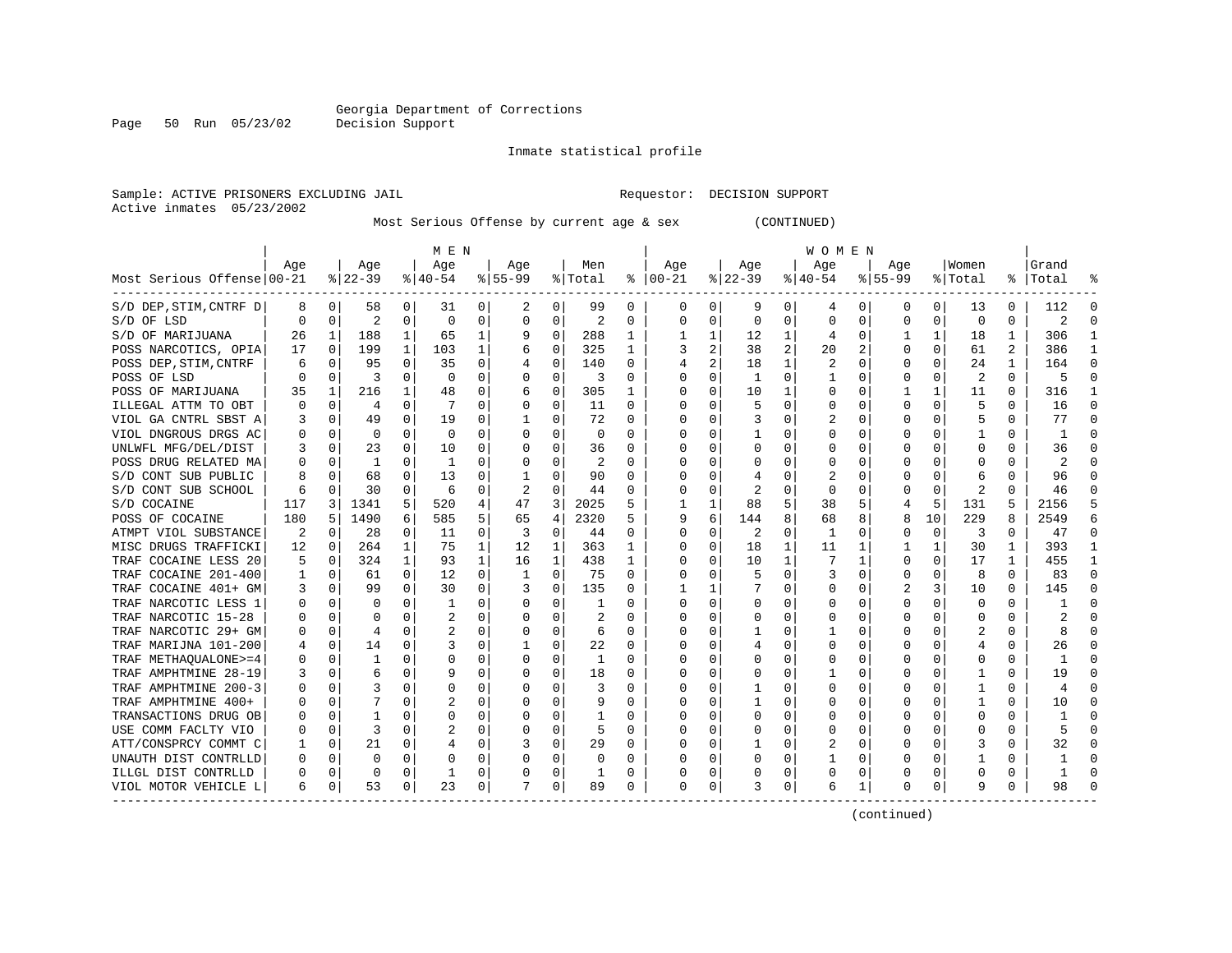Inmate statistical profile

Page 51 Run 05/23/02

|  |                           | Sample: ACTIVE PRISONERS EXCLUDING JAIL |  | Requestor: DECISION SUPPORT |  |
|--|---------------------------|-----------------------------------------|--|-----------------------------|--|
|  | Active inmates 05/23/2002 |                                         |  |                             |  |

Most Serious Offense by current age & sex (CONTINUED)

|                            | M E N        |          |            |          |                              |          |           |      |                    |          |           |          |           |      | <b>WOMEN</b> |          |           |          |          |      |           |              |
|----------------------------|--------------|----------|------------|----------|------------------------------|----------|-----------|------|--------------------|----------|-----------|----------|-----------|------|--------------|----------|-----------|----------|----------|------|-----------|--------------|
|                            | Age          |          | Age        |          | Age                          |          | Aqe       |      | Men                |          | Age       |          | Aqe       |      | Age          |          | Age       |          | Women    |      | Grand     |              |
| Most Serious Offense 00-21 |              |          | $ 22-39 $  |          | $8140 - 54$                  |          | $8 55-99$ |      | % Total            | ∻        | $ 00-21 $ |          | $ 22-39 $ |      | $ 40-54 $    |          | $ 55-99 $ |          | % Total  |      | %   Total | ႜ            |
| DRVNG HABTL VIOLATOR       | $\Omega$     | 0        | 133        |          | 152                          |          | 23        |      | 308                |          |           |          |           |      |              |          |           |          | q        |      | 317       |              |
| HABIT TRAF VOIL/IMPA       | 0            | $\Omega$ | 6          | $\Omega$ | -6                           | 0        |           | 0    | 13                 | $\Omega$ |           |          |           | N    |              | $\Omega$ |           | $\Omega$ |          |      | 14        | <sup>0</sup> |
| HABIT TRAF VIOL/OTHE       | 0            | ∩        |            |          |                              |          | $\Omega$  |      |                    | $\Omega$ |           |          |           |      |              |          |           | U        |          |      |           | U            |
| MISC MRALS/PBLIC H/S       | <sup>0</sup> | $\Omega$ |            |          |                              |          |           |      |                    |          |           |          |           |      |              |          |           |          |          |      |           |              |
| VIOL GAME AND FISH L       |              |          |            |          |                              |          |           |      |                    | $\Omega$ |           |          |           |      |              |          |           | U        |          |      |           |              |
| MISC CORRECTIONL INS       |              |          |            |          |                              |          |           | O    |                    |          |           |          |           |      |              |          |           |          |          |      |           |              |
| VIOLATN OTHR STATES        |              | $\Omega$ |            |          |                              |          |           |      |                    |          |           |          |           |      |              |          |           |          |          |      |           |              |
| CONSPIRACY                 | 15           | $\Omega$ | 62         |          | 10                           |          |           | U    | 90                 |          |           |          | q         |      |              |          |           |          | 13       |      | 103       |              |
| CRMNL ATMPT                | 12           | ∩        | 29         |          | 13                           |          |           |      | 58                 | $\Omega$ |           |          |           |      |              |          |           |          |          |      | 63        |              |
| AIRCRAFT HIJACKING         | ∩            |          |            |          |                              |          |           |      |                    |          |           |          |           |      |              |          |           |          |          |      |           | U            |
| UNAUTH DIST RECRD DE       | $\Omega$     |          |            |          |                              |          |           |      |                    |          |           |          |           |      |              |          |           |          |          |      |           |              |
| NONPYMT AGR NVL STOR       | 1621         | 47       | 8463       | 32       | 3236                         | 28       | 533       | 29   | 13853              | 32       | 90        | 55       | 678       | 37   | 295          | 36       | 24        | 31       | 1087     | 37   | 14940     | 32           |
| CRMNL SOLICITATION         | 1909         |          | 55   18117 | 69       | 8431                         | 73       | 1312      |      | 72 29769           | 69       | 80        | 49       | 1182      | 64   | 545          | 66       | 55        | 71       | 1862     | 64   | 31631     | 69           |
| PARTY TO A CRIME           | 4            | $\Omega$ |            | $\Omega$ |                              | $\Omega$ | 0         | 0    |                    | $\Omega$ |           |          |           | 0    |              | $\Omega$ | O         | $\Omega$ |          |      | 9         | $\Omega$     |
| CRMNL TRESPASSING          |              |          |            | O        |                              | 0        |           | 0    |                    |          |           |          |           |      |              |          | 0         | U        |          |      |           |              |
| GANG PARTICIPATION         |              | 0        | O          | O        | $\Omega$                     | 0        | $\Omega$  | 0    |                    | $\Omega$ | $\Omega$  | $\Omega$ | $\Omega$  | O    | $\Omega$     | $\Omega$ | O         | $\Omega$ | $\Omega$ |      |           |              |
| Total reported             |              |          |            |          | 6991 100 52879 100 23227 100 |          |           |      | 3674 100 86771 100 |          |           | 333 100  | 3693 100  |      | 1666 100     |          |           | 157 100  | 5849 100 |      | 92620 100 |              |
| Percent reported           |              | 98.0     |            | 99.0     |                              | 99.2     |           | 99.2 |                    | 99.0     |           | 95.9     |           | 98.5 |              | 98.3     |           | 98.7     |          | 98.3 |           | 98.9         |
| NOT REPORTED               | 69           |          | 261        |          | 99                           |          | 14        |      | 443                |          | 7         |          | 27        |      | 14           |          |           |          | 49       |      | 492       |              |
| Total                      | 3530         |          | 26570      |          | 11663                        |          | 1844      |      | 43607              |          | 170       |          | 1860      |      | 840          |          | 79        |          | 2949     |      | 46556     |              |